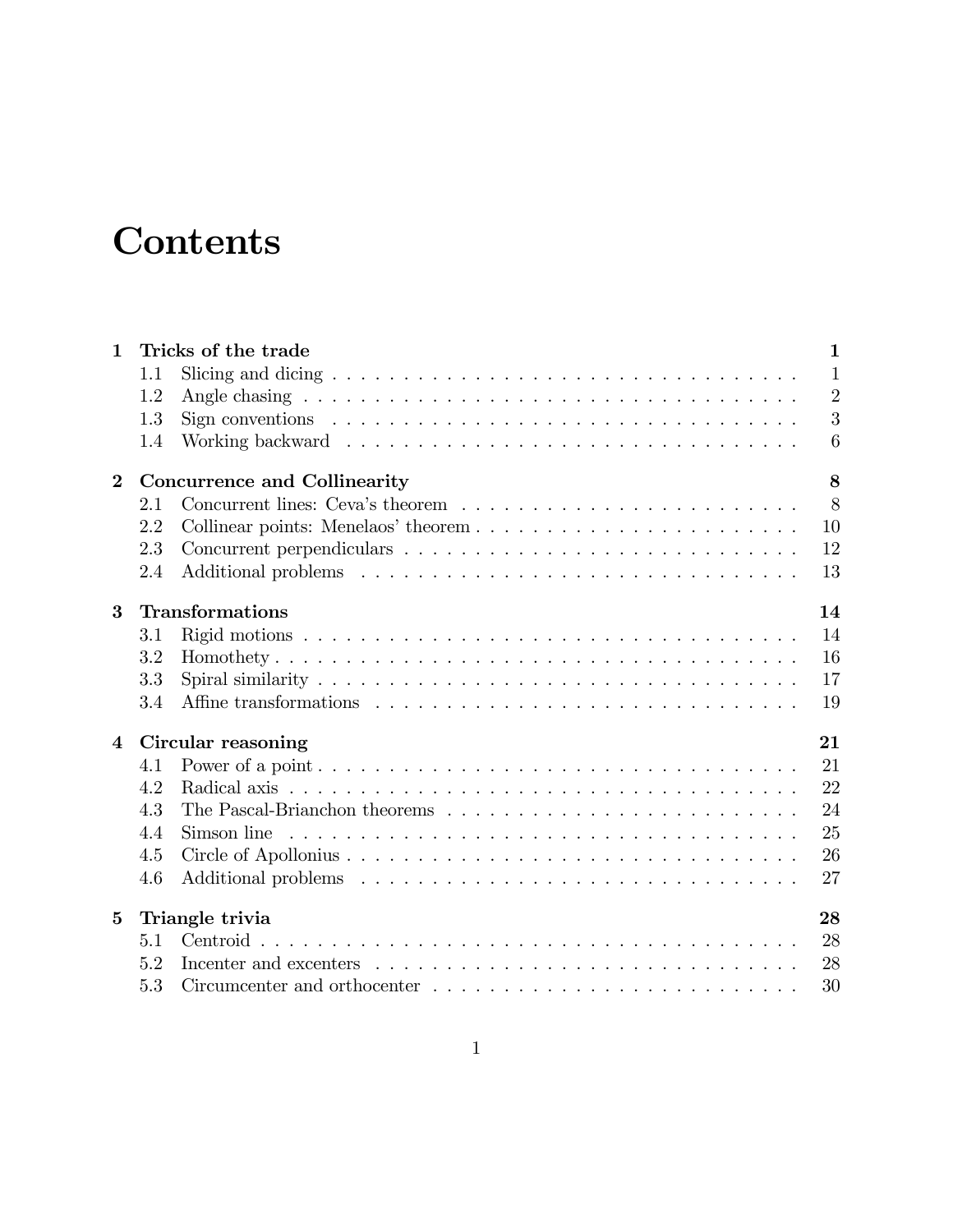|                | 5.4                          |                                                                                                                | 32 |  |  |  |  |  |  |
|----------------|------------------------------|----------------------------------------------------------------------------------------------------------------|----|--|--|--|--|--|--|
|                | 5.5                          |                                                                                                                | 32 |  |  |  |  |  |  |
|                | 5.6                          |                                                                                                                | 33 |  |  |  |  |  |  |
|                | 5.7                          |                                                                                                                | 34 |  |  |  |  |  |  |
| 6              | 36<br>Quadrilaterals         |                                                                                                                |    |  |  |  |  |  |  |
|                | 6.1                          |                                                                                                                | 36 |  |  |  |  |  |  |
|                | 6.2                          |                                                                                                                | 36 |  |  |  |  |  |  |
|                | 6.3                          |                                                                                                                | 38 |  |  |  |  |  |  |
|                | 6.4                          |                                                                                                                | 39 |  |  |  |  |  |  |
| $\overline{7}$ |                              | <b>Inversive Geometry</b><br>40                                                                                |    |  |  |  |  |  |  |
|                | 7.1                          |                                                                                                                | 40 |  |  |  |  |  |  |
|                | 7.2                          | The power of inversion $\dots \dots \dots \dots \dots \dots \dots \dots \dots \dots \dots$                     | 43 |  |  |  |  |  |  |
|                | 7.3                          | Inversion in practice $\ldots \ldots \ldots \ldots \ldots \ldots \ldots \ldots \ldots \ldots$                  | 44 |  |  |  |  |  |  |
| 8              |                              | <b>Projective Geometry</b>                                                                                     | 46 |  |  |  |  |  |  |
|                | 8.1                          | The projective plane $\ldots \ldots \ldots \ldots \ldots \ldots \ldots \ldots \ldots \ldots \ldots$            | 46 |  |  |  |  |  |  |
|                | 8.2                          | Projective transformations $\dots \dots \dots \dots \dots \dots \dots \dots \dots \dots \dots$                 | 47 |  |  |  |  |  |  |
|                | 8.3                          |                                                                                                                | 48 |  |  |  |  |  |  |
|                | 8.4                          | Conics in the projective plane $\ldots \ldots \ldots \ldots \ldots \ldots \ldots \ldots \ldots$                | 50 |  |  |  |  |  |  |
|                | 8.5                          | The polar map and duality $\dots \dots \dots \dots \dots \dots \dots \dots \dots \dots \dots$                  | 51 |  |  |  |  |  |  |
|                | 8.6                          | $Cross\text{-}ratio \dots \dots \dots \dots \dots \dots \dots \dots \dots \dots \dots \dots \dots \dots \dots$ | 53 |  |  |  |  |  |  |
|                | 8.7                          | The complex projective plane: a glimpse of algebraic geometry $\dots \dots$                                    | 54 |  |  |  |  |  |  |
|                |                              |                                                                                                                | 58 |  |  |  |  |  |  |
| 9              | 9.1                          | Geometric inequalities                                                                                         | 58 |  |  |  |  |  |  |
|                | 9.2                          |                                                                                                                | 60 |  |  |  |  |  |  |
|                | 9.3                          |                                                                                                                | 62 |  |  |  |  |  |  |
|                |                              | Trigonometric inequalities and convexity $\ldots \ldots \ldots \ldots \ldots \ldots \ldots$                    | 64 |  |  |  |  |  |  |
|                | 9.4<br>9.5                   |                                                                                                                | 65 |  |  |  |  |  |  |
|                |                              |                                                                                                                |    |  |  |  |  |  |  |
|                | A Nonsynthetic methods<br>67 |                                                                                                                |    |  |  |  |  |  |  |
|                | A.1                          |                                                                                                                | 67 |  |  |  |  |  |  |
|                | A.2                          |                                                                                                                | 70 |  |  |  |  |  |  |
|                | A.3                          |                                                                                                                | 72 |  |  |  |  |  |  |
|                |                              |                                                                                                                | 74 |  |  |  |  |  |  |
|                | <b>B</b> Hints               |                                                                                                                | 76 |  |  |  |  |  |  |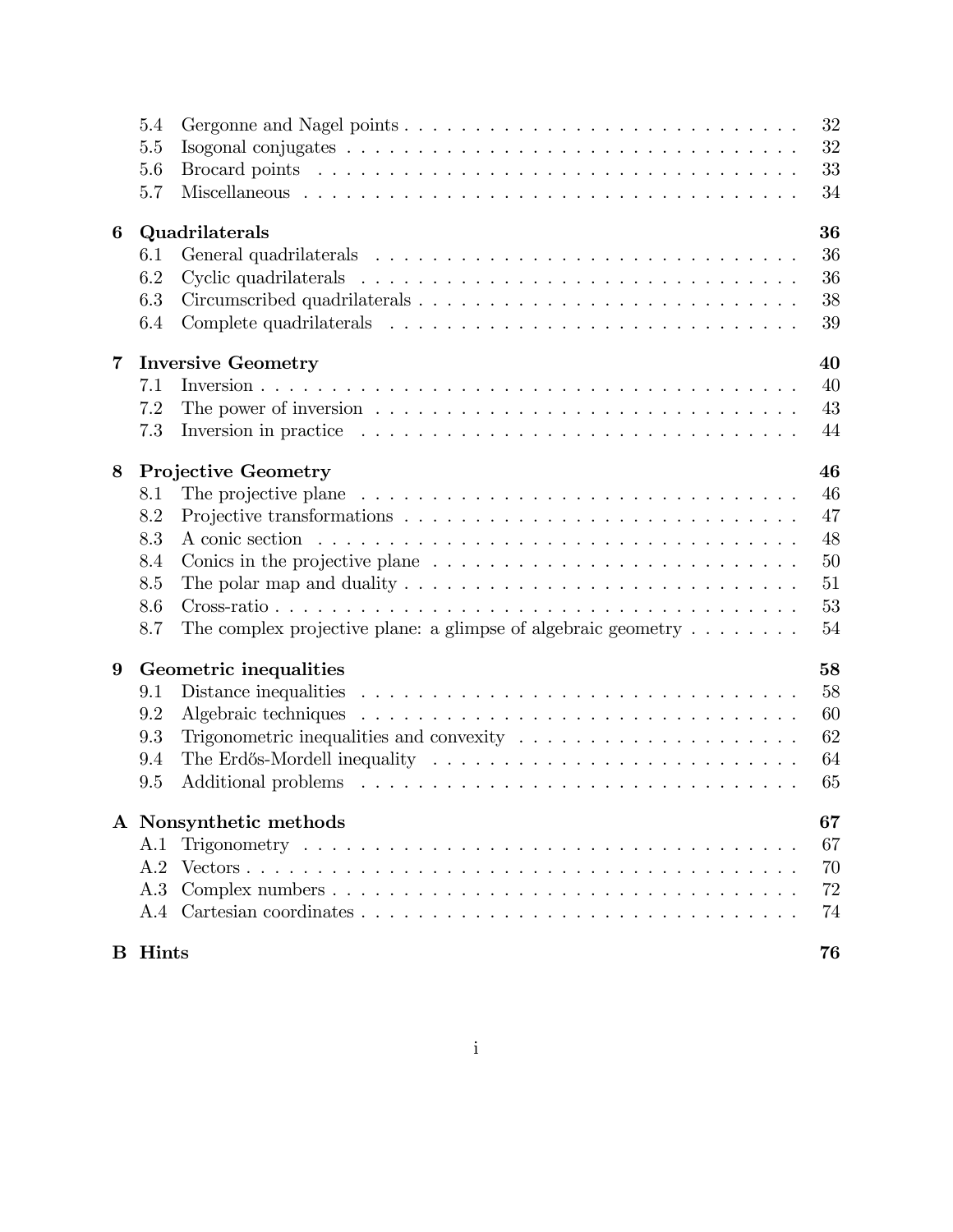Notes on Euclidean Geometry

Kiran Kedlaya based on notes for the Math Olympiad Program (MOP) Version 1.0, last revised August 3, 1999

CKiran S. Kedlaya. This is an unfinished manuscript distributed for personal use only. In particular, any publication of all or part of this manuscript without prior consent of the author is strictly prohibited.

Please send all comments and corrections to the author at kedlaya@math.mit.edu. Thank you!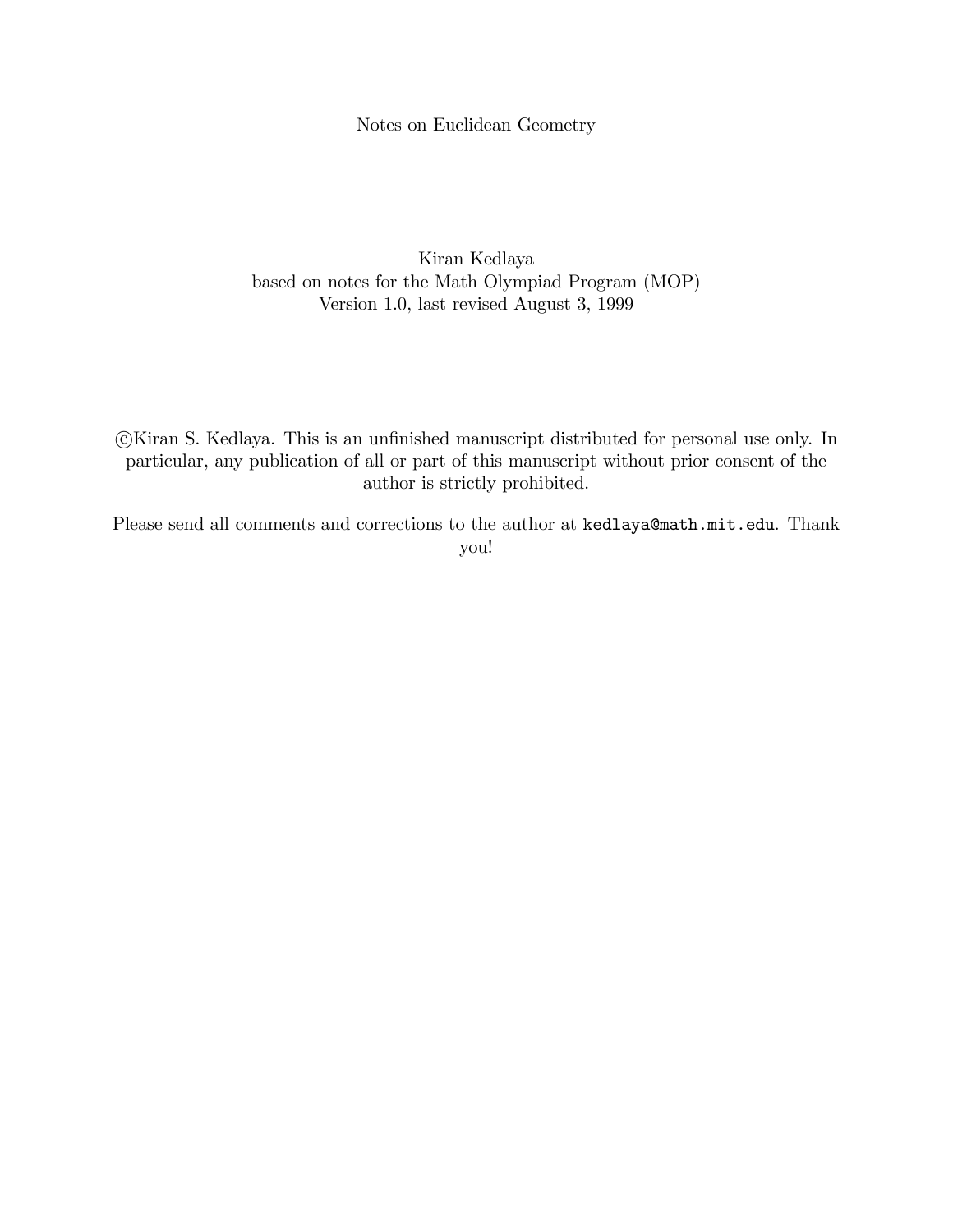### Introduction

This book is a compilation and distillation of my notes, as participant and later as instructor, from the Math Olympiad Program (MOP), the annual summer program to prepare U.S. high school students for the International Mathematical Olympiad (IMO). As such, it has an overt and a covert mission. The overt mission is to assist students in preparing for the USA Mathematical Olympiad (USAMO) and the IMO, as American students have historically fared poorly on problems in Euclidean geometry. The covert, and perhaps more important, mission is to introduce said students (and anyone else who happens to read this) to a lineage of mathematics stretching from ancient times to the present; hence the inclusion of advanced topics in inversive and projective geometry which may segue into the study of complex analysis, algebraic geometry, or the like.

The model for this book has been the slender classic *Geometry Revisited* by H.S.M. Coxeter and S. Greitzer, with which many American IMO participants, myself included, have supplemented their education in Euclidean geometry. We have gone further by including some topics neglected there (the circle of Apollonius, directed angles, concurrent perpendiculars) and providing numerous problems. Think of this book as "Geometry Revisited" Revisited, if you will.

Some words about terminology are in order at this point. For the purposes of this book, a theorem is an important result which I either prove or tell you where a proof can be found (usually the former, but a few of the proofs would take me too far afield). A *corollary* is a result which is important in its own right, but is easily deduced from a nearby theorem. A fact is a result which is important and/or useful, but whose proof is simple enough to be left as an exercise. On the other hand, while an exercise is usually a routine application of standard techniques, a problem requires some additional insight.

I have attributed my source for each problem to the best of my knowledge. USAMO, IMO and Putnam problems are listed by year and number; problems from other national contests (as well as the Kürschák contest of Hungary, the Balkan Mathematical Olympiad and others) are listed by country and year. "Arbelos" refers to Samuel Greitzer's student publication from 1982–1987, and "Monthly" to the American Mathematical Monthly. Problems listed as ìOriginalîare my own problems which have not before appeared in print.

The reader stuck on a problem can consult the hints section in the back, but we strongly advise not doing so before making a considerable effort to solve the problem unaided. Note that many of the problems presented have solutions other than those we describe, so it is probably worth reading the hints even for problems which you solve on your own, in case youíve found another approach.

No list of acknowledgments could possibly include everyone who has made helpful suggestions, but at least I should mention those from whom I learned the subject via MOP: Titu Andreescu, Răzvan Gelca, Anne Hudson, Gregg Patruno, and Dan Ullman. Thanks also to the participants of the 1997, 1998 and 1999 MOPs for suffering through preliminary versions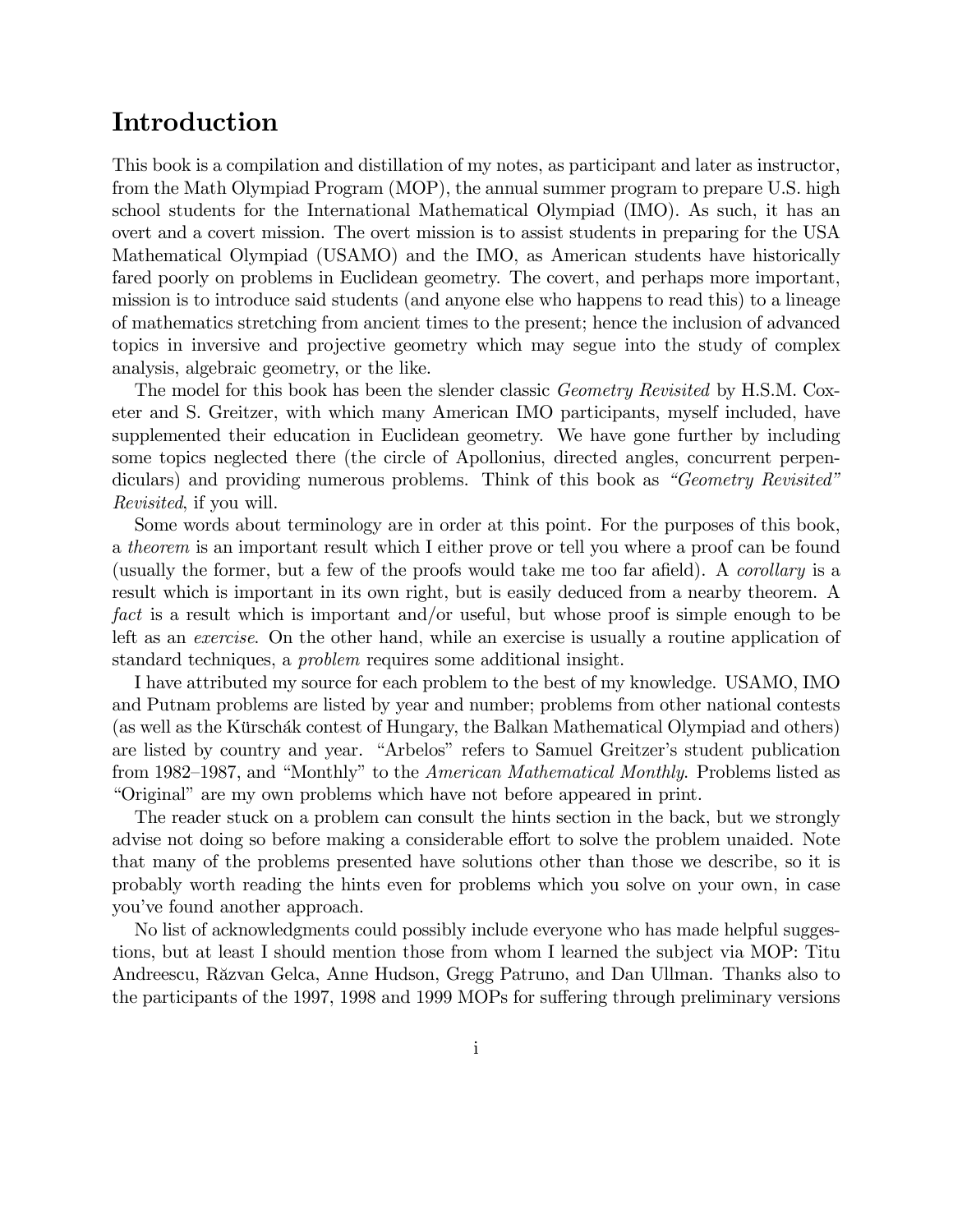of this book.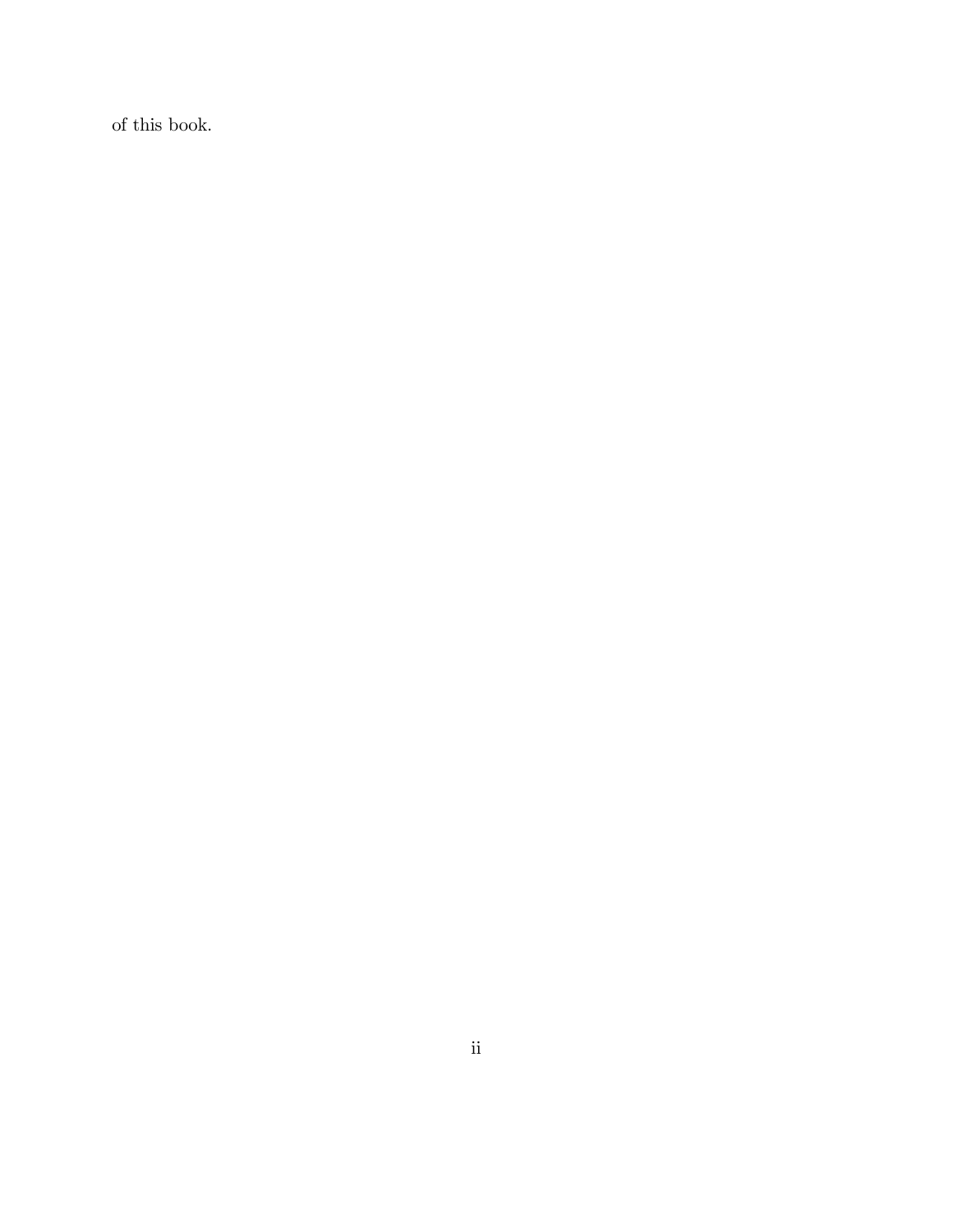# Chapter 1

## Tricks of the trade

We begin with a chapter that highlights a small core of basic techniques that prove useful in a large number of problems. The point is to show how much one can accomplish even with very little advanced knowledge.

## 1.1 Slicing and dicing

One of the most elegant ways of establishing a geometric result is to dissect the figure into pieces, then rearrange the pieces so that the result becomes obvious. The quintessential example of this technique is the ancient Indian proof of the Pythagorean theorem.

**Theorem 1.1 (Pythagoras).** If ABC is a right triangle with hypotenuse BC, then  $AB^2$  +  $BC^2 = AC^2$ .

 $\Box$ 

#### Proof. Behold! DIAGRAM.

Other useful dissections include a proof of the fact that the area of a triangle is half its base times its height DIAGRAM, a proof that the median to the hypotenuse of a right triangle divides the triangle into two isosceles triangles DIAGRAM, and in three dimensions, an embedding of a tetrahedron in a box (rectangular parallelepiped) DIAGRAM.

#### Problems for Section 1.1

- 1. (MOP 1997) Let  $Q$  be a quadrilateral whose side lengths are  $a, b, c, d$ , in that order. Show that the area of Q does not exceed  $(ac + bd)/2$ .
- 2. Let ABC be a triangle and  $M_A, M_B, M_C$  the midpoints of the sides BC, CA, AB, respectively. Show that the triangle with side lengths  $AM_A$ ,  $BM_B$ ,  $CM_C$  has area 3/4 that of the triangle ABC.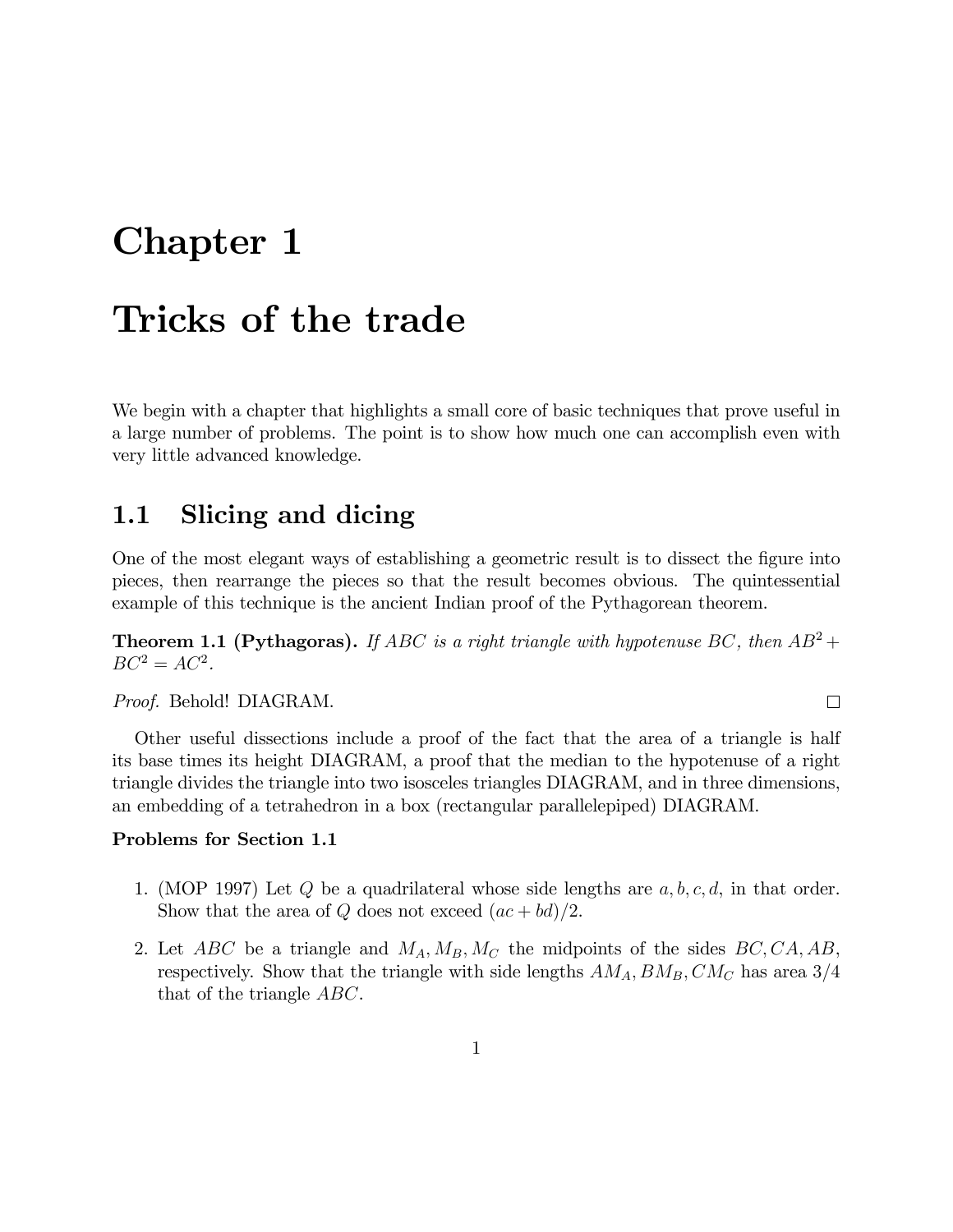3. In triangle ABC, points  $D, E, F$  are marked on sides  $BC, CA, AB$ , respectively, so that

$$
\frac{BD}{DC} = \frac{CE}{EA} = \frac{AF}{FB} = 2.
$$

Show that the triangle formed by the lines  $AD, BE, CF$  has area  $1/7$  that of the triangle ABC.

- 4. In the hexagon ABCDEF, opposite sides are equal and parallel. Prove that triangles ACE and BDF have the same area.
- 5. On the Scholastic Aptitude Test (an American college entrance exam), students were once asked to determine the number of faces of the polyhedron obtained by gluing a regular tetrahedron to a square pyramid along one of the triangular faces. The answer expected by the test authors was 7, since the two polyhedra have 9 faces, 2 of which are removed by gluing, but a student taking the exam pointed out that this is incorrect. What is the correct answer?
- 6. A regular tetrahedron and a regular octahedron have edges of the same length. What is the ratio between their volumes?

## 1.2 Angle chasing

A number of problems in Euclidean geometry can be solved by careful bookkeeping of angles, which allows one to detect similar triangles, cyclic quadrilaterals, and the like. We offer as an example of such "angle chasing" a theorem attributed to Miquel. DIAGRAM.

**Theorem 1.2.** Let ABC be a triangle and let  $P, Q, R$  be any points on the sides BC, CA, AB, respectively. Then the circumcircles of  $ARQ, BPR, CQP$  pass through a common point.

*Proof.* Let T be the intersection of the circumcircles of  $ARQ$  and  $BPR$ . By collinearity of points,

$$
\angle TQA = \pi - \angle CQT, \quad \angle TRB = \pi - \angle ART, \quad \angle TPC = \pi - \angle BPT.
$$

In a cyclic quadrilateral, opposite angles are supplementary. Therefore

$$
\angle TQA = \pi - \angle ART, \angle TRB = \pi - \angle BPT.
$$

We conclude  $\angle TPC = \pi - \angle CQT$ . Now conversely, a quadrilateral whose opposite angles are supplementary is cyclic. Therefore T also lies on the circumcircle of  $CQP$ , as desired.  $\square$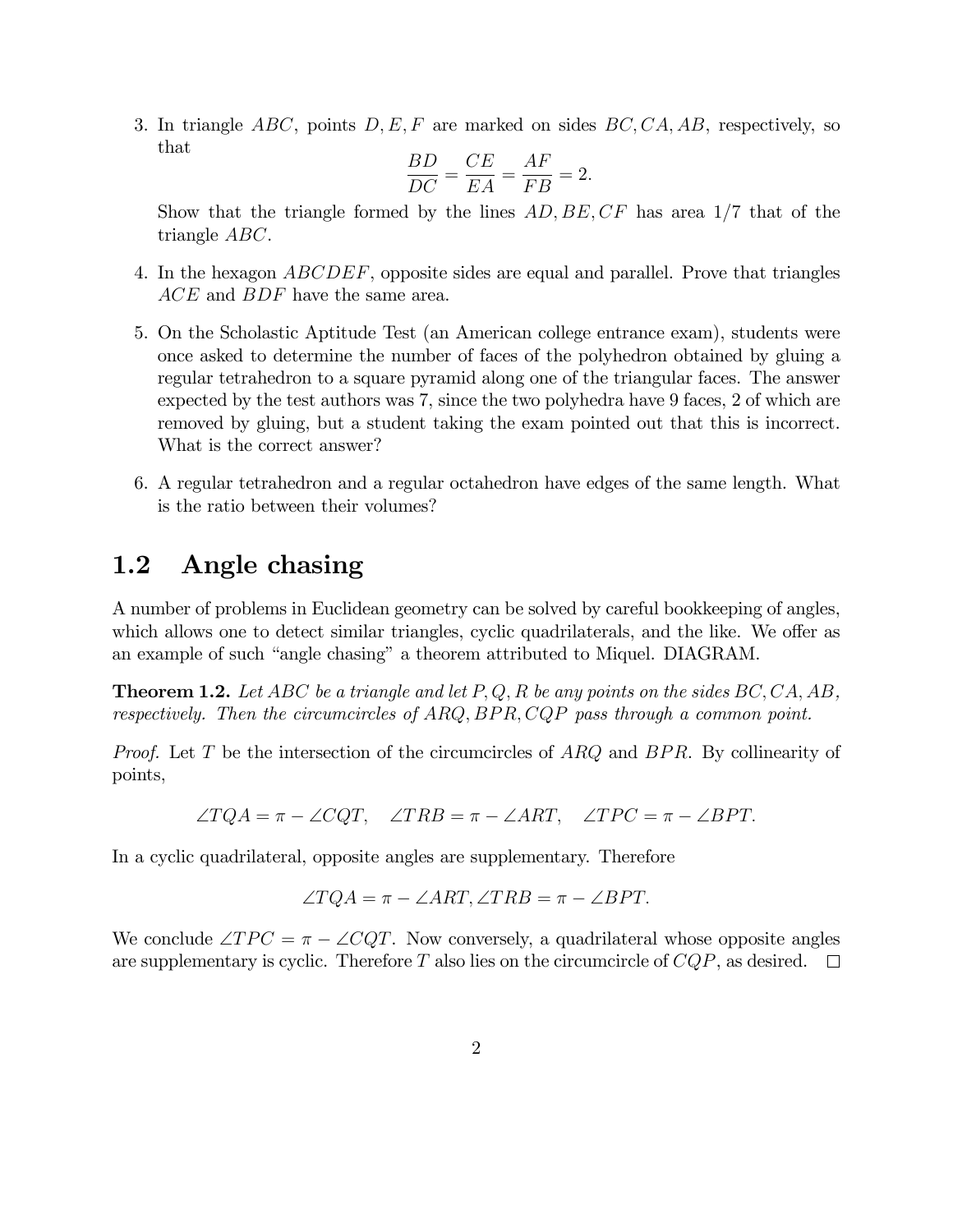A defect of the technique is that the relevant theorems depend on the configuration of the points involved, particularly on whether certain points fall between certain other points. For example, one might ask whether the above theorem still holds if  $P, Q, R$  are allowed to lie on the extensions of the sides of ABC. It does hold, but the above proof breaks down because some of the angles claimed to be equal become supplementary, and vice versa. DIAGRAM.

Euclid did not worry much about configuration issues, but later observers realized that carelessness in these matters could be disastrous. For example, consider the following pseudotheorem from [7].

#### Pseudotheorem. All triangles are isosceles.

*Pseudoproof.* Let  $ABC$  be a triangle, and let O be the intersection of the internal angle bisector of A with the perpendicular bisector of  $BC$ . DIAGRAM (showing O INSIDE!)

Let  $D, Q, R$  be the feet of perpendiculars from O to  $BC, CA, AB$ , respectively. By symmetry across  $OD$ ,  $OB = OC$ , while by symmetry across  $AO$ ,  $AQ = AR$  and  $OQ = OR$ . Now the right triangles ORB and OQC have equal legs  $OR = OQ$  and equal hypotenuses  $OB = OC$ , so they are congruent, giving  $RB = QC$ . Finally, we conclude

$$
AB = AR + RB = AQ + QC = AC,
$$

and hence the triangle ABC is isosceles.

#### Problems for Section 1.2

- 1. Where is the error in the proof of the Pseudotheorem?
- 2. (USAMO 1994/3) A convex hexagon ABCDEF is inscribed in a circle such that  $AB = CD = EF$  and diagonals  $AD, BE, CF$  are concurrent. Let P be the intersection of AD and CE. Prove that  $CP/PE = (AC/CE)^2$ .
- 3. (IMO 1990/1) Chords AB and CD of a circle intersect at a point E inside the circle. Let M be an interior point of the segment  $EB$ . The tangent line of E to the circle through D, E, M intersects the lines BC and AC at F and G, respectively. If  $AM/AB = t$ , find  $EG/EF$  in terms of t.

### 1.3 Sign conventions

Euclid's angles, lengths and areas were always nonnegative quantities, but often it is more convenient to allow negative quantities in a systematic fashion, so that equations like

$$
AB + BC = AC
$$

 $\Box$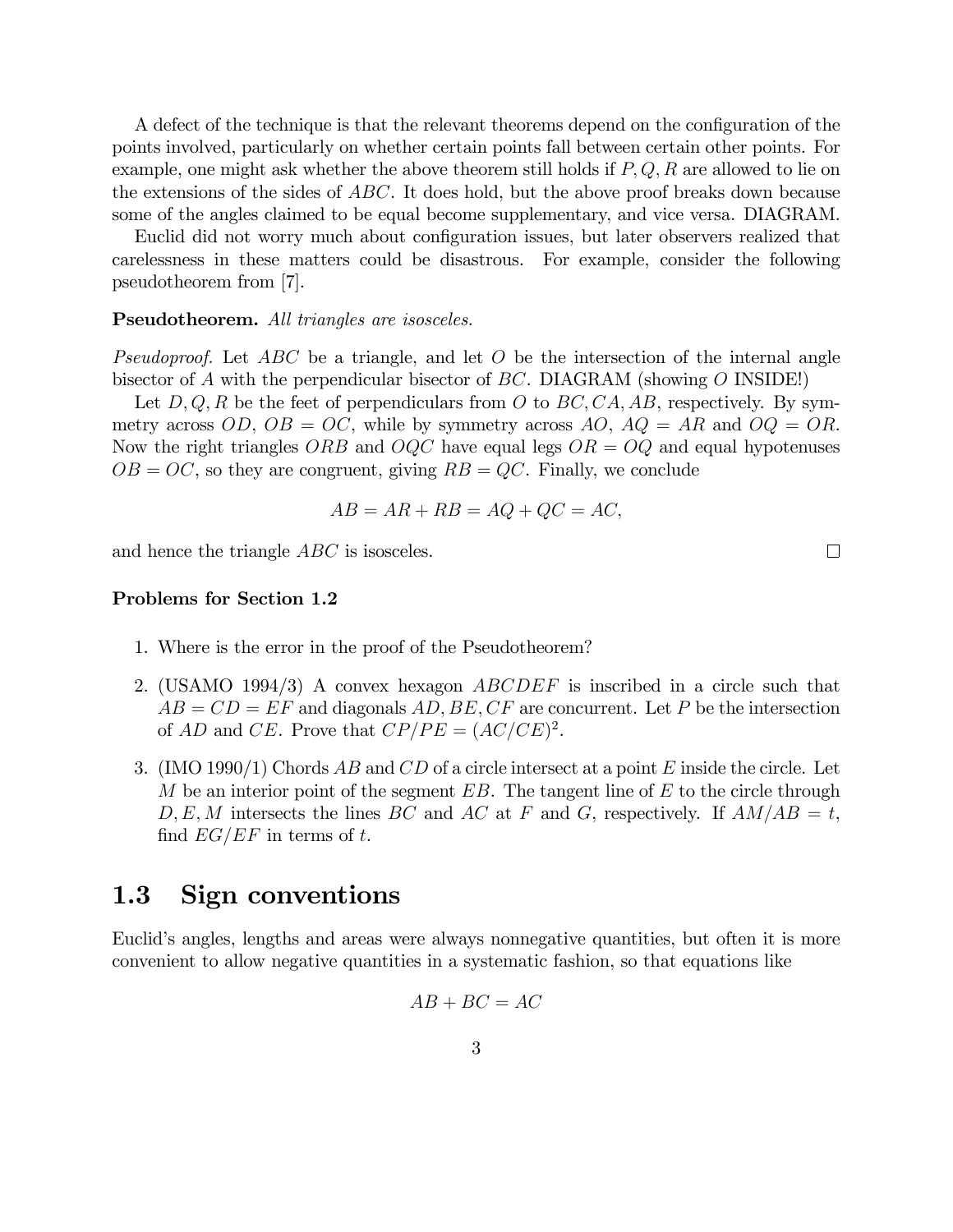hold without conditions on the relative positions of the objects involved. In this section, we describe standard sign conventions, their advantages (in avoiding configuration dependencies and errors as in the Pseudoproof) and limitations.

When measuring segments on or parallel to a given line, one may speak of *directed lengths* by fixing a choice of the positive direction, and regarding the segment  $AB$  as having positive length when the ray from A through B points in the positive direction, and negative otherwise. Of course this depends on the choice of the positive direction, but often lengths come in ratios such as  $AB/BC$ , or in pairwise products such as  $AB \cdot BC$ ; in those cases, the choice does not matter and the directed ratio or product is well-defined.

Directed areas are less complicated than directed lengths because all areas can be directed at once. Conventionally, the area of a triangle or other polygon whose vertices are denoted in counterclockwise order is taken to be positive. This convention is generally compatible with directed lengths, though in any case you should pause for a moment to decide whether your intended manipulations make sense. For example, if  $A, B, C$  are collinear, the ratio of directed areas  $|PAB|/|PBC|$  equals the ratio of directed lengths  $AB/BC$ .

Directed angles are more complicated than directed lengths or areas, and the bulk of this section will be devoted to explaining their uses and drawbacks. The *directed angle*  $\angle(\ell_1, \ell_2)$ between lines  $\ell_1$  and  $\ell_2$ , modulo  $\pi$ , is the angle of rotation required to bring  $\ell_1$  parallel to  $\ell_2$ . The directed angle  $\angle ABC$  made by the points A, B, C is then defined as the angle between the lines AB and BC. Pay close attention to the fact that angles are regarded modulo  $\pi$ and not  $2\pi$ ; this difference will help in many cases but has its own limitations.

One can now verify the following "axioms of directed angle arithmetic," all of which are independent of configuration.

Fact 1.3. The following relations hold among directed angles:

- 1.  $\angle ABC = -\angle CBA$ . (Definition)
- 2.  $\angle APB + \angle BPC = \angle APC$ .
- 3.  $\angle ABC = \angle ABD$  if and only if B, C, D are collinear. In particular,  $\angle ABC = 0$  if and only if  $A, B, C$  are collinear.
- 4.  $\angle ABD = \angle ACD$  if and only if A, B, C, D are concyclic.
- 5.  $\angle ABC = \angle ACD$  if and only if CD is tangent to the circle passing through A, B, C.
- 6.  $\angle ABC + \angle BCA + \angle CAB = 0$ . (Angles of a triangle)
- 7. 2 $\angle ABC = \angle AOC$  if A, B, C lie on a circle centered at O.
- 8.  $\angle ABC$  equals  $\frac{1}{2}$  of the measure of the arc  $\stackrel{\frown}{AC}$  of the circumcircle of ABC.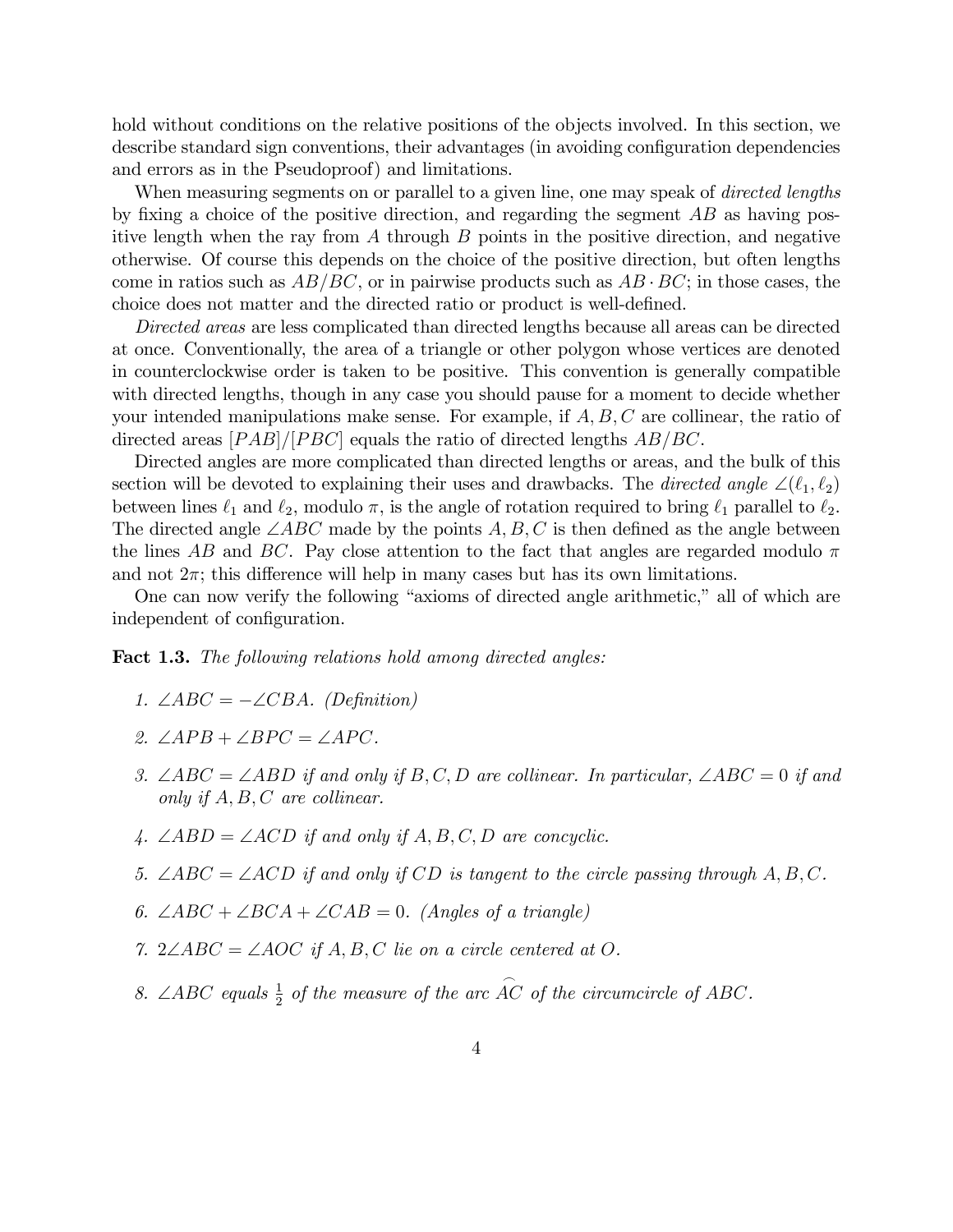For example, if A, B, C, D lie on a circle in that order, then we have  $\angle ABD = \angle ACD$  as undirected angles. On the other hand, if theye have  $\angle ABD = \pi - \angle CDA$ , so in terms of directed angles

$$
\angle ABD = \pi - \angle CDA = -\angle CDA = \angle ADC.
$$

It should be noted that this coincidence is a principal reason why one works modulo  $\pi$  and not  $2\pi$ ! (The other principal reason is of course so that collinear points always make an angle of 0.)

The last two axioms ought to raise some eyebrows, because division by 2 is a dangerous thing when working modulo  $\pi$ . To be precise, the equation  $2\angle A = 2\angle B$  of directed angles does not imply that  $\angle A = \angle B$ , for the possibility also exists that  $\angle A = \angle B + \pi/2$ . (Those familiar with elementary number theory will recognize an analogous situation: one cannot divide by 2 in the congruence  $2a \equiv 2b \pmod{c}$  when c is even.) This explains why we do not write  $\angle ABC = \frac{1}{2}\angle AOC$ : the latter expression is not well-defined.

On the other hand, directed arcs can be unambiguously measured mod  $2\pi$ , so dividing an arc by 2 gives an angle mod  $\pi$ . If all of this seems too much to worry about, do not lose hope; the conventions are easily learned with a little practice.

We start with an easy example as a warmup. The result is one we will invoke in the proof of Pascal's theorem (Theorem 4.7). DIAGRAM

**Theorem 1.4.** Let A and B be the intersections of circles  $\omega_1$  and  $\omega_2$ . Let CD be any chord on  $\omega_1$ , and let E and F be the second intersections of the lines CA and BD, respectively, with  $\omega_2$ . Then EF is parallel to CD. (If  $E = F$ , we take EF to mean the tangent to  $\omega_2$  at E.)

Proof. We chase angles as follows:

|  | $\angle CDF = \angle CDB$ | (collinearity of $B, D, F$ )    |
|--|---------------------------|---------------------------------|
|  | $= \angle CAB$            | (cyclic quadrilateral $ABCD$ )  |
|  | $= \angle EAB$            | (collinearity of $A, C, E$ )    |
|  | $=$ /EFB                  | (cyclic quadrilateral $ABEF$ ). |

 $\Box$ 

Hence the lines  $CD$  and  $EF$  make the same angle with  $BF$ , and so are parallel.

Don't forget that directed angles can be expressed in terms of lines as well as in terms of points. This alternate perspective simplifies some proofs, as in the following example. (For a situation where this diagram occurs, see Problem 4.4.3.)

**Theorem 1.5.** Let ABC be a triangle. Suppose that the lines  $\ell_1$  and  $\ell_2$  are perpendicular, and meet each side (or its extension) in a pair of points symmetric across the midpoint of the side. Then the intersection of  $\ell_1$  and  $\ell_2$  is concyclic with the midpoints of the three sides. DIAGRAM.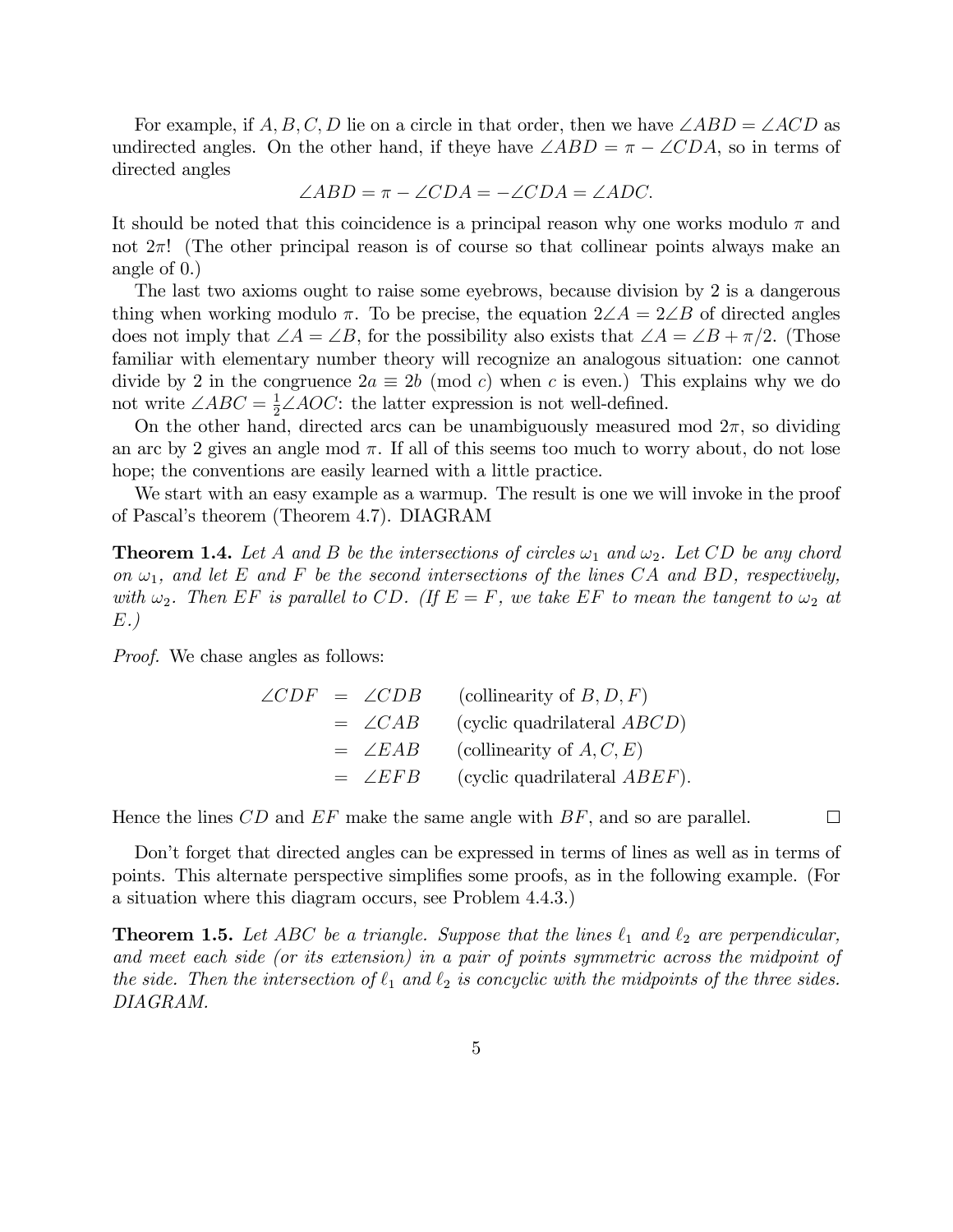*Proof.* Let  $M_A$ ,  $M_B$ ,  $M_C$  be the midpoints of the sides  $BC, CA$ ,  $AB$ , respectively, and let  $P = \ell_1 \cap \ell_2$ . Since the lines  $\ell_1, \ell_2, BC$  form a right triangle and  $M_B$  is the midpoint of the hypotenuse, the triangle formed by the points  $P$ ,  $M_B$  and  $\ell_2 \cap BC$  is isosceles with DIAGRAM

$$
\angle(M_B P, \ell_2) = \angle(\ell_2, BC).
$$

By a similar argument,

$$
\angle(\ell_2, M_A P) = \angle(CA, \ell_2),
$$

and adding these gives

$$
\angle M_B P M_A = \angle B C A = \angle M_B M_C M_A
$$

since the sides of the triangle  $M_A M_B M_C$  are parallel to those of ABC. We conclude that  $M_A, M_B, M_C, P$  are concyclic, as desired.  $\Box$ 

#### Problems for Section 1.3

- 1. Let  $A_0B_0C_0$  be a triangle and P a point. Define a new triangle whose vertices  $A_1, B_1, C_1$ as the feet of the perpendiculars from P to  $B_0C_0$ ,  $C_0A_0$ ,  $A_0B_0$ , respectively. Similarly, define the triangles  $A_2B_2C_2$  and  $A_3B_3C_3$ . Show that  $A_3B_3C_3$  is similar to  $A_0B_0C_0$ .
- 2. Two circles intersect at points A and B. An arbitrary line through B intersects the first circle again at  $C$  and the second circle again at  $D$ . The tangents to the first circle at  $C$  and the second at  $D$  intersect at  $M$ . Through the intersection of  $AM$  and  $CD$ , there passes a line parallel to CM and intersecting AC at K. Prove that BK is tangent to the second circle.
- 3. Let  $C_1$ ,  $C_2$ ,  $C_3$ ,  $C_4$  be four circles in the plane. Suppose that  $C_1$  and  $C_2$  intersect at  $P_1$ and  $Q_1$ ,  $C_2$  and  $C_3$  intersect at  $P_2$  and  $Q_2$ ,  $C_3$  and  $C_4$  intersect at  $P_3$  and  $Q_3$ , and  $C_4$ and  $C_1$  intersect at  $P_4$  and  $Q_4$ . Show that if  $P_1$ ,  $P_2$ ,  $P_3$ , and  $P_4$  lie on a line or circle, then  $Q_1, Q_2, Q_3$ , and  $Q_4$  also lie on a line or circle. (This is tricky; see the proof of Theorem 7.2.)

## 1.4 Working backward

A common stratagem, when trying to prove that a given point has a desired property, is to construct a phantom point with the desired property, then reason backwards to show that it coincides with the original point. We illustrate this point with an example. DIAGRAM

**Theorem 1.6.** Suppose the triangles ABC and AB'C' are directly similar. Then the points  $A, B, C$  and  $BB' \cap CC'$  lie on a circle.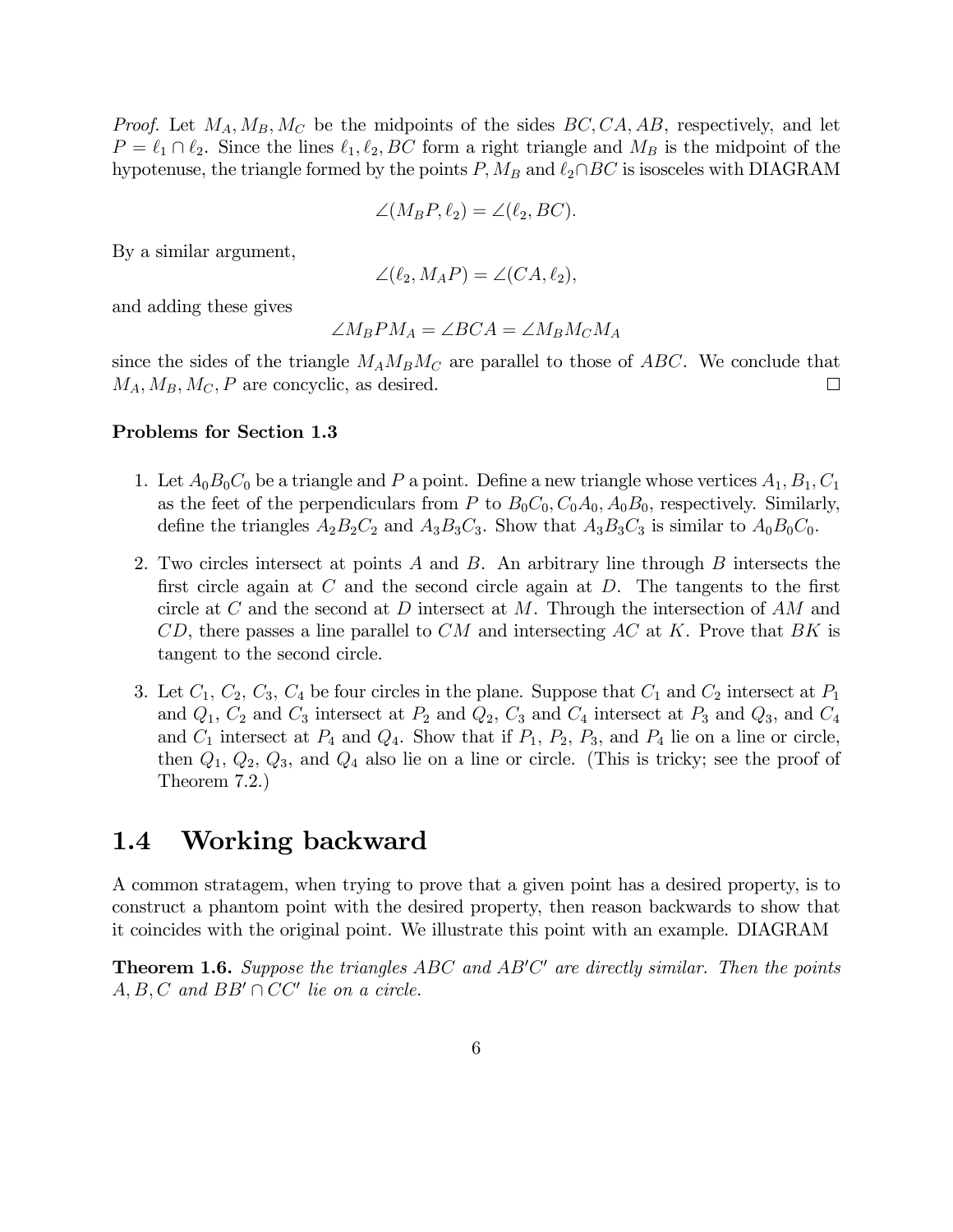*Proof.* Since we want to show that  $BB' \cap CC'$  lies on the circle through  $A, B, C$ , and analogously on the circle through  $A, B', C'$ , we define the point P to be the intersection of these two circles. Then

$$
\angle APB = \angle ACB = \angle AC'B' = \angle APB'
$$

and so  $P$  lies on the line  $BB'$ , and similarly on the line  $CC'$ .

#### Problems for Section 1.4

- 1. (IMO 1994/2) Let ABC be an isosceles triangle with  $AB = AC$ . Suppose that
	- 1. M is the midpoint of  $BC$  and O is the point on the line AM such that  $OB$  is perpendicular to AB;
	- 2.  $Q$  is an arbitrary point on the segment  $BC$  different from  $B$  and  $C$ ;
	- 3. E lies on the line  $AB$  and F lies on the line AC such that E, Q, F are distinct and collinear.

Prove that  $OQ$  is perpendicular to EF if and only if  $QE = QF$ .

2. (Morley's theorem) Let ABC be a triangle, and for each side, draw the intersection of the two angle trisectors closer to that side. (That is, draw the intersection of the trisectors of  $A$  and  $B$  closer to  $AB$ , and so on.) Prove that these three intersections determine an equilateral triangle.

 $\Box$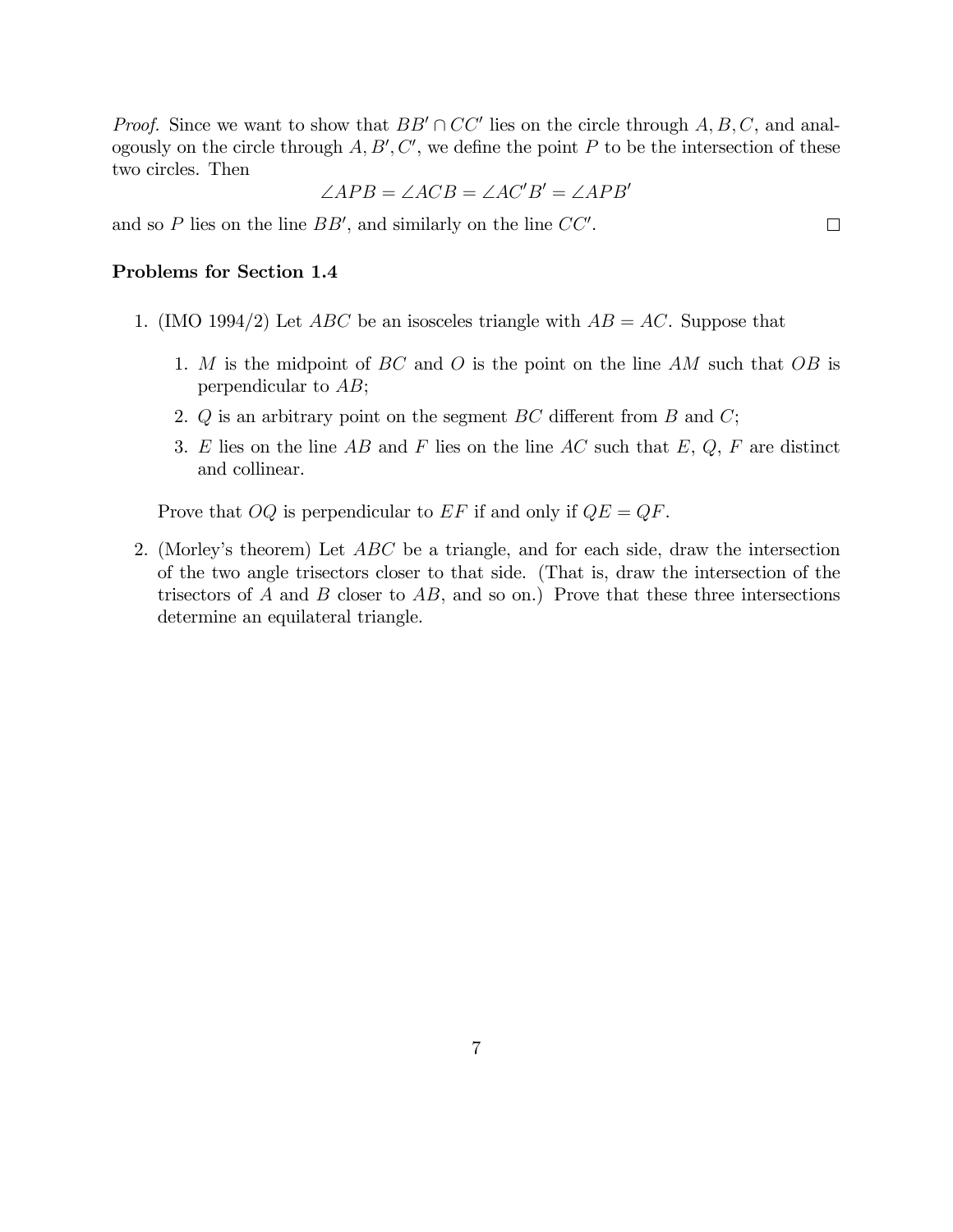## Chapter 2

## Concurrence and Collinearity

This chapter is devoted to the study of two fundamental and reciprocal questions: when do three given points lie on a single line, and when do three given lines pass through a single point? The techniques we describe in this chapter will later be augmented by more sophisticated approaches, such as the radical axis theorem and the Pascal-Brianchon theorems.

We say that three points are *collinear* if they lie on a single line, and that three lines are concurrent if they pass through a single point, or if all three are parallel. The latter convention addresses situations where a point of concurrence has moved "to infinity"; we will formalize this in our discussion of projective geometry later.

### 2.1 Concurrent lines: Ceva's theorem

We begin with a simple but useful result, published in 1678 by the Italian engineer Giovanni Ceva (1647-1734). In his honor, a segment joining a vertex of a triangle to a point on the opposite side is called a cevian. DIAGRAM.

**Theorem 2.1 (Ceva).** Let ABC be a triangle, and let  $P, Q, R$  be points on the lines  $BC, CA, AB$ , respectively. Then the lines  $AP, BQ, CR$  are concurrent if and only if (using directed lengths)

$$
\frac{BP}{PC}\frac{CQ}{QA}\frac{AR}{RB} = 1.\tag{2.1}
$$

*Proof.* First suppose that the lines  $AP, BQ, CR$  concur at a point T. Then the ratio of lengths  $BP/PC$  is equal, by similar triangles, to the ratio of the distances from B and C to the line AP. On the other hand, that ratio is also equal to the ratio of areas  $[ATB]/[CTA]$ , by calculating these areas as half of base times height, with AT as the base. DIAGRAM. By this argument, we get

$$
\frac{BP\ CQ\ AR}{PC\ QA\ RB} = \frac{[ATB] [BTC] [CTA]}{[CTA] [ATB] [BTC]} = 1.
$$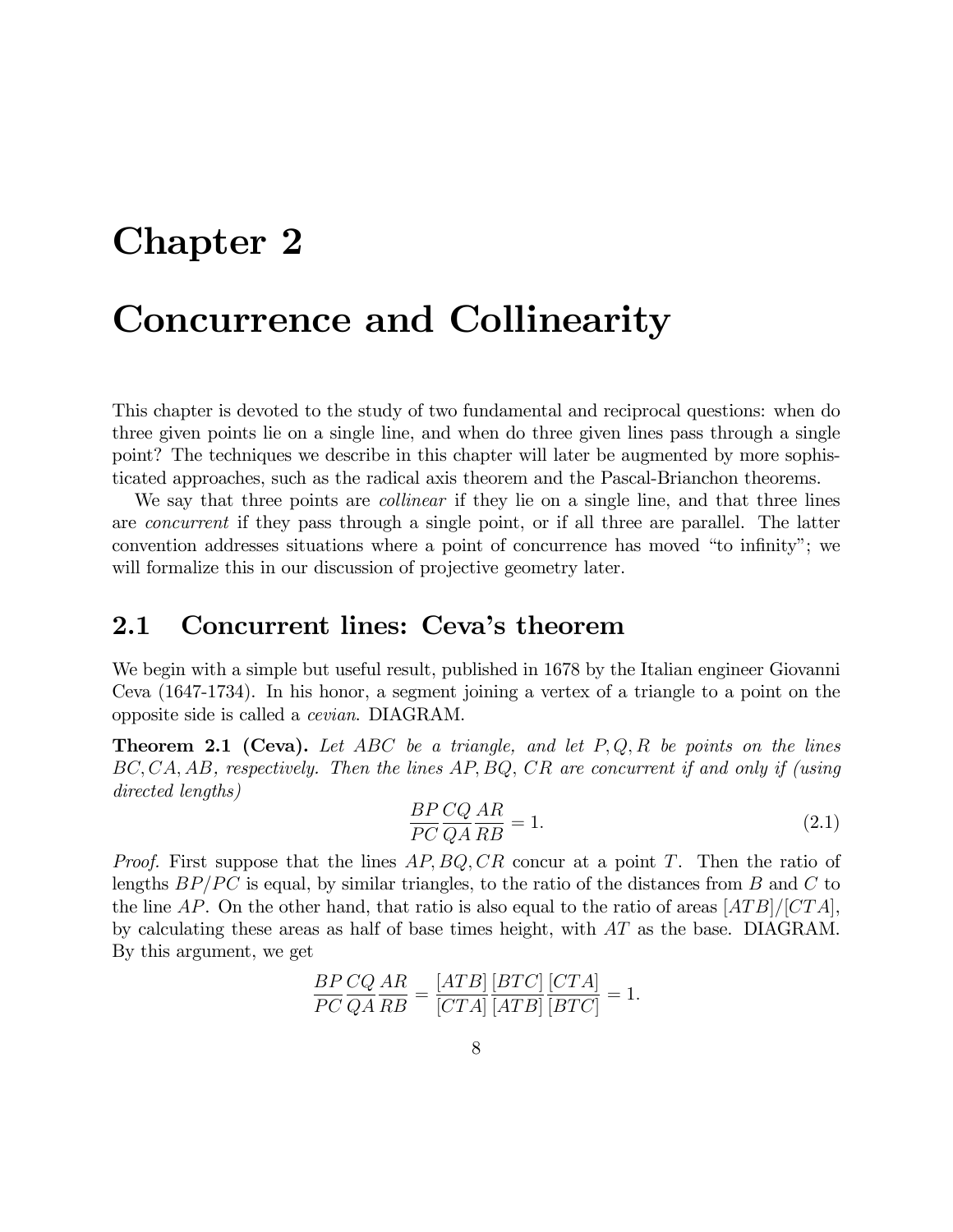Conversely, suppose that (2.1) holds; we will apply the trick of working backward. The lines  $AP$  and  $BQ$  meet at some point T, and the line  $CT$  meets  $AB$  at some point, which we call R'. By construction,  $AP, BQ, CR'$  are concurrent. However, using Ceva in the other direction (which we just proved), we find that

$$
\frac{BP}{PC}\frac{CQ}{QA}\frac{AR'}{R'B} = 1.
$$

Combining this equation with (2.1) yields

$$
\frac{AR}{RB} = \frac{AR'}{R'B}
$$

:

Since  $AR + RB = AR' + R'B = AB$ , adding 1 to both sides gives

$$
\frac{AB}{RB} = \frac{AB}{R'B},
$$

from which we conclude that  $RB = R'B$ , and hence  $R = R'$ .

In certain cases, Cevaís Theorem is more easily applied in the following trigonometric form.

**Fact 2.2** ("Trig Ceva"). Let ABC be a triangle, and let P, Q, R be any points in the plane distinct from  $A, B, C$ , respectively. Then  $AP, BQ, CR$  are concurrent if and only if

$$
\frac{\sin \angle CAP}{\sin \angle APB} \frac{\sin \angle ABQ}{\sin \angle APB} \frac{\sin \angle BCR}{\sin \angle RCA} = 1.
$$

One can either deduce this from Ceva's theorem or prove it directly; we leave both approaches as exercises. Be careful when using Trig Ceva with directed angles, as signs matter; the ratio sin  $\angle CAP$  sin  $\angle APB$  must be defined in terms of angles modulo  $2\pi$ , but the sign of the ratio itself only depends on the line  $AP$ , not on the choice of P on one side or the other of A.

#### Problems for Section 2.1

1. Suppose the cevians  $AP, BQ, CR$  meet at T. Prove that

$$
\frac{TP}{AP} + \frac{TQ}{BQ} + \frac{TR}{CR} = 1.
$$

2. Let ABC be a triangle and  $D, E, F$  points on sides  $BC, CA, AB$ , respectively, such that the cevians  $AD, BE, CF$  are concurrent. Show that if  $M, N, P$  are points on  $EF, FD, DE$ , respectively, then the lines  $AM, BN, CP$  concur if and only if the lines  $DM, EN, FP$  concur. (Many special cases of this question occur in the problem literature.)

 $\Box$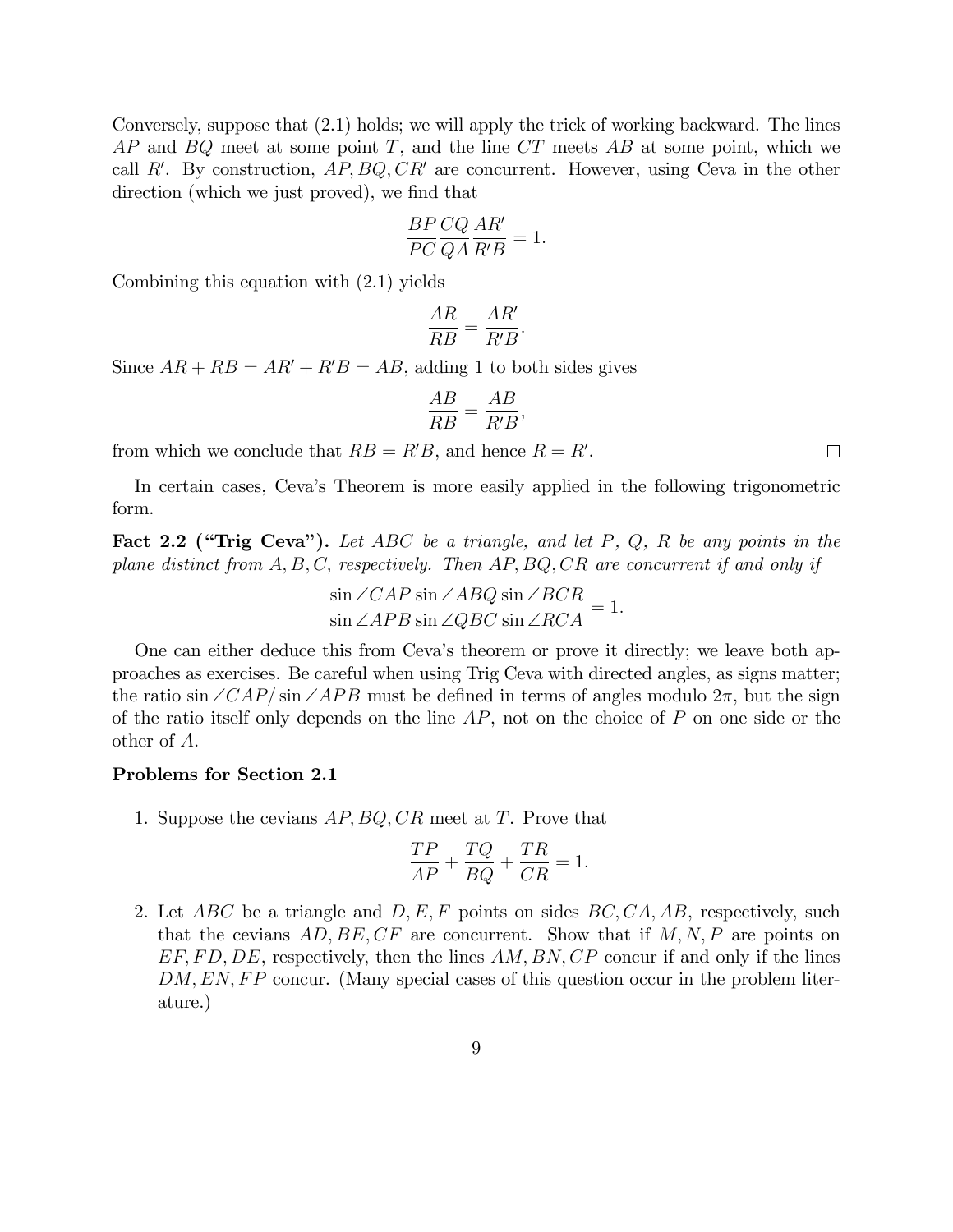- 3. (Hungary-Israel, 1997) The three squares  $ACC<sub>1</sub>A''$ ,  $ABB'_{1}A'$ ,  $BCDE$  are constructed externally on the sides of a triangle  $ABC$ . Let P be the center of  $BCDE$ . Prove that the lines  $A'C$ ,  $A''B$ ,  $PA$  are concurrent.
- 4. (Răzvan Gelca) Let  $ABC$  be a triangle and  $D, E, F$  the points where the incircle touches the sides  $BC, CA, AB$ , respectively. Let  $M, N, P$  be points on the segments  $EF, FD, DE$ , respectively. Show that the lines  $AM, BN, CP$  intersect if and only if the lines  $DM, EN, FP$  intersect.
- 5. (USAMO 1995/3) Given a nonisosceles, nonright triangle ABC inscribed in a circle with center O, and let  $A_1$ ,  $B_1$ , and  $C_1$  be the midpoints of sides  $BC$ ,  $CA$ , and AB, respectively. Point  $A_2$  is located on the ray  $OA_1$  so that  $\Delta OAA_1$  is similar to  $\Delta OA_2A$ . Points  $B_2$  and  $C_2$  on rays  $OB_1$  and  $OC_1$ , respectively, are defined similarly. Prove that lines  $AA_2$ ,  $BB_2$ , and  $CC_2$  are concurrent.
- 6. Given triangle ABC and points X, Y, Z such that  $\angle ABZ = \angle XBC$ ,  $\angle BCX = \angle YCA$ ,  $\angle CAY = \angle ZAB$ , prove that AX, BY, CZ are concurrent. (Again, many special cases of this problem can be found in the literature.)
- 7. Let  $A, B, C, D, E, F, P$  be seven points on a circle. Show that  $AD, BE, CF$  are concurrent if and only if

 $\sin \angle APB \sin \angle CPD \sin \angle EPF$  $\frac{\sin \ln P \sin \ln P \sin \ln P \sin \ln P}{\sin \ln \ln P \sin \ln P \sin \ln P} = -1,$ 

using directed angles modulo  $2\pi$ . (The only tricky part is the sign.)

## 2.2 Collinear points: Menelaos' theorem

When he published his theorem, Ceva also revived interest in an ancient theorem attributed to Menelaos (a mathematician from the first century A.D.<sup>1</sup>, not the brother of Agamemnon in Homer's *Iliad*). DIAGRAM.

**Theorem 2.3 (Menelaos).** Let ABC be a triangle, and let  $P, Q, R$  be points on the lines  $BC, CA, AB$ , respectively. Then  $P, Q, R$  are collinear if and only if

$$
\frac{BP\,CQ\,AR}{PC\,QA\,RB} = -1.
$$

<sup>&</sup>lt;sup>1</sup>Which stands for "Arbitrary Delineation."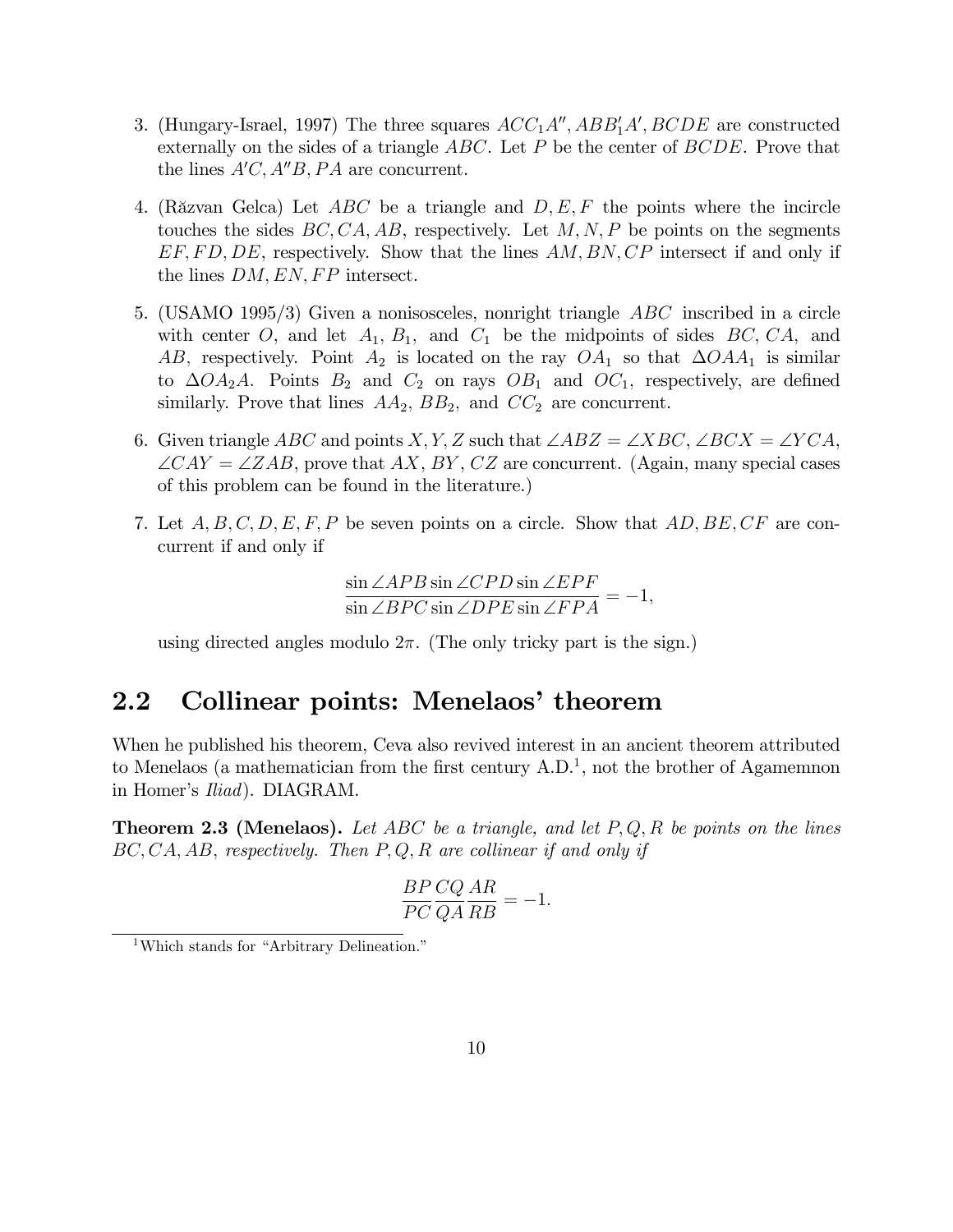*Proof.* Assume that P; Q; R are collinear. Let x, y, z be the directed distances from A, B, C, respectively, to the line PQR. DIAGRAM. Then  $BP/PC = -y/z$  and so forth, so

$$
\frac{BP}{PC}\frac{CQ}{QA}\frac{AR}{RB} = (-1)(-1)(-1)\frac{y}{z}\frac{z}{x}\frac{x}{y} = -1.
$$

The converse follows by the same argument as for Ceva's Theorem.

An important consequence of Menelaos' theorem is the following result of Desargues, which is most easily stated by introducing two pieces of terminology. Two triangles ABC and DEF are said to be *perspective from a point* if the lines  $AD, BE, CF$  are concurrent. They are said to be *perspective from a line* if the points  $AB \cap DE$ ,  $BC \cap EF$ ,  $CD \cap FA$  are collinear.

**Theorem 2.4 (Desargues).** Two triangles ABC and DEF are perspective from a point if and only if they are perspective from a line.

Proof. We only prove that if ABC and DEF are perpective from a point, they are perspective from a line. We leave it as an exercise to deduce the reverse implication from this (stare at the diagram); we will do this again later, using duality.

Suppose that AD, BE, CF concur at O, and let  $P = BC \cap EF$ ,  $Q = CA \cap FD$ ,  $R =$  $AB \cap DE$ . To show that P, Q, R are collinear, we want to show that

$$
\frac{AR}{RB}\frac{BP}{PC}\frac{CQ}{QA} = -1
$$

and invoke Menelaos' theorem. To get hold of the first term, we apply Menelaos to the points  $R, D, E$  on the sides of the triangle  $OAB$ , giving

$$
\frac{AR}{RB}\frac{BD}{DO}\frac{OE}{EA} = -1.
$$

Analogously,

$$
\frac{BP \, CE \, OF}{PC \, EO \, FB} = \frac{CQ}{QA \, FO} \frac{AF \, OD}{FO \, DC} = -1.
$$

When we multiply these three expressions together and cancel equal terms, we get precisely the condition of Menelaos' theorem.  $\Box$ 

Another important consequence of Menelaos' theorem is the following result of Pappus.

**Theorem 2.5 (Pappus).** Let  $A, C, E$  be three collinear points and  $B, D, F$  three other collinear points. Then the points  $AB \cap DE$ ,  $BC \cap EF$ ,  $CD \cap FA$  are collinear.

 $\Box$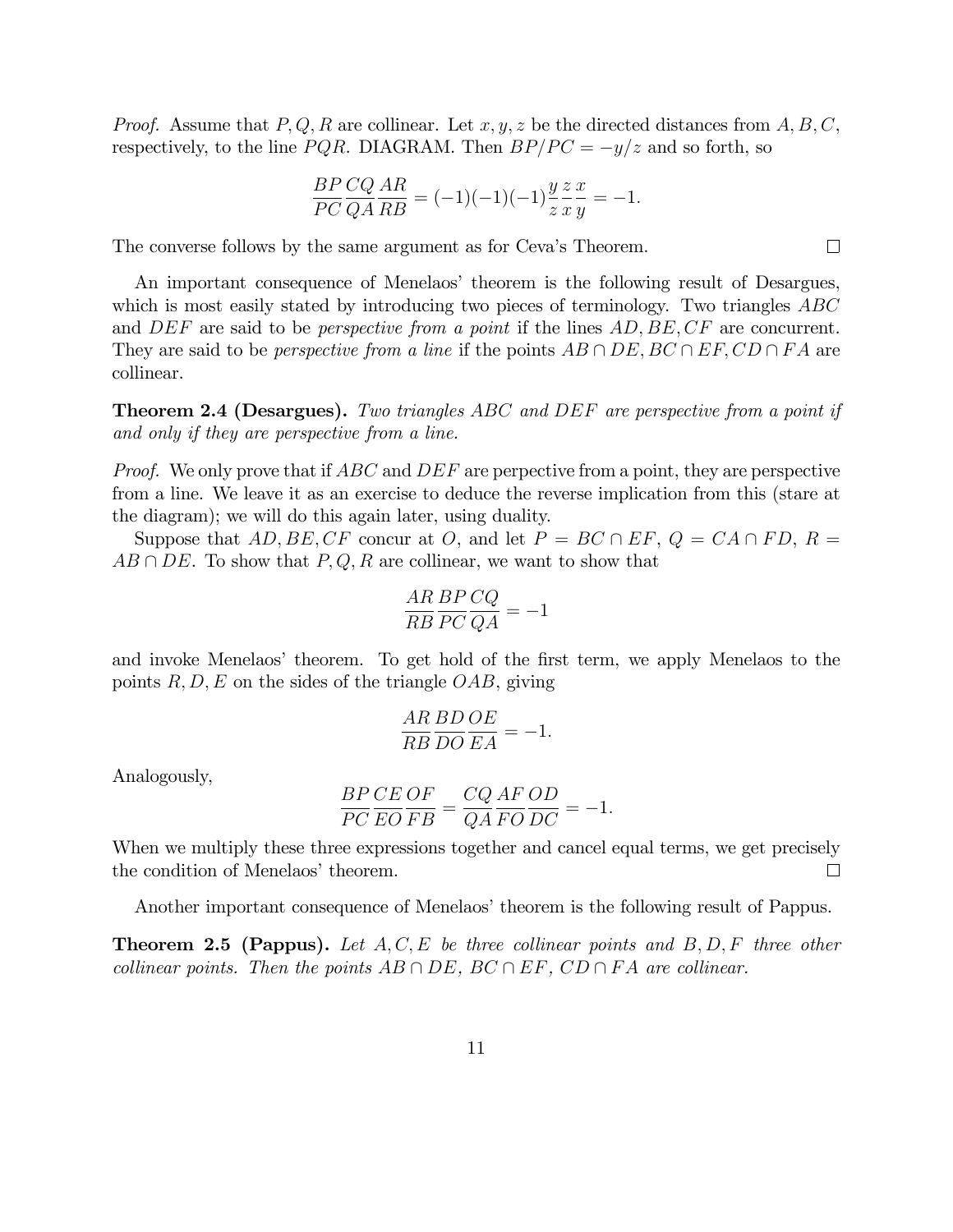The proof is similar, but more complicated; we omit it, save to say that one applies Menelaos repeatedly using the triangle formed by the lines  $AB, CD, EF$ . If you can't make the cancellation work, see [2].

Note that Desargues' and Pappus' theorems only involve points and lines, with no mention of distances or angles. This makes them "theorems of projective geometry," and we will see later how projective transformations often yield simple proofs of such theorems.

#### Problems for Section 2.2

- 1. Prove the reverse implication of Desargues' theorem.
- 2. Let  $A, B, C$  be three points on a line. Pick a point D in the plane, and a point E on BD. Then draw the line through  $AE \cap CD$  and  $CE \cap AD$ . Show that this line meets the line AC in a point P that depends only on  $A, B, C$ . (We will study the relationship among the points  $A, B, C, P$  further in the chapter on projective geometry.)
- 3. (MOP 1990) Let  $A, B, C$  be three collinear points and  $D, E, F$  three other collinear points. Let  $G = BE \cap CF$ ,  $H = AD \cap CF$ ,  $I = AD \cap CE$ . If  $AI = HD$  and  $CH = GF$ , prove that  $BI = GE$ .
- 4. (Original) Let ABC be a triangle and P a point in its interior, not lying on any of the medians of ABC. Let  $A_1, B_1, C_1$  be the intersections of PA with BC, PB with CA, PC with AB, respectively, and let  $A_2, B_2, C_2$  be the intersections of  $B_1C_1$  with  $BC, C_1A_1$ with  $CA$ ,  $A_1B_1$  with  $AB$ , respectively. Prove that the midpoints of  $A_1A_2, B_1B_2, C_1C_2$ are collinear. (See also Problem 4.5.2.)

## 2.3 Concurrent perpendiculars

Some of the special points of a triangle are constructed by drawing perpendiculars to the sides of a triangle. For example, the circumcenter can be constructed by drawing the perpendicular bisectors. It is convenient that a result analogous to Cevaís Theorem holds for perpendiculars; the analogy is so strong that we can safely leave the proof to the reader (see Problem 1). DIAGRAM.

**Fact 2.6.** Let ABC be a triangle, and let  $P, Q, R$  be three points in the plane. Then the lines through  $P, Q, R$  perpendicular to  $BC, CA, AB$ , respectively, are concurrent if and only if

$$
BP^2 - PC^2 + CQ^2 - QA^2 + AR^2 - RB^2 = 0.
$$

A surprising consequence is that the lines through  $P, Q, R$  perpendicular to  $BC, CA, AB$ , respectively, are concurrent if and only if the lines through  $A, B, C$  perpendicular to  $QR$ ,  $RP$ ,  $PQ$ , respectively, are concurrent!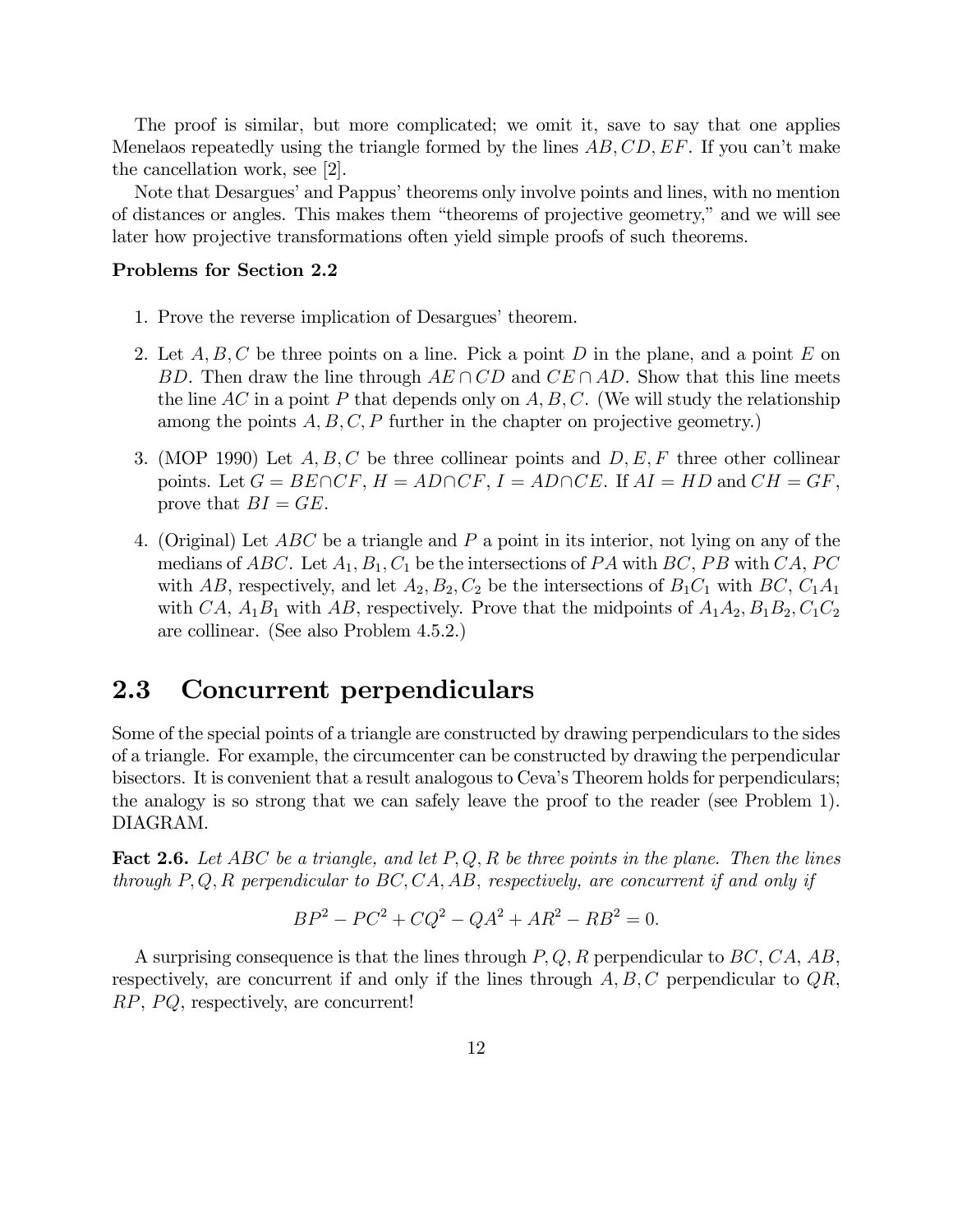#### Problems for Section 2.3

- 1. Prove that the lines AB and CD are perpendicular if and only if  $AC^2 AD^2 =$  $BC^2 - BD^2$ . (Use vectors, coordinates or Pythagoras.) Then prove Fact 2.6.
- 2. (Germany, 1996) Let  $ABC$  be a triangcle, and construct squares  $ABB<sub>1</sub>A<sub>2</sub>, BCC<sub>1</sub>B<sub>2</sub>, CAA<sub>1</sub>C<sub>2</sub>$ externally on its sides. Prove that the perpendicular bisectors of the segments  $A_1A_2, B_1B_2, C_1C_2$ are concurrent.
- 3. Let ABC be a triangle,  $\ell$  a line and L, M, N the feet of the perpendiculars to  $\ell$  from  $A, B, C$ , respectively. Prove that the perpendiculars to  $BC, CA, AB$  through  $L, M, N$ , respectively, are concurrent. Their intersection is called the *orthopole* of the line  $\ell$  and the triangle ABC.

## 2.4 Additional problems

#### Problems for Section 2.4

- 1. (USAMO 1997/2) Let ABC be a triangle, and draw isosceles triangles DBC, AEC, ABF external to  $ABC$  (with  $BC, CA, AB$  as their respective bases). Prove that the lines through  $A, B, C$  perpendicular to  $EF, FD, DE$ , respectively, are concurrent. (Several solutions are possible.)
- 2. (MOP 1997) Let  $ABC$  be a triangle, and D, E, F the points where the incircle touches sides  $BC, CA, AB$ , respectively. The parallel to AB through E meets DF at Q, and the parallel to  $AB$  through D meets  $EF$  at T. Prove that the lines  $CF, DE, QT$  are concurrent.
- 3. (Stanley Rabinowitz) The incircle of triangle  $ABC$  touches sides  $BC, CA, AB$  at  $D, E, F$ , respectively. Let P be any point inside triangle  $ABC$ , and let  $X, Y, Z$  be the points where the segments  $PA, PB, PC$ , respectively, meet the incircle. Prove that the lines  $DX, EY, FZ$  are concurrent. (The diagram for this problem serves as the logo for Mathpro Press, founded by Rabinowitz.)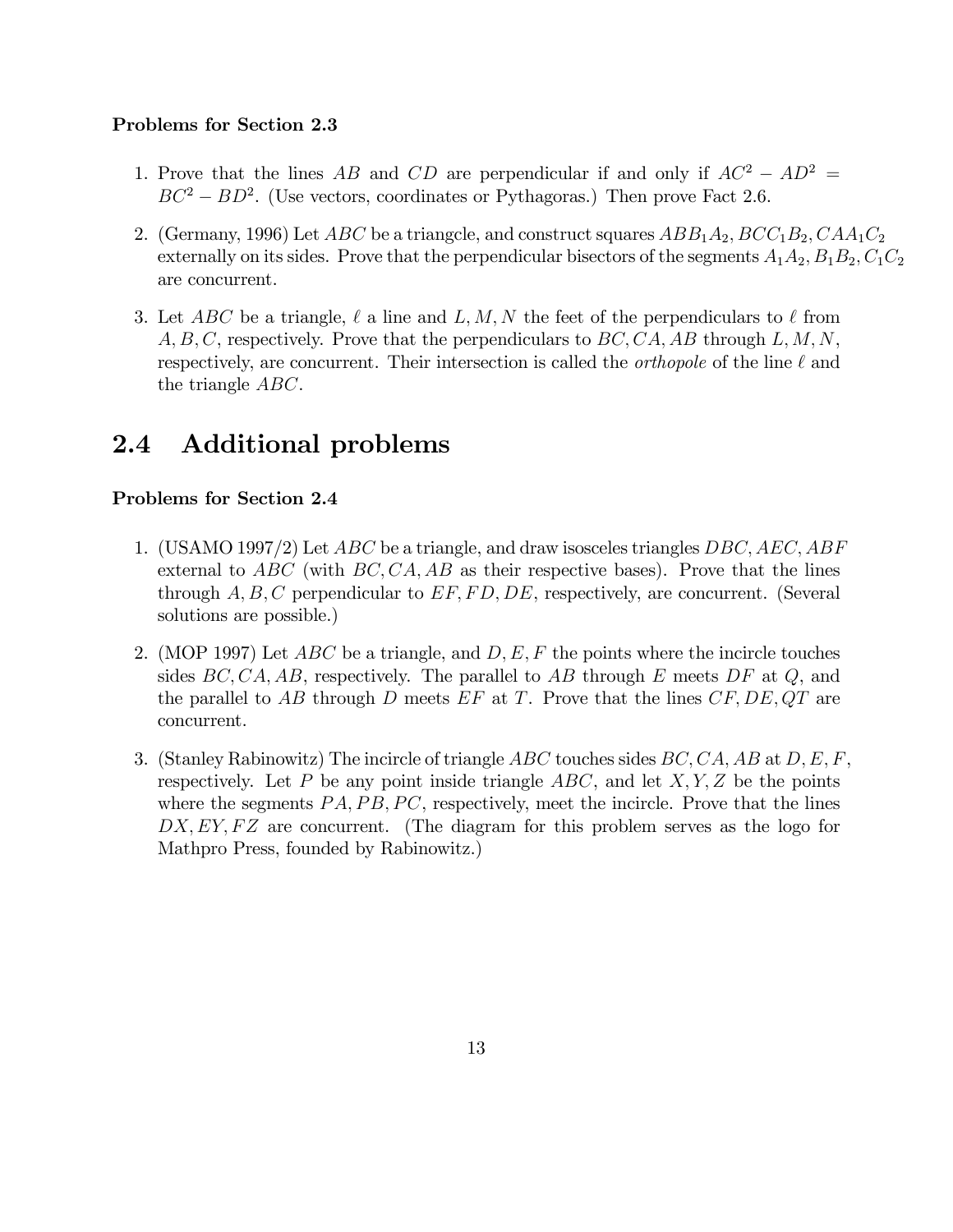## Chapter 3

## Transformations

In geometry, it is often useful to study transformations of the plane (i.e. functions mapping the plane to itself) preserving certain properties. In fact, Felix Klein DATES went so far as to define "geometry" as the study of properties invariant under a particular set of transformations!

## 3.1 Rigid motions

A *rigid motion* of the Euclidean plane is a map which preserves distances; that is, if P maps to P' and Q to Q', then we have  $PQ = P'Q'$ . The rigid motions are the following:

- Translation: each point moves a fixed distance in a fixed direction, so that  $PQQ'P'$  is always a parallelogram.
- Rotation with center O and angle  $\theta$ : each point P maps to the point P' such that  $OP = OP'$  and  $\angle POP' = \theta$ , where the angle is directed and measured modulo  $2\pi$  (not the usual  $\pi$ !).
- Reflection through the line  $\ell$ : each point P maps to the point P' such that  $\ell$  is the perpendicular bisector of  $PP'$ .
- Glide reflection along the line  $\ell$ : reflection through  $\ell$  followed by a translation along  $\ell$ .

**Theorem 3.1.** Given two congruent figures, each not contained in a line, one can be mapped onto the other by a unique rigid motion. If the Ögures are directly congruent, the rigid motion is a translation or a rotation; if oppositely congruent, a reflection or glide reflection.

The use throughout this chapter of the term "figure" includes the assumption that all points of the Ögure are distinguishable, to rule out the possibility of nontrivial maps carrying the figure to itself (e.g. the symmetries of a regular polygon, or a circle).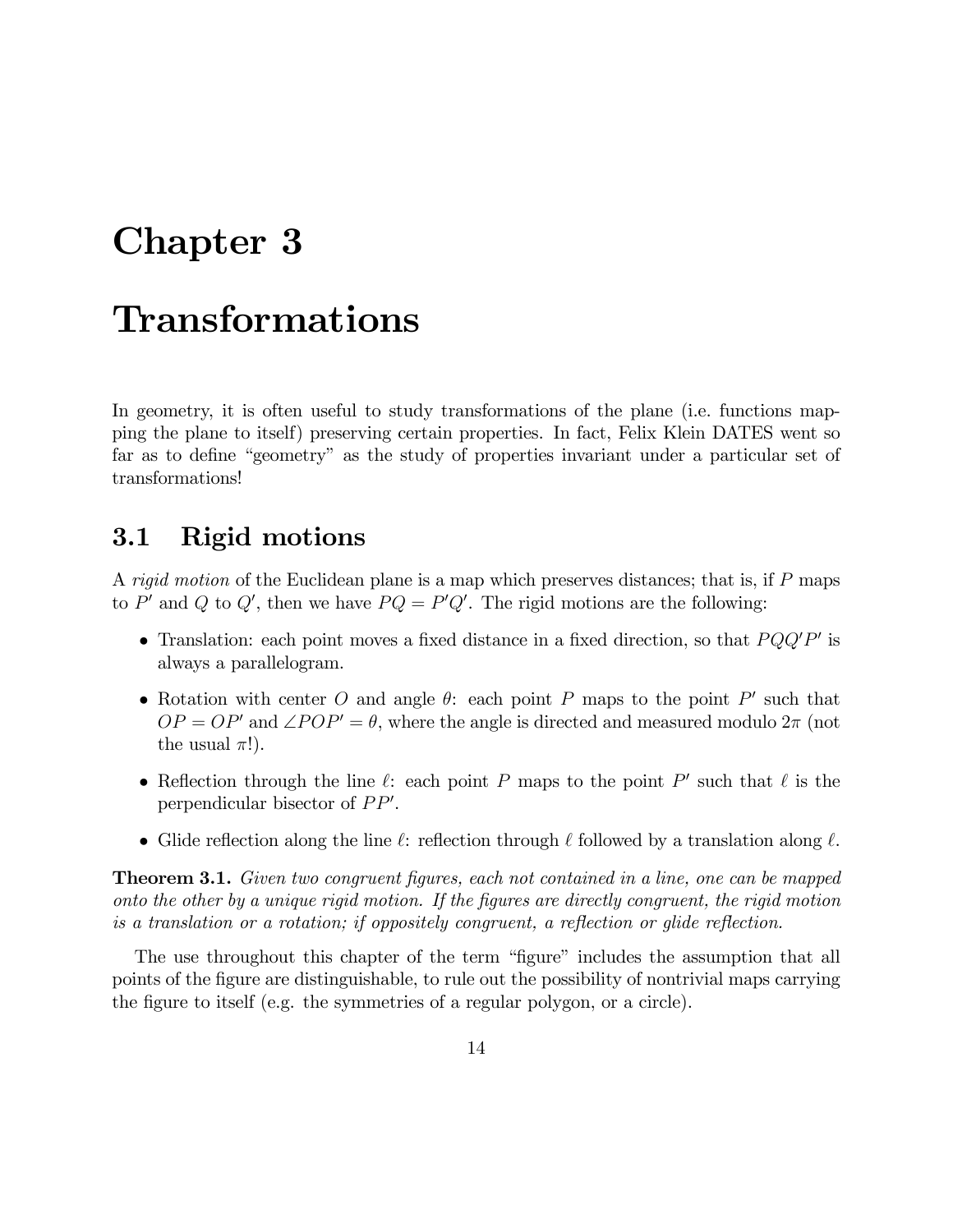Proof. We first address the uniqueness. If there were two rigid motions carrying the first figure to the second, then composing one with the inverse of the other would yield a nontrivial rigid motion leaving one entire figure in place. By assumption, however, this figure contains three noncollinear points  $A, B, C$ , and a point P is uniquely determined by its distances to these three points (see Problem 1), so every point is fixed by the rigid motion, a contradiction. Thus the motion is unique if it exists.

Now we address existence. let  $A, B, C$  be three noncollinear points of the first figure, and  $A', B', C'$  the corresponding points of the second figure. There exists a translation mapping A to A'; following that with a suitable rotation (since  $AB = A'B'$ ), we can ensure that B also maps to B'. Now we claim C maps either to C' or to its reflection across  $A'B'$ ; in other words, given two points  $A, B$  and a point C not on  $AB, C$  is determined up to reflection across  $AB$  by the distances  $AC$  and  $BC$ . Of course this holds because this data fixes C to lie on two distinct circles.

Now if  $P$  is any point of the first figure, then  $P$  is uniquely determined by the distances  $AP, BP, CP$ , and so it must map to the corresponding point of the second figure. This completes the proof of existence.

For the final assertion, first assume triangles  $ABC$  and  $A'B'C'$  are directly congruent. If the perpendicular bisectors of  $AA'$  and  $BB'$  are parallel, then  $ABB'A'$  is a parallelogram, so there is a translation taking A to A' and B to B'. Otherwise, let these perpendicular bisectors meet at O. Draw the circle through  $B$  and  $B'$  centered at  $O$ ; there are (at most) two points on this circle whose distance to  $A'$  is the length  $AB$ . One point is the reflection of B across the perpendicular bisector of  $AA'$ ; by our assumption, this cannot equal B'. Thus B' is the other point, which is the image of B under the rotation about O taking B to B'. DIAGRAM.

In either case, we have a direct rigid motion taking  $A$  to  $A'$  and  $B$  to  $B'$ ; this rigid motion must also take  $C$  to  $C'$ , completing the proof in this case.

Next, assume  $ABC$  and  $A'B'C'$  are oppositely congruent. The lines through which  $AB$ reflects to a line parallel to  $A'B'$  form two perpendicular families of parallel lines. In each family there is one line passing through the midpoint of  $AA'$ ; the glide reflection through this line taking A to A' takes B either to B' or to its half-turn about A'. In the latter case, switching to the other family gives a glide reflection taking  $B$  to  $B'$ . As in the first case,  $C$ automatically goes to  $C'$ , and we are done.  $\Box$ 

In particular, the composition of two rotations is either a rotation or translation. In fact, one can say more.

**Fact 3.2.** The composition of a rotation of angle  $\theta_1$  with a rotation of angle  $\theta_2$  is a rotation of angle  $\theta_1 + \theta_2$  if this is not a multiple of  $2\pi$ , and a translation otherwise.

On the other hand, given two rotations, it is not obvious where the center of their composition is; in particular, it generally depends on the order of the rotations. (In fancy language, the group of rigid motions is not commutative.)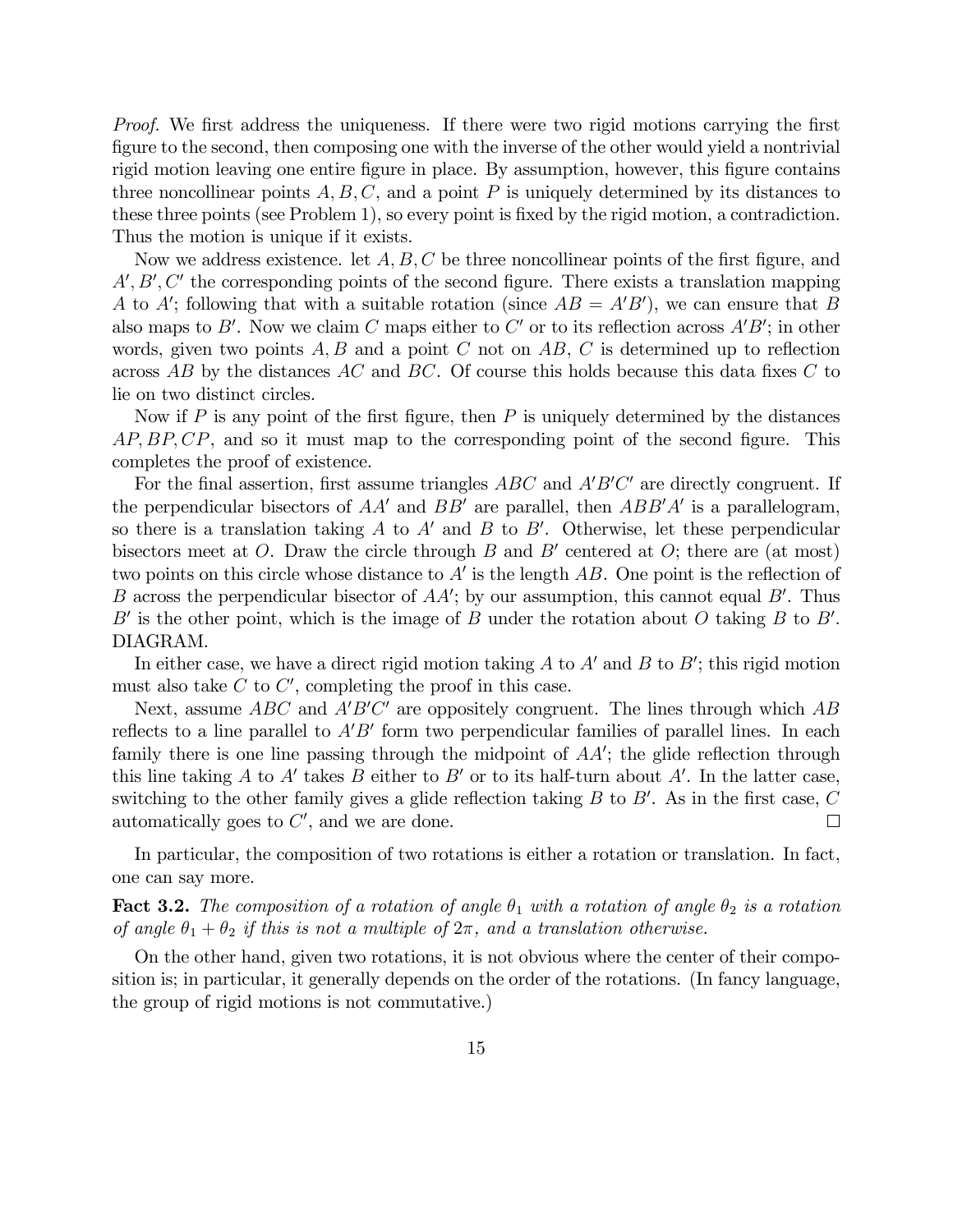#### Problems for Section 3.1

- 1. Prove that a point not lying on  $AB$  is uniquely determined up to reflection across  $AB$ by its distances to two points  $A$  and  $B$ , and that any point at all is uniquely determined by its distances to three points  $A, B, C$ . (The latter is the "triangulation" principle used once upon a time for navigation at sea, and nowadays in the Global Positioning System.)
- 2. (MOP 1997) Consider a triangle  $ABC$  with  $AB = AC$ , and points M and N on AB and  $AC$ , respectively. The lines BN and CM intersect at P. Prove that MN and BC are parallel if and only if  $\angle APM = \angle APN$ .
- 3. (IMO 1986/2) A triangle  $A_1A_2A_3$  and a point  $P_0$  are given in the plane. We define  $A_s = A_{s-3}$  for all  $s \geq 4$ . We construct a sequence of points  $P_1, P_2, P_3, \ldots$  such that  $P_{k+1}$  is the image of  $P_k$  under rotation with center  $A_{k+1}$  through angle 120<sup>°</sup> clockwise (for  $k = 0, 1, 2, \ldots$ ). Prove that if  $P_{1986} = P_0$ , then the triangle  $A_1A_2A_3$  is equilateral.
- 4. (MOP 1996) Let  $AB_1C_1$ ,  $AB_2C_2$ ,  $AB_3C_3$  be directly congruent equilateral triangles. Prove that the pairwise intersections of the circumcircles of triangles  $AB_1C_2$ ,  $AB_2C_3$ ,  $AB_3C_1$ form an equilateral triangle congruent to the first three.

### 3.2 Homothety

Having classified the rigid motions, we move now to the *similarities*, those transformations which preserve lengths up to a scalar factor. That is,  $P'Q'/PQ$  does not depend on P or Q. An important class of similarities not yet encountered are the homotheties, which are sufficiently useful for problems that we shall devote an entire section to them.

Given a point P and a real number r, the *homothety* with center P and ratio r maps each point P maps to the point P' on the ray OP such that  $OP' = rOP$ . We use the usual directed lengths convention, so r may be positive or negative. DIAGRAM.

Homotheties have the property that they map every side of a figure to a parallel segment. Aside from translations (which might be thought of as degenerate homotheties with center ìat inÖnityî), this property characterizes homotheties; the following theorem is often useful as a concurrence criterion.

**Theorem 3.3.** Two directly similar but not congruent figures with corresponding sides parallel are homothetic. In particular, the lines  $AA'$ , where  $A$  and  $A'$  are corresponding points, all pass through a common point.

As for rotations, we conclude that the composition of two homotheties is a homothety, though again it is less than obvious where the center is!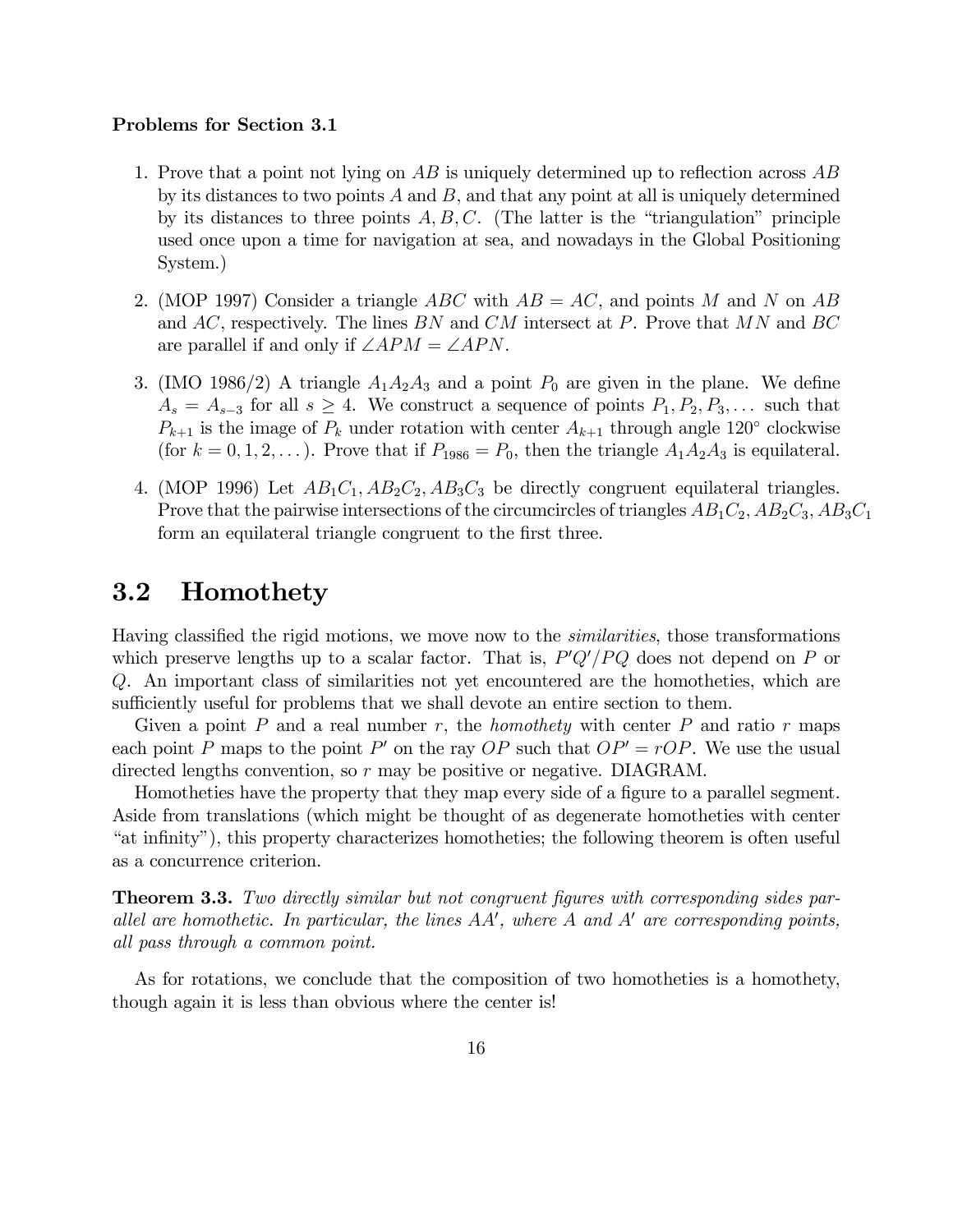#### Problems for Section 3.2

- 1. Given a triangle ABC, construct (with straightedge and compass) a square with one vertex on  $AB$ , one vertex on  $AC$ , and two (adjacent) vertices on  $BC$ .
- 2. (USAMO 1992/4) Chords  $AA'$ ,  $BB'$ ,  $CC'$  of a sphere meet at an interior point  $P$  but are not contained in a plane. The sphere through  $A, B, C, P$  is tangent to the sphere through  $A', B', C', P$ . Prove that  $AA' = BB' = CC'.$
- 3. (Putnam 1996/A-2) Let  $C_1$  and  $C_2$  be circles whose centers are 10 units apart, and whose radii are 1 and 3. Find, with proof, the locus of all points  $M$  for which there exists points X on  $C_1$  and Y on  $C_2$  such that M is the midpoint of the line segment  $XY$ .
- 4. Given three nonintersecting circles, draw the intersection of the external tangents to each pair of the circles. Show that these three points are collinear.

## 3.3 Spiral similarity

A *similarity* is any transformation that takes any figure to a figure similar to it. In other words, it preserves angles up to sign (and hence collinearity) and multiplies lengths by a constant factor. We distinguish between direct and opposite similarities, which respectively preserve and reverse the sign of directed angles.

A spiral similarity of angle  $\theta$  and ratio r centered at a point P consists of a homothety of ratio r centered at P followed by a rotation of angle  $\theta$  centered at P. (The order of these operations do not matter; one easy way to see this is to express both operations in terms of complex numbers.)

One might imagine there are more complicated similarities, e.g. a homothety followed by a rotation about different centers. As it turns out, there are no more similarities left to describe! (This proof uses complex numbers; we will sketch a synthetic proof later.)

**Theorem 3.4.** Every direct similarity is either a translation or a spiral similarity.

Proof. First we show that every direct similarity can be expressed in terms of homothety, translation, and rotation. Let A and B be two points with images  $C$  and  $D$ . If we perform a homothety about A of ratio  $CD/AB$ , then a translation mapping A to C, then a suitable rotation, we get another similarity mapping  $A$  and  $B$  to  $C$  and  $D$ . On the other hand, if  $P$ is any point not on the line  $AB$  and  $Q$  and  $Q'$  are its images under the original similarity and the new similarity, then the triangles  $ABP$ ,  $CDQ$  and  $CDQ'$  are all similar, implying that  $C, Q, Q'$  and  $D, Q, Q'$  are collinear, which means  $Q = Q'$ . In other words, the original similarity coincides with the new one.

The basic transformations can be expressed in terms of complex numbers as follows: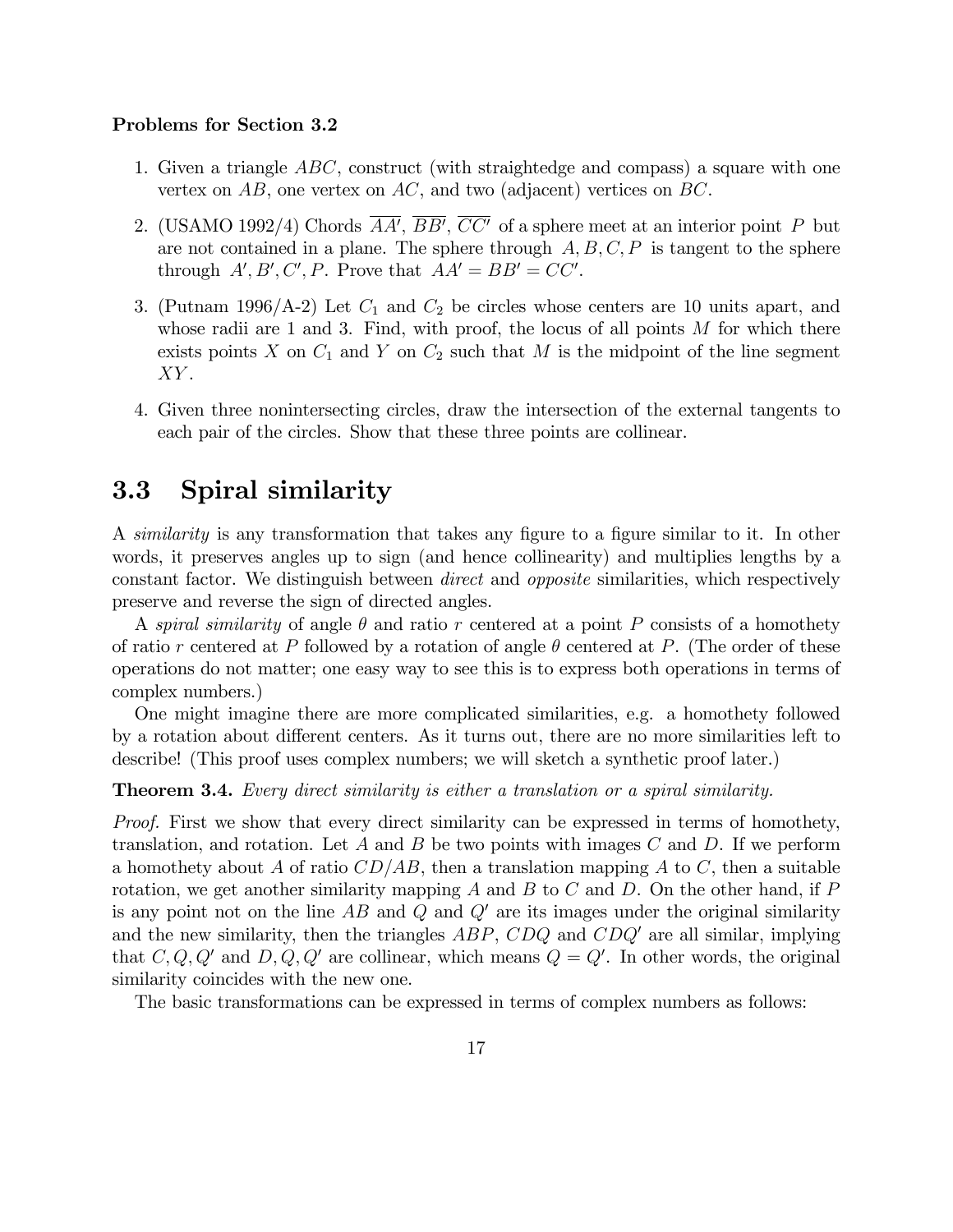| Translation by vector $v$                                                              | $z \mapsto z + v$ |
|----------------------------------------------------------------------------------------|-------------------|
| Homothety of ratio r, center $x \to z \mapsto r(z-x) + x$                              |                   |
| Rotation by angle $\theta$ , center $x \rightharpoonup z \mapsto e^{i\theta}(z-x) + x$ |                   |

The point is that each of these maps has the form  $z \mapsto az +b$  for some complex numbers a, b, and hence all direct similarities have this form. (It is easily seen that any such map is indeed a similarity; in fact, it's the composition of a spiral similarity about 0 and a translation.)

Now let  $z \mapsto az + b$  be a direct similarity. If  $a = 1$ , clearly we have a translation by b. Otherwise, let  $t = b/(1 - a)$  be the unique solution of  $t = at + b$ . Then our map can be written  $z \mapsto a(z - t) + t$ , which is clearly a spiral similarity about  $t$ . written  $z \mapsto a(z - t) + t$ , which is clearly a spiral similarity about t.

For practical applications of the relationship between complex numbers and transformations, see Appendix A.

#### Problems for Section 3.3

- 1. (USAMO 1978/2)  $ABCD$  and  $A'B'C'D'$  are square maps of the same region, drawn to different scales and superimposed. Prove that there is only one point  $O$  on the small map which lies directly over point  $O'$  of the large map such that  $O$  and  $O'$  represent the same point of the country. Also, give a Euclidean construction (straightedge and compass) for  $O$ .
- 2. (MOP 1998) Let *ABCDEF* be a cyclic hexagon with  $AB = CD = EF$ . Prove that the intersections of  $AC$  with  $BD$ , of  $CE$  with  $DF$ , and of  $EA$  with  $FB$  form a triangle similar to *BDF*.
- 3. Let  $C_1, C_2, C_3$  be circles such that  $C_1$  and  $C_2$  meet at distinct points A and B,  $C_2$  and  $C_3$  meet at distinct points C and D, and  $C_3$  and  $C_1$  meet at distinct points E and F. Let  $P_1$  be an arbitrary point on  $C_1$ , and define points  $P_2, \ldots, P_7$  as follows:
	- $P_2$  is the second intersection of line  $P_1A$  with  $C_2$ ;
	- $P_3$  is the second intersection of line  $P_2C$  with  $C_3$ ;
	- $P_4$  is the second intersection of line  $P_3E$  with  $C_1$ ;
	- $P_5$  is the second intersection of line  $P_1B$  with  $C_2$ ;
	- $P_6$  is the second intersection of line  $P_2D$  with  $C_3$ ;
	- $P_7$  is the second intersection of line  $P_3F$  with  $C_1$ .

Prove that  $P_7 = P_1$ .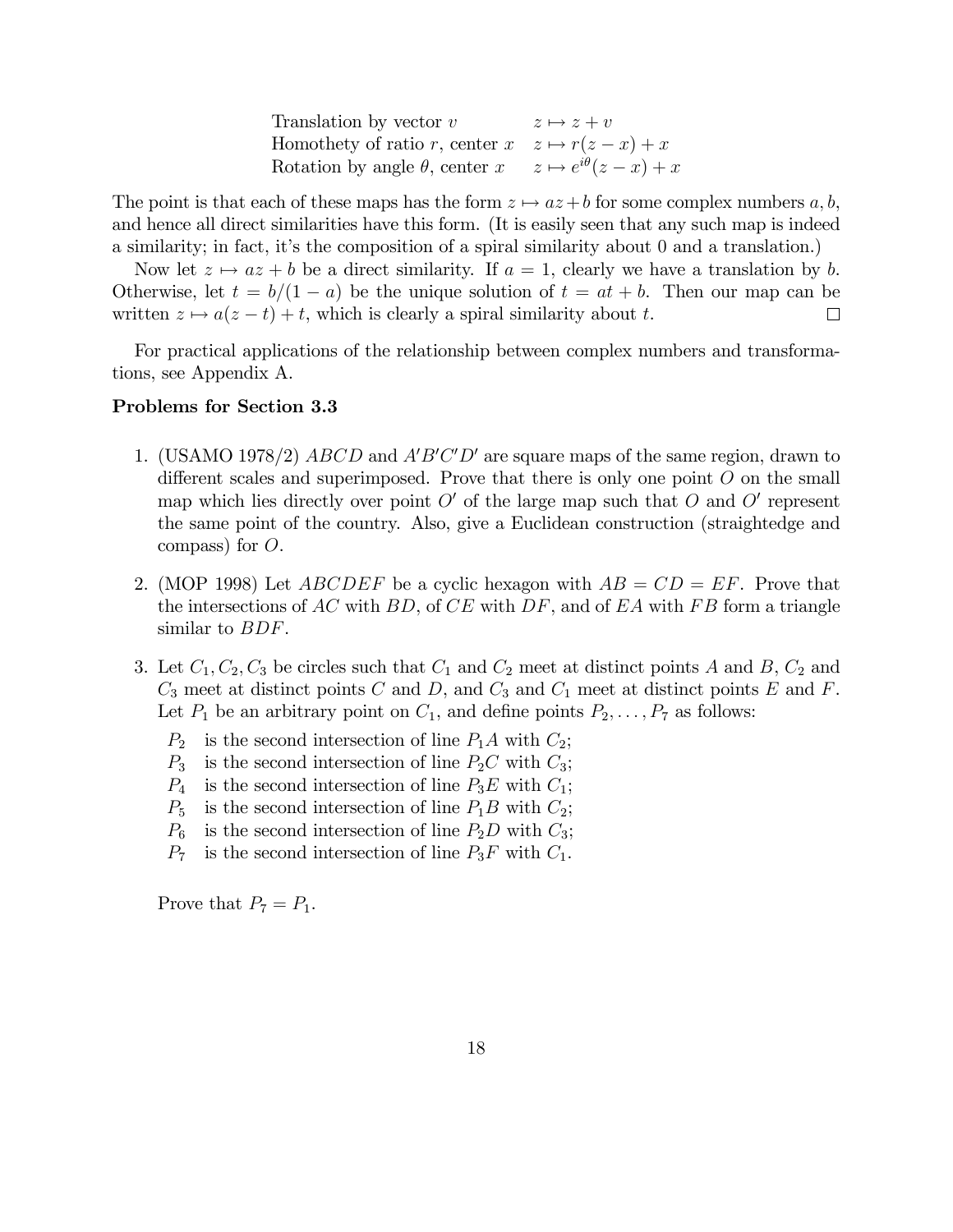### 3.4 Affine transformations

The last type of transformation we introduce in this chapter is the most general, at the price of preserving the least structure. However, for sheer strangeness it does not rival either inversion or projective transformations, which we shall introduce much later.

An affine transformation is most easily defined in terms of coordinates, which is the approach we shall take. An *affine transformation* is a map from the plane to itself which, in coordinates, has the form

$$
(x, y) \mapsto (ax + by + c, dx + ey + f)
$$

for some constants  $a, b, c, d, e, f$ . By our calculations involving complex numbers, every similarity is an affine transformations. Some more exotic affine transformations are the stretch  $(x, y) \mapsto (x, cy)$  and the shear  $(x, y) \mapsto (x + y, y)$ .

Fact 3.5. Any three noncollinear points can be mapped to any three other noncollinear points by a unique affine transformation.

As an example of the use of the affine transformation, we offer the following theorem.

**Theorem 3.6.** Let ABCDE be a convex pentagon and let  $F = BC \cap DE$ ,  $G = CD \cap EA$ ,  $H = DE \cap AB$ ,  $I = EA \cap BC$ ,  $J = AB \cap DE$ . Suppose that the areas of the triangles  $AHI, BIJ, CJF, DFG, EGH$  are all equal. Then the lines  $AF, BG, CH, DI, EJ$  are all concurrent. DIAGRAM

*Proof.* Everything in the theorem is affine-invariant, so we may place three of the points anywhere we want. Let us assume  $A, C, D$  form an isosceles triangle with  $AC = AD$  and  $\angle CDA = \pi/5$ , which is to say that A, C, D are three vertices of a regular pentagon.

Our first observation is that since  $CJF$  and  $DFG$  have equal areas, so do  $CJD$  and  $JGD$ , by adding the area of  $CDH$  to both sides. By the base-height formula, this means  $GJ$  is parallel to CD, and similarly for the other sides. In particular, since ACD was assumed to be isosceles, F lies on its angle bisector at A, and J and C are the reflections of G and D across AF.

Next we want to show that B and E are mirror images across  $AF$ , so let E' and H' be the reflections of E and H, respectively. Since the lines  $FC$  and  $FD$  are mirror images, we know E' lies on BD, and similarly H' lies on AC. Suppose that  $E'D < BD$ , or equivalently that E is closer than B to the line CD. Then we also have  $DH' < CI'$ ; since  $CJ = DG$ , we deduce  $JH' < JI$ . Now it is evident that the triangle  $E'H'J$ , being contained in  $BJI$ , has smaller area; on the other hand, it has the same area as  $EHG$ , which by assumption has the same area as  $BJI$ , a contradiction. So we cannot have  $E'D < BD$ , or  $E'D > BD$  by a similar argument. We conclude  $E'D = BD$ , i.e. B and E are mirror images. DIAGRAM.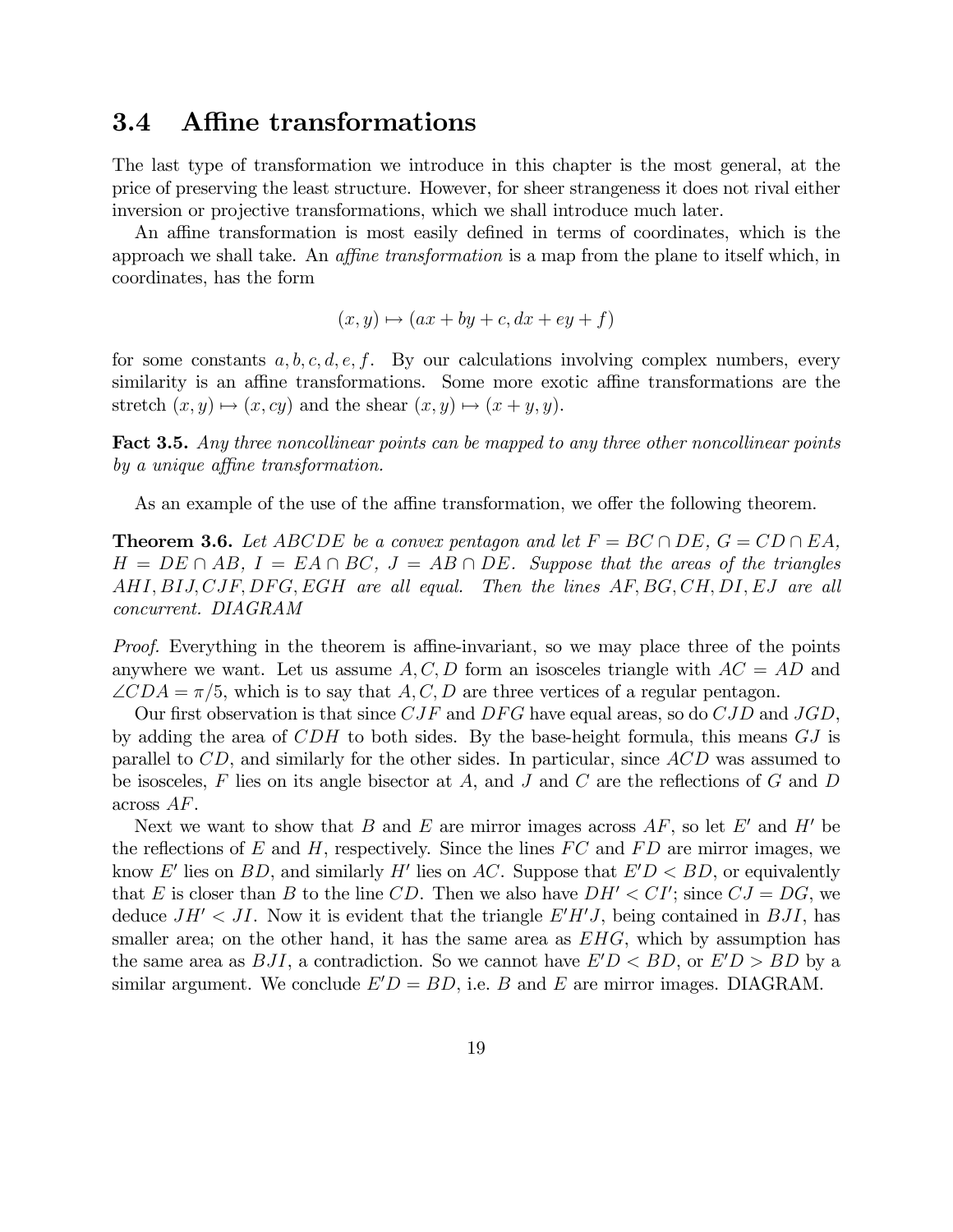In particular, this implies that  $BE$  is parallel to  $CD$ . Since we could just as well have put B, D, E at the vertices of an isosceles triangle, we also may conclude AC  $\parallel$  DE and so forth.

Now let  $\ell$  be the line through C parallel to  $AD$ ; by the above argument, we know B is the intersection of  $\ell$  with DF. On the other hand, B is also the intersection of  $\ell$  with the line through A parallel to  $CF$ . If we move F towards A along the angle bisector of  $ACD$  at A, the intersection of DF with  $\ell$  moves away from C, but the intersection of the parallel to  $CF$ through A with  $\ell$  moves closer to C. Hence these can only coincide for at most one choice of  $F$ , and of course they do coincide when  $ABCDE$  is a regular pentagon. We conclude that  $ABCDE$  is the image of a regular pentagon under an affine transformation, which in particular implies that  $AF, BG, CH, DI, EJ$  are concurrent. DIAGRAM  $\Box$ 

#### Problems for Section 3.4

1. Let  $AX, BY, CZ$  be three cevians of the triangle  $ABC$  satisfying

$$
\frac{BX}{XC} = \frac{CY}{YA} = \frac{AZ}{ZB} = k,
$$

where  $k$  is a given constant greater than 1. Find the ratio of the area of the triangle formed by the three cevians to the area of ABC. (Compare your answer with Problem 1.1.3, which is the case  $k = 2$ .)

2. (France, 1996) Let ABC be a triangle. For any line  $\ell$  not parallel to any side of the triangle, let  $G_{\ell}$  be the centroid of the degenerate triangle whose vertices are the intersection of  $\ell$  with BC, CA, AB (i.e. the vector average of these three points). Determine the union of the  $G_{\ell}$  over all  $\ell$ .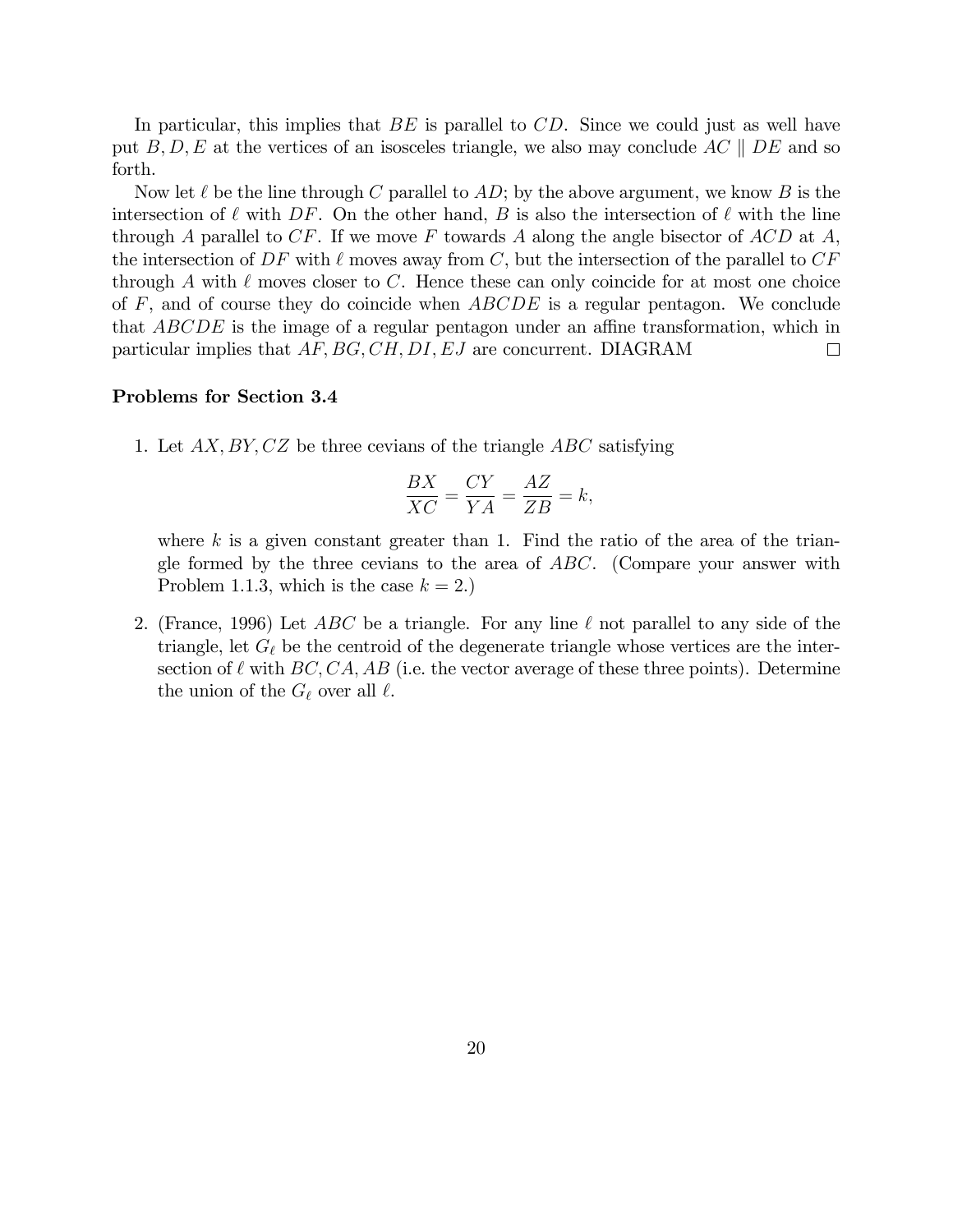## Chapter 4

## Circular reasoning

In this chapter, we study an ostensibly simple, yet intriguing object: the circle. This chapter consists mainly of "classical" results; the modern technique of inversion, which builds on these results and yields surprising new results and proofs of its own, occupies a subsequent chapter.

### 4.1 Power of a point

The following is truly a theorem of Euclidean geometry: it appears in the Elements.

**Theorem 4.1.** Given a fixed circle and a fixed point P, draw a line through P intersecting the circle at A and B. Then the product  $PA \cdot PB$  depends only on P and the circle, not on the line.

*Proof.* Draw another line through P meeting the circle at C and D, labeled as in one of the diagrams. Then

$$
\angle PAC = \angle BAC = \angle BDC = -\angle PDB
$$

as directed angles, so the triangles PAC and PDB are (oppositely) similar, giving  $PA/PD =$  $PC/PB$ , or equivalently  $PA \cdot PB = PC \cdot PB$ .  $\Box$ 

The quantity  $PA \cdot PB$  is called the *power* of P with respect to the circle. If O is the center of the circle and  $r$  its radius, we may choose  $OP$  as our line and so express the power as

$$
(OP + r)(OP - r) = OP2 - r2.
$$

Note that the usual sign convention makes the power positive if P lies outside the circle and negative if  $P$  lies inside the circle. Also note that for  $P$  outside the circle, the limiting case  $A = B$  means that PA is tangent to the circle at A.

The power-of-a-point theorem has an occasionally useful converse.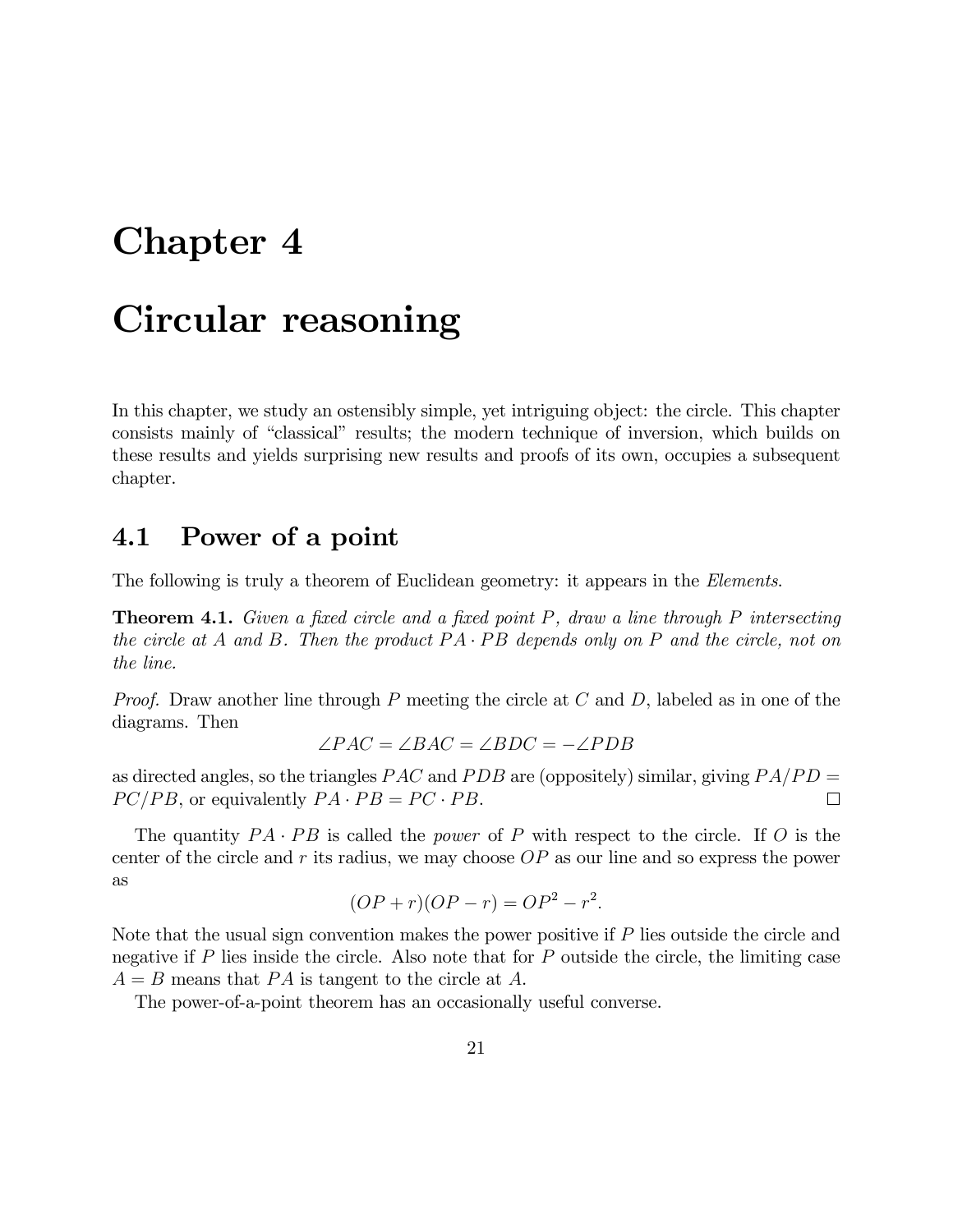**Fact 4.2.** If the lines AB and CD meet at P, and  $PA \cdot PB = PC \cdot PD$  (as signed lengths), then  $A, B, C, D$  are concyclic.

#### Problems for Section 4.1

- 1. If A, B, C, D are concyclic and AB  $\cap$  CD = E, prove that  $(AC/BC)(AD/BD)$  =  $AE/BE.$
- 2. (Mathematics Magazine, Dec. 1992) Let ABC be an acute triangle, let H be the foot of the altitude from A, and let  $D, E, Q$  be the feet of the perpendiculars from an arbitrary point P in the triangle onto  $AB, AC, AH$ , respectively. Prove that

$$
|AB \cdot AD - AC \cdot AE| = BC \cdot PQ.
$$

- 3. Draw tangents OA and OB from a point O to a given circle. Through A is drawn a chord  $AC$  parallel to  $OB$ ; let E be the second intersection of OC with the circle. Prove that the line AE bisects the segment OB.
- 4. (MOP 1995) Given triangle  $ABC$ , let  $D, E$  be any points on  $BC$ . A circle through A cuts the lines  $AB, AC, AD, AE$  at the points  $P, Q, R, S$ , respectively. Prove that

$$
\frac{AP \cdot AB - AR \cdot AD}{AS \cdot AE - AQ \cdot AC} = \frac{BD}{CE}.
$$

- 5. (IMO 1995/1) Let  $A, B, C, D$  be four distinct points on a line, in that order. The circles with diameters  $AC$  and  $BD$  intersect at X and Y. The line XY meets  $BC$  at Z. Let P be a point on the line XY other than Z. The line CP intersects the circle with diameter  $AC$  at C and M, and the line  $BP$  intersects the circle with diameter  $BD$  at B and N. Prove that the lines  $AM, DN, XY$  are concurrent.
- 6. (USAMO 1998/2) Let  $\omega_1$  and  $\omega_2$  be concentric circles, with  $\omega_2$  in the interior of  $\omega_1$ . From a point A on  $\omega_1$  one draws the tangent AB to  $\omega_2$  ( $B \in \omega_2$ ). Let C be the second point of intersection of AB and  $\omega_1$ , and let D be the midpoint of AB. A line passing through A intersects  $\omega_2$  at E and F in such a way that the perpendicular bisectors of DE and CF intersect at a point M on AB. Find, with proof, the ratio  $AM/MC$ .

## 4.2 Radical axis

Given two circles, one with center  $O_1$  and radius  $r_1$ , the other with center  $O_2$  and radius  $r_2$ , what is the set of points with equal power with respect to the two circles? By our explicit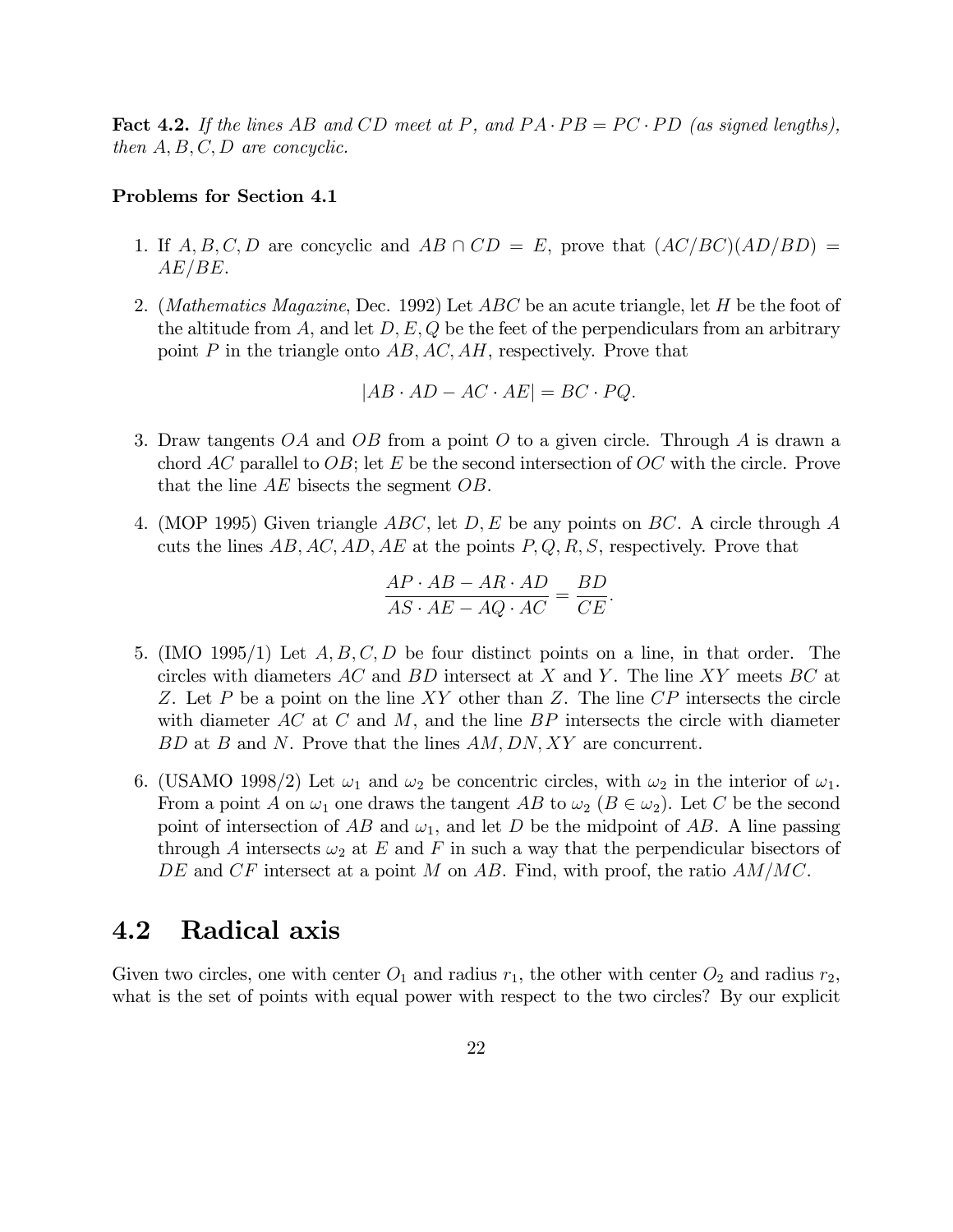formula for the power of a point, this is simply the set of points P such that  $PO_1^2 - r_1^2 =$  $PO_2^2 - r_2^2$ , or equivalently such that  $PO_1^2 - PO_2^2 = r_1^2 - r_2^2$ . By Problem 2.3.1?, this set is a straight line perpendicular to  $O_1O_2$ ; we call this line the *radical axis* of the two circles.

**Theorem 4.3 (Radical axis theorem).** Let  $\omega_1, \omega_2, \omega_3$  be three circles. Then the radical axes of  $\omega_1$  and  $\omega_2$ , of  $\omega_2$  and  $\omega_3$ , and of  $\omega_3$  and  $\omega_1$  either all coincide, or are concurrent (or parallel).

Proof. A point on two of the radical axes has equal power with respect to all three circles. Hence if two of the axes coincide, so does the third, and otherwise if any two of the axes have a common point, this point lies on the third axis as well.  $\Box$ 

Corollary 4.4. The common chords of three mutually intersecting circles lie on concurrent lines.

If the radical axes coincide, the three circles are said to be coaxal; otherwise, the intersection of the three radical axes is called the *radical center* of the circles. (As usual, this intersection could be "at infinity", if the three lines are parallel.) There are three types of coaxal families, depending on whether the circles have zero, one, or two intersections with the common radical axis; these three cases are illustrated in the diagram below. DIAGRAM. A useful criterion for recognizing and applying the coaxal property is the following simple observation and partial converse.

Fact 4.5. If three circles are coaxal, their centers are collinear. Conversely, if three circles pass through a common point and have collinear centers, they are coaxal.

Like the power-of-a-point theorem, the radical axis theorem has an occasionally useful converse.

**Fact 4.6.** Suppose that ABCD and CDEF are cyclic quadrilaterals, and the lines AB, CD, EF are concurrent. Then EF AB is also cyclic.

#### Problems for Section 4.2

- 1. Use the radical axis theorem to give another solution for Problem 2.4.1.
- 2. (MOP 1995) Let  $BB', CC'$  be altitudes of triangle  $ABC$ , and assume  $AB \neq AC$ . Let M be the midpoint of  $BC$ , H the orthocenter of  $ABC$ , and D the intersection of  $BC$ and  $B'C'$ . Show that  $DH$  is perpendicular to  $AM$ .
- 3. (IMO 1994 proposal) A circle  $\omega$  is tangent to two parallel lines  $\ell_1$  and  $\ell_2$ . A second circle  $\omega_1$  is tangent to  $\ell_1$  at A and to  $\omega$  externally at C. A third circle  $\omega_2$  is tangent to  $\ell_2$  at B, to  $\omega$  externally at D and to  $\omega_1$  externally at E. Let Q be the intersection of AD and BC. Prove that  $QC = QD = QE$ .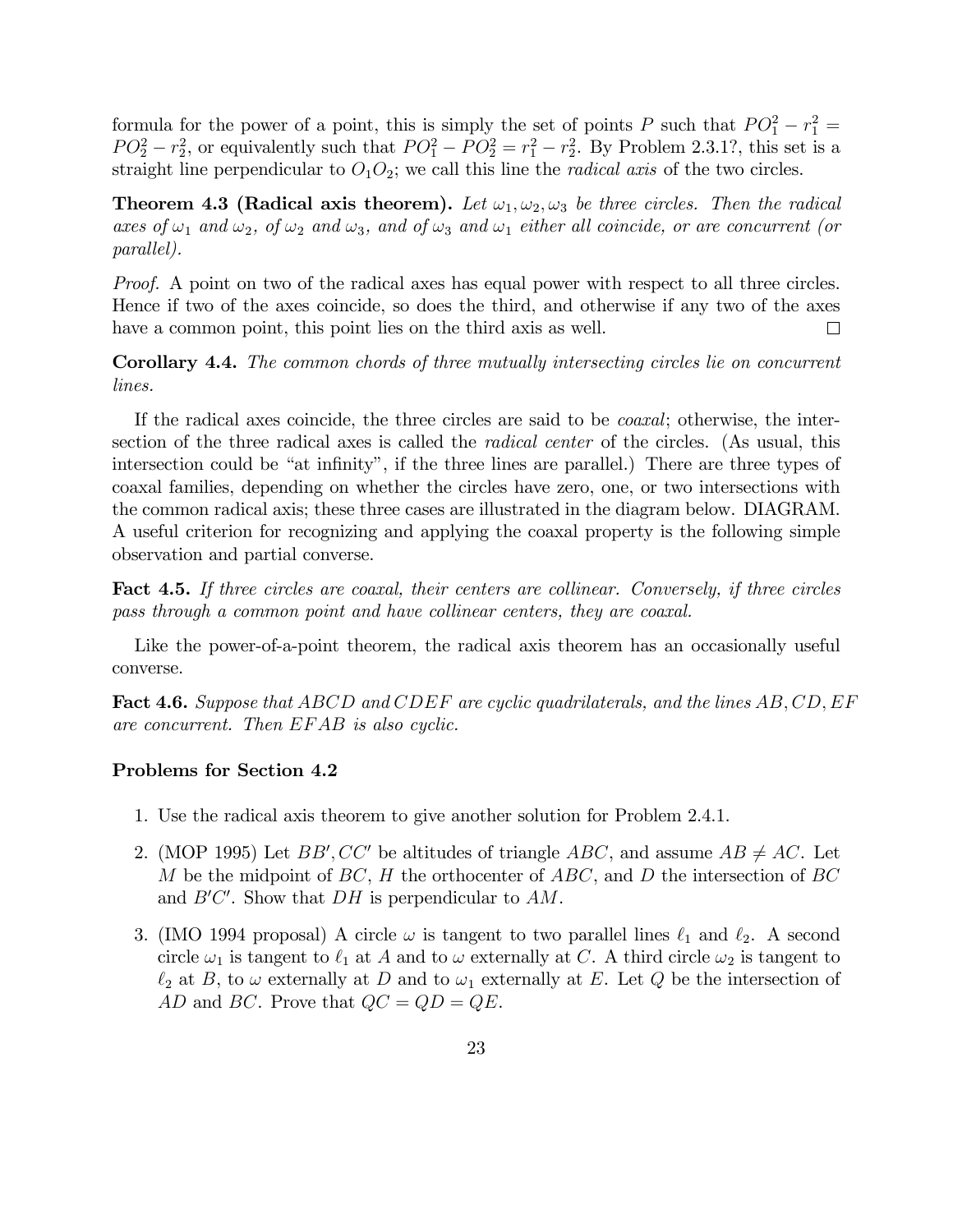- 4. (India, 1995) Let ABC be a triangle. A line parallel to BC meets sides AB and AC at  $D$  and  $E$ , respectively. Let  $P$  be a point inside triangle  $ADE$ , and let  $F$  and  $G$  be the intersection of  $DE$  with  $BP$  and  $CP$ , respectively. Show that A lies on the radical axis of the circumcircles of *PDG* and *PFE*.
- 5. (IMO 1985/5) A circle with center O passes through the vertices A and C of triangle  $ABC$ , and intersects the segments  $AB$  and  $BC$  again at distinct points  $K$  and  $N$ , respectively. The circumscribed circles of the triangle ABC and KBN intersect at exactly two distinct points B and M. Prove that angle  $OMB$  is a right angle.

## 4.3 The Pascal-Brianchon theorems

An amazing theorem about a hexagon inscribed in a circle was published by Blaise Pascal (1623-1662). His original proof, which was favorably described by Leibniz, has unfortunately been lost; we present here an ingenious proof essentially due to Jan van Yzeren (A simple proof of Pascalís hexagon theorem, textitMonthly, December 1993).

**Theorem 4.7 (Pascal).** Let ABCDEF be a hexagon inscribed in a circle. Then the intersections of  $AB$  and  $DE$ , of  $BC$  and  $EF$ , and of  $CD$  and  $FA$  are collinear.

*Proof.* Let  $P = AB \cap DE$ ,  $Q = BC \cap EF$ ,  $R = CD \cap FA$ . Draw the circumcircle of CFR, and extend the lines  $BC$  and  $DE$  to meet this circle again at  $G$  and  $H$ , respectively. By Theorem 1.4, we have  $BE||GH, DE||HR$  and  $AB||GR$ .

Now notice that the triangles  $RGH$  and  $PBE$  have parallel sides, which means they are homothetic. In other words, the lines  $BG, EH, PR$  are concurrent, which means  $BG\cap EH =$ <br>O is collinear with P and R, as desired.  $Q$  is collinear with  $P$  and  $R$ , as desired.

Some time later, C.J. Brianchon (1760-1854) discovered a counterpart to Pascal's theorem for a hexagon circumscribed about a circle. We will give Brianchon's proof of his theorem, which uses the polar map to reduce it to Pascal's theorem, in Section 8.5; a direct but somewhat complicated proof can be found in [2].

Theorem 4.8 (Brianchon). Let ABCDEF be a hexagon circumscribed about a circle. Then the lines AD, BE, CF are concurrent.

In practice, one often applies Pascal's and Brianchon's theorem in certain degenerate cases, where some of the vertices are the same. In Pascalís theorem, if we move two adjacent vertices of the hexagon very close together, the line through them approaches a tangent to the circle. (In calculus, this would be called taking a derivative!) Thus for example, in the diagram below DIAGRAM, we may conclude that  $AA \cap CD$ ,  $AC \cap DE$ ,  $CD \cap FA$  are collinear, where AA denotes the tangent at A.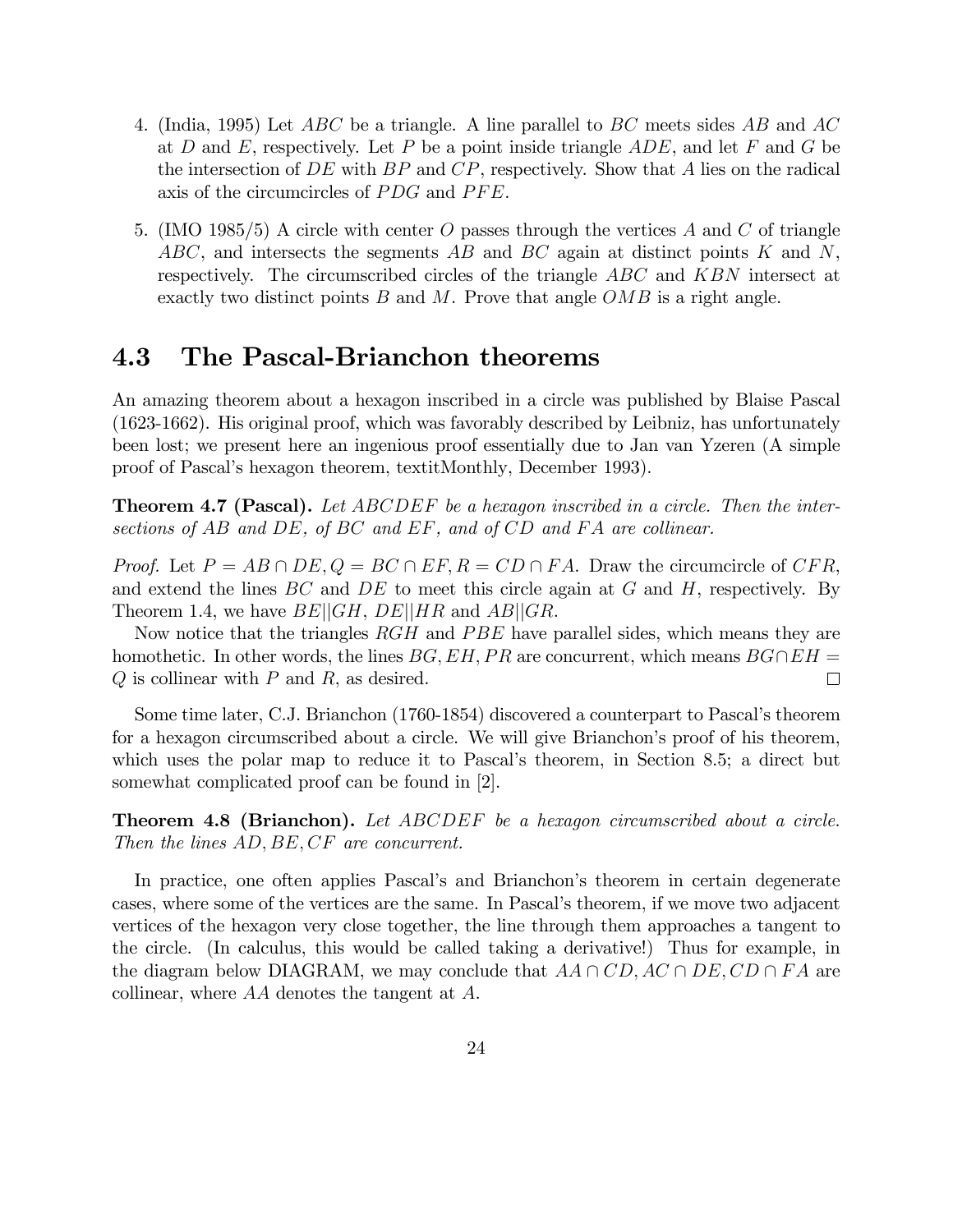As for Brianchon's theorem, the analogous argument shows that the "vertex" between two collinear sides belongs at the point of tangency. DIAGRAM.

#### Problems for Section 4.3

- 1. What do we get if we apply Brianchonís theorem with three degenerate vertices? (We will encounter this fact again later.)
- 2. Let  $ABCD$  be a circumscribed quadrilateral, whose incircle touches  $AB, BC, CD, DA$ at  $M, N, P, Q$ , respectively. Prove that the lines  $AC, BD, MP, NQ$  are concurrent.
- 3. (MOP 1995) With the same notation, let lines BQ and BP intersect the inscribed circle at  $E$  and  $F$ , respectively. Prove that  $ME, NF$  and  $BD$  are concurrent.
- 4. (Poland, 1997) Let ABCDE be a convex quadrilateral with  $CD = DE$  and  $\angle BCD =$  $\angle DEA = \pi/2$ . Let F be the point on side AB such that  $AF/FB = AE/BC$ . Show that

 $\angle FCE = \angle FDE$  and  $\angle FEC = \angle BDC$ .

### 4.4 Simson line

The following theorem is often called Simson's theorem, but [2] attributes it to William Wallace.

**Theorem 4.9.** Let  $A, B, C$  be three points on a circle. Then the feet of the perpendiculars from P to the lines AB; BC; CA are collinear if and only if P also lies on the circle.

*Proof.* The proof is by (directed) angle-chasing. Let  $X, Y, Z$  be the feet of the respective perpendiculars from P to  $BC, CA, AB$ ; then the quadrilaterals  $PXCY, PYAZ, PZBX$  each have two right angles, and are thus cyclic. Therefore

> $\angle PXY = \angle PCY$  (cyclic quadrilateral PXCY)  $= \angle PCA$  (collinearity of A, C, Y)

and analogously  $\angle PXZ = \angle PBA$ . Now X, Y, Z are collinear if and only if  $\angle PXY =$  $\angle P XZ$ , which by the above equations occurs if and only if  $\angle PCA = \angle PBA$ ; in other words, if and only if  $A, B, C, P$  are concyclic.  $\Box$ 

For P on the circle, the line described in the theorem is called the *Simson line* of P with respect to the triangle ABC. We note in passing that an alternate proof of the collinearity in this case can be given using Menelaos.

Problems for Section 4.4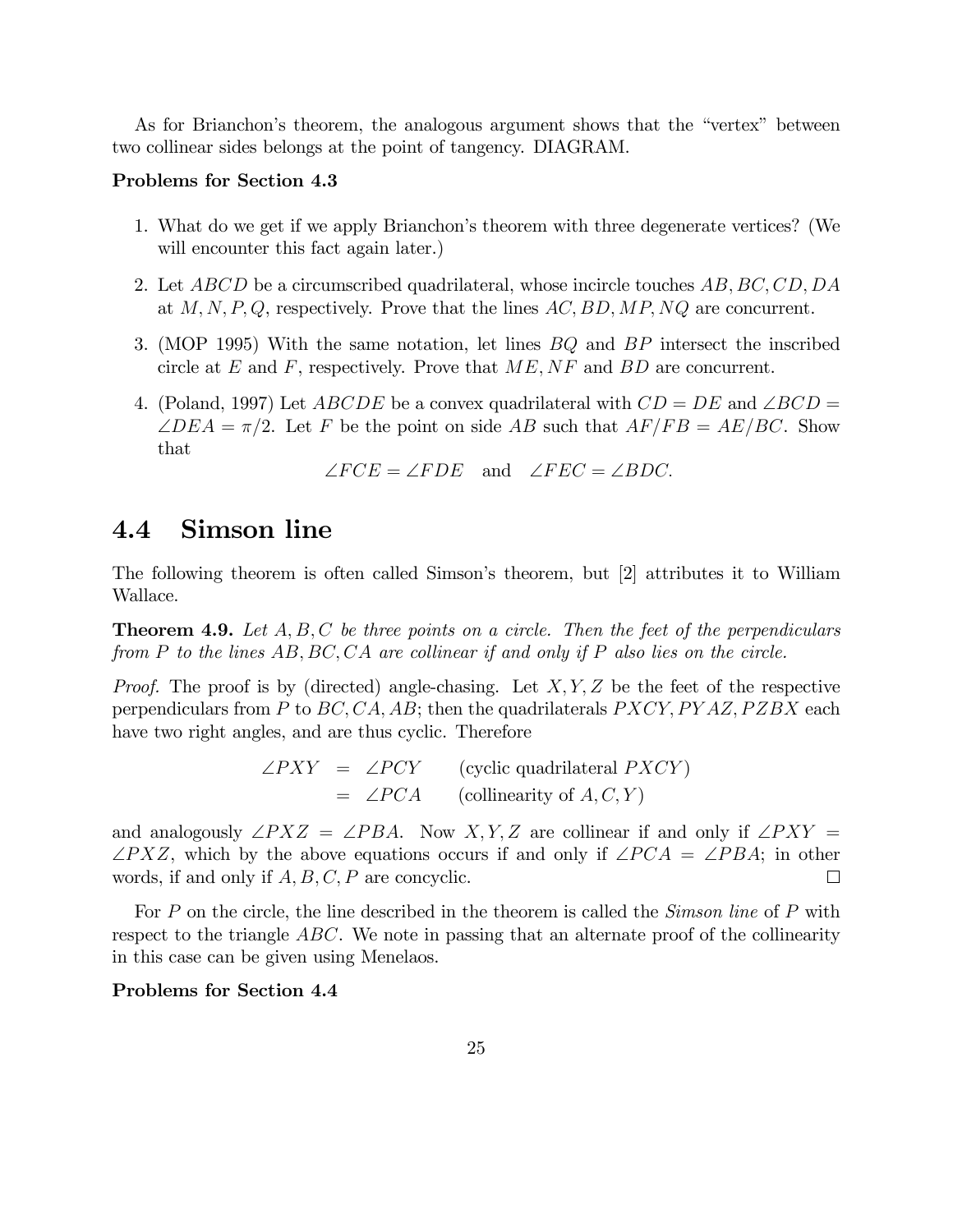- 1. Let  $A, B, C, P, Q$  be points on a circle. Show that the (directed) angle between the Simson lines of P and Q with respect to the triangle  $ABC$  equals half of the (directed) arc  $PQ$ .
- 2. Let  $A, B, C, D$  be four points on a circle. Prove that the intersection of the Simson line of A with respect to  $BCD$  with the Simson line of B with respect to  $ACD$  lies on the line through C and the orthocenter of ABD.
- 3. If  $A, B, C, P, Q$  are five points on a circle such that PQ is a diameter, show that the Simson lines of  $P$  and  $Q$  with respect to  $ABC$  intersect at a point concyclic with the midpoints of the sides of ABC.
- 4. Let I be the incenter of triangle  $ABC$ , and D, E, F the projections of I onto BC,  $CA, AB$ , respectively. The incircle of  $ABC$  meets the segments  $AI, BI, CI$  at  $M, N, P$ , respectively. Show that the Simson lines of any point on the incircle with respect to the triangles DEF and MNP are perpendicular.

## 4.5 Circle of Apollonius

The ancient geometer Apollonius DATES is most famous for his early work on conic sections. However, his name has come to be attached to another pretty geometrical construction.

**Theorem 4.10.** Let A, B be any two points and  $k \neq 1$  a positive real number. Then the locus of points P such that  $PA/PB = k$  is a circle whose center lies on AB.

Proof. One can show this synthetically, but the shortest proof involves introducing Cartesian coordinates such that  $A = (a, 0)$  and  $B = (b, 0)$ . The condition  $PA/PB = k$  is equivalent to  $PA^2 = k^2 P B^2$ , which in coordinates can be written

$$
(x-a)^2 + y^2 = k^2[(x-b)^2 + y^2].
$$

Combining terms and dividing through by  $1 - k^2$ , we get

$$
x^{2} + \frac{2k^{2}b - 2a}{1 - k^{2}}x + y^{2} = \frac{k^{2}b^{2} - a^{2}}{1 - k^{2}},
$$

which is easily recognized as the equation of a circle whose center lies on the  $x$ -axis.  $\Box$ 

This circle is called the *circle of Apollonius* corresponding to the points A, B and the ratio k. (This term usually also includes the degenerate case  $k = 1$ , where the "circle" becomes the perpendicular bisector of AB.)

#### Problems for Section 4.5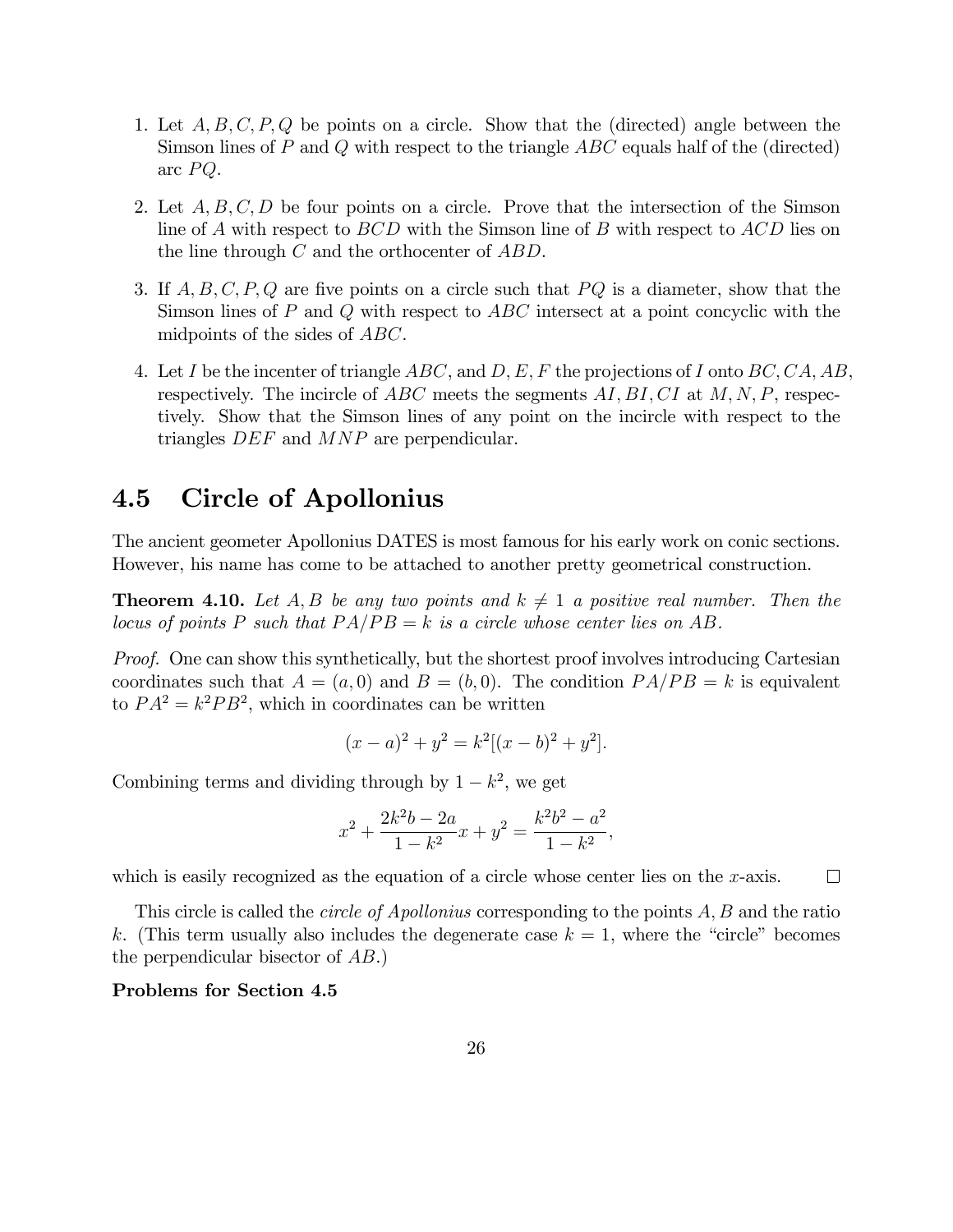- 1. Use circles of Apollonius to give a synthetic proof of the classification of similarities (Theorem 3.4).
- 2. (Original) Let ABC be a triangle and P a point in its interior, not lying on any of the medians of ABC. Let  $A_1, B_1, C_1$  be the intersections of PA with BC, PB with CA, PC with AB, respectively, and let  $A_2, B_2, C_2$  be the intersections of  $B_1C_1$  with  $BC, C_1A_1$  with  $CA, A_1B_1$  with  $AB$ , respectively. Prove that if some two of the circles with diameters  $A_1A_2, B_1B_2, C_1C_2$  intersect, then they are coaxal. (The case where the circles do not meet is trickier, unless you work in the complex projective plane as described in Section 8.7.) Note that Problem 2.2.4 follows from this.

### 4.6 Additional problems

#### Problems for Section 4.6

- 1. (Archimedes' "broken-chord" theorem) Point D is the midpoint of arc  $AC$  of a circle; point B is on minor arc  $CD$ ; and E is the point on AB such that  $DE$  is perpendicular to AB. Prove that  $AE = BE + BC$ .
- 2. The convex hexagon ABCDEF is such that

$$
\angle BCA = \angle DEC = \angle FAE = \angle AFB = \angle CBD = \angle EDF.
$$

Prove that  $AB = CD = EF$ .

3. (Descartes' circle theorem) Let  $r_1, r_2, r_3, r_4$  be the radii of four mutually externally tangent circles. Prove that

$$
\sum_{i=1}^{4} \frac{2}{r_1^2} = \left(\sum_{i=1}^{4} \frac{1}{r_i}\right)^2.
$$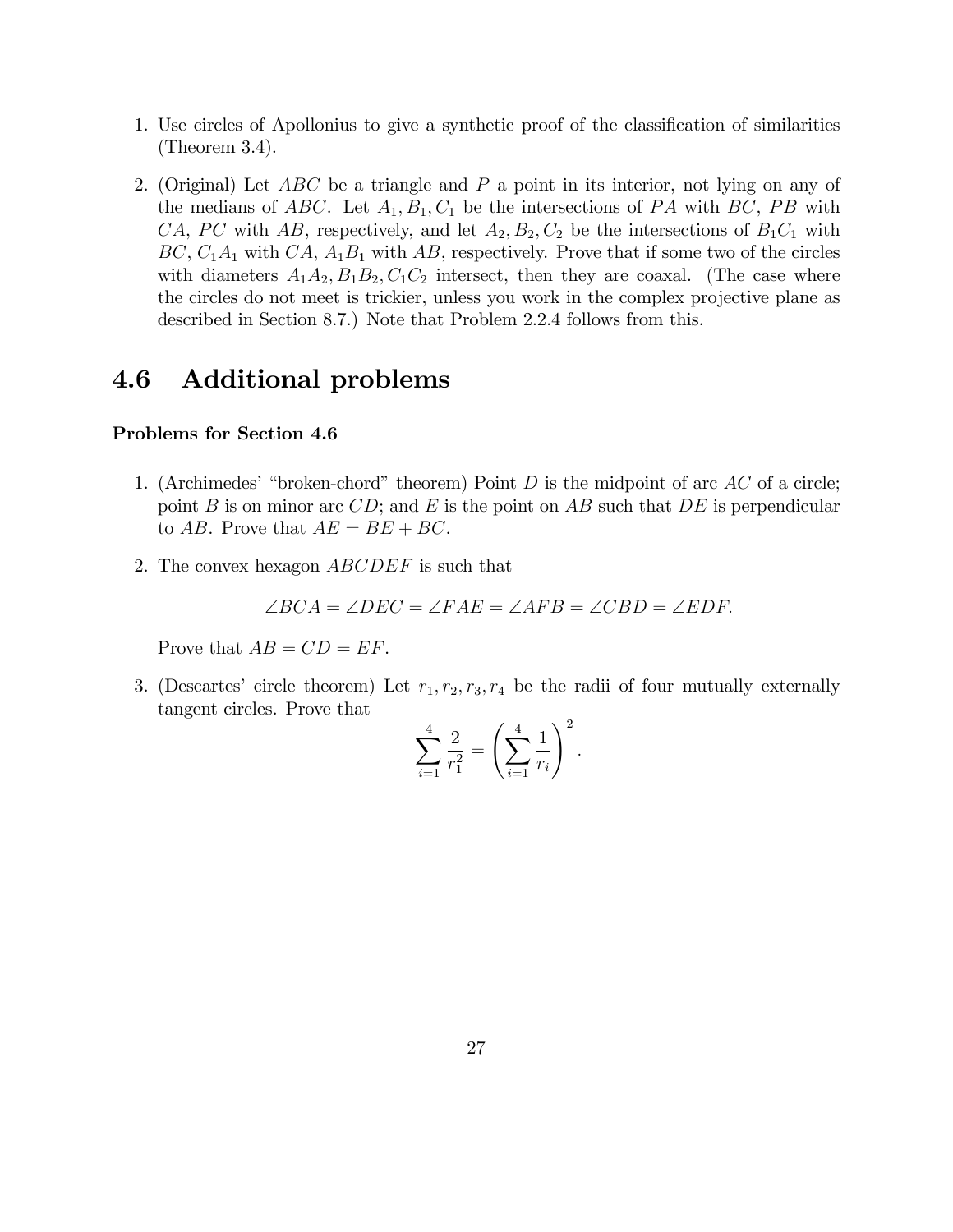## Chapter 5

## Triangle trivia

To a triangle are associated literally hundreds of special points; in this chapter, we study but a few of the more important ones.

## 5.1 Centroid

The following is one of the few nontrivial facts proved in standard American geometry courses. The median from A in the triangle  $ABC$  is the segment joining A and the midpoint of BC.

**Fact 5.1.** The medians of a triangle are concurrent. Moreover, the point of concurrency trisects each median. DIAGRAM.

One can easily show this using Ceva and Menelaos, or by performing an affine transformation making the triangle equilateral. There is also a physical interpretation: if equal masses are placed at each of the vertices of a triangle, the center of mass will lie at the centroid. We leave as an exercise the task of finding physical interpretations of the other special points (or see Section A.2).

## 5.2 Incenter and excenters

If P is a point inside triangle  $ABC$ , then the distances from P to the sides AB and AC are

$$
PA\sin\angle PAB
$$
 and  $PA\sin\angle PAC$ 

and these are equal if and only if  $\angle PAB = \angle PAC$ , in other words, if P lies on the internal angle bisector of  $\angle A$ .

From this it follows that the intersection of two internal angle bisectors is equidistant from all three sides, and consequently lies on the third bisector. This intersection is the incenter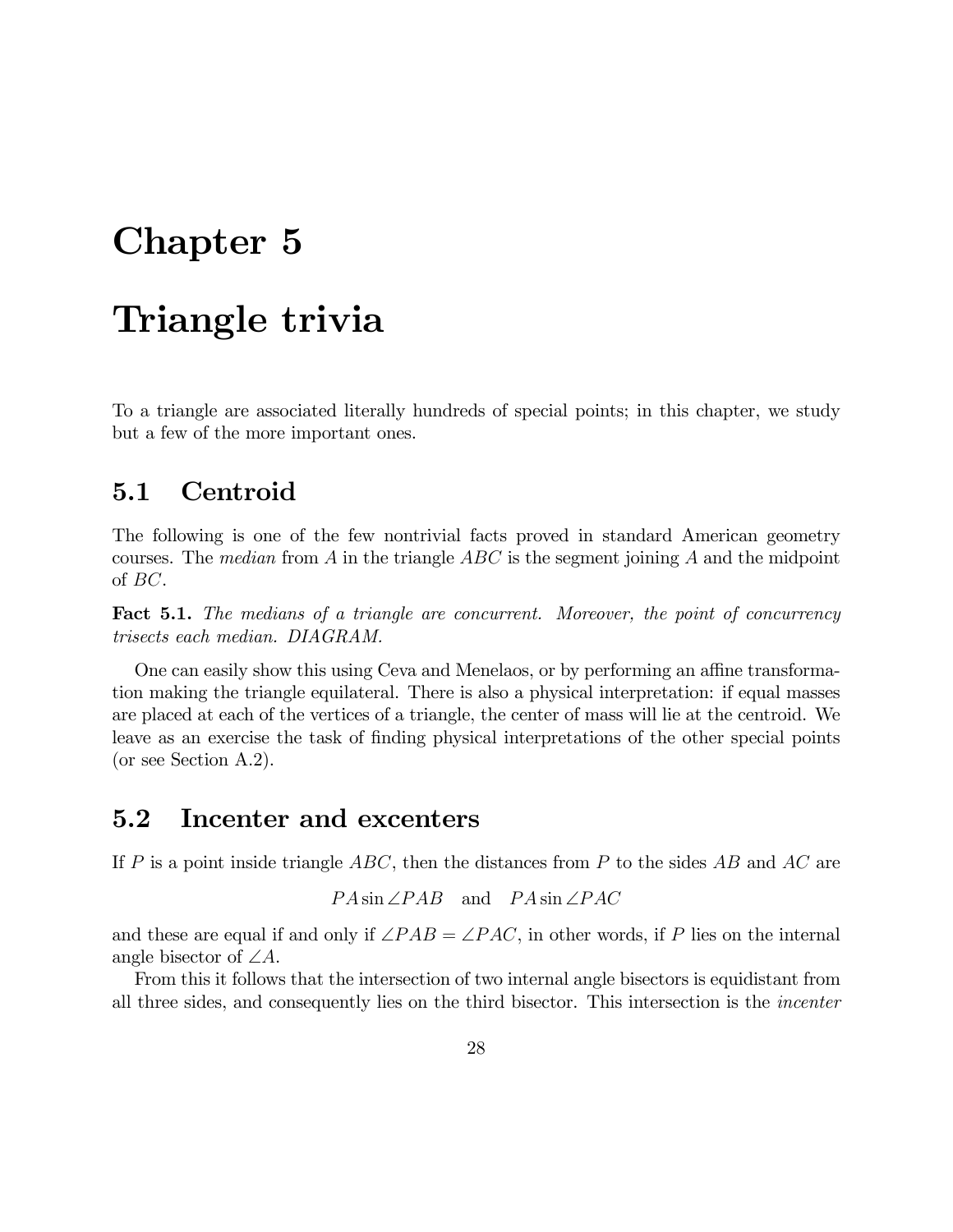of  $ABC$ , and its distance to any side is the *inradius*, usually denoted r. The terminology comes from the fact that the circle of radius  $r$  centered at the incenter is tangent to all three sides of ABC, and thus is called the *inscribed circle*, or *incircle*, of ABC.

Do not forget, though, that the angle A in triangle ABC has two angle bisectors, one internal and one external. The locus of points equidistant to the two lines  $AB$  and  $AC$  is the union of both lines, and so one might expect to find other circles tangent to all three sides. Indeed, the internal angle bisector at A concurs with the external bisectors of the other two angles (by the same argument as above); the point of concurrence is the *excenter* opposite A, and the circle centered there tangent to all three sides is the *escribed circle*, or *excircle*, opposite A.

In studying the incircle and excircles, a fundamental tool is the fact that the two tangents to a circle from an external point have the same length. This fact is equally useful is its own right, and we have included some exercises that take advantage of equal tangents. In any case, the key observation we need is that if  $D, E, F$  are the points where the incircle touches  $BC, CA, AB$ , respectively, then  $AE = AF$  and so on, so a little algebra gives

$$
AE = \frac{1}{2}(AE + EB + AF + FC - BD - DC).
$$

This establishes the first half of the following result; the second half is no harder.

**Fact 5.2.** Let  $s = (a + b + c)/2$ . Then the distance from A to the point where the incircle touches AB is  $s - a$ , and the distance from A to the point where the excircle opposite C touches AB is  $s - b$ . DIAGRAM

The quantity s is often called the *semiperimeter* of the triangle ABC.

It will often be helpful to know in what ratio an angle bisector divides the opposite side. The answer can be used to give another proof of the concurrence of the angle bisectors.

**Fact 5.3 (Angle bisector theorem).** If D is the foot of either angle bisector of A in triangle ABC, then (as unsigned lengths)

$$
\frac{DB}{DC} = \frac{AB}{AC}.
$$

Another useful construction for studying incenters is the

**Fact 5.4.** Let ABC be a triangle inscribed in a circle with center  $O$ , and let M be the second intersection of the internal angle bisector of  $A$  with the circle. The following facts are true:

- 1. MO is perpendicular to BC (that is, M is the midpoint of arc BC);
- 2. The circle centered at M passing through B and C also passes through the incenter I and the excenter  $I_A$  opposite A; that is,  $MB = MI = MC = MI_A$ .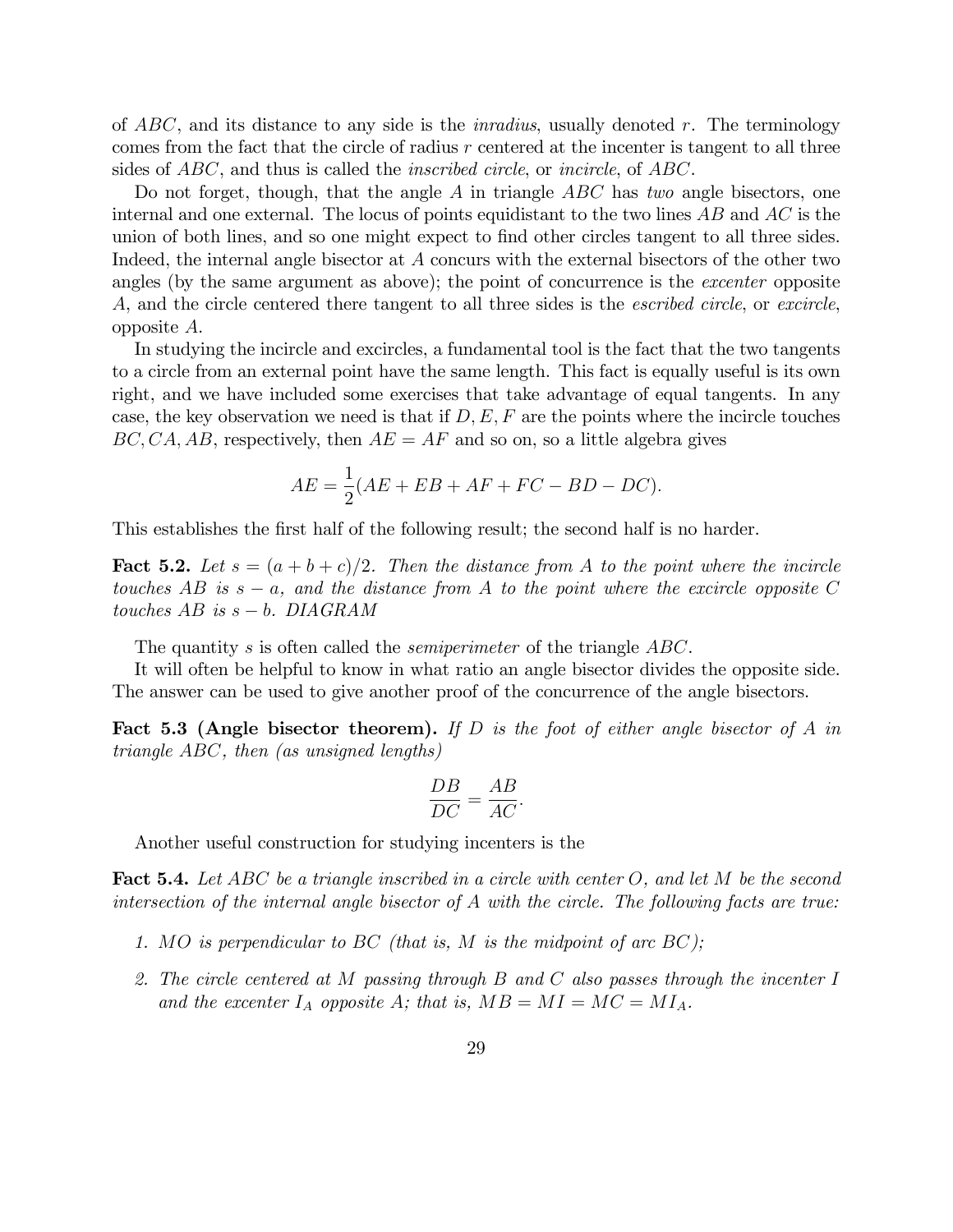3.  $OI^2 = R^2 - 2Rr$ , where R is the circumradius and r the inradius of ABC.

#### Problems for Section 5.2

- 1. Use the angle bisector theorem to give a synthetic proof of Theorem 4.10.
- 2. (Arbelos) The two common external tangent segments between two nonintersecting circle cut off a segment along one of the common internal tangents. Show that all three segments have the same length.
- 3. (USAMO 1991/5) Let D be an arbitrary point on side AB of a given triangle  $ABC$ , and let  $E$  be the interior point where  $CD$  intersects the external common tangent to the incircles of triangles ACD and BCD. As D assumes all positions between A and  $B$ , show that  $E$  traces an arc of a circle.
- 4. (Iran, 1997) Let ABC be a triangle and P a varying point on the arc BC of the circumcircle of  $ABC$ . Prove that the circle through  $P$  and the incenters of  $PAB$  and  $PAC$  passes through a fixed point independent of  $P$ .
- 5. (USAMO 1999/6) Let ABCD be an isosceles trapezoid with AB  $\parallel$  CD. The inscribed circle  $\omega$  of triangle BCD meets CD at E. Let F be a point on the (internal) angle bisector of  $\angle DAC$  such that  $EF \perp CD$ . Let the circumscribed circle of triangle ACF meet line  $CD$  at C and G. Prove that the triangle  $AFG$  is isosceles.
- 6. (IMO 1992/4) In the plane let C be a circle, L a line tangent to the circle C, and M a point on  $L$ . Find the locus of all points  $P$  with the following property: there exists two points  $Q, R$  on L such that M is the midpoint of  $QR$  and C is the inscribed circle of triangle  $PQR$ .

## 5.3 Circumcenter and orthocenter

The locus of points equidistant from two points  $A$  and  $B$  is the perpendicular bisector of the segment  $AB$ . Hence given a triangle  $ABC$ , the perpendicular bisectors of any two sides meet at a point equidistant from all three vertices, and this point must then lie on the third bisector. In short, the perpendicular bisectors of a triangle concur at a point called the circumcenter of ABC. As you may have guessed, this point is the center of the unique circle passing through the three points  $A, B, C$ , and this is known as the *circumcircle* of  $ABC$ .

A closely related point is the *orthocenter*, defined as the intersection of the altitudes of a triangle. One can apply Fact 2.6 to show that these actually concur, or one can modify the proof of the following theorem to include this concurrence as a consequence.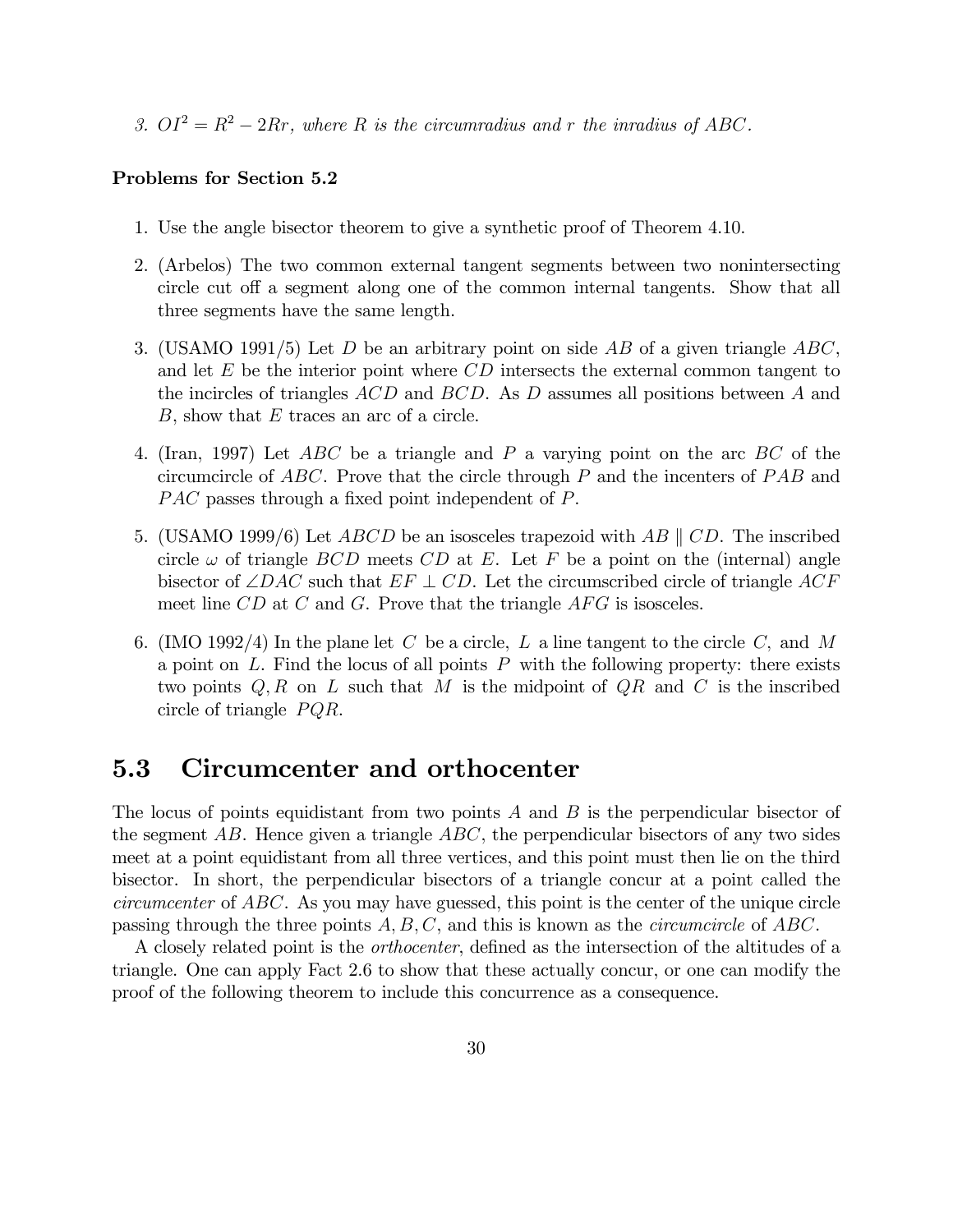**Theorem 5.5.** Let ABC be a triangle and  $O, G, H$  its circumcenter, centroid and orthocenter, respectively. Then  $O, G, H$  lie on a line in that order, and  $2OG = GH$ .

The line *OGH* is called the *Euler line* of triangle *ABC*.

*Proof.* The homothety with center G and ratio  $-1/2$  carries ABC to the medial triangle  $A'B'C'$ , where A' is the midpoint of BC and so forth. Moreover, the altitude from A' in the medial triangle coincides with the perpendicular bisector of BC (since both are perpendicular to  $BC$  and pass through  $A'$ ). Hence H maps to O under the homothety, and the claim follows.  $\Box$ 

Some of the exercises will use the following facts about the orthocenter, which we leave as exercises in angle-chasing. DIAGRAM.

**Fact 5.6.** Let  $H_A$ ,  $H_B$ ,  $H_C$  be the feet of the altitudes from A, B, C, respectively, and let H be the orthocenter. Then the following statements hold:

- 1. The triangles  $AH_BH_C$ ,  $H_ABH_C$ ,  $H_AH_BC$  are (oppositely) similar to ABC.
- 2. The altitudes bisect the angles of the triangle  $H_A H_B H_C$  (so H is its incenter).
- 3. The reflections of H across  $BC, CA, AB$  lie on the circumcircle of ABC.

The triangle formed by the feet of the altitudes is called the orthic triangle.

#### Problems for Section 5.3

- 1. Let  $ABC$  be a triangle. A circle passing through B and C intersects the sides AB and  $AC$  again at  $C'$  and  $B'$ , respectively. Prove that  $BB', CC', HH'$  are concurrent, where H and H' are the orthocentes of triangles ABC and  $A'B'C'$ , respectively.
- 2. (USAMO 1990/5) An acute-angled triangle ABC is given in the plane. The circle with diameter  $AB$  intersects altitude  $CC<sup>o</sup>$  and its extension at points M and N, and the circle with diameter  $AC$  intersects altitude  $BB'$  and its extensions at P and Q. Prove that the points  $M, N, P, Q$  lie on a common circle.
- 3. Let  $\ell$  be a line through the orthocenter H of a triangle ABC. Prove that the reflections of  $\ell$  across AB, BC, and CA all pass through a common point; show also that this point lies on the circumcircle of ABC.
- 4. (Bulgaria, 1997) Let  $ABC$  be a triangle with orthocenter H, and let M and K denote the midpoints of AB and CH. Prove that the angle bisectors of  $\angle CAH$  and  $\angle CBH$ meet at a point on the line MK.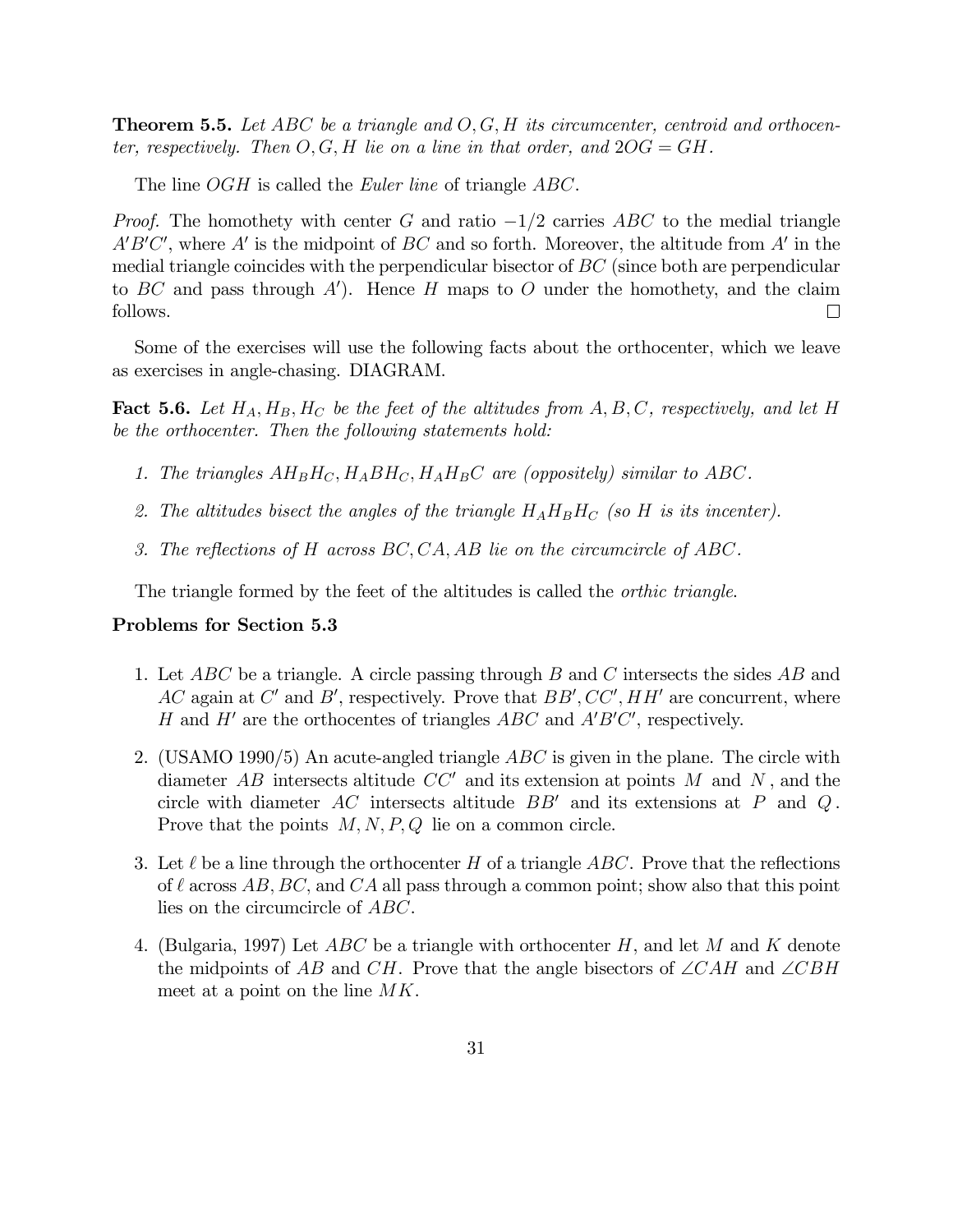- 5. Let  $ABC$  be a triangle with orthocenter H. Define the following points: let  $M_A$ ,  $M_B$ ,  $M_C$  be the midpoints of the sides  $BC, CA, AB$ ; let  $H_A, H_B, H_C$  be the feet of the altitudes from  $A, B, C$ ; let  $A', B', C'$  be the midpoints of the segments  $HA, HB, HC$ .
	- 1. Show that the triangle  $A'B'C'$  is the half-turn of the triangle  $M_A M_B M_C$  about its circumcenter.
	- 2. Conclude that all nine points lie on a single circle, called the *nine-point circle* of ABC.
	- 3. Show that the center of the nine-point circle is the midpoint of OH.

## 5.4 Gergonne and Nagel points

These points are less famous than some of the others, but they make for a few interesting problems, so let's get straight to work.

#### Problems for Section 5.4

- 1. Prove that the cevians joining each vertex of ABC to the point where the incircle touches the opposite sign are concurrent; this point is the Gergonne point. Also show that the cevians joining each vertex to the point where the excircle opposite that vertex touches the opposite side are concurrent; this point is the Nagel point.
- 2. In triangle  $ABC$ , let  $G, I, N$  be the centroid, incenter, and Nagel point, respectively. Show that  $G, I, N$  lie on a line in that order, and that  $NG = 2 \cdot IG$ . (The proof is analogous to that for the Euler line, but somewhat trickier.)
- 3. Let  $P, Q, R$  be the midpoints of sides  $BC, CA, AB$ , respectively. Show that the incenter of  $PQR$  is the midpoint of IN. (The analogy continues!)

### 5.5 Isogonal conjugates

Two points P and Q inside triangle ABC are said to be *isogonal conjugates* if  $\angle PAB$  =  $\angle QAC$  and so on. In other words, Q is the reflection of P across each of the internal angle bisectors of ABC.

#### Problems for Section 5.5

1. Prove that every point inside triangle ABC has an isogonal conjugate. What happens if we allow points outside the triangle?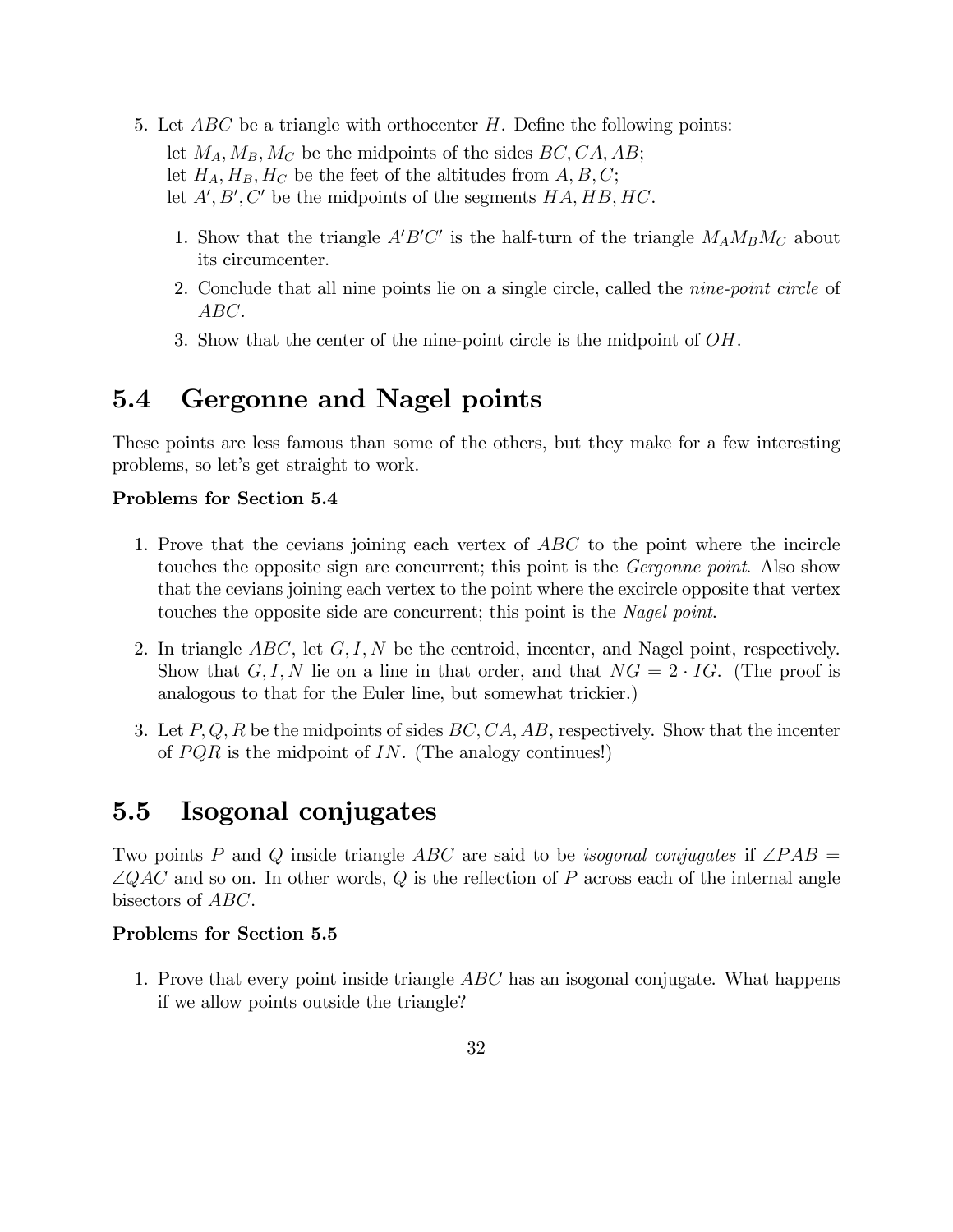- 2. Prove that the orthocenter and the circumcenter are isogonal conjugates.
- 3. The isogonal conjugate of the centroid is called the Lemoine point. Draw through the Lemoine point a line parallel to each side of the triangle, and consider its intersections with the other two sides. Show that these six points are concyclic.
- 4. A cevian through the Lemoine point is called a symmedian. Show that the tangents to the circumcircle of a triangle at two vertices intersect on the symmedian of the third vertex. (Don't forget circles of Apollonius!)
- 5. Let  $D, E, F$  be the feet of the symmedians of triangle  $ABC$ . Prove that the Lemoine point of ABC is the centroid of DEF.

## 5.6 Brocard points

The exercises in this section establish the existence and several properties of the Brocard points.

#### Problems for Section 5.6

1. Show that inside any triangle  $ABC$ , there exists a point  $P$  such that

$$
\angle PAB = \angle PBC = \angle PCA.
$$

- 2. Show that the point P of the previous exercise is unique. It is one of the *Brocard points* of  $ABC$ ; the other is the isogonal conjugate of P, which satisfies similar relations with the vertices in reverse order.
- 3. Let  $\omega$  be the angle such that

$$
\cot \omega = \cot A + \cot B + \cot C.
$$

Show that the *Brocard angle*  $\angle PAB$  is equal to  $\omega$ .

- 4. Show that the maximum Brocard angle is 30 , achieved only by an equilateral triangle. (We will have more to say about this in the section on geometric inequalities.)
- 5. If K is the area of triangle  $ABC$ , show that

$$
a^2 + b^2 + c^2 \ge 4\sqrt{3}K
$$

by expressing the Brocard angle in terms of  $a, b, c, K$ .

6. (IMO 1991/5) Prove that inside any triangle  $ABC$ , there exists a point P such that one of the angles  $\angle PAB, \angle PBC, \angle PCA$  measures at most 30°.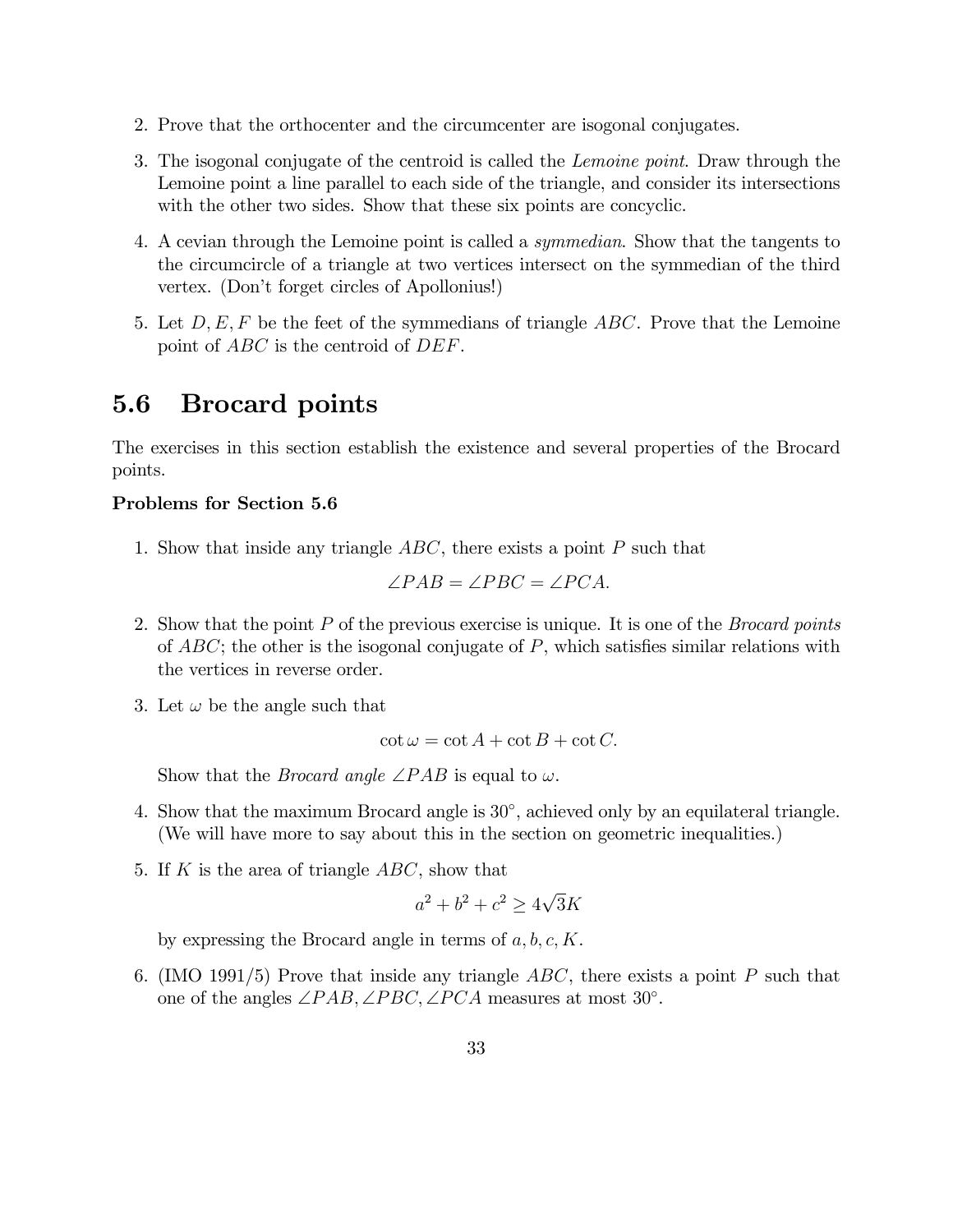## 5.7 Miscellaneous

Here are a few additional problems concerning triangle trivia. Before proceeding to the problems, we state as facts a few standard formulae for the area of a triangle.

**Fact 5.7.** Let ABC be a triangle with side lengths  $a = BC$ ,  $b = CA$ ,  $c = AB$ , inradius r, circumradius R, exradius opposite A  $r_A$ , semiperimeter s, and area K. Then

$$
K = \frac{1}{2}ab\sin C \quad (Law \text{ of Sines})
$$
  
=  $\frac{abc}{4R}$  (by Extended Law of Sines)  
=  $rs = r_A(s - a)$   
=  $\sqrt{s(s - a)(s - b)(s - c)}$ . (Heron's formula)

#### Problems for Section 5.7

1. Let D be a point on side BC, and let  $m = BD, n = CD$  and  $t = AD$ . Prove Stewart's formula:

$$
m^2b + n^2c = a(t^2 + mn).
$$

DIAGRAM.

- 2. Use Stewart's formula to prove the Steiner-Lehmus theorem: a triangle with two equal angle bisectors must be isosceles. (A synthetic proof is possible but not easy to find.)
- 3. (United Kingdom, 1997) In acute triangle ABC,  $CF$  is an altitude, with F on AB, and BM is a median, with M on CA. Given that  $BM = CF$  and  $\angle MBC = \angle FCA$ , prove that the triangle ABC is equilateral. Also, what happens if ABC is not acute?
- 4. The point D lies inside the acute triangle ABC. Three of the circumscribed circles of the triangles ABC; BCD; CDA; DAB have equal radii. Prove that the fourth circle has the same radius, and characterize all such sets of four points. (What happens if ABC need not be acute, or D need not lie in its interior?)
- 5. (Bulgaria, 1997) Let  $ABC$  be a triangle and let  $M, N$  be the feet of the angle bisectors of  $B, C$ , respectively. Let D be the intersection of the ray  $MN$  with the circumcircle of ABC. Prove that

$$
\frac{1}{BD} = \frac{1}{AD} + \frac{1}{CD}.
$$

6. Let *ABCDE* be a cyclic pentagon such that  $r_{ABC} = r_{AED}$  and  $r_{ABD} = r_{ACE}$ , where  $r_{XYZ}$  denotes the inradius of triangle XYZ. Prove that  $AB = AE$  and  $BC = DE$ .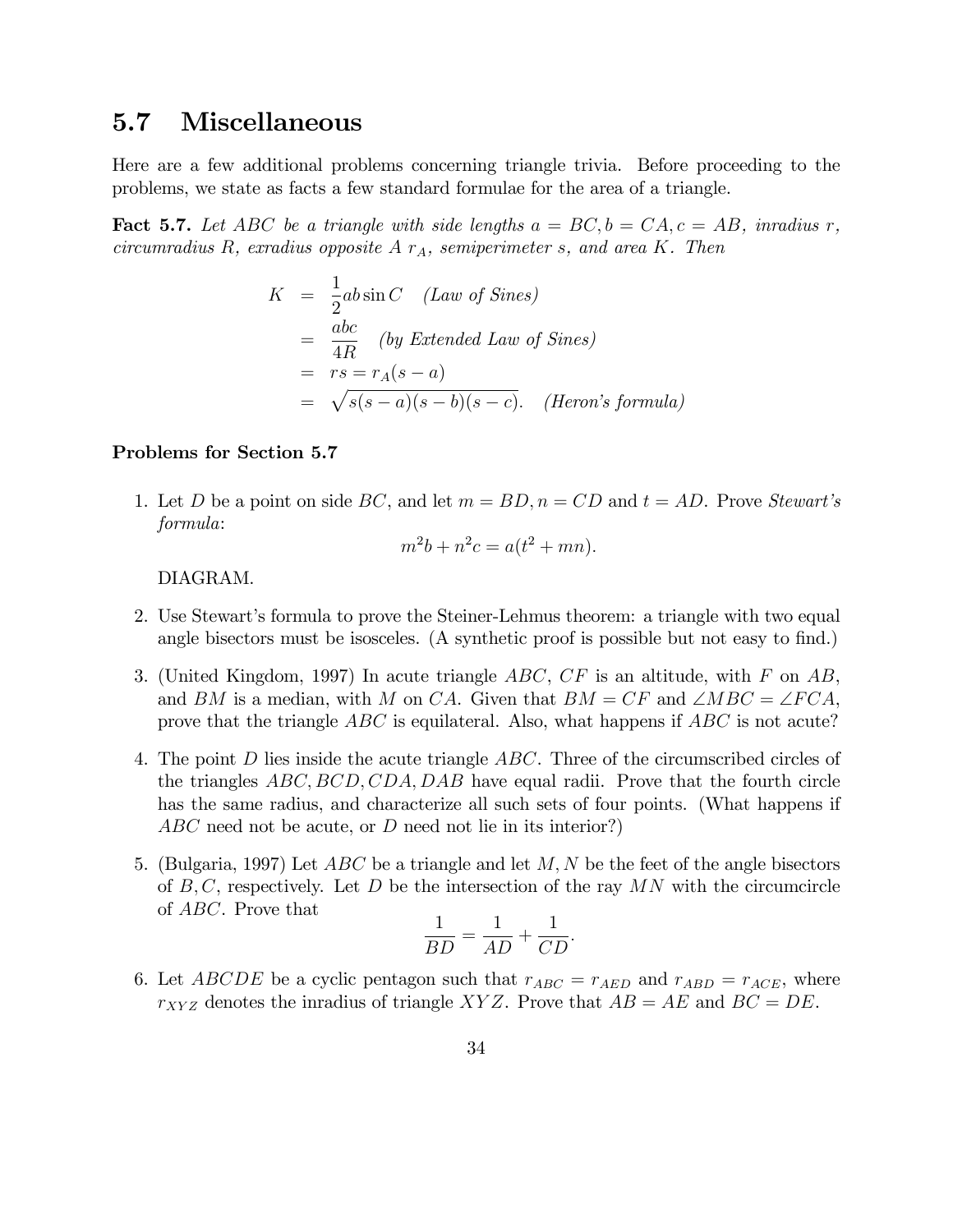7. (MOP 1990) Let  $AA_1, BB_1, CC_1$  be the altitudes in an acute-angled triangle  $ABC$ , and let K and M be points on the line segments  $A_1C_1$  and  $B_1C_1$ , respectively. Prove that if the angles  $MAK$  and  $CAA_1$  are equal, then the angle  $C_1KM$  is bisected by AK.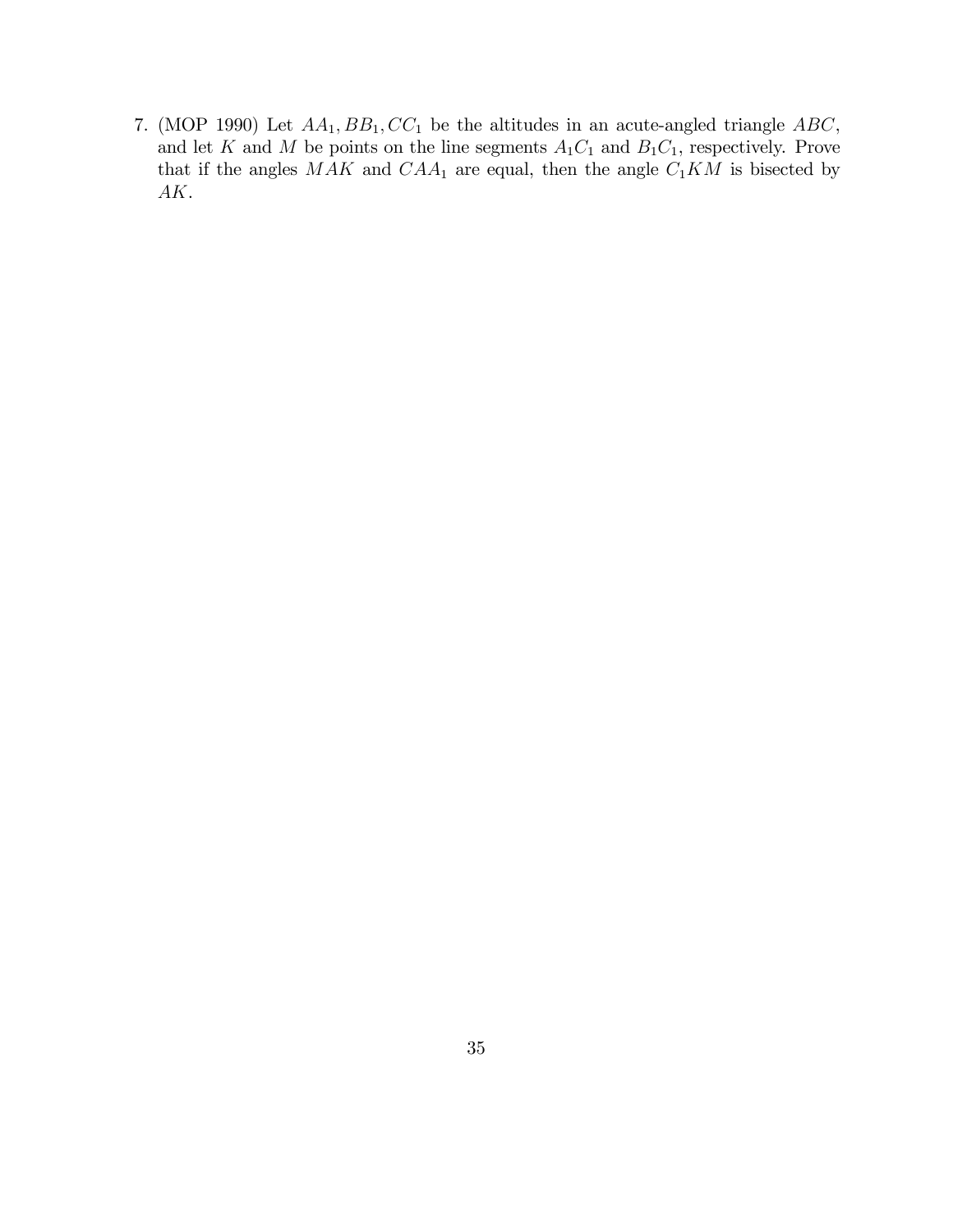# Chapter 6

# Quadrilaterals

## 6.1 General quadrilaterals

There's not a great deal that can be said about an arbitrary quadrilateral—the extra freedom in placing an additional vertex disrupts much of the structure we found in triangles. What little there is to say we offer in the form of a few exercises.

#### Problems for Section 6.1

- 1. Prove that the midpoints of the sides of any quadrilateral form a parallelogram (known as the Varignon parallelogram).
- 2. Let ABCD be a convex quadrilateral, and let  $\theta$  be the angle between the diagonals AC and BD. Prove that

$$
K_{ABCD} = \frac{1}{2}AC \cdot BD \sin \theta.
$$

3. Derive a formula for the area of a convex quadrilateral in terms of its four sides and a pair of opposite angles.

## 6.2 Cyclic quadrilaterals

The condition that the four vertices of a quadrilateral lie on a circle gives rise to a wealth of interesting structures, which we investigate in this section. We start with a classical result of Ptolemy.

Theorem 6.1 (Ptolemy). Let ABCD be a convex cyclic quadrilateral. Then

$$
AB \cdot CD + BC \cdot DA = AC \cdot BD.
$$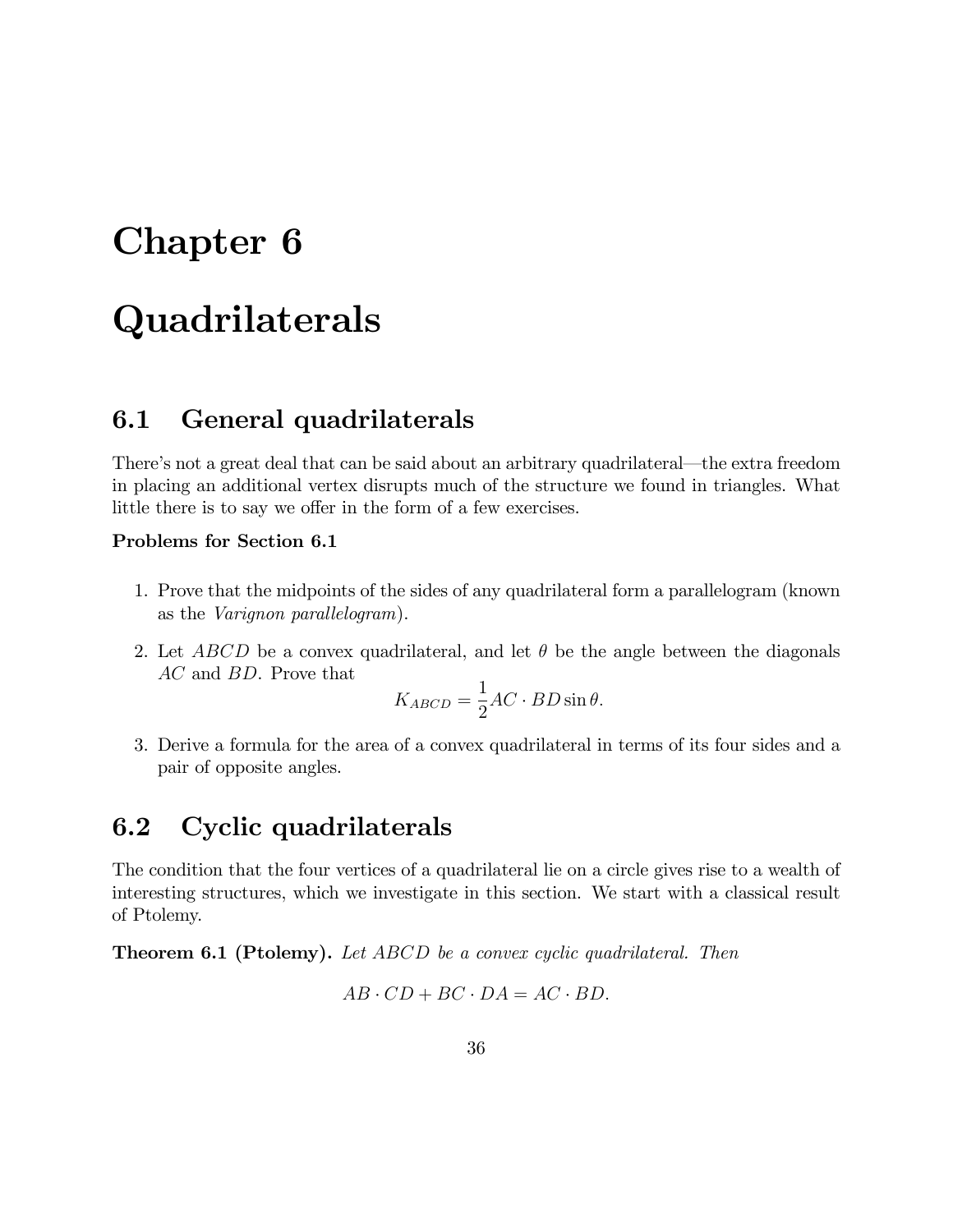*Proof.* Mark the point P on BD such that  $BP = (AB \cdot CD)/AC$ , or equivalently  $BP/AB =$  $CD/AC$ . Since  $\angle ABP = \angle ACD$ , the triangles ABP and ACD are similar. DIAGRAM.

On the other hand, we now have

$$
\angle DPA = \pi - \angle APB = \pi - \angle ADC = \angle CBA.
$$

Thus the triangles APD and ABC are also similar, yielding  $DP/BC = AD/AC$ . Consequently

$$
BD = BP + PD = \frac{AB \cdot CD}{AC} + \frac{AD \cdot BC}{AC}
$$

and the theorem follows.

This proof is elegant, but one cannot help wondering, "How could anyone think of that?" (I wonder that myself; the proof appears in an issue of Samuel Greitzerís Arbelos, but he gives no attribution.) The reader might enjoy attempting a proof using trigonometry or complex numbers.

Another important result about cyclic quadrilateral is an area formula attributed to the ancient Indian mathematician Brahmagupta DATES.

**Fact 6.2 (Brahmagupta).** If a cyclic quadrilateral has sides a, b, c, d and area K, then

$$
K = \sqrt{(s-a)(s-b)(s-c)(s-d)},
$$

where  $s = (a + b + c + d)/2$  is the semiperimeter.

Heronís formula for the area of a triangle follows from Brahmaguptaís formula by regarding a triangle as a cyclic quadrilateral with one side of length 0. (Brahmaguptaís formula is a rare case where Western terminology attributes a result to an Eastern mathematician; the ancient Chinese and Indian discoverers of Pascal's triangle, the solution of the Pell equation, and the arctangent series were not so fortunate.)

#### Problems for Section 6.2

- 1. (Brahmagupta) Let ABCD be a cyclic quadrilateral with perpendicular diagonals. Then the line through the intersection of the diagonals and the midpoint of any side is perpendicular to the opposite side.
- 2. Brahmaguptaís formula implies that the area of a cyclic quadrilateral depends only on the lengths of the sides and not the order in which they occur. Can you demonstrate this fact by "slicing and dicing"?
- 3. Use Ptolemyís theorem and the previous problem to give a formula for the lengths of the diagonals of a cyclic quadrilateral in terms of the lengths of the sides.

 $\Box$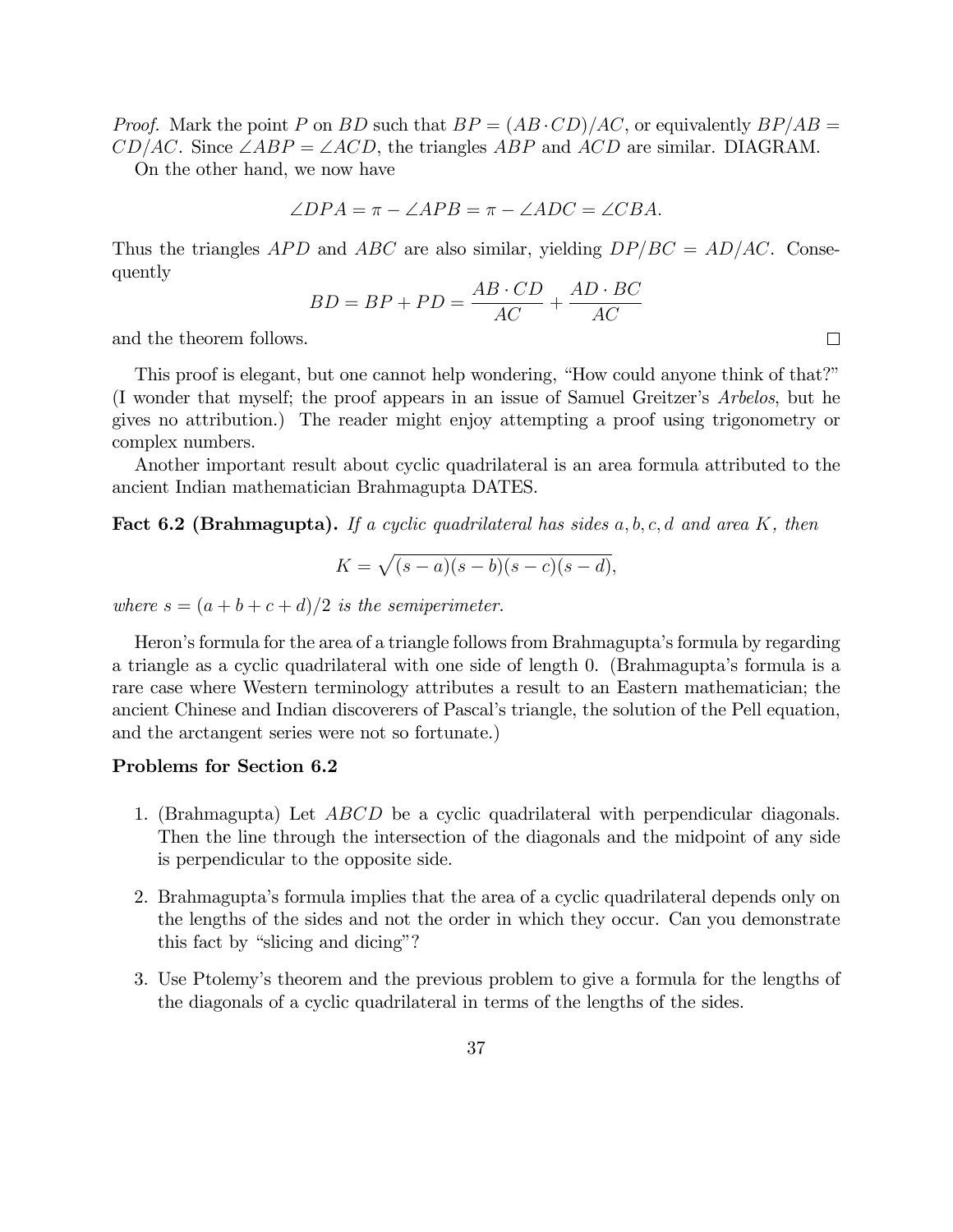- 4. Let ABCD be a cyclic quadrilateral. Prove that the incenters of triangles ABC, BCD, CDA, DAB form a rectangle.
- 5. With the same notation, prove that the sum of the inradii of ABC and CDA equals the sum of the inradii of BCD and DAB.

### 6.3 Circumscribed quadrilaterals

The following theorem characterizes circumscribed quadrilaterals; while it can be proved directly using the equal tangents rule, it proves easier to exploit what we already know about incircles and excircles of triangles. DIAGRAM.

**Theorem 6.3.** A convex quadrilateral ABCD admits an inscribed circle if and only if  $AB$  +  $CD = BC + DA$ .

*Proof.* Let the sides  $AB$  and  $CD$  meet at P; without loss of generality, assume A lies between P and B. (We skip the limiting case  $AB||CD$ .) The quadrilateral ABCD has an inscribed circle if and only if the incircle of triangle  $PBC$  coincides with the excircle of triangle  $PDA$ . Let  $Q$  and  $R$  be the points of tangency of line  $PB$  with the incircle of  $PBC$  and the excircle of PDA, respectively; since both circles are tangent to the sides of the angle  $\angle CPB$ , they coincide if and only if  $Q = R$ , or equivalently  $PQ = PR$ . However, by the usual formulae

$$
PQ = \frac{1}{2}(PB + PC - BC) = \frac{1}{2}(PD + DC + PA + AB - BC)
$$
  
\n
$$
PR = \frac{1}{2}(PA + PD + DA)
$$

 $\Box$ 

and these are equal if and only if  $AB + CD = BC + DA$ .

Just as with triangles, a convex quadrilateral can have an escribed circle, a circle not inside the quadrilateral but tangent to all four sides (or rather their extensions). DIAGRAM. We trust the reader can now supply the proof of the analogous characterization of quadraterals admitting an escribed circle.

Fact 6.4. A convex quadrilateral ABCD admits an escribed circle opposite A or C if and only if  $AB + BC = CD + DA$ .

For more problems about circumscribed quadrilaterals, flip back to Section 4.3, where we study them using Brianchon's theorem.

#### Problems for Section 6.3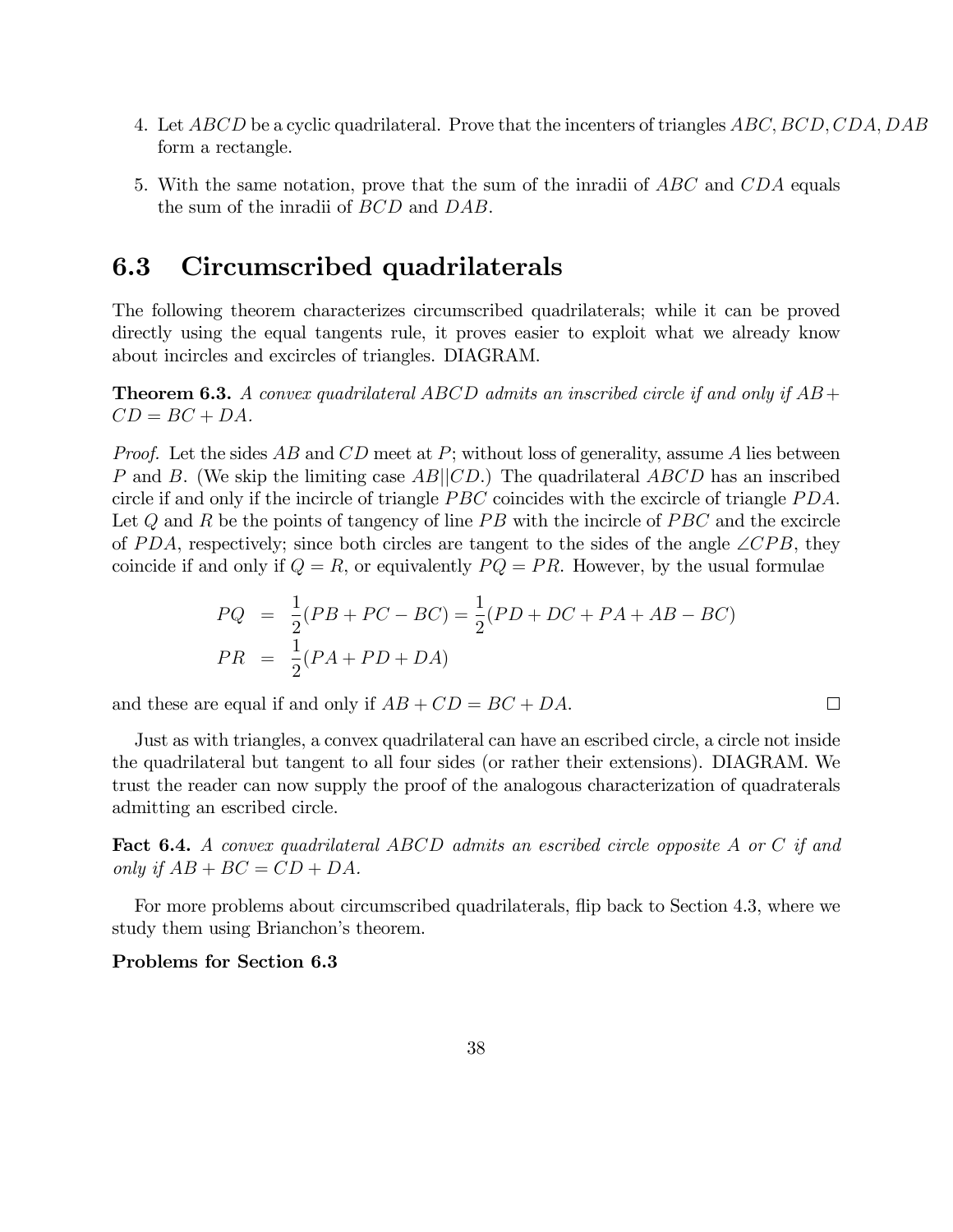- 1. (IMO 1962/5) On the circle K there are given three distinct points  $A, B, C$ . Construct (using only straightedge and compass) a fourth point  $D$  on  $K$  such that a circle can be inscribed in the quadrilateral thus obtained.
- 2. (Dick Gibbs) Let  $ABCD$  be a quadrilateral inscribed in an ellipse, and let  $E = AB \cap$ CD and  $F = AD \cap BC$ . Show that  $ACEF$  can be inscribed in a hyperbola with the same foci as the ellipse. (If youíre not familiar with ellipses and hyperbolae, peek ahead to Section 8.3.)
- 3. (USAMO 1998/6) Let  $n \geq 5$  be an integer. Find the largest integer k (as a function of n) such that there exists a convex n-gon  $A_1A_2 \cdots A_n$  for which exactly k of the quadrilaterals  $A_i A_{i+1} A_{i+2} A_{i+3}$  have an inscribed circle, where  $A_{n+j} = A_j$ .

## 6.4 Complete quadrilaterals

A *complete quadrilateral* is the figure formed by four lines, no two parallel and no three concurrent; the vertices of a complete quadrilateral are the six pairwise intersections of the lines. This configuration has been widely studied; we present here as exercises a number of intriguing properties of the diagram.

In the following exercises, let *ABCDEF* be the complete quadrilateral formed by the lines ABC; AEF; DBF; DEC. DIAGRAM

#### Problems for Section 6.4

- 1. Show that the circles with diameters AD; BE; CF are coaxal. Deduce that the midpoints of the segments  $AD, BE, CF$  are collinear. (Can you show the latter directly?)
- 2. Show that the circumcircles of the triangles ABF, ACE, BCD, DEF pass through a common point. (Many solutions are possible.)
- 3. We are given five lines in the plane, no two parallel and no three concurrent. To every four of the lines, associate the point whose existence was shown in the previous exercise. Prove these five points lie on a circle. (This assertion and the previous one belong to an infinite chain of such statements: see W.K. Clifford, *Collected Papers* (1877), 38-54.)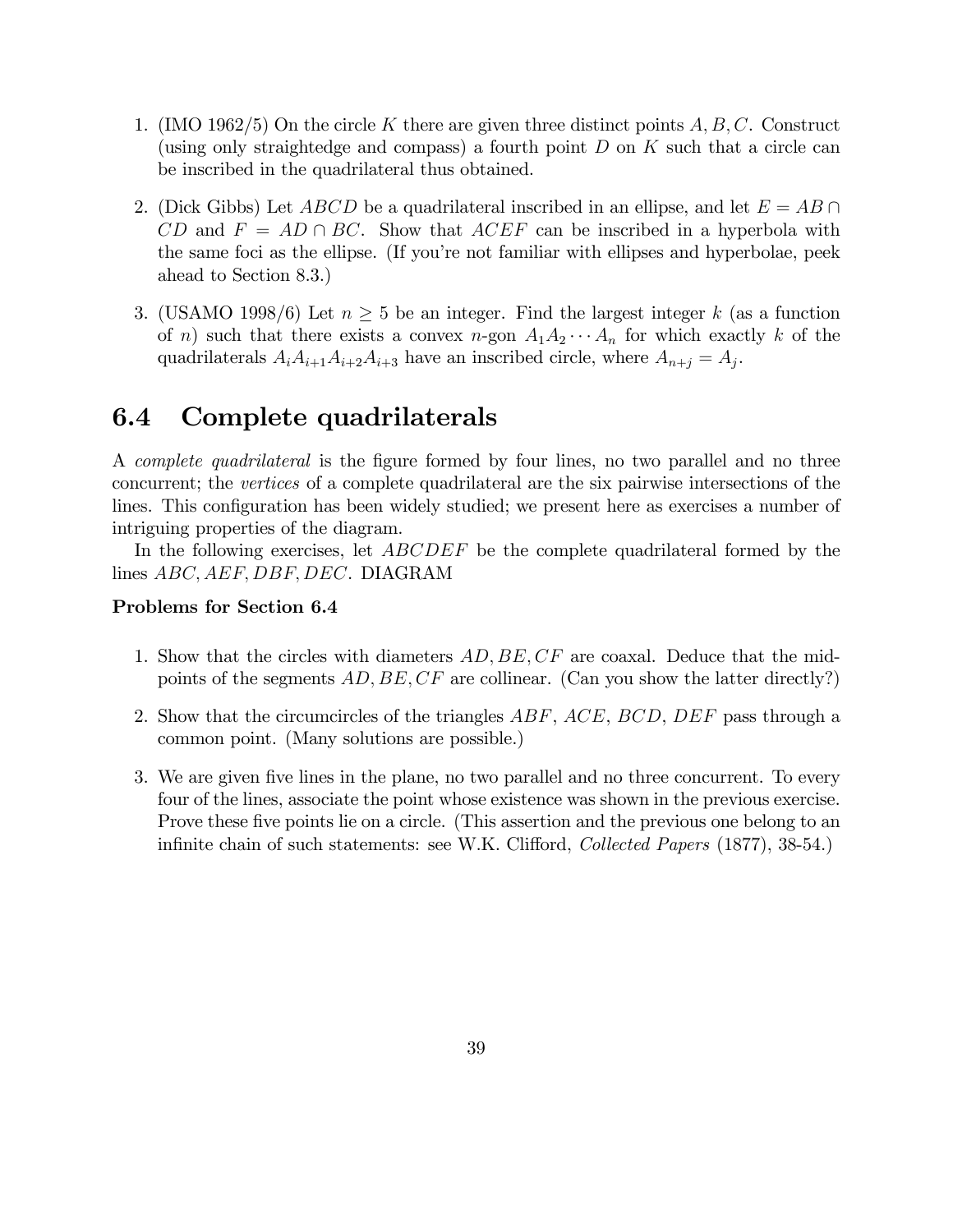# Chapter 7

# Inversive Geometry

One of the most stunning products of the revival of Euclidean geometry in the 19th century is the method of inversion, introduced by L.J. Magnus in 1831. The power of inversion lies in its ability to convert statements about circles into statements about lines, often reducing the difficult to the trivial.

### 7.1 Inversion

Let  $O$  be a point in the plane and  $r$  a positive real number. The *inversion* with center  $O$ and radius r is a transformation mapping every point  $P \neq O$  in the plane to the point P' on the ray  $\overrightarrow{OP}$  such that  $\overrightarrow{OP} \cdot \overrightarrow{OP'} = r^2$ . Since specifying a point and a positive real number is the same as specifying a circle (the point and the positive real corresponding to the center and radius, respectively, of the circle), we can also speak of inversion through a circle using the same definition. DIAGRAM

What happens to the point  $O$ ? Points near  $O$  get sent very far away, in all different directions, so there is no good place to put  $O$  itself. To rectify this, we define the *inversive plane* as the usual plane with one additional point, called the *point at infinity*. (We will use the label  $\infty$  throughout this chapter for the point at infinity.) We extend inversion to the entire inversion plane by declaring that O and  $\infty$  are inverses of each other.

As an aside, we note a natural interpretation of the inversive plane. Under stereographic projection (used in some maps), the surface of a sphere, minus the North Pole, is mapped to a plane tangent to the sphere at the South Pole as follows: a point on the sphere maps to the point on the plane collinear with the given point and the North Pole. Then the point at infinity corresponds to the North Pole, and the inversive plane corresponds to the whole sphere. In fact, inversion through the South Pole with the appropriate radius corresponds to reflecting the sphere through the plane of the equator! DIAGRAM.

Returning to Euclidean geometry, we now establish some important properties of inver-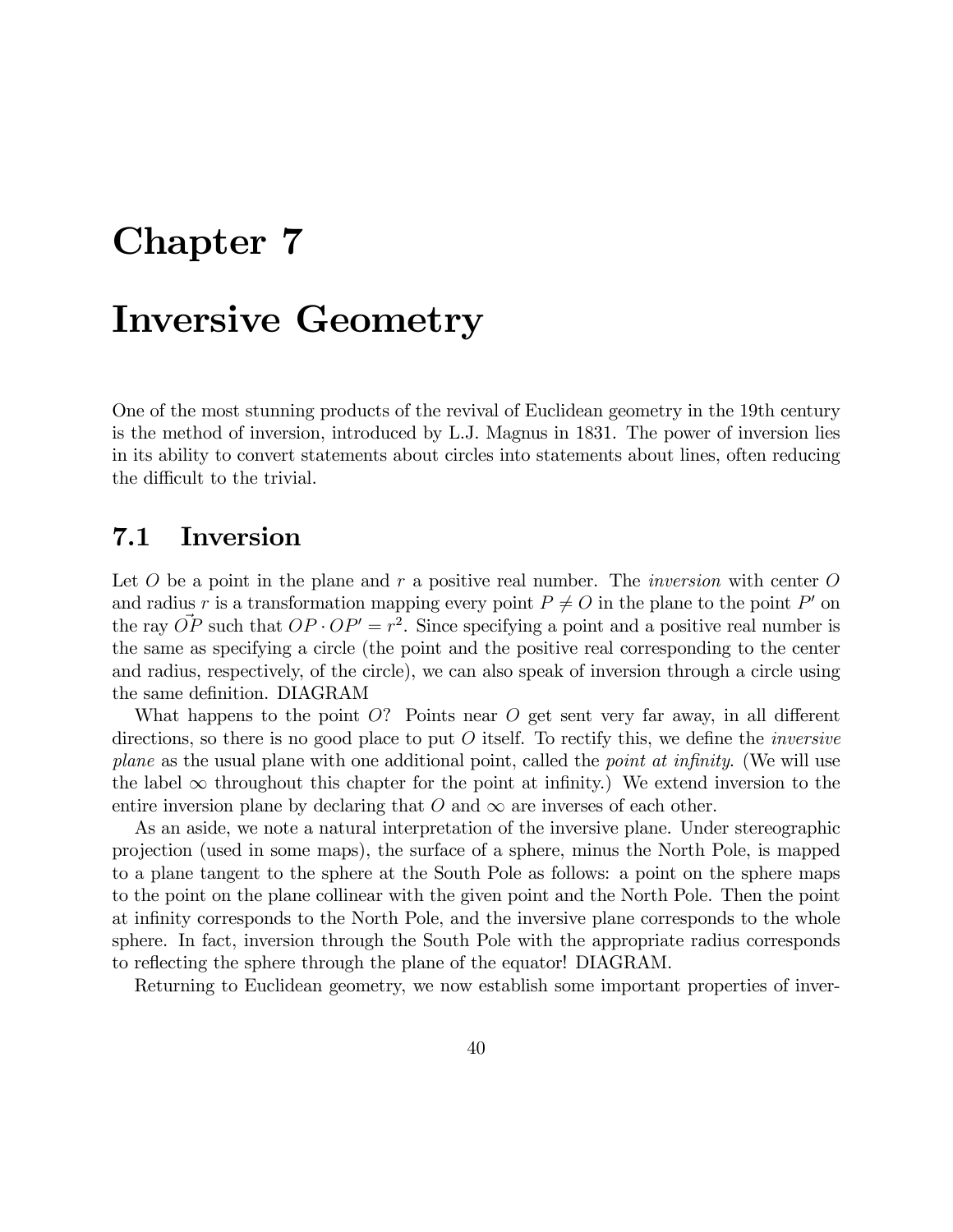sion. We first make an easy but important observation.

**Fact 7.1.** If O is the center of an inversion taking P to P' and Q to Q', then the triangles  $OPQ$  and  $OQ'P'$  are oppositely similar.

In particular, we have that  $\angle OP'Q' = -\angle OQP$ , a fact underlying our next proof.

Theorem 7.2. The image of a (generalized) circle under an inversion is a (generalized) circle.

*Proof.* Let  $A, B, C, D$  be four concyclic points and  $A', B', C', D'$  their images under some inversion about  $O$ . We now chase directed angles, using the similar triangles of Fact 7.1:

$$
\angle A'B'C' = \angle A'B'O + \angle OB'C'
$$
  
=  $\angle BAO + \angle OCB$   
=  $\angle BAD + \angle DAO + \angle OCD + \angle DCB$   
=  $\angle DAO + \angle OCD$   
=  $\angle A'D'O + \angle OD'C'$   
=  $\angle A'D'C'$ .

We see that  $A', B', C', D'$  are concyclic as well. DIAGRAM.

Notice the way the angles are broken up and recombined in the above proof. In some cases, inversion can turn a constraint involving two or more angles in different places into a constraint about a single angle, which then is easier to work with. Some examples can be found in the problems.

 $\Box$ 

Inversion also turns out to "reverse the angles between lines". Since lines are sent to circles in general, we will have to define the angle between two circles to make sense of this statement.

Given two circles  $\omega_1$  and  $\omega_2$ , the (directed) angle between them at one of their intersections P is defined as the (directed) angle from the tangent to  $\omega_1$  at P to the tangent of  $\omega_2$  at P. In particular, two circles are *orthogonal* if the angle between them is a right angle. Note that the angle between the two circles is only well-defined up to sign without a choice of a point of intersection, since the angle at the other intersection is reversed. (Of course, orthogonality does not depend on this choice.) Note also that a line and a circle are orthogonal if and only if the line passes through the center of the circle.

**Fact 7.3.** The directed angle between circles (at a chosen intersection) is reversed under inversion.

Distances don't fare as well under inversion, but one can say something using Fact 7.1.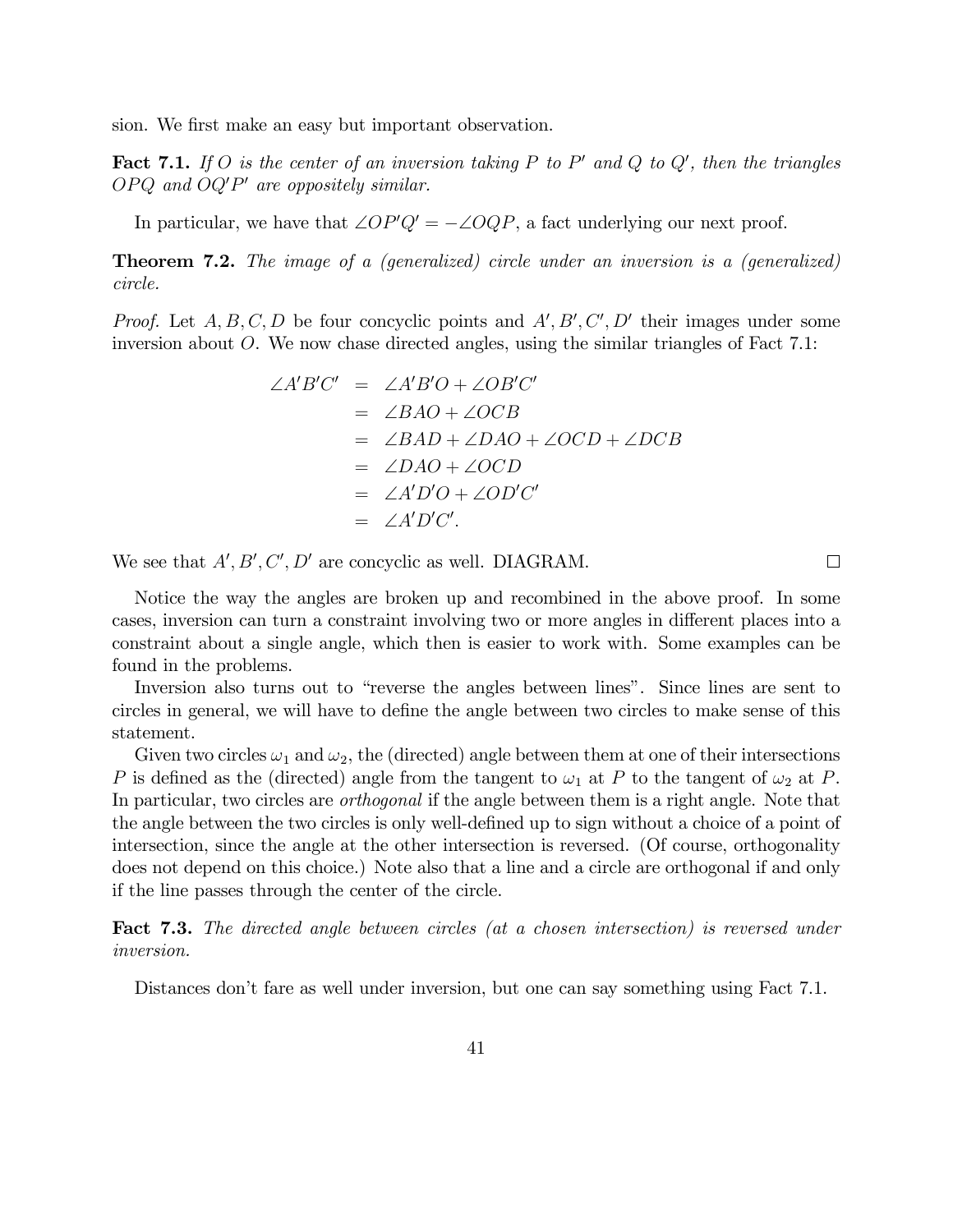Fact 7.4 (Inversive distance formula). If O is the center of an inversion of radius  $r$ sending  $P$  to  $P'$  and  $Q$  to  $Q'$ , then

$$
P'Q' = PQ \cdot \frac{r^2}{OP \cdot OQ}.
$$

#### Problems for Section 7.1

- 1. Deduce Theorem 7.2 from Problem 1.3.3 (or use the above proof to Ögure out how to do that exercise).
- 2. Give another proof of Theorem 7.2 using the converse of the power-of-a-point theorem (Fact 4.2) and Fact 7.4.
- 3. The angle between two lines through the origin is clearly preserved under inversion. Why doesn't this contradict the fact that inversion reverses angles?
- 4. (IMO 1996/2) Let P be a point inside triangle  $ABC$  such that

$$
\angle APB - \angle ACB = \angle APC - \angle ABC.
$$

Let D, E be the incenters of triangles  $APB$ ,  $APC$ , respectively. Prove that  $AP$ ,  $BD$ ,  $CE$ meet in a point. (Many other solutions are possible; over 25 were submitted by contestants at the IMO!)

5. (IMO 1998 proposal) Let *ABCDEF* be a convex hexagon such that  $\angle B + \angle D + \angle F =$  $360^{\circ}$  and AB  $\sim$   $\sim$ 

$$
\frac{AB}{BC} \cdot \frac{CD}{DE} \cdot \frac{EF}{FA} = 1.
$$

$$
\frac{BC}{CA} \cdot \frac{AE}{EF} \cdot \frac{FD}{DB} = 1.
$$

6. Prove that the following are equivalent:

Prove that

- 1. The points A and B are inverses through the circle  $\omega$ .
- 2. The line AB and the circle with diameter AB are both orthogonal to  $\omega$ .
- 3.  $\omega$  is a circle of Apollonius with respect to A and B.

In particular, conclude that a circle distinct from  $\omega$  is fixed (as a whole, not pointwise) by inversion through  $\omega$  if and only if it is orthogonal to  $\omega$ .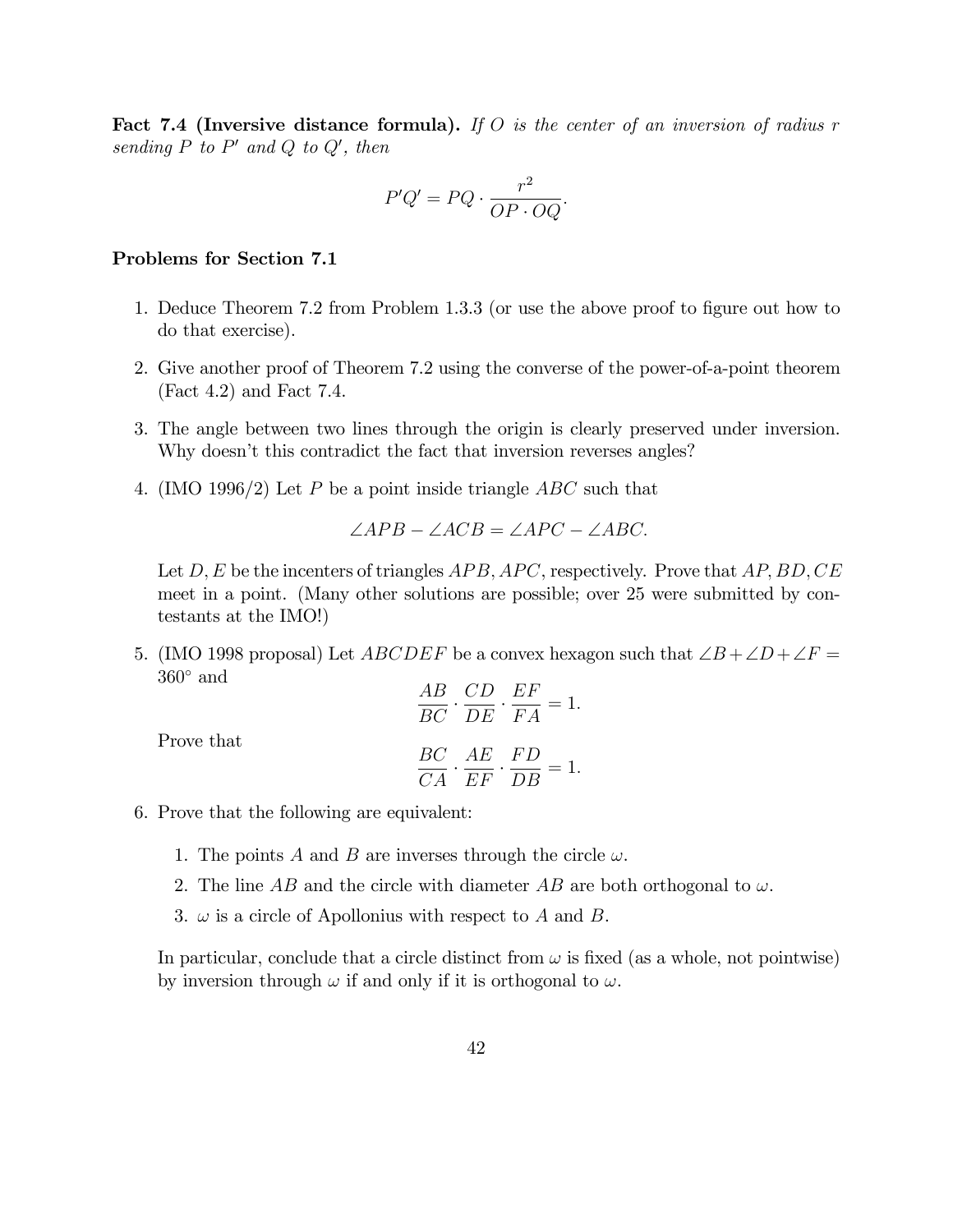- 7. Show that a set of circles is coaxal if and only if there is a circle orthogonal to all of them. Deduce that coaxal circles remain that way under inversion. Also, try drawing a family of coaxal circles and some circles orthogonal to them; the picture is very pretty.
- 8. Prove that any two nonintersecting circles can be inverted into concentric circles.

### 7.2 The power of inversion

Steiner was able to give nearly trivial proofs of some very hard-looking statements using inversion. In this section, we take a quick look at some of his dazzling results.

We start with a classical result attributed to Pappus. The figure formed by the three semicircles is known as an *arbelos* ("shoemaker's knife" in Greek), and was a favorite of Archimedes. (It was also a favorite of one-time USA IMO coach Samuel Greitzer, who for several years authored a journal for high school students of the same name.)

**Theorem 7.5 (Pappus).** Let  $\omega$  be a semicircle with diameter AB. Let  $\omega_1$  and  $\omega_2$  be two semicircles externally tangent to each other at C, and internally tangent to  $\omega$  at A and B, respectively. Let  $C_1, C_2, \ldots$  be a sequence of circles, each tangent to  $\omega$  and  $\omega_1$ , such that  $C_i$ is tangent to  $C_{i+1}$  and  $C_1$  is tangent to  $\omega_2$ , as in the diagram. Let  $r_n$  be the radius of  $C_n$ and  $d_n$  the distance from the center of  $C_n$  to AB. Then for all n,

$$
d_n = 2nr_n.
$$

#### DIAGRAM

*Proof.* Perform an inversion with center A, and choose the radius of inversion so that  $C_n$ remains fixed. Then  $\omega$  and  $\omega_1$  map to lines perpendicular to AB and tangent to  $C_n$ , and  $C_{n-1}, \ldots, C_1$  to a column of circles between the lines, with  $\omega'_2$  at the bottom of the column. The relation  $d_n = 2nr_n$  is now obvious.  $\Box$ 

The following theorem is known as *Steiner's porism*.

**Theorem 7.6.** Suppose two nonintersecting circles have the property that one can fit a ìringî of n circles between them, each tangent to the next, as in the diagram. DIAGRAM. Then one can do this starting with any circle tangent to both given circles.

Proof. By Problem 7.1.8, a suitable inversion takes the given circles to concentric circles, while preserving tangency of circles. The result is now obvious.  $\Box$ 

#### Problems for Section 7.2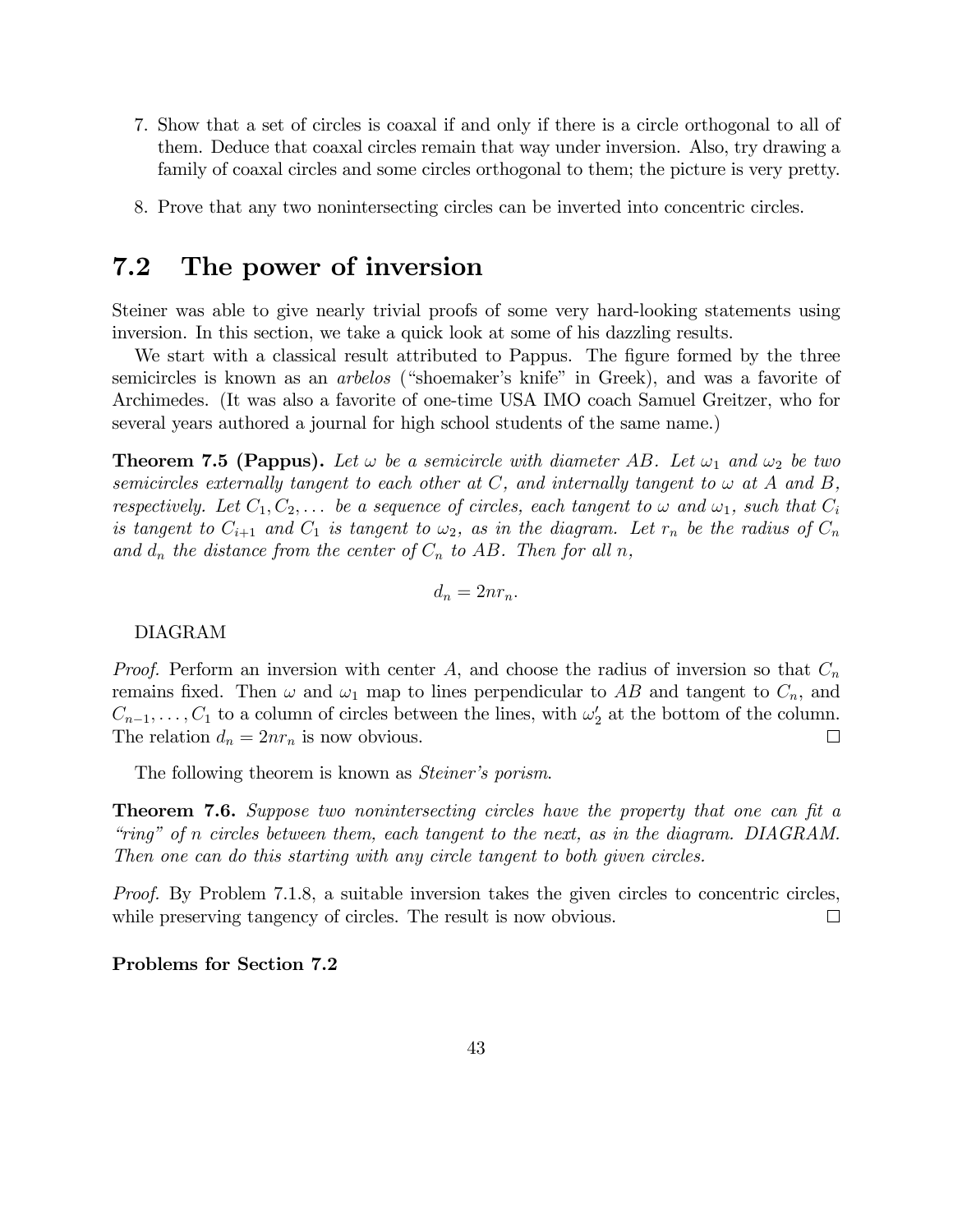- 1. Suppose that, in the hypotheses of Pappus' theorem, we assume that  $C_0$  is tangent to  $\omega, \omega_1$  and the line AB (instead of the semicircle  $\omega_2$ ). Show that in this case  $d_n =$  $(2n - 1)r_n$ .
- 2. (Romania, 1997) Let  $\omega$  be a circle and AB a line not intersecting  $\omega$ . Given a point  $P_0$ on  $\omega$ , define the sequence  $P_0, P_1, \ldots$  as follows:  $P_{n+1}$  is the second intersection with  $\omega$ of the line through B and the second intersection of the line  $AP_n$  with  $\omega$ . Prove that for a positive integer k, if  $P_0 = P_k$  for some choice of  $P_0$ , then  $P_0 = P_k$  for any choice of  $P_0$ .

## 7.3 Inversion in practice

So much for the power of inversion; how is it useful for real problems? The remainder of this chapter will be devoted to several examples of how inversion can be used to solve olympiad-style problems. The paradigm will almost always be: invert the given information, invert the conclusion, and proceed to solve the new problem. Beware that in somes, though, it may be necessary to superimpose the original and inverted diagrams (as in the proof of Theorem 7.5), or to compare the original and inverted diagrams (e.g. using Fact 7.4).

A general principle behind this method is that problems with few circles are easier than those with many circles. Hence when inverting, one should find a "busy point," one with many circles and lines going through it, and invert there.

#### Problems for Section 7.3

- 1. Make up an inversion problem by reversing the paradigm: start with a result that you know, invert about some point, and see what you get. The tricky part is choosing things well enough so that the resulting problem doesn't have an obvious busy point; such a problem would be too easy!
- 2. Given circles  $C_1, C_2, C_3, C_4$  such that  $C_i$  and  $C_{i+1}$  are externally tangent for  $i = 1, 2, 3, 4$ (where  $C_5 = C_1$ ). Prove that the four points of tangency are concyclic.
- 3. (Romania, 1997) Let  $ABC$  be a triangle, D a point on side  $BC$  and  $\omega$  the circumcircle of ABC. Show that the circles tangent to  $\omega$ , AD, BD and to  $\omega$ , AD, DC are tangent to each other if and only if  $\angle BAD = \angle CAD$ .
- 4. (Russia, 1995) Given a semicircle with diameter AB and center O and a line which intersects the semicircle at C and D and line AB at M ( $MB < MA$ ,  $MD < MC$ ). Let K be the second point of intersection of the circumcircles of triangles AOC and DOB. Prove that angle MKO is a right angle.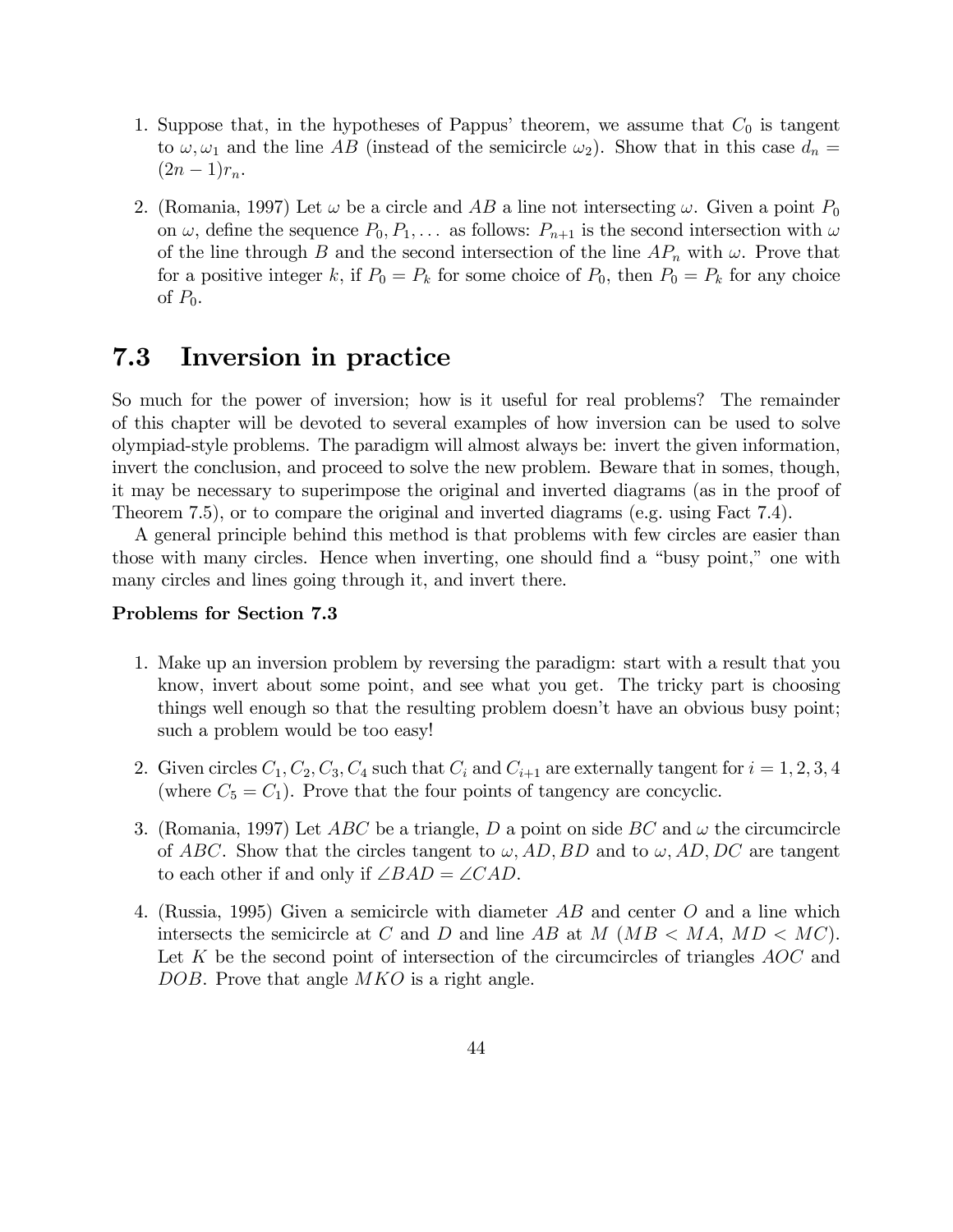- 5. (USAMO 1993/2) Let ABCD be a convex quadrilateral with perpendicular diagonals meeting at O. Prove that the reflections of O across  $AB, BC, CD, DA$  are concyclic. (For an added challenge, find a non-inversive proof as well.)
- 6. (Apollonius' problem) Given three nonintersecting circles, how many circles are tangent to all three? And how can they be constructed with straightedge and compass?
- 7. (IMO 1994 proposal) The incircle of ABC touches  $BC, CA, AB$  at  $D, E, F$ , respectively. X is a point inside  $ABC$  such that the incircle of  $XBC$  touches  $BC$  at D also, and touches  $CX$  and  $XB$  at Y and Z, respectively. Prove that  $EFZY$  is a cyclic quadrilateral.
- 8. (Israel, 1995) Let  $PQ$  be the diameter of semicircle H. Circle O is internally tangent to H and tangent to  $PQ$  at C. Let A be a point on H and B a point on  $PQ$  such that AB is perpendicular to PQ and is also tangent to O. Prove that AC bisects  $\angle PAB$ .
- 9. (Ptolemyís inequality) If ABCD is a convex quadrilateral, then

$$
AC \cdot BD \le AB \cdot CD + BC \cdot DA,
$$

with equality if and only if *ABCD* is cyclic. (See also Theorem A.11.)

- 10. (IMO 1993/2) Let  $A, B, C, D$  be four points in the plane, with  $C, D$  on the same side of line AB, such that  $AC \cdot BD = AD \cdot BC$  and  $\angle ADB = \pi/2 + \angle ACB$ . Find the ratio  $(AB \cdot CD)/(AC \cdot BD)$  and prove that the circumcircles of triangles ACD and BCD are orthogonal.
- 11. (Iran, 1995) Let M, N, P be the points of intersection of the incircle of  $\triangle ABC$  with sides BC, CA, AB, respectively. prove that the orthocenter of  $\triangle MNP$ , the incenter of  $\triangle ABC$ , and the circumcenter of  $\triangle ABC$  are collinear. (The paradigm does not hold here: invert through the incircle, then superimpose the original and inverted diagrams.)
- 12. (MOP 1997) Let  $ABC$  be a triangle and O its circumcenter. The lines AB and AC meet the circumcircle of triangle  $BOC$  again at  $B_1$  and  $C_1$ , respectively. Let D be the intersection of lines  $BC$  and  $B_1C_1$ . Show that the circle tangent to  $AD$  at A and having its center on  $B_1C_1$  is orthogonal to the circle with diameter OD.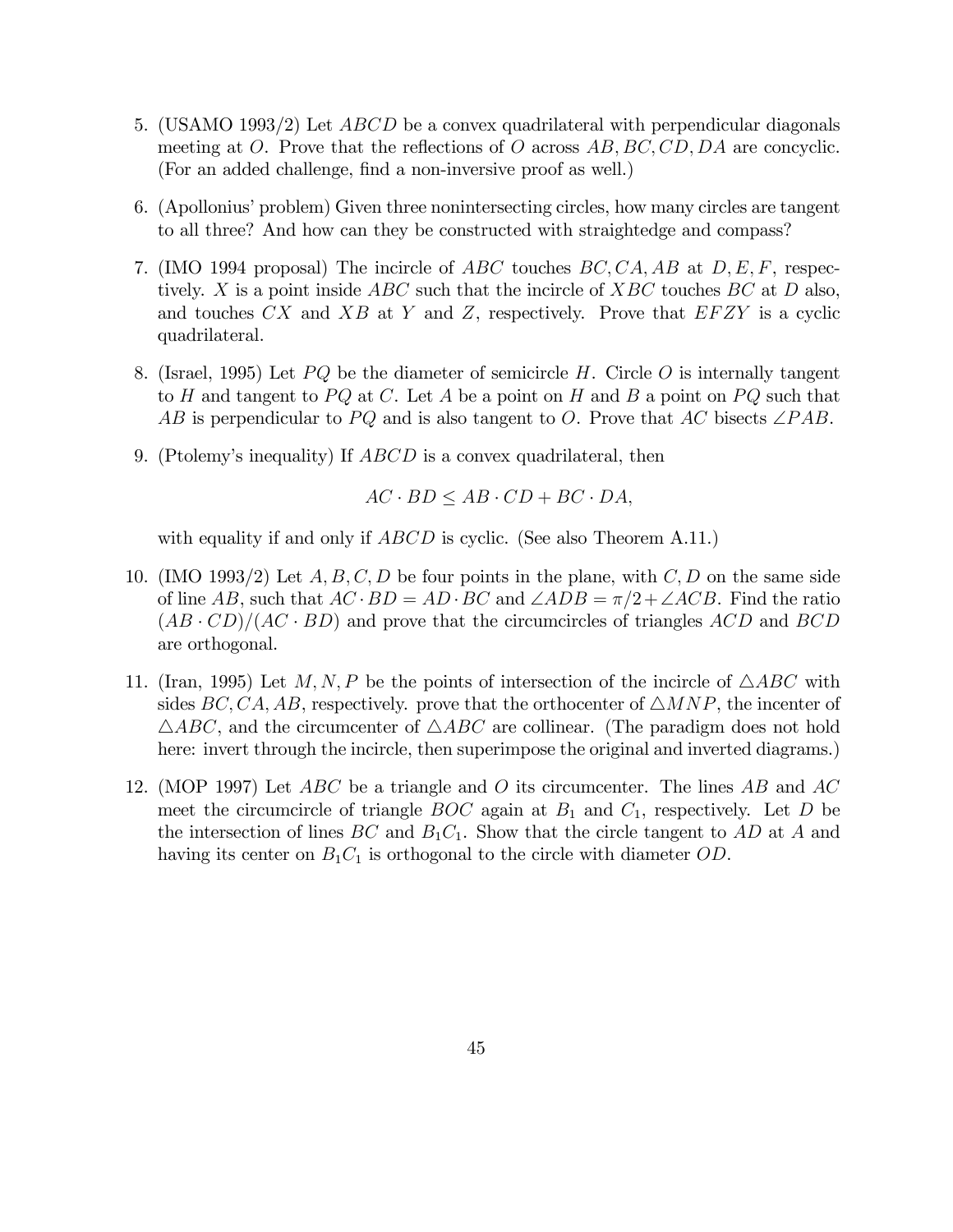# Chapter 8

# Projective Geometry

Projective geometry arose during the Renaissance, when painters switched from a flat style of drawing to perspective drawing. The artists were interested in geometric properties of figures that were invariant under "changes of perspective," such as collinearity of a set of points. The formalism of projective geometry makes a discussion of such properties possible, and exposes some remarkable facts, such as the duality of points and lines.

The reader should be warned that the material here is less "contest-oriented" than that of the preceding chapters. While several techniques (projective transformations, cross-ratio, and to a lesser extent, the polar map) can be useful on contest problems, much of the material here is considered "too advanced" for contests. This is a pity, as some of the most beautiful classical geometry appears in the projective setting. We hope even the most pragmatic reader will indulge us a bit as we take a rather brief tour through projective geometry.

## 8.1 The projective plane

We begin with a lengthy description of the formalism of the projective plane. The impatient reader may wish to read only the next paragraph at first, then skip to the later sections and come back to this section as needed.

The *projective plane* consists of the standard Euclidean plane, together with a set of points called *points at infinity*, one for each collection of parallel lines. We say that a line passes through the point at infinity corresponding to its direction (and no others), and that all of the points at infinity lie on a *line at infinity*. (Note that three parallel lines now indeed have a common point at infinity, which retroactively justifies our calling such lines "concurrent".)

An alternate description of the projective plane turns out to be quite useful, and corresponds more closely to the artists' conception. View the Euclidean plane as some plane in three-dimensional space, and fix a point  $O$  not on the plane (corresponding to the eye). Then each point on the plane corresponds to a line through O passing through that point, but not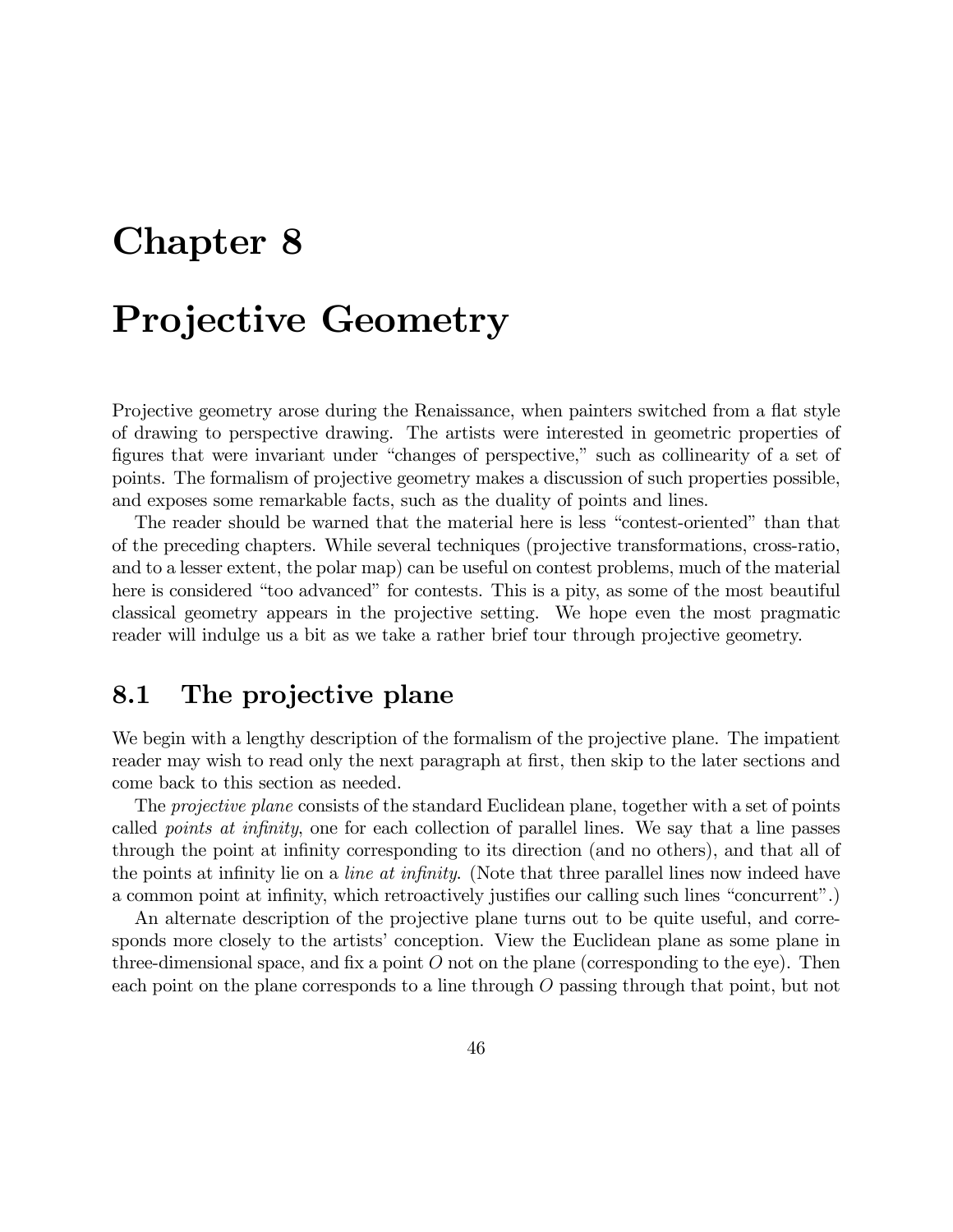all lines through  $O$  correspond to points on the Euclidean plane. In fact, they correspond to the points at infinity. In other words, we can identify the projective plane with the set of lines in space passing through a fixed point.

This description also yields a natural coordinate system for the projective plane, using what are known as *homogeneous coordinates*. Each point in the projective plane can be specified with a triple of numbers  $[x : y : z]$ , where  $x, y, z$  are not all zero. Be careful, though: for any nonzero real number  $\lambda$ ,  $[x : y : z]$  and  $[\lambda x : \lambda y : \lambda z]$  are the same point! (Hence the name "homogeneous coordinates".) The colons are meant to remind you that it is the ratios between the coordinates that are well-defined, not the individual coordinates themselves.

How are homogeneous coordinates related to the usual Cartesian coordinates on the Euclidean plane? If we embed the Euclidean plane in space as the plane  $z = 1$ , then the point with Cartesian coordinates  $(x, y)$  has homogeneous coordinates  $[x : y : 1]$ , and the points at infinity are the points of the form  $x : y : 0$  for some x, y not both zero.

## 8.2 Projective transformations

The original definition of a projective transformation corresponded to the process of projecting an image in the "real world" onto an artist's canvas. Again, fix a point  $O$  in threedimensional space, and now select two planes not passing through O. The mapping that takes each point P on the first plane to the intersection of the line  $OP$  with the second plane was defined as a projective transformation. (Do you see why this map makes sense over the whole projective plane?)

One can also give an algebraic description of projective transformations that accommodates degenerate cases slightly more easily. In terms of homogeneous coordinates, a projective transformation takes the form

$$
[x:y:z] \mapsto [ax+by+cz:dx+ey+fz:gx+hy+iz],
$$

where the variables  $a, \ldots, i$  form an invertible  $3 \times 3$  matrix. From this description it is clear that affine transformations are projective as well, since they occur when  $g = h = 0$ . Since we have two additional parameters (it looks like three, but by homogeneity one parameter is superfluous), the following analogue of Fact 3.5 is no surprise.

**Fact 8.1.** Any four points, no three collinear, can be mapped to any other four such points by a unique projective transformation.

The most common use of a projective transformation in problem-solving is to map a particular line to the point at infinity. (As with inversion, it pays to look for a "busy" line for this purpose.) If the statement to be proved is well-behaved under projective transformations, this can yield drastic simplifications. The "well-behaved" concepts mainly consist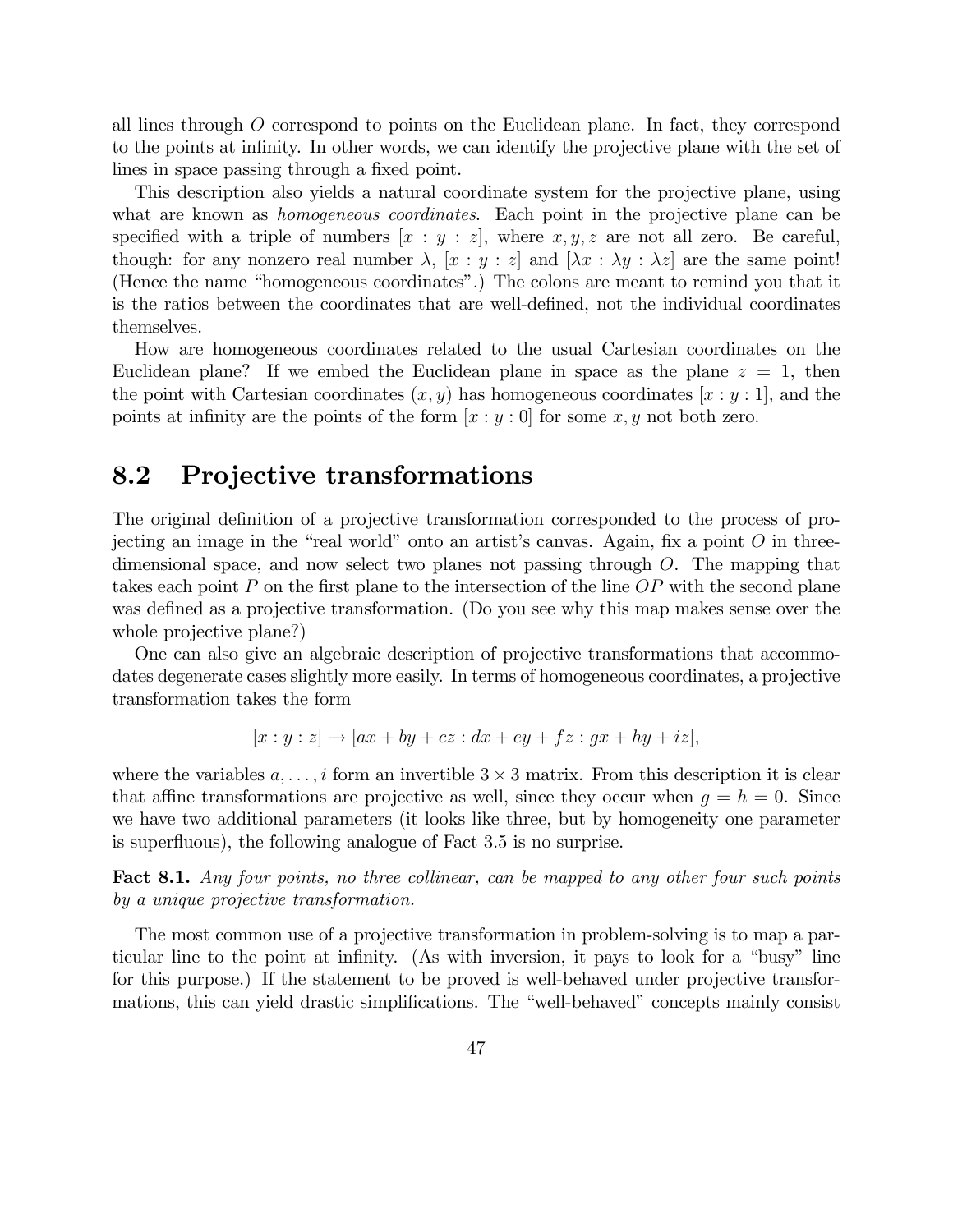of incidence properties between points and lines (concurrence, collinearity, and the like); as with affine transformations, angles and distances are not preserved, nor are areas or ratios of lengths along segments (unlike affine transformations).

We demonstrate the power of projection by proving Desargues' theorem (Theorem 2.4).

**Theorem 8.2.** Suppose the triangles ABC and DEF are such that the points AB  $\cap$  DE,  $BC \cap EF$ ,  $CA \cap FD$  are collinear. Then the lines  $AD, BE, CF$  are concurrent.

*Proof.* Apply a projective transformation to place the points  $AB \cap DE$  and  $BC \cap EF$  at infinity. If triangles  $ABC$  and  $DEF$  are perspective from a line, they now have parallel sides and so are homothetic; thus the lines  $AD, BE, CF$  concur at the center of homothety (or at a point at infinity, in case ABC and DEF are congruent). Conversely, if the lines  $AD, BE, CF$ concur at  $P$ , consider the homothety centered at  $A$  carrying  $A$  to  $D$ . It preserves the line BE and carries the line AB to the parallel line  $DE$  through B, so it maps D to E. Similarly, the homothety maps C to F, and so  $CA$  and  $FD$  are also parallel, implying that ABC and DEF are perspective from a line.  $\Box$ 

Beware that angles, circles, and other "metric" objects are not preserved under projection; we will learn more about getting around this difficulty later in the chapter.

#### Problems for Section 8.2

- 1. Use a projective transformation to give an alternate proof of Pappus' theorem.
- 2. (Original) Let ABCDE be the vertices of a pentagon, and let  $F = BC \cap DE$ ,  $G =$  $CD \cap EA, H = DE \cap AB, I = EA \cap BC, J = AB \cap CD$ . Show that  $BD \cap CE$  lies on the line  $AF$  if and only if  $GH \cap IJ$  does. DIAGRAM.

### 8.3 A conic section

A *conic section* is classically defined as a cross-section of a right circular cone by a plane not passing through a vertex, where the cone extends infinitely far in *both* directions. The section is a called an ellipse, a parabola, or a hyperbola, depending on whether the angle between the plane and the axis of the cone is greater than, equal to, or less than  $\pi/4$ . DIAGRAM.

Theorem 8.3. An ellipse is the locus of points whose sum of distances to two fixed points is  $constant.$  Similarly, a hyperbola is the locus of points whose (absolute) difference of distances to two fixed points is constant.

Proof. This was already known to Apollonius, but the following clever proof is attributed to Dandelin (1794-1847). We will describe only the case of the ellipse, as the hyperbola case is similar.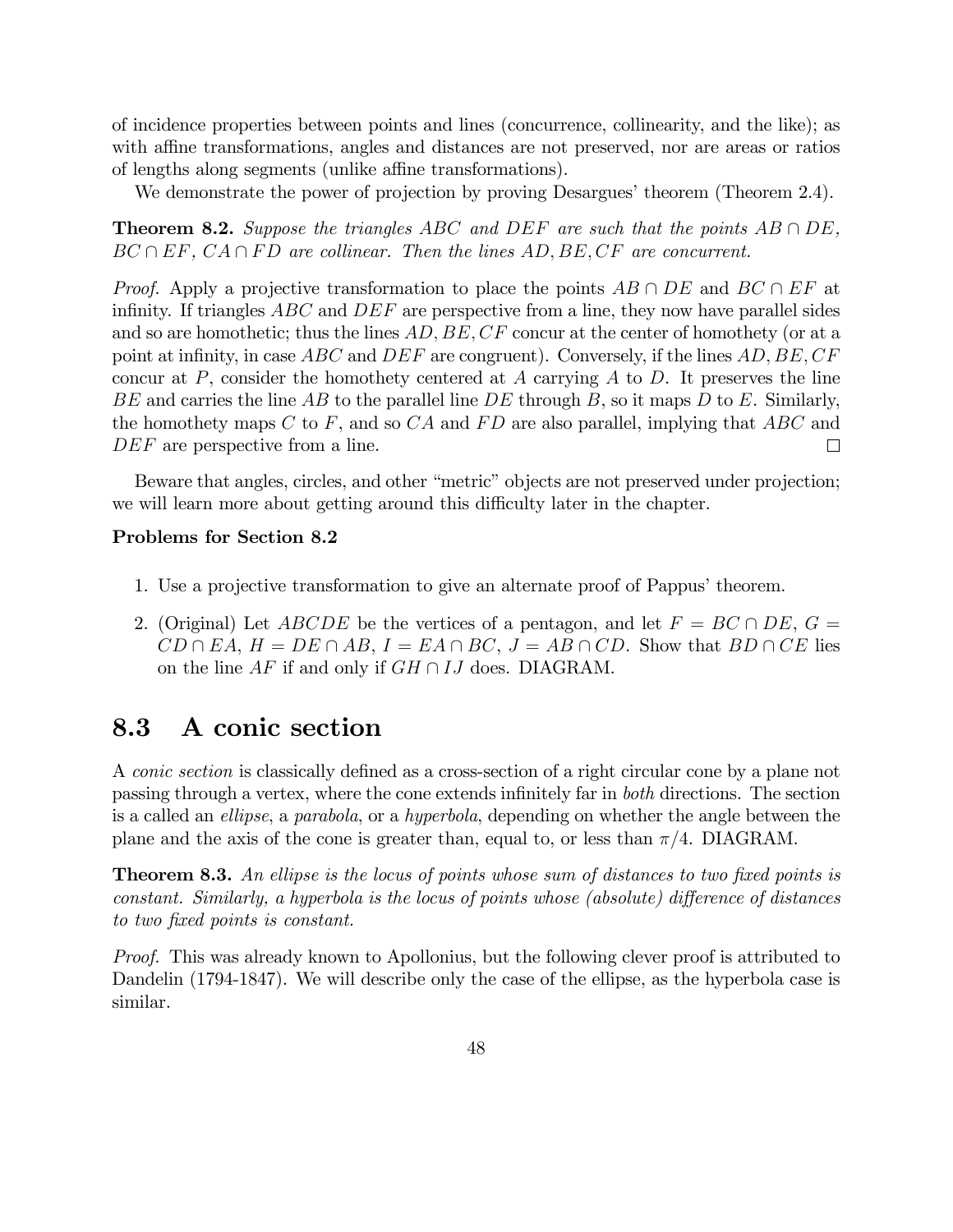Inscribe spheres in the cone on either side of the plane of the ellipse, one on the side of the vertex of the cone, tangent to the plane at A, the other tangent to the plane at  $B$ . DIAGRAM. For any point on the cone between the two spheres, the sum of the lengths of the tangents to the two spheres is clearly a constant. On the other hand, for any point on the cone also lying in the plane, the segments to  $A$  and  $B$  are also tangent to the respective spheres, so the sum of their lengths equals this constant. The result follows.  $\Box$ 

The two points alluded to in the above theorem are called foci (plural of focus). The name comes from the fact that if one has an ellipse made of a reflective material and one places a light source at one focus, all of the light rays will be "focused" at the opposite focus (see Problem 2).

In modern times, it was noted that conic sections have a nice description in terms of Cartesian coordinates. If  $z^2 = x^2 + y^2$  is the equation of the cone, it is evident that any cross-section is defined by setting some quadratic polynomial in  $x$  and  $y$  to 0. Hence a conic section can alternatively be defined as the zero locus of a quadratic polynomial; one must impose mild extra conditions to avoid degenerate cases, such as a pair of lines (which geometrically arise from planes through the vertex of the cone). Unless we say otherwise, our conic sections will be required to be nondegenerate.

Here are some standard equations for the conic sections:

Ellipse  $\frac{2}{a^2 + y^2/b^2} = 1$ 

Parabola  $y = ax^2 + bx + c$ Hyperbola  $x^2/a^2 - y^2/b^2 = 1$ Also, the equation  $xy = 1$  defines a *rectangular* hyper-

bola, one with perpendicular asymptotes. (The asymptotes of a hyperbola are its tangent lines at its intersections with the line at infinity.)

#### Problems for Section 8.3

- 1. Given an ellipse in the plane, construct its center using only a straightedge.
- 2. Prove that a tangent to an ellipse makes equal (undirected) angles with the segments from the two foci to the point of tangency. DIAGRAM
- 3. (Erdős) An infinite set of points in the plane has the property that the distance between any two of the points is an integer. Prove that the points are all collinear.
- 4. Let P and Q be two points on an ellipse. Prove that there exist ellipses similar to the given one, externally tangent to each other, and internally tangent to the given ellipse at  $P$  and  $Q$ , respectively, if and only if  $P$  and  $Q$  are antipodes.
- 5. Use the previous exercise to prove that the maximum distance between two points on an ellipse is the length of the major axis without doing any calculations.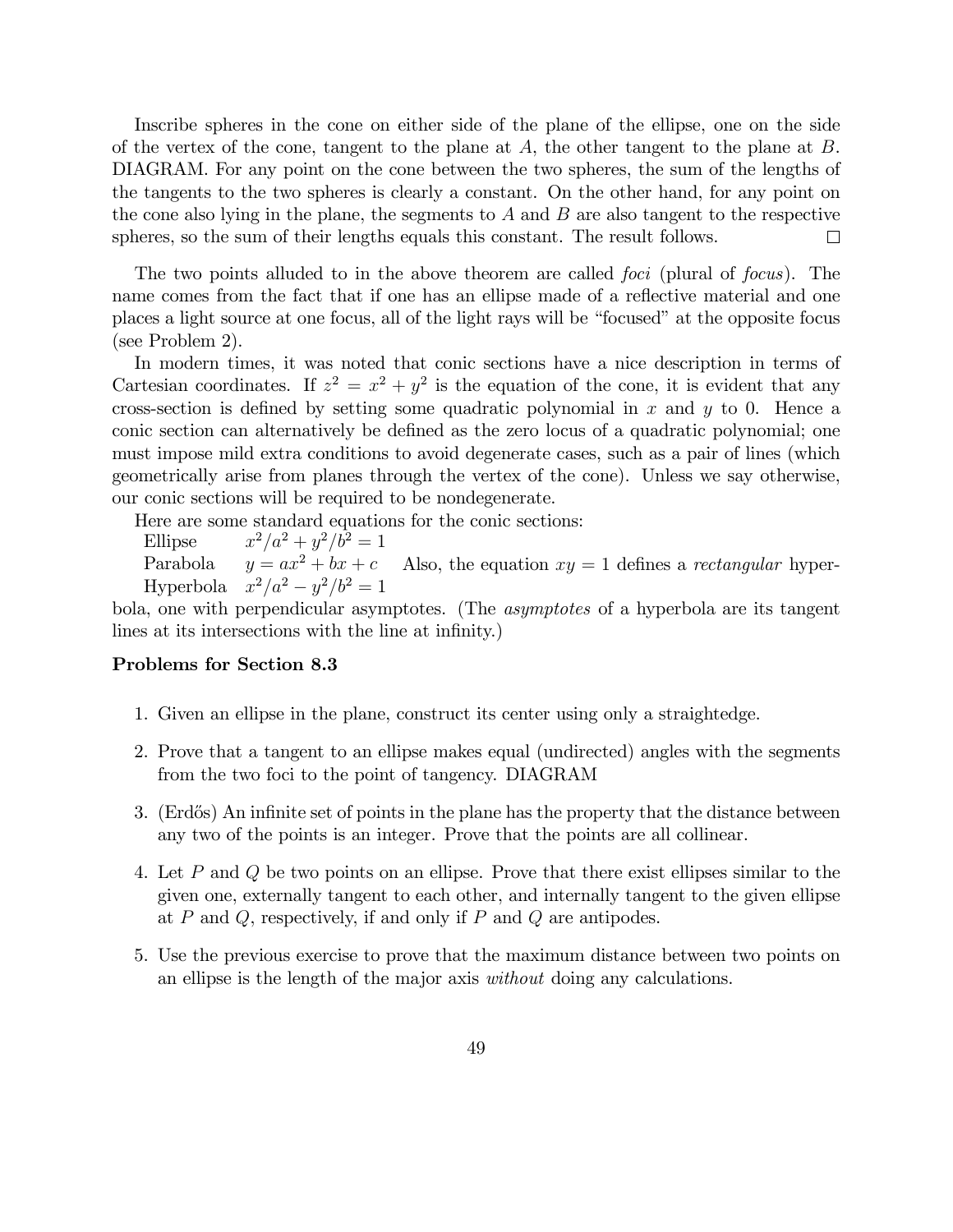- 6. (Original) Prove that the convex quadrilateral ABCD contains a point P such that the incircles of triangles  $PAB$  and  $PBC$  are tangent, as are those of  $PBC$  and  $PCD$ . of  $PCD$  and  $PDA$ , and of  $PDA$  and  $PAB$ , if and only if  $ABCD$  has an inscribed circle.
- 7. Find all points on the conic  $x^2 + y^2 = 1$  with *rational* coordinates x, y as follows: pick a point  $(x, y)$  with rational coordinates, and project the conic from  $(x, y)$  onto a fixed line (e.g. the line at infinity). More generally, given a single rational point on a conic, this procedure allows you to describe all such points.

## 8.4 Conics in the projective plane

In this section, we discuss conic sections from the point of view of projective geometry. To start, we rephrase the geometric definition of a conic section.

Fact 8.4. A curve is a conic section if and only if it is the image of a circle under a suitable projective transformation.

In particular, the theorems of Pascal and Brianchon continue to hold if the circle in the statement of either theorem is replaced with an arbitrary conic. From these one can deduce converse theorems, that a hexagon is inscribed in (resp. circumscribed about) a conic if and only if it satisfies the conclusion of Pascal (resp. Brianchon); thinking of Pappus' theorem, one realizes that the conics in the previous statement must be permitted to be degenerate.

We also note that the classification of conics can be restated in terms of projective geometry.

**Fact 8.5.** A conic is an ellipse (or a circle) if and only if it does not meet the line at infinity. A conic is a parabola if and only if it is tangent to the line at infinity. A conic is a hyperbola if and only if it intersects the line at infinity in two distinct points.

#### Problems for Section 8.4

- 1. Prove that a hexagon whose opposite side meets in collinear points is inscribed in a conic (which may degenerate to a pair of lines).
- 2. Let  $ABC$  and  $BCD$  be equilateral triangles. An arbitrary line through D meets  $AB$ at M and AC at N. Determine the acute angle between the lines  $BN$  and  $CM$ .
- 3. (Poncelet-Brianchon theorem) Let  $A, B, C$  be three points on a rectangular hyperbola (a hyperbola with perpendicular asymptotes). Prove that the orthocenter of the triangle ABC also lies on the hyperbola. There are other special points of ABC which must lie on this hyperbola; can you find any?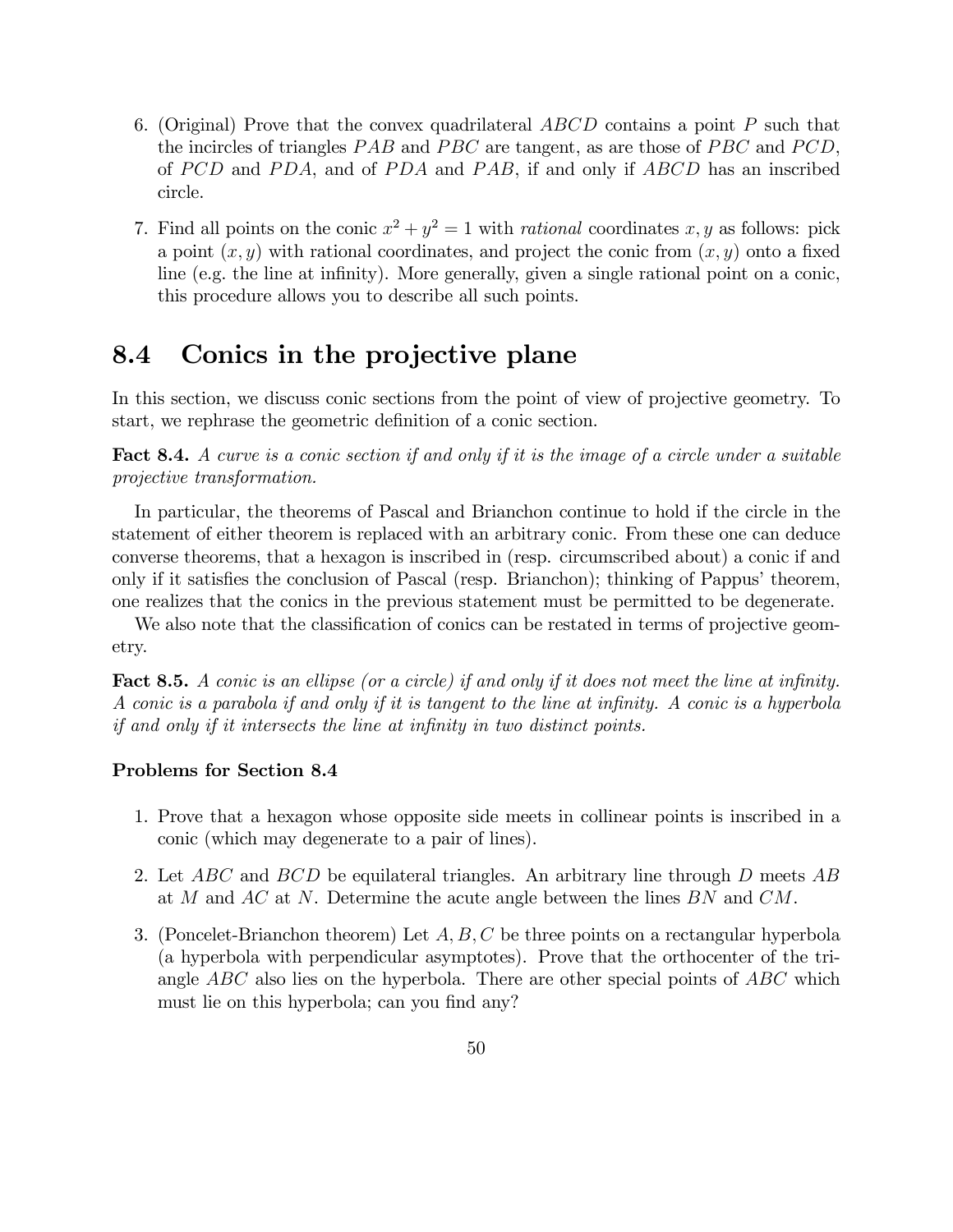- 4. (*Monthly*, Oct. 1994) Let  $A_1, A_2, A_3, A_4, A_5, A_6$  be a hexagon circumscribed about a conic, and form the intersections  $P_i = A_i A_{i+2} \cap A_{i+1} A_{i+3}$   $(i = 1, ..., 6,$  all indices modulo 6). Show that the  $P_i$  are the vertices of a hexagon inscribed in a conic.
- 5. (Arbelos) Let  $A, B, C$  be three noncollinear points. Draw ellipses  $E_1, E_2, E_3$  with foci  $B$  and  $C$ ,  $C$  and  $A$ ,  $A$  and  $B$ , respectively. Show that:
	- 1. Each pair of ellipses meet in exactly two points, where a point of tangency counts twice. (In general, two ellipses can meet in as many as four points.)
	- 2. The three lines determined by these pairs of points are concurrent.

### 8.5 The polar map and duality

Fix a circle  $\omega$  with center O. The polar map with respect to  $\omega$  interchanges points and lines in the following manner:

- 1. If P is a finite point other than O, the pole of P is the line p through P' perpendicular to  $PP'$ , where  $P'$  is the inverse of P through  $\omega$ .
- 2. If p is a finite line not passing through O, the polar of p is the inverse through  $\omega$  of the foot of the perpendicular from  $O$  to  $p$ .
- 3. If P is a point at infinity, the pole of P is the line through O perpendicular to any line through P, and vice versa.
- 4. If  $P$  is  $O$ , the pole of  $P$  is the line at infinity, and vice versa.

The polar map is also known as reciprocation. We keep the notational convention that points are labeled with capital letters and their poles with the corresponding lowercase letters. DIAGRAM.

**Fact 8.6.** The polar map satisfies the following properties:

- 1. Every point is the polar of its pole, and every line is the pole of its polar.
- 2. The polar of the line through the points A and B is the intersection of the poles a and b.
- 3. Three points are collinear if and only if their poles are concurrent.

An obvious consequence of the existence of the polar map is the duality principle.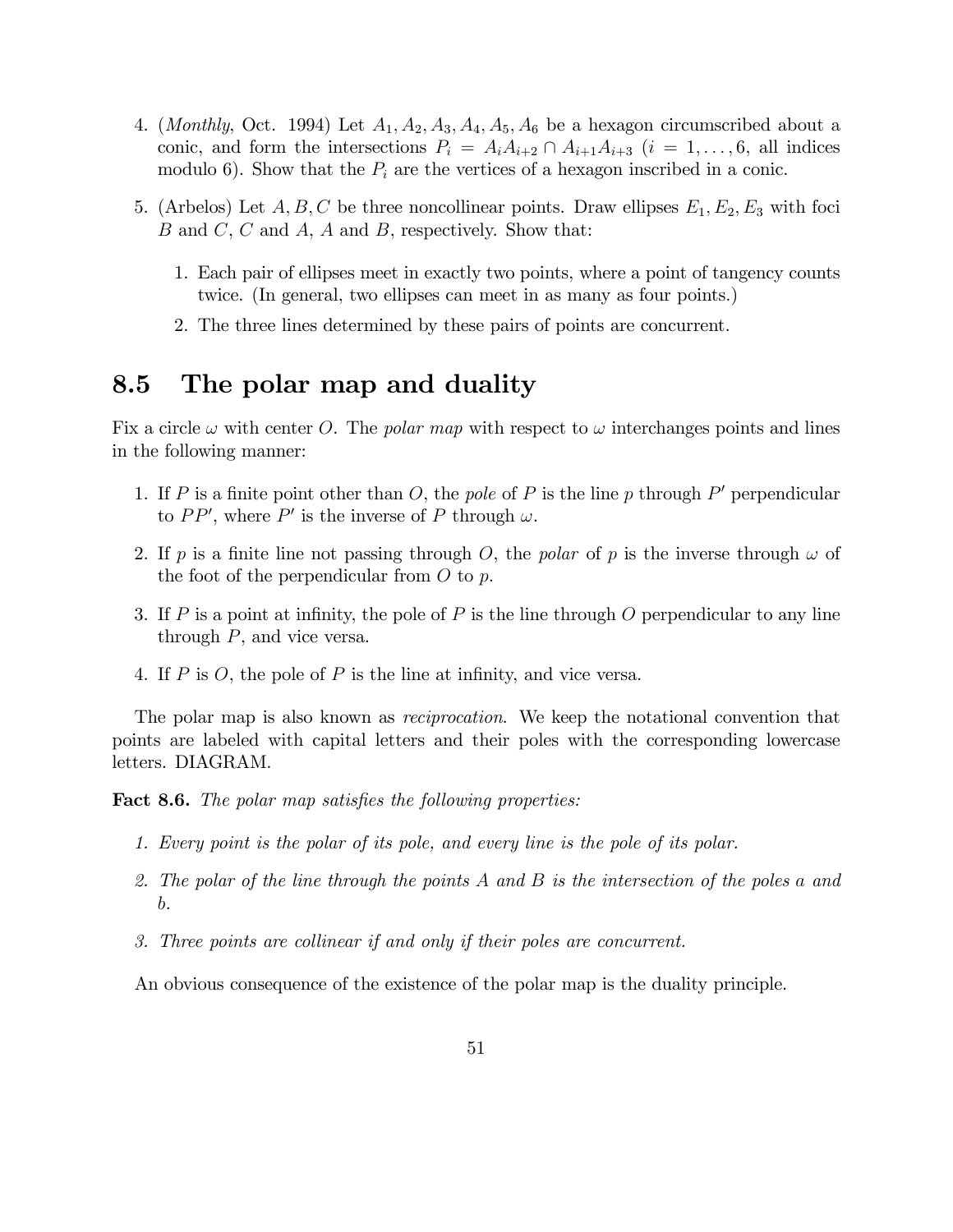Fact 8.7 (Duality principle). A theorem of projective geometry remains true if the roles of points and lines are interchanged.

For example, the dual of one direction of Desargues' theorem is the other direction.

We can now give Brianchon's original proof of his theorem, using Pascal's theorem and the polar map. There's nothing to it, really: given a hexagon circumscribed about a circle  $\omega$ , apply the polar map with respect to  $\omega$ . The result is a hexagon inscribed in  $\omega$ , and the collinearity of the intersections of opposite sides translates back to the original diagram as the concurrence of the lines through opposite vertices.

#### Problems for Section 8.5

- 1. Make up a problem by starting with a result that you know and applying the polar map. Beware that circles not concentric with  $\omega$  do not behave well under the polar map; see below.
- 2. State the dual of Pappus' theorem. Can you prove this directly? (A projection may help.)
- 3. State and prove a dual version of problem 6.3.3. Since circles do not dualize to circles, you will have to come up with a new proof!
- 4. (China, 1996) Let H be the orthocenter of acute triangle ABC. The tangents from A to the circle with diameter  $BC$  touch the circle at P and Q. Prove that  $P, Q, H$  are collinear.
- 5. Let ABC be a triangle with incenter I. Fix a line  $\ell$  tangent to the incircle of ABC (not containing any of the sides). Let  $A', B', C'$  be points on  $\ell$  such that

$$
\angle AIA' = \angle BIB' = \angle CIC' = \pi/2.
$$

Show that  $AA', BB', CC'$  are concurrent.

- 6. Let  $A, B, C, D$  be four points on a circle. Show that the pole of  $AC \cap BD$  with respect to this circle passes through  $AB \cap CD$  and  $AD \cap BC$ . Use this fact to give another solution to Problem 4.2.5 (IMO 1985/6).
- 7. We know what happens to points and lines under the polar map, but what about a curve? If we view the curve as a locus, i.e. a set of points, its dual is a set of lines which form an *envelope*, i.e. they are all tangent to some curve. DIAGRAM.

Show that the dual of a conic, under this definition, is again a conic. However, the dual of a circle need not be a circle.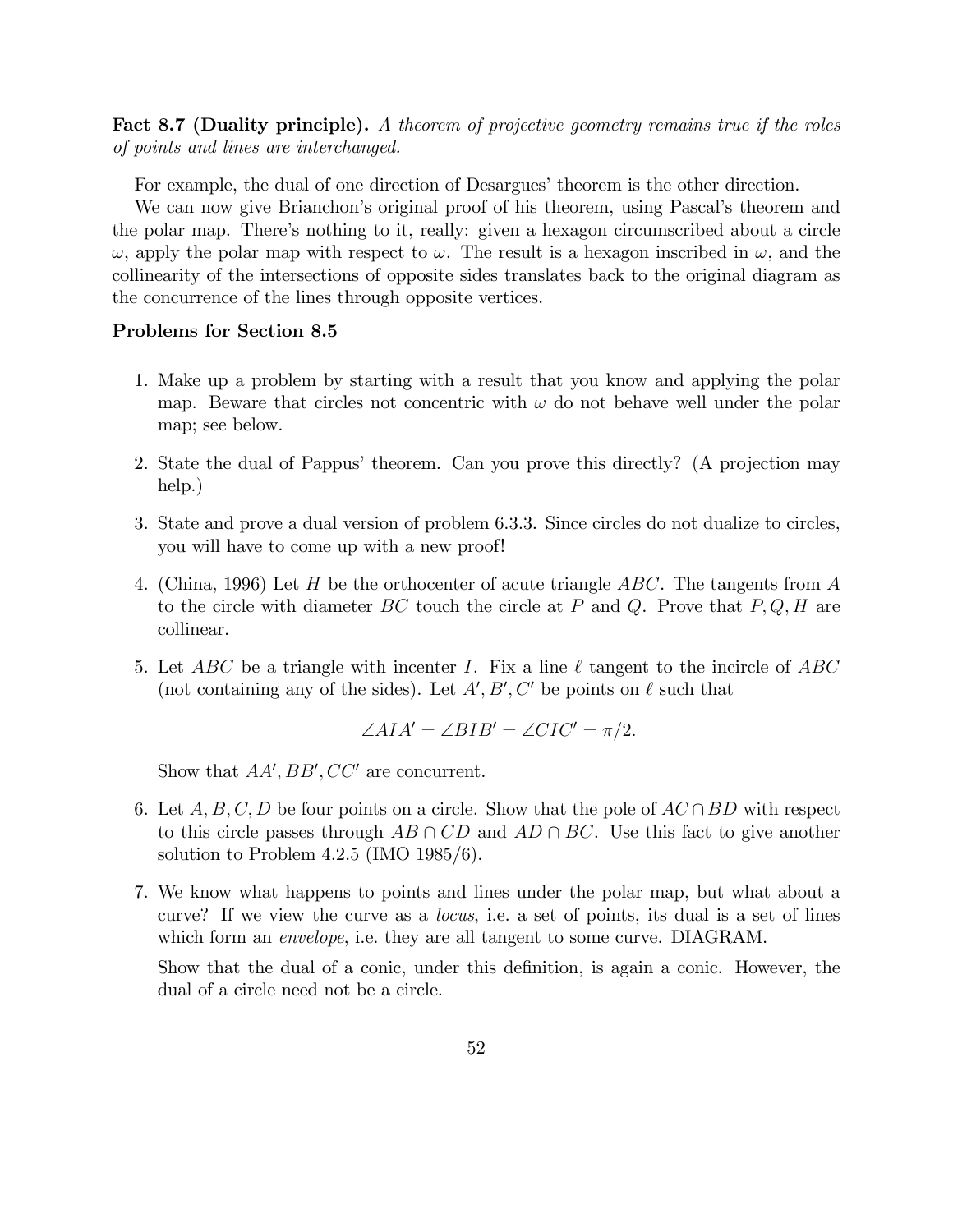- 8. Let  $\omega$  be a (nondegenerate) conic. Show that there exists a unique map on the projective plane, taking points to lines and vice versa, satisfying the properties in Fact 8.6, and taking each point on  $\omega$  to the tangent to  $\omega$  through that point. This map is known as the polar map with respect to  $\omega$  (and coincides with the first definition if  $\omega$  is a circle).
- 9. (IMO 1998/5) Let I be the incenter of triangle  $ABC$ . Let the incircle of  $ABC$  touch the sides  $BC, CA$ , and  $AB$  at K, L, and M, respectively. The line through B parallel to MK meets the lines LM and LK at R and S, respectively. Prove that angle RIS is acute.

### 8.6 Cross-ratio

From the discussion so far, it may appear that there is no useful notion of "distance" in projective geometry, for projective transformations do not preserve distances, or even ratios of distances along a line (which affine transformations do preserve). There is something to be salvaged here, though; the "ratios of ratios of distances" are preserved.

Given four collinear points  $A, B, C, D$ , the *cross-ratio* of these points is defined as the following ratio of (directed) distances:

$$
\frac{AC \cdot BD}{AD \cdot BC}.
$$

In case one of these points is at infinity, the definition can be extended by declaring that the ratio of two infinite distances is 1. We have left the definition where all of the points lie at infinity as an exercise.

In light of duality, we ought to be able to make this definition for four concurrent lines, and in fact we can: the cross-ratio of four lines  $a, b, c, d$  is defined as the cross-ratio of the intersections  $A, B, C, D$  of a, b, c, d with some line  $\ell$  not passing through the point of concurrency. The cross-ratio is well-defined by the following observation, which follows from several applications of the Law of Sines.

**Fact 8.8.** Let a, b, c, d be four concurrent lines and  $\ell$  a line meeting a, b, c, d at  $A, B, C, D$ , respectively. Then

$$
\frac{AC \cdot BD}{AD \cdot BC} = \frac{\sin \angle(a, c) \sin \angle(b, d)}{\sin \angle(b, c) \sin \angle(a, d)}.
$$

Fact 8.9. The cross-ratio is invariant under projective transformations and the polar map.

In case the cross-ratio is  $-1$ , we say C and D are harmonic conjugates with respect to A and  $B$  (or vice versa). If you did Problem 2.2.2, you witnessed the most interesting property of harmonic conjugates: if  $P$  is any point not on the line and  $Q$  is any point on  $PC$  other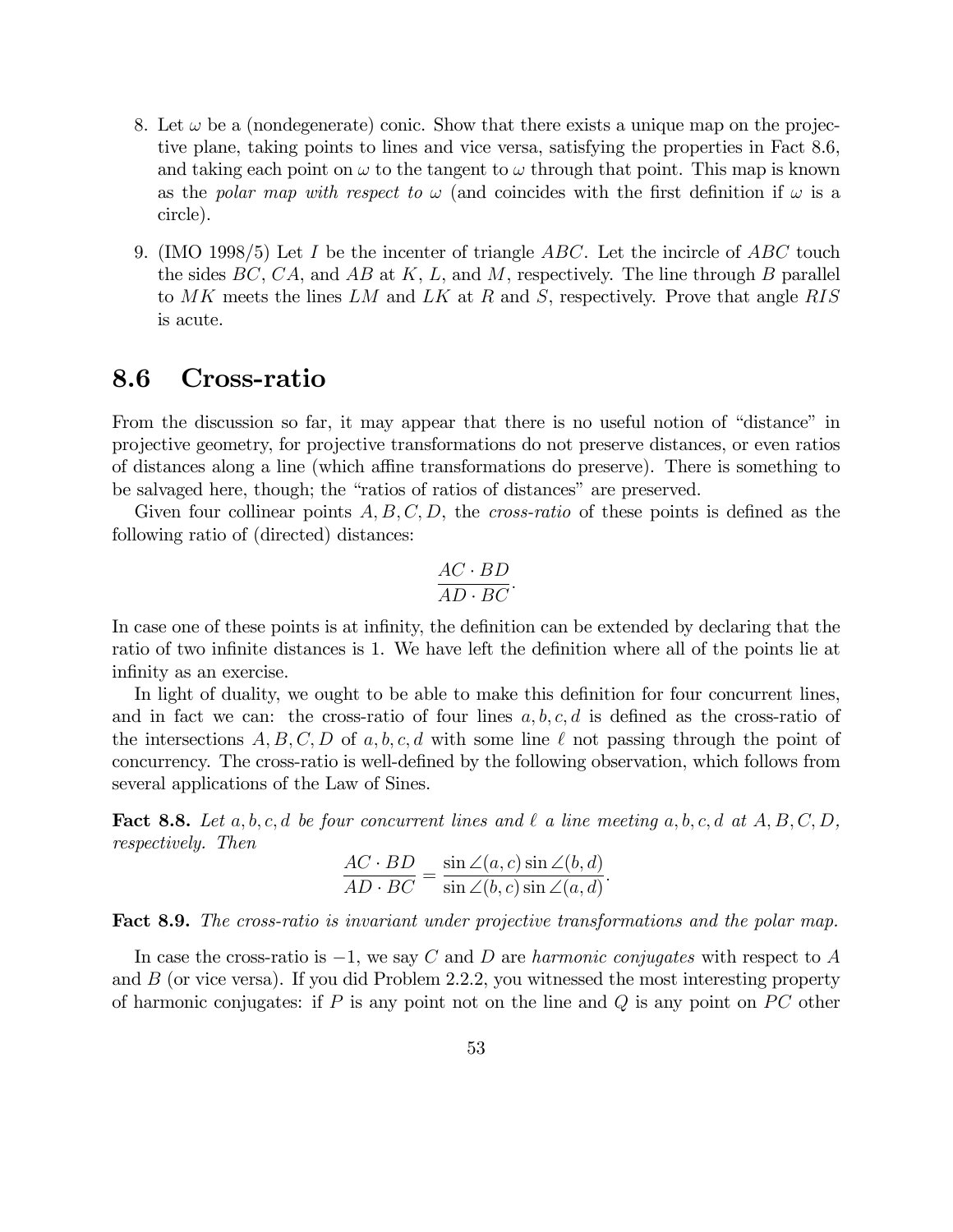than P or C, then  $AP \cap BQ$ ,  $AQ \cap BP$  and D are collinear. (Not surprisingly, this property is projection-invariant.)

One nice application of cross-ratios is the following characterization of conics.

**Fact 8.10.** Given four points  $A, B, C, D$ , the locus of points E such that the cross-ratio of the lines  $AE, BE, CE, DE constant is a conic.$ 

#### Problems for Section 8.6

- 1. How should the cross-ratio be defined along the line at infinity?
- 2. Let  $A, B, C, D$  be four points on a circle. Show that for E on the circle, the cross-ratio of the lines  $EA, EB, EC, ED$  remains constant.
- 3. Let M be the midpoint of chord  $XY$  of a circle, and let  $AB$  and  $CD$  be chords passing through M. Let  $E = AD \cap XY$  and  $F = BC \cap XY$ . Prove that  $EM = MF$ .
- 4. Points  $A, B, C$ , and  $D$ , in this order, lie on a straight line. A circle k passes through B and C, and AM, AN, DK, and DL are tangent to k at M, N, K, and L. Lines MN and KL intersect BC at P and Q.
	- 1. Prove that  $P$  and  $Q$  do not depend on  $k$ .
	- 2. If  $AD = a$ ,  $BC = b$ , and the segment BC moves along AD, find the minimum length of segment  $PQ$ .

## 8.7 The complex projective plane: a glimpse of algebraic geometry

The homogeneous coordinates we have worked with so far also make sense for complex numbers, though visualizing the result is substantially harder. The set of points they define (i.e. the set of proportionality classes of ordered triples of complex numbers, not all zero) is called the *complex projective plane*. We define lines and conics in this new plane simply as the zero loci of linear and quadratic polynomials, respectively.

One handy feature of the complex projective plane is the following characterization of circles.

**Fact 8.11.** A nondegenerate conic is a circle if and only if it passes through the points  $[1 : i : 0]$  and  $[1 : -i : 0]$ .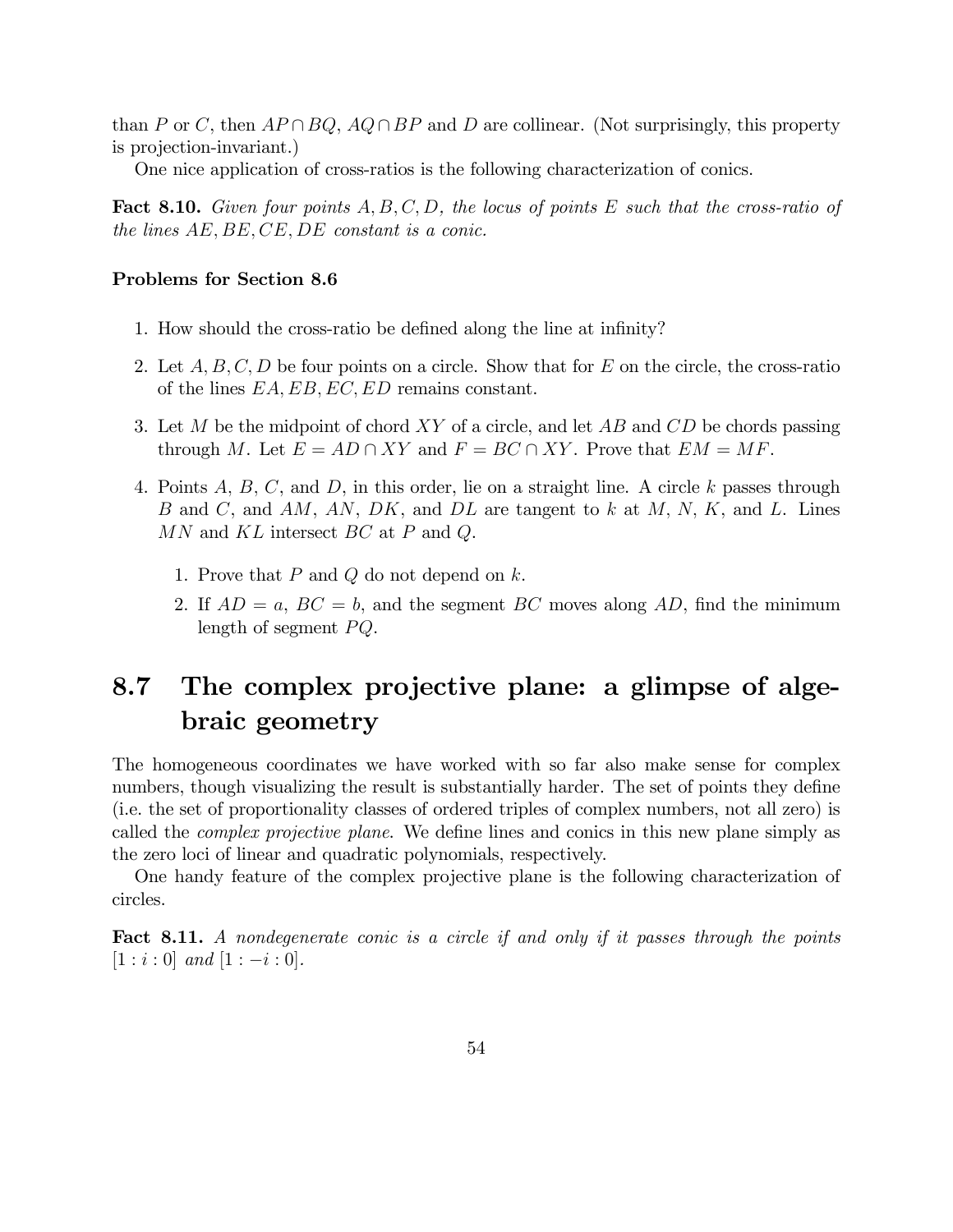These two points are called the *circular points at infinity*, or simply the *circular points* for short.

The fact that complex circles always meet the line at infinity in two points, while real circles to not, is a symptom of the key fact that the complex numbers are algebraically closed, i.e. every polynomial with complex coefficients has a complex root. (This is the Fundamental Theorem of Algebra, first proved by Gauss.) This means, for example, that we have the following:

Fact 8.12. In the complex projective plane, two conics meet in exactly four points (counting points of tangency twice).

In fact, a more general result is true, which we will not prove.

**Theorem 8.13 (Bezout).** The zero loci of two polynomials, of degrees  $m$  and  $n$ , contains exactly mn points if the loci meet transversally everywhere (i.e. at each intersection, each locus has a well-defined tangent line, and the tangent lines are distinct).

If the loci do not meet transversally, e.g. if they are tangent somewhere, one must correctly assign multiplicities to the intersections to make the count work.

An interesting consequence of Bezout's theorem, which we will prove independently, is due to Chasles (pronounced "shell"). The zero locus of a polynomial of degree 3 is known as a cubic curve.

**Theorem 8.14 (Chasles).** Let  $C_1$  and  $C_2$  be two cubic curves meeting in exactly nine distinct points. Then any cubic curve passing through eight of the points passes through the ninth point.

*Proof.* The set of homogeneous degree 3 polynomials in  $x, y, z$  is a 10-dimensional vector space (check by writing a basis of monomials); let  $Q_1$  and  $Q_2$  be polynomials with zero loci  $C_1$  and  $C_2$ , respectively, and let  $P_1, \ldots, P_9$  be the nine intersections of  $C_1$  and  $C_2$ . Note that no four of these points lie on a line and no seven lie on a conic, or else each of  $C_1$  and  $C_2$ would have this line or conic as a component, and their intersection would be infinite rather than nine points.

Let  $d_i$  be the dimension of the space of degree 3 polynomials vanishing at  $D_1, \ldots, D_i$  (and put  $d_0 = 10$ ); then for  $i \leq 8$ ,  $d_i$  equals either  $d_{i-1} - 1$  or  $d_i$ , the latter only if every cubic curve passing through  $P_1, \ldots, P_{i-1}$  also passes through  $P_i$ . However, this turns out not to be the case; see the problems. Thus  $d_8 = 2$ , and we already have two linearly independent polynomials in this space, namely  $Q_1$  and  $Q_2$ . (If they were dependent, they would define the same curve, and again the intersection would be infinite.) Thus if  $C$  is a cubic curve defined by a polynomial Q that passes through  $P_1, \ldots, P_8$ , then  $Q = aQ_1 + bQ_2$  for some  $a, b \in \mathbb{C}$ , and so Q also vanishes at  $P_9$ , as desired.  $\Box$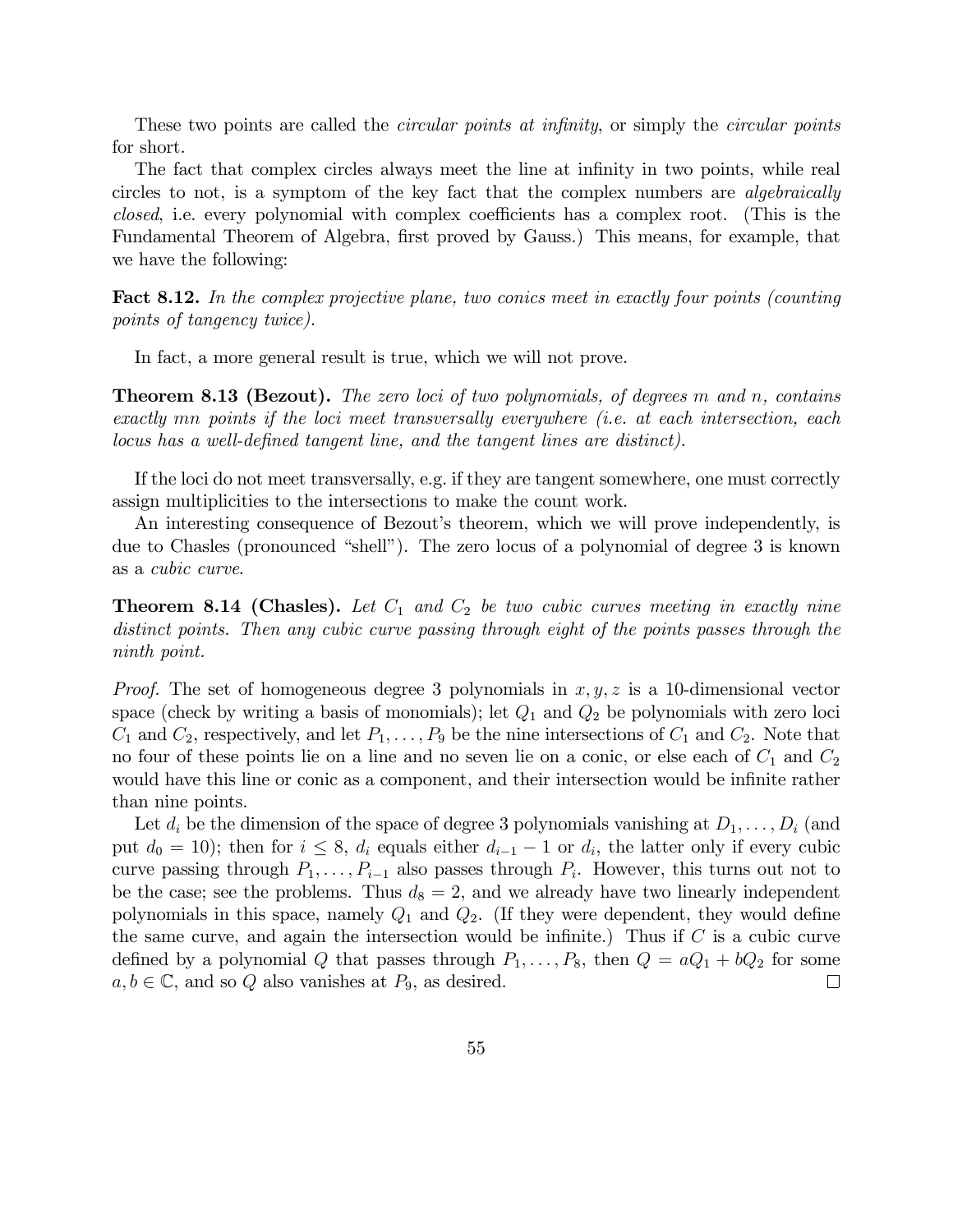These results are just the tip of a rather sizable iceberg. The modern subject of *algebraic* geometry is concerned with the study of zero loci of sets of polynomials in spaces of any dimension. It interacts with almost every other branch of mathematics, including complex analysis, topology, number theory, combinatorics, and mathematical physics. Unfortunately, the subject as practiced today has become technically involved; the novice should start with a book written in the "classical" style, such as Harris  $[5]$  or Shafarevich  $[9]$ , before proceeding to a "modern" text such as Hartshorne  $[6]$ . (If it is not already clear from the rhapsodic tone of this section, algebraic geometry, particularly in connection with number theory, ranks among the author's main research interests.)

#### Problems for Section 8.7

- 1. Prove that the center of a circle drawn in the plane cannot be constructed with straightedge alone.
- 2. Give another proof that there is a unique conic passing through any five points, using the circular points.
- 3. Make up a problem by taking a projective statement you know and projecting two of the points in the diagram to the circular points. (One of my favorites is the radical axis theorem—which becomes a projective statement if you replace the circles by conics through two fixed points!)
- 4. Deduce Pascal's theorem from Chasles' theorem applied to a certain degenerate cubic.
- 5. Prove that given eight or fewer points in the plane, no four on a line and no seven on a conic, one of which is labeled P, there exists a cubic curve passing through all of the points but P.
- 6. A cubic curve which is nondegenerate, and additionally has no singular point (a point where the partial derivatives of the defining homogeneous polynomial all vanish, like the point  $[0:0:1]$  on the curve  $y^2z = x^3 + x^2z$  is called an *elliptic curve* (the apparent misnomer occurs for historical reasons). Let  $E$  be an elliptic curve, and pick a point O on E. Define "addition" of points on E as follows: given points P and Q, let R be the third intersection of the line  $PQ$  with E, and let  $P + Q$  be the third intersection of the line OR with E. Prove that  $(P+Q)+R=P+(Q+R)$  for any three points  $P, Q, R$ , i.e. that "addition is associative". (If you know what a group is, show that E forms a group under addition, by showing that there exist inverses and an identity element.) For more on elliptic curves, and their role in number theory, see [10].
- 7. Give another solution to problem 7.2.2 using a well-chosen projective transformation in the complex projective plane.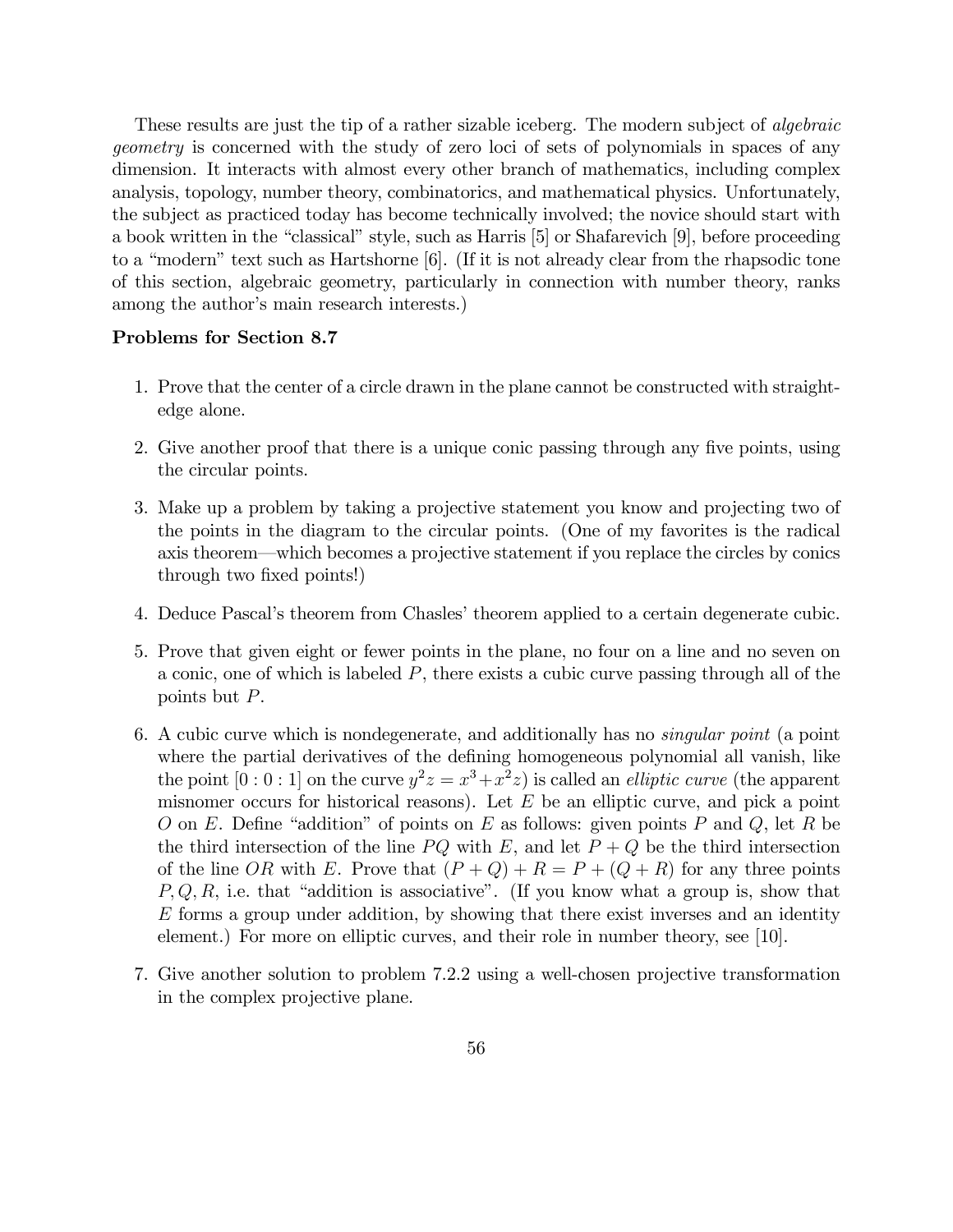- 8. One can define addition on a curve on a singular cubic in the same fashion, as long as none of the points involved is a singular point of the cubic. Use this fact to give another solution to Problem 7.2.2.
- 9. Let E be an elliptic curve. Show that there are exactly nine points at which the tangent line at  $E$  has a triple, not just a double, intersection with the curve (and so meets the curve nowhere else). These points are called  $\text{flexes.}$  Also show that the line through any two flexes meets  $E$  again at another flex. (Hence the flexes constitute a counterexample to Problem 9.1.8 in the complex projective plane!)
- 10. ("projective Steiner's porism") Let  $\omega_1$  and  $\omega_2$  be two conic sections. Given a point  $P_0$  on  $\omega_1$ , let  $P_1$  be either of the points on  $\omega_1$  such that the line  $P_0P_1$  is tangent to  $\omega_2$ , then for  $n \geq 2$ , define  $P_n$  as the point on  $\omega_1$  other than  $P_{n-2}$  such that  $P_{n-1}P_n$  is tangent to  $\omega_2$ . Suppose there exists n such that  $P_0 = P_n$  for a particular choice of  $P_0$ . Show that  $P_0 = P_n$  for any choice of  $P_0$ .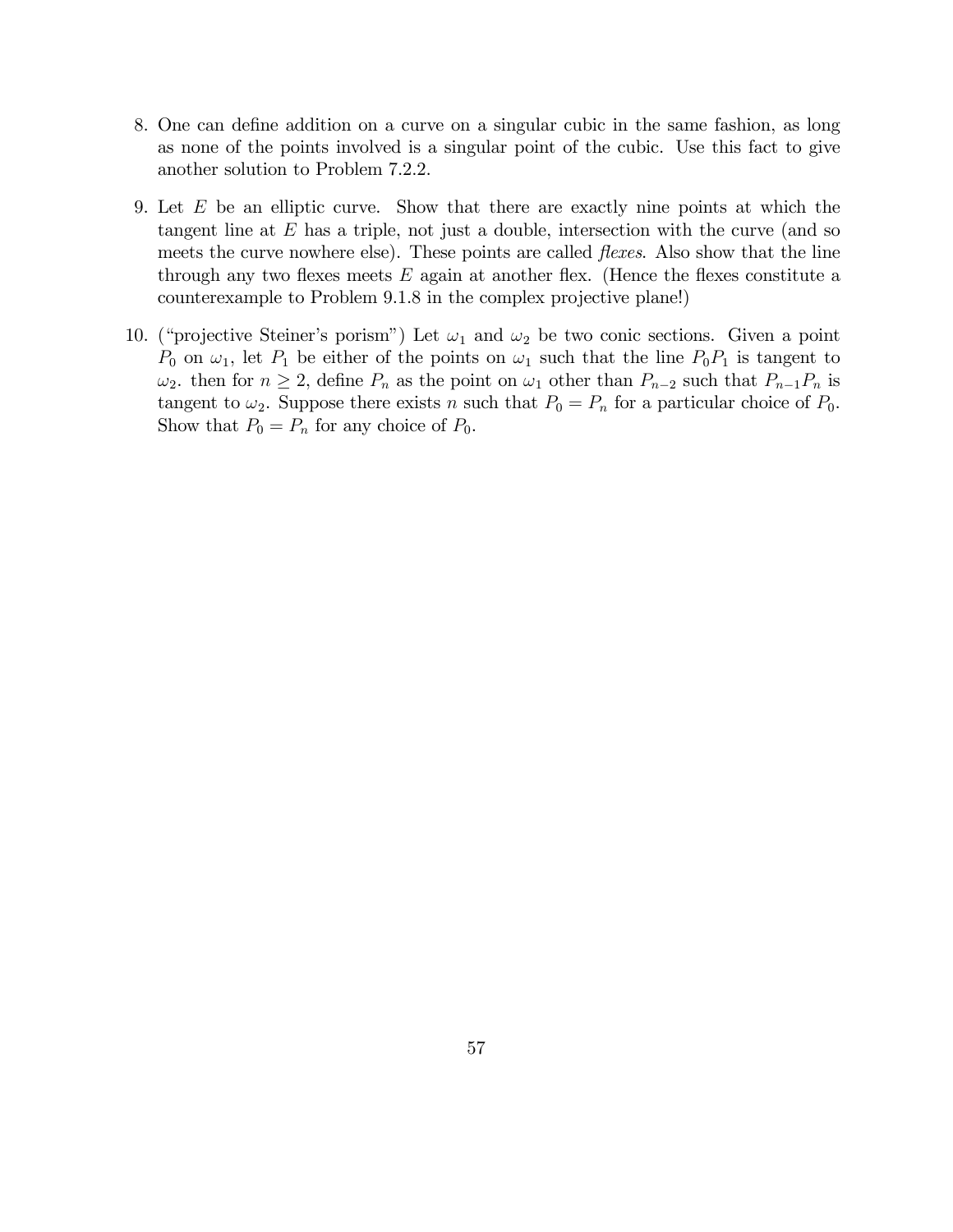# Chapter 9

# Geometric inequalities

The subject of geometric inequalities is so vast that it suffices to fill entire books, two notable examples being the volume by Bottema et al. [1] and its sequel [8]. This chapter should thus be regarded more as a sampler of techniques than a comprehensive treatise.

## 9.1 Distance inequalities

A number of inequalities involve comparing lengths. Useful tools against such problems include:

- Triangle inequality: in triangle  $ABC$ ,  $AB + BC > BC$ .
- Hypotenuse inequality: if  $\angle ABC$  is a right angle, then  $AC > BC$ .
- Ptolemy's inequality (Problem 7.3.9): if  $ABCD$  is a convex quadrilateral, then  $AB$ .  $CD + BC \cdot DA \ge AC \cdot BD$ , with equality if and only if ABCD is cyclic.
- Erdős-Mordell inequality: see Section 9.4.

Transformations can also be useful, particularly reflection. For example, to find the point P on a fixed line that minimizes the sum of the distances from P to two fixed points A and B, reflect the segment  $PB$  across the line and observe that the optimal position of P is on the line joining  $A$  to the reflection of  $B$ . DIAGRAM.

A more dramatic example along the same lines is the following solution (by H.A. Schwarz) to Fagnano's problem: of the triangles inscribed in a given acute triangle, which one has the least perimeter? Reflecting the triangle as shown implies that the perimeter of an inscribed triangle is at least the distance from  $A$  to its eventual image, with equality when the inscribed triangle makes equal angles with each side. As noted earlier, this occurs for the orthic triangle, which is then the desired minimum. DIAGRAM.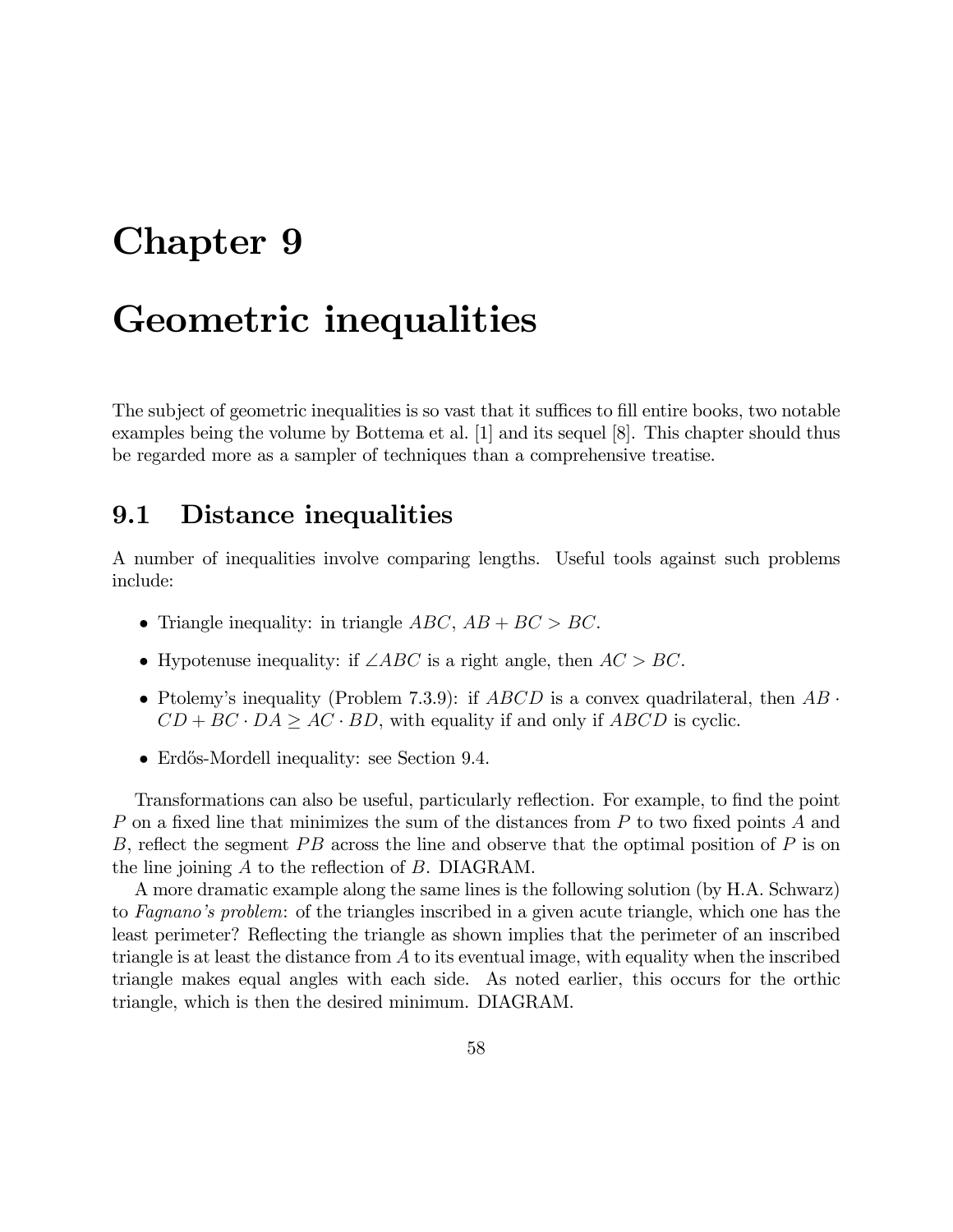#### Problems for Section 9.1

- 1. For what point P inside a convex quadrilateral  $ABCD$  is  $PA + PB + PC + PD$ minimized?
- 2. (Euclid) Prove that the longest chord whose vertices lie on or inside a given triangle is the longest side. (This is intuitively obvious, but make sure your proof is complete.)
- 3. (Kürschák, 1954) Suppose a convex quadrilateral  $ABCD$  satisfies  $AB + BD \le AC +$ CD. Prove that  $AB < AC$ .
- 4. (USAMO 1999/2) Let ABCD be a cyclic quadrilateral. Prove that

$$
|AB - CD| + |AD - BC| \ge 2|AC - BD|.
$$

- 5. (Titu Andreescu and Răzvan Gelca) Points  $A$  and  $B$  are separated by two rivers. One bridge is to be built across each river so as to minimize the length of the shortest path from  $A$  to  $B$ . Where should they be placed? (Each river is an infinite rectangular strip, and each bridge must be a straight segment perpendicular to the sides of the river. You may assume that  $A$  and  $B$  are separated from the intersection of the rivers by a strip wider than the two rivers combined.)
- 6. Prove that a quadrilateral inscribed in a parallelogram has perimeter no less than twice the length of the shorter diagonal of the parallelogram. (You may want to first consider the case where the parallelogram is a rectangle.)
- 7. (IMO 1993/4) For three points  $P, Q, R$  in the plane, we define  $m(PQR)$  as the minimum length of the three altitudes of  $\triangle PQR$ . (If the points are collinear, we set  $m(PQR)$ ) 0.)

Prove that for points  $A, B, C, X$  in the plane,

 $m(ABC) \leq m(ABX) + m(AXC) + m(XBC).$ 

- 8. (Sylvester's theorem) A finite set of points in the plane has the property that the line through any two of the points passes through a third. Prove that all of the points are collinear. (As noted in exercise 8.7.9, this result is false in the complex projective plane.)
- 9. (IMO 1973/4) A soldier needs to check on the presence of mines in a region having the shape of an equilateral triangle. The radius of action of his detector is equal to half the altitude of the triangle. The soldier leaves from one vertex of the triangle. What path should he follow in order to travel the least possible distance and still accomplish his mission?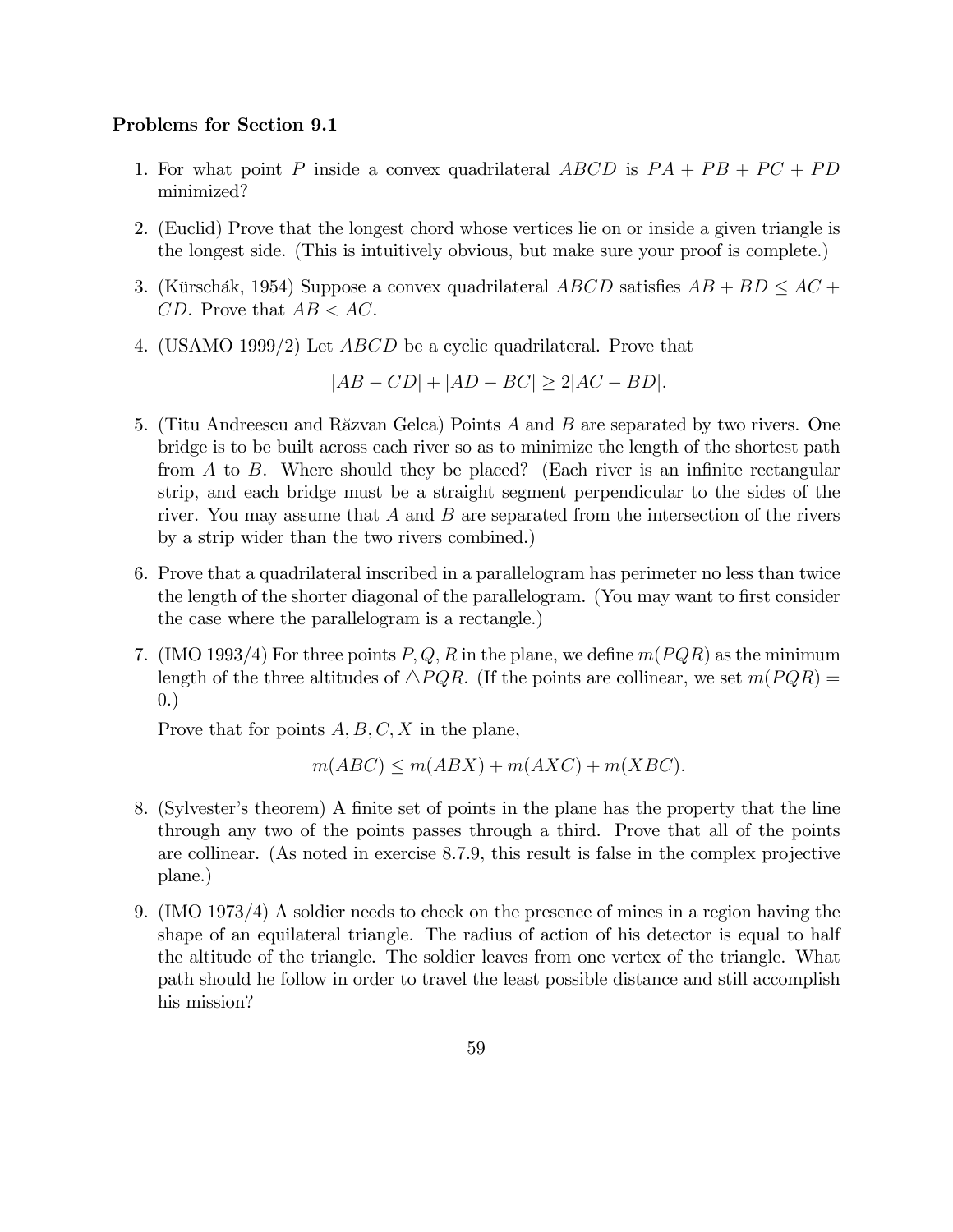- 10. Let  $D$  be the third vertex of an equilateral triangle constructed externally on  $BC$ . For P inside the triangle, show that  $PA + PB + PC \ge AD$ , and determine when equality holds.
- 11. Suppose the largest angle of triangle  $ABC$  is not greater than  $120^{\circ}$ . Deduce from the previous exercise that for P inside the triangle,  $PA + PB + PC$  is minimized when  $\angle APB = \angle BPC = \angle CPA = 120^{\circ}$ . The point satisfying this condition is known variously as the Fermat point or the Torricelli point.
- 12. (IMO 1995/5) Let  $ABCDEF$  be a convex hexagon with  $AB = BC = CD$  and  $DE =$  $EF = FA$ , such that  $\angle BCD = \angle EFA = \pi/3$ . Suppose G and H are points in the interior of the hexagon such that  $\angle AGB = \angle DHE = 2\pi/3$ . Prove that  $AG + GB +$  $GH + DH + HE \geq CF.$

## 9.2 Algebraic techniques

Another class of methods of attack for geometric inequalities involve invoking algebraic inequalities. The most commonly used is the AM-GM inequality: for  $x_1, \ldots, x_n > 0$ ,

$$
\frac{x_1 + \dots + x_n}{n} \ge (x_1 \dots x_n)^{1/n}.
$$

Often all one needs is the case  $n = 2$ , which follows from the fact that

$$
(\sqrt{x_1} - \sqrt{x_2})^2 \ge 0.
$$

A more sophisticated result is the Cauchy-Schwarz inequality:

$$
(x_1^2 + \dots + x_n^2)(y_1^2 + \dots + y_n^2) \ge (x_1y_1 + \dots + x_ny_n)^2,
$$

which one proves by noting that the difference between the left side and the right is

$$
\sum_{i < j} (x_i y_j - x_j y_i)^2.
$$

A trick that often makes an algebraic approach more feasible, when a problem concerns the side lengths  $a, b, c$  of a triangle, is to make the substitution

 $x = s - a$ ,  $y = s - b$ ,  $z = s - c$ ,

where  $s = (a + b + c)/2$ . A little algebra gives

$$
a = y + z, \quad b = z + x, \quad c = x + y.
$$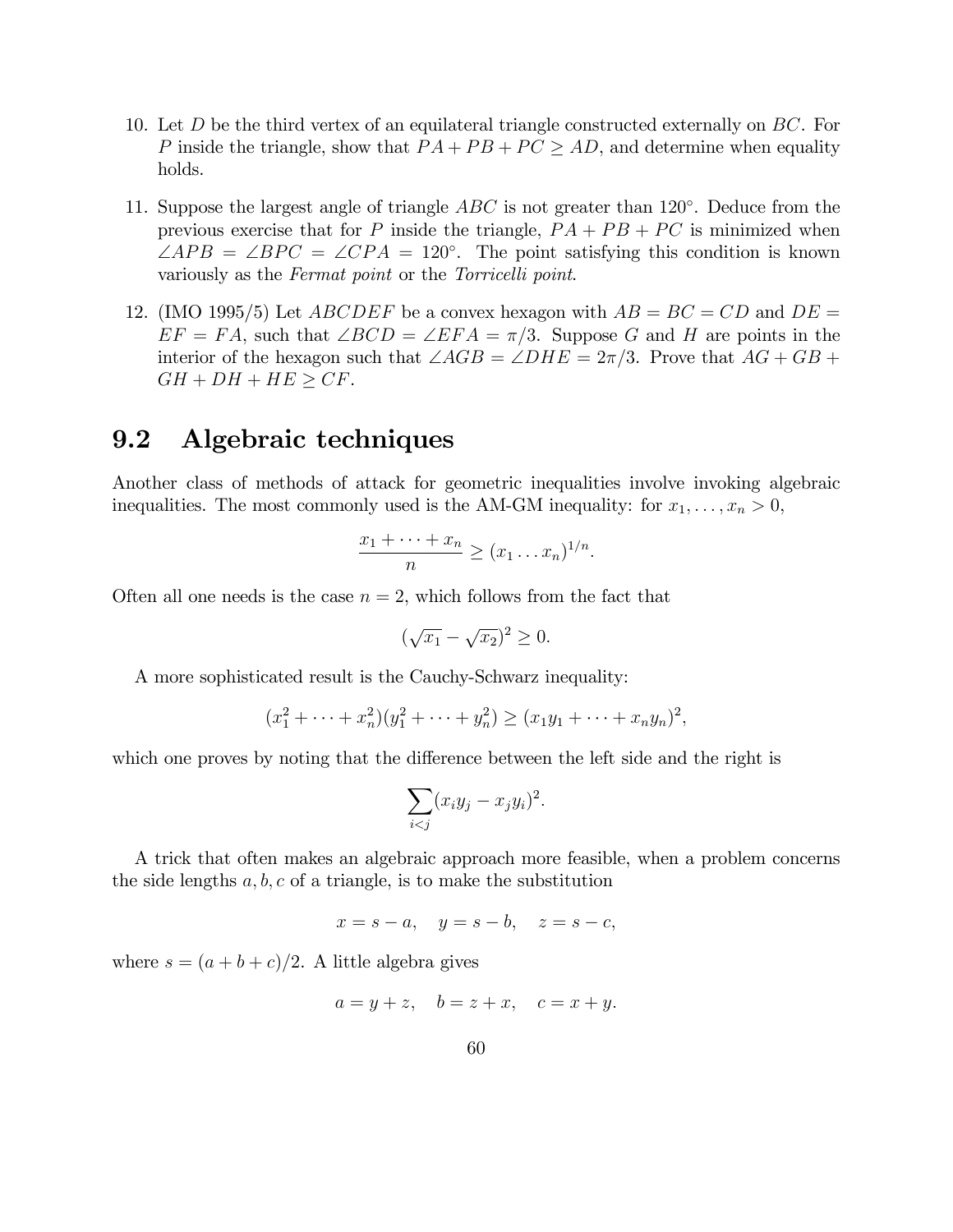The point is that the necessary and sufficient conditions  $a + b > c, b + c > a, c + a > b$  for  $a, b, c$  to constitute the side lengths of a triangle translate into the more convenient conditions  $x > 0, y > 0, z > 0.$ 

Don't forget about the possibility of "algebraizing" an inequality using complex numbers; see Section A.3.

#### Problems for Section 9.2

- 1. (IMO 1988/5) ABC is a triangle right-angled at A, and D is the foot of the altitude from A. The straight line joining the incenters of the triangles ABD; ACD intersects the sides  $AB, AC$  at the points  $K, L$ , respectively. S and T denote the areas of the triangles ABC and AKL, respectively. Show that  $S \geq 2T$ .
- 2. Given a point P inside a triangle  $ABC$ , let x, y, z be the distances from P to the sides  $BC, CA, AB$ . Find the point P which minimizes

$$
\frac{a}{x} + \frac{b}{y} + \frac{c}{z}.
$$

3. If K is the area of a triangle with sides  $a, b, c$ , show that

$$
ab + bc + ca \ge 4\sqrt{3}K.
$$

4. (IMO 1964/2) Suppose  $a, b, c$  are the sides of a triangle. Prove that

$$
a^{2}(b+c-a) + b^{2}(c+a-b) + c^{2}(a+b-c) \leq 3abc.
$$

5. (IMO 1983/6) Let a, b, c be the lengths of the sides of a triangle. Prove that

$$
b2c(b - c) + c2a(c - a) + a2b(a - b) \ge 0.
$$

(Beware: you may not assume that  $a \ge b \ge c$  without loss of generality!)

- 6. (Balkan, 1996) Let  $O$  and  $G$  be the circumcenter and centroid of a triangle of circumradius R and inradius r. Show that  $OG^2 \leq R^2 - 2Rr$ . (This proves Euler's inequality  $R \ge 2r$ . If you don't know how to compute  $OG^2$ , see problem A.2.7.)
- 7. (Murray Klamkin) Let  $n > 2$  be a positive integers, and suppose that  $a_1, \ldots, a_n$  are positive real numbers satisfying the inequality

$$
(a_1^2 + \dots + a_n^2)^2 > (n-1)(a_1^4 + \dots + a_n^4).
$$

Show that for  $1 \leq i < j < k \leq n$ , the numbers  $a_i, a_j, a_k$  are the lengths of the sides of a triangle.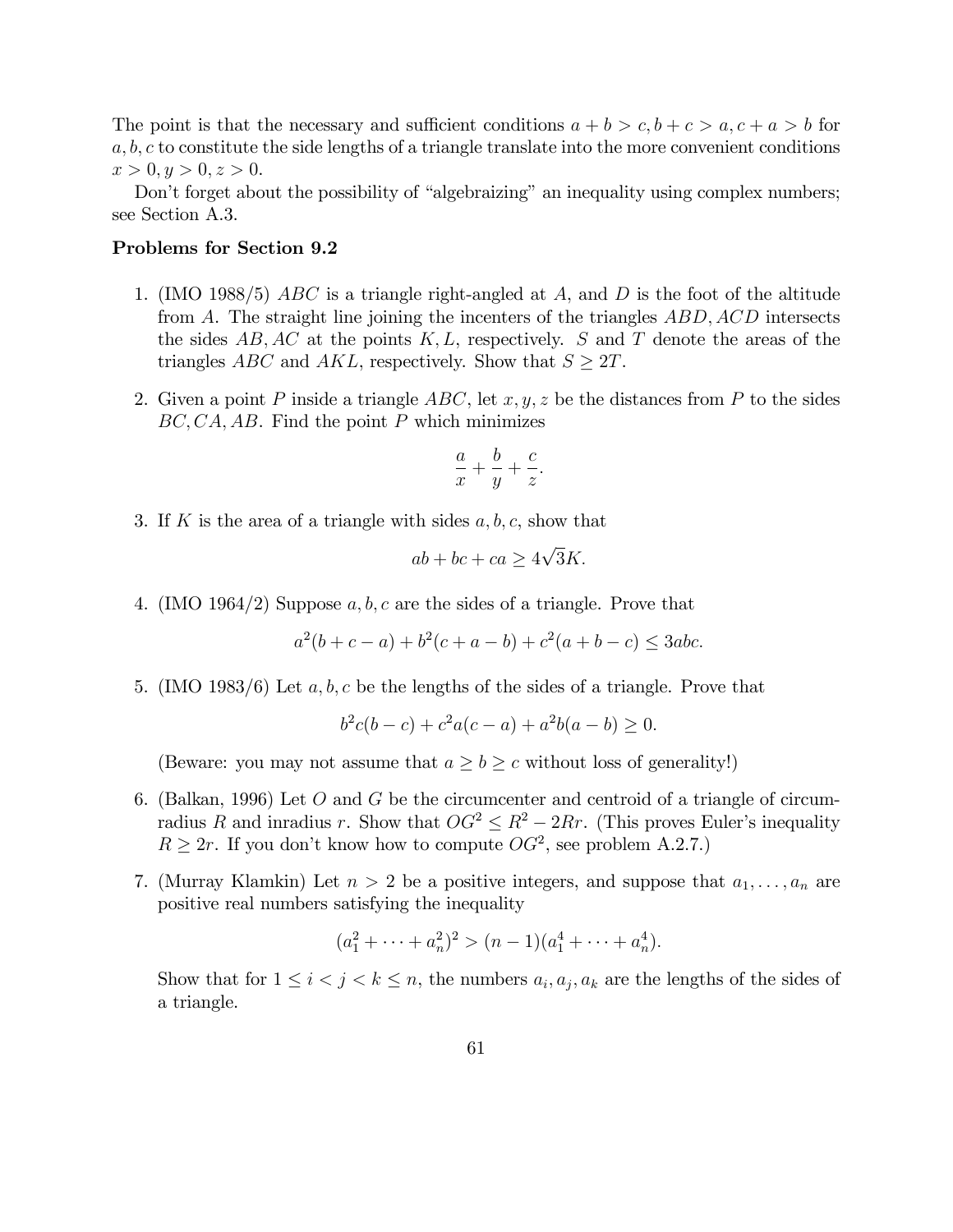8. Let  $ABC$  be a triangle with inradius r and circumradius R. Prove that

$$
\frac{2r}{R} \le \sqrt{\cos \frac{A-B}{2} \cos \frac{B-C}{2} \cos \frac{C-A}{2}}.
$$

9. (IMO 1995 proposal) Let P be a point inside the convex quadrilateral  $ABCD$ . Let  $E, F, G, H$  be points on sides AB, BC, CD, DA, respectively, such that PE is parallel to  $BC$ ,  $PF$  is parallel to  $AB$ ,  $PG$  is parallel to  $DA$ , and  $PH$  is parallel to  $CD$ . Let  $K, K_1, K_2$  be the areas of  $ABCD, AEPH, PFCG$ , respectively. Prove that

$$
\sqrt{K} \ge \sqrt{K_1} + \sqrt{K_2}.
$$

### 9.3 Trigonometric inequalities and convexity

A third standard avenue of attack involves reducing a geometric inequality to an inequality involving trigonometric functions. Such inequalities can often be treated using Jensenís inequality for convex functions.

A *convex* function is a function  $f(x)$  satisfying the rule

$$
f(tx + (1-t)y) \le tf(x) + (1-t)f(y)
$$

for all  $x, y$  and all  $t \in [0, 1]$ . Geometrically, this says that the area above the graph of f is a convex set, i.e. that chords of the graph always lie above the graph. Equivalently, tangents to the graph lie below.

Those of you who know calculus can check whether f is convex by checking whether the second derivative of f (if it exists) is always positive. (In some calculus texts, a convex function is called "concave upward", or occasionally is said to "hold water".) Also, if f is continuous, it suffices to check the definition of convexity for  $t = 1/2$ .

The key fact about convex functions is *Jensen's inequality*, whose proof (by induction on  $n)$  is not difficult.

**Fact 9.1.** Let  $f(x)$  be a convex function, and let  $t_1, \ldots, t_n$  be nonnegative real numbers adding up to 1. Then for all  $x_1, \ldots, x_n$ ,

$$
f(t_1x_1+\cdots+t_nx_n)\leq t_1f(x_1)+\cdots+t_nf(x_n).
$$

For example, the convexity of the function  $(-\log x)$  implies the AM-GM inequality.

As a simple example, note that in triangle ABC, we have  $\angle A + \angle B + \angle C = \pi$ , and the function  $f(x) = \sin x$  is concave, so

$$
\sin A + \sin B + \sin C \ge 3\sin \pi/3 = 3\sqrt{3}/2.
$$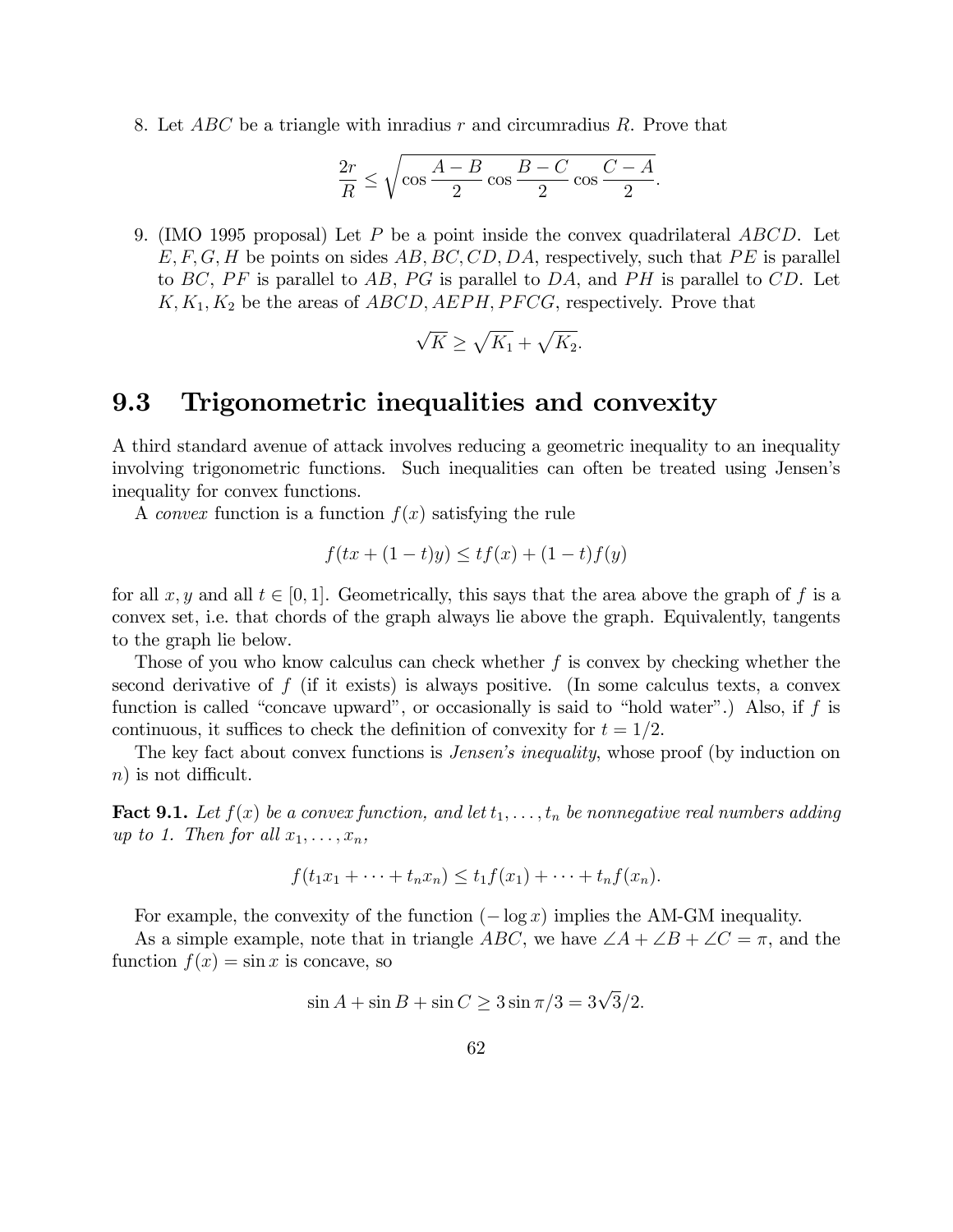In other words, the minimum perimeter of a triangle inscribed in a fixed circle is achieved by the equilateral triangle.

Also note that convexity can be used in apparently purely geometric circumstances, thanks to the following fact. (Remember, it suffices to verify this for  $t = 1/2$ , which is easy.)

**Fact 9.2.** The distance from a fixed point  $P$  is a convex function on the plane. That is, for any points P, Q, R, the distance from P to the point (in vector notation)  $tQ + (1-t)R$  is a convex function of t.

#### Problems for Section 9.3

- 1. (Bottema, 2.7) Show that in triangle *ABC*,  $\sin A \sin B \sin C \le \frac{3}{8}$ 8  $\sqrt{3}$ .
- 2. Recall that the Brocard angle of triangle  $ABC$  is defined by the formula

$$
\cot \omega = \cot A + \cot B + \cot C.
$$

Prove that the Brocard angle never exceeds  $\pi/6$ . (Be careful: cot is only convex in the range  $(0, \pi/2]$ .)

3. (Bottema, 2.15) Let  $\alpha, \beta, \gamma$  be the angles of a triangle. Prove that

$$
\sin\frac{\beta}{2}\sin\frac{\gamma}{2} + \sin\frac{\gamma}{2}\sin\frac{\alpha}{2} + \sin\frac{\alpha}{2}\sin\frac{\beta}{2} \le \frac{3}{4}.
$$

- 4. Prove that of the n-gons inscribed in a circle, the regular n-gon has maximum area.
- 5. (Bottema, 2.59) Prove that in triangle ABC,

 $1 + \cos A \cos B \cos C \ge \sqrt{3}(\sin A \sin B \sin C).$ 

- 6. Show that for any convex polygon S, the distance from S to a point P (the length of the shortest segment joining  $P$  to a point on  $S$ ) is a convex function of  $P$ .
- 7. (Junior Balkaniad, 1997) In triangle  $ABC$ , let  $D, E, F$  be the points where the incircle touches the sides. Let  $r, R, s$  be the inradius, circumradius, and semiperimeter, respectively, of the triangle. Prove that

$$
\frac{2rs}{R} \le DE + EF + FD \le s
$$

and determine when equality occurs.

8. (MOP 1998) If  $ABC$  is a acute triangle with circumcenter O, orthocenter H and circumradius  $R$ , show that for any point  $P$  on the segment  $OH$ ,

$$
PA + PB + PC \le 3R.
$$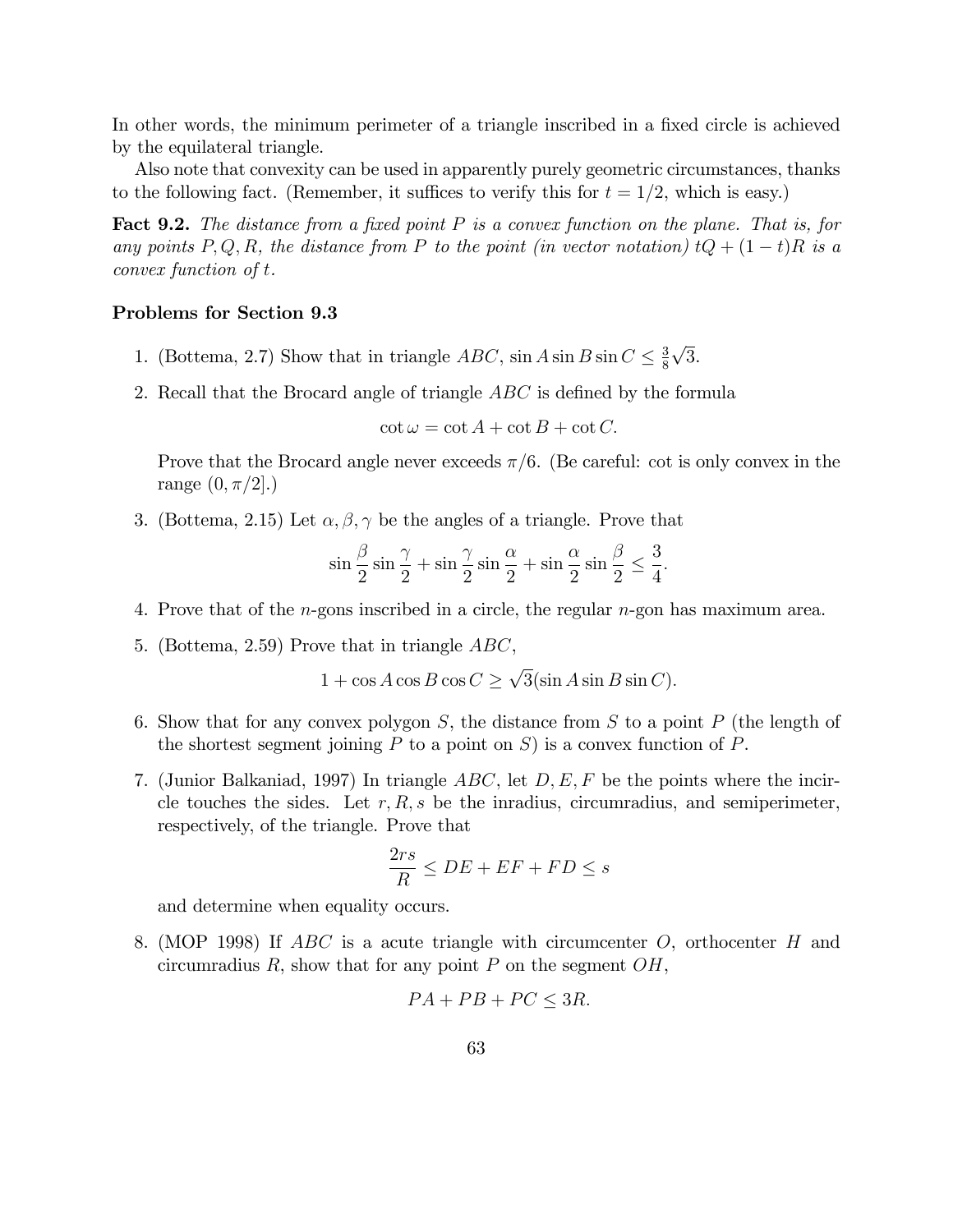### 9.4 The Erdős-Mordell inequality

The following inequality is somewhat more sophisticated than the ones we have seen so far, but is nonetheless useful. It was conjectured by the Hungarian mathematician and problemist Pál (Paul) Erdős (1913-1996) in 1935 and first proved by Louis Mordell in the same year.

**Theorem 9.3.** For any point  $P$  inside the triangle  $ABC$ , the sum of the distances from  $P$ to  $A, B, C$  is at least twice the sum of the distances from P to  $BC, CA, AB$ . (Equality occurs only when ABC is equilateral and P is its center.)

Proof. The unusually stringent equality condition should suggest that perhaps the proof proceeds in two stages, with different equality conditions. This is indeed the case.

Let X, Y, Z be the feet of the respective perpendiculars from P to  $BC, CA, AB$ . We will first prove that

$$
PA \ge \frac{AB}{BC}PY + \frac{AC}{BC}PZ.
$$
\n(9.1)

The only difference between most proofs of this theorem is in the proof of the above inequality. For example, rewrite (9.1) as

 $PA \sin A > PY \sin C + P Z \sin B$ ,

recognize that  $P A \sin A = Y Z$  by the Extended Law of Sines, and observe that the right side is the length of the projection of  $YZ$  onto the line  $BC$ . Equality holds if and only if  $YZ$  is parallel to  $BC$ .

Putting (9.1) and its analogues together, we get

$$
PA + PB + PC \geq PX \left(\frac{CA}{AB} + \frac{AB}{CA}\right) + PY \left(\frac{AB}{BC} + \frac{BC}{AB}\right) + PZ \left(\frac{BC}{CA} + \frac{CA}{BC}\right),
$$

with equality if and only if  $XYZ$  is homothetic to  $ABC$ ; this occurs if and only if P is the circumcenter of ABC (Problem 1). Now for the second step: we note that each of the terms in parentheses is at least 2 by the AM-GM inequality. This gives

$$
PA + PB + PC \ge 2(PX + PY + PZ),
$$

with equality if and only if  $AB = BC = CA$ .

#### Problems for Section 9.4

1. With notation as in the above proof, show that the triangles  $XYZ$  and  $ABC$  are homothetic if and only if P is the circumcenter of ABC.

 $\Box$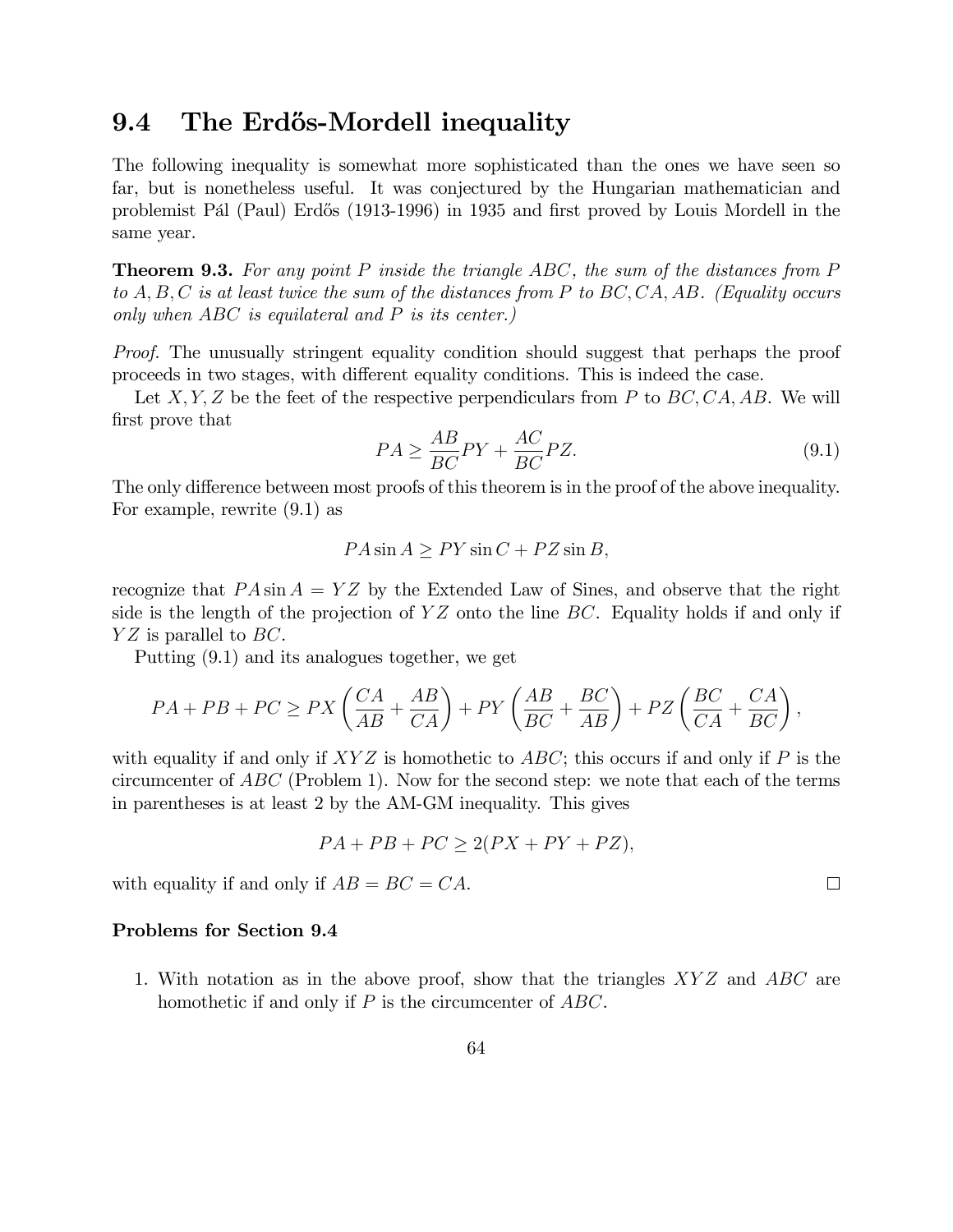- 2. Give another proof of  $(9.1)$  by comparing P with its reflection across the angle bisector of A. (Beware: the reflection may lie outside of the triangle!)
- 3. Solve problem 5.6.6 using the Erdős-Mordell inequality.
- 4. (IMO 1996/5) Let  $ABCDEF$  be a convex hexagon such that AB is parallel to DE, BC is parallel to  $EF$ , and  $CD$  is parallel to  $FA$ . Let  $R_A, R_C, R_E$  denote the circumradii of triangles  $FAB, BCD, DEF$ , respectively, and let P denote the perimeter of the hexagon. Prove that

$$
R_A + R_C + R_E \ge \frac{P}{2}.
$$

(A certain special case of this result is equivalent to Erdős-Mordell. Modify the proof slightly to accommodate the generalization.)

5. (Nikolai Nikolov) The incircle k of the triangle ABC touches its sides at the points  $A_1, B_1, C_1$ . For any point K on k, let d be the sum of the distances from K to the sides of the triangle  $A_1B_1C_1$ . Prove that  $KA + KB + KC > 2d$ .

## 9.5 Additional problems

#### Problems for Section 9.5

- 1. Prove that of all quadrilaterals with a prescribed perimeter P, the square has the greatest area. Can you also prove the analogous result for polygons with any number of sides?
- 2. What is the smallest positive real number r such that a square of side length 1 can be covered by three disks of radius r?
- 3. Let r be the inradius of triangle ABC. Let  $r_A$  be the radius of a circle tangent to the incircle as well as to sides  $AB$  and  $CA$ . Define  $r_B$  and  $r_C$  similarly. Prove that

$$
r_A + r_B + r_C \ge r.
$$

4. Prove that a triangle with angles  $\alpha, \beta, \gamma$ , circumradius R, and area A satisfies

$$
\tan\frac{\alpha}{2} + \tan\frac{\beta}{2} + \tan\frac{\gamma}{2} \le \frac{9R^2}{4A}.
$$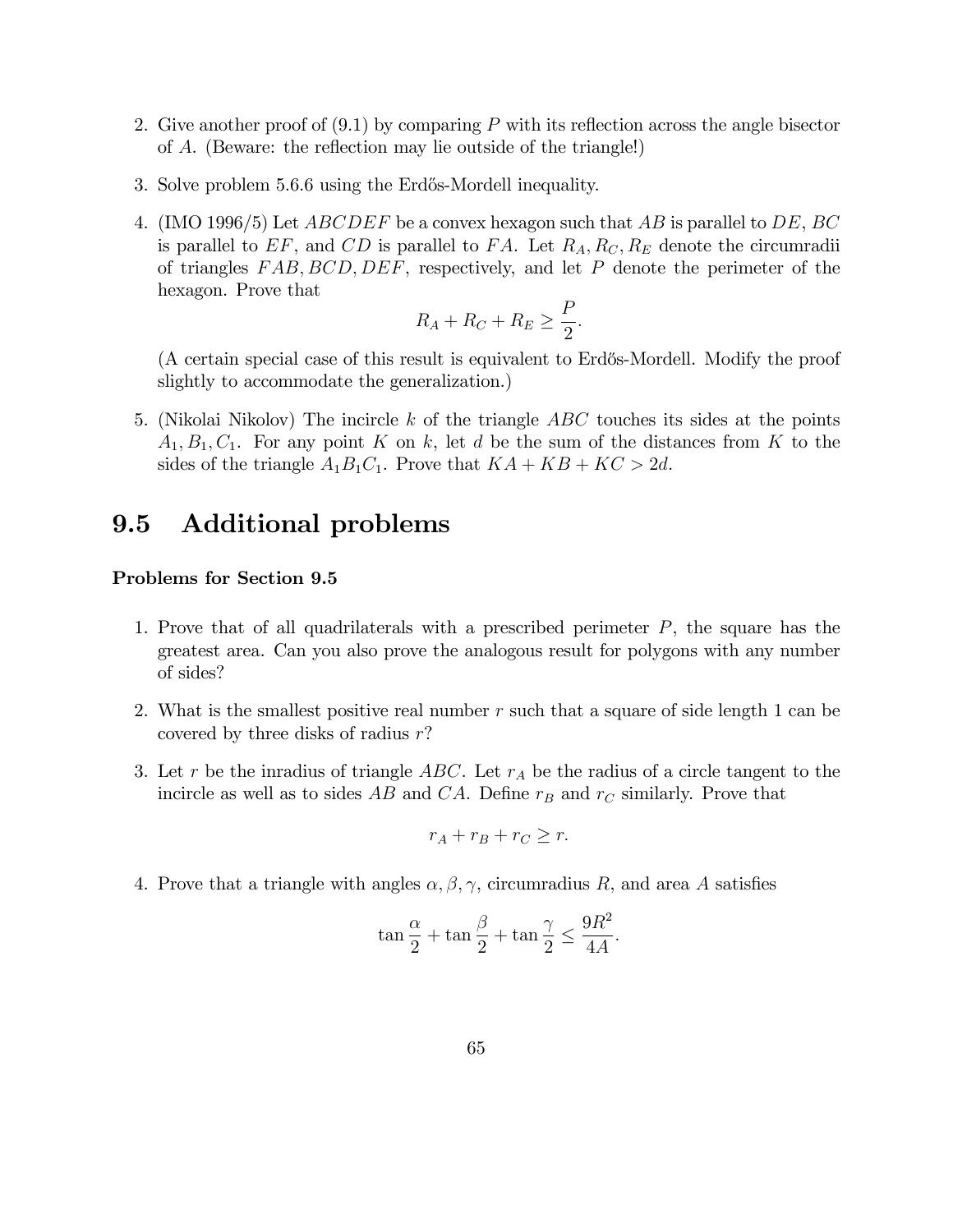5. Let  $a, b, c$  be the sides of a triangle with inradius r and circumradius R. Show that

$$
\left|1 - \frac{2a}{b+c}\right| \le \sqrt{1 - \frac{2r}{R}}.
$$

- 6. Two concentric circles have radii R and  $R_1$  respectively, where  $R_1 > R$ . ABCD is inscribed in the smaller circle and  $A_1B_1C_1D_1$  in the larger one, with  $A_1$  on the extension of  $CD$ ,  $B_1$  on that of  $DA$ ,  $C_1$  on that of  $AB$ , and  $D_1$  on that of  $BC$ . Prove that the ratio of the areas of  $A_1B_1C_1D_1$  and  $ABCD$  is at least  $R_1^2/R^2$ .
- 7. With the same notation, prove that the ratio of the perimeters of  $A_1B_1C_1D_1$  and ABCD is at least  $R/r$ .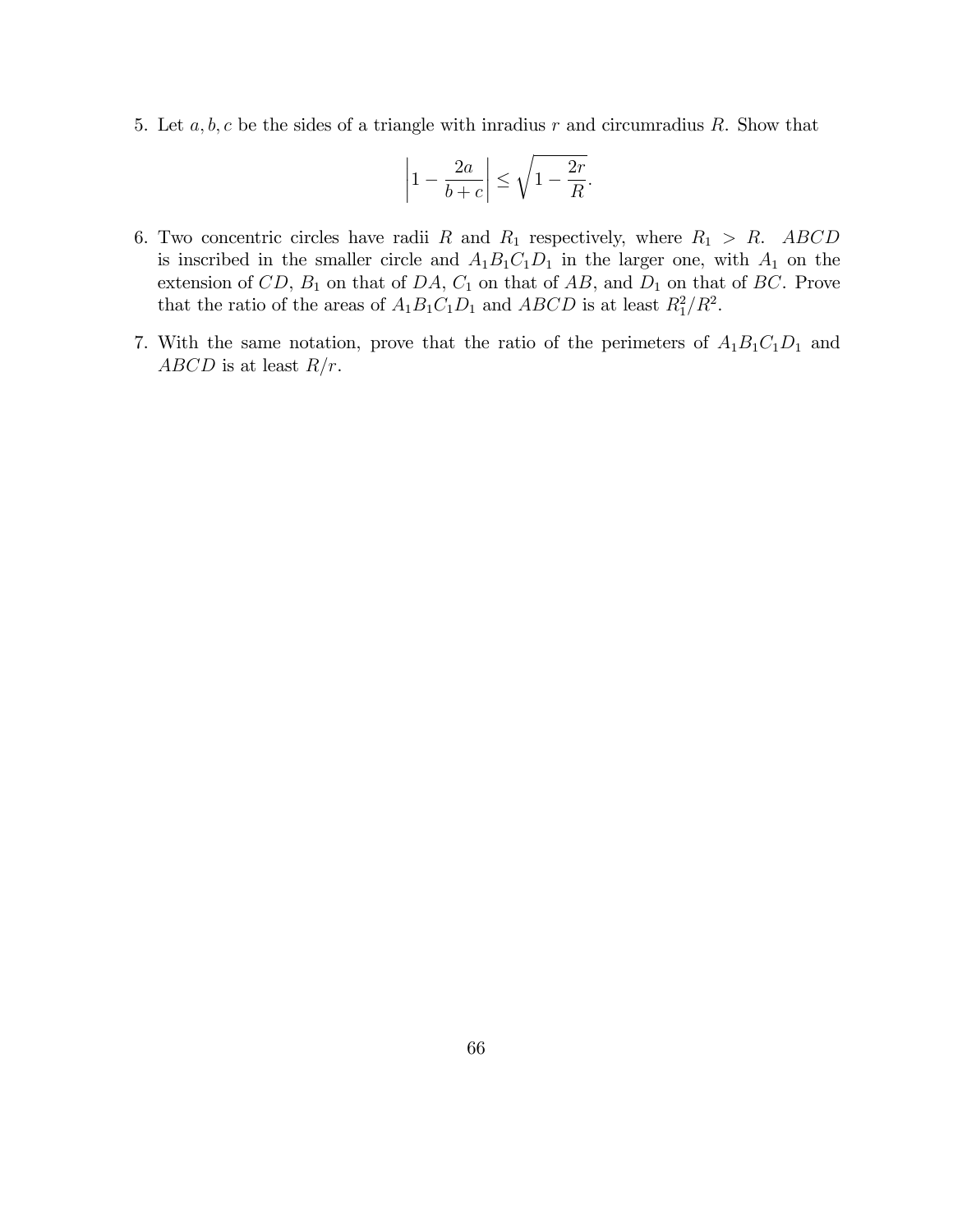# Appendix A

# Nonsynthetic methods

The idea of using algebra to solve geometric problems, in the guise of rectilinear coordinates, is variously attributed to Descartes or Fermat, though the trigonometric functions were known to the ancients. In any case, this section is devoted to nonsynthetic methods in Euclidean geometry, including trigonometry, vector geometry, complex numbers, and Cartesian coordinates. We have relegated this material to an appendix not to avoid offending the purists (who are probably offended already by the liberal use of nonsynthetic methods in the main text), but to avoid disrupting the logical sequence of the chapters.

## A.1 Trigonometry

This is not a course in trigonometry; all we will do here is summarize the important facts and provide a few problems where trigonometry can or must be employed.

**Fact A.1 (Law of Sines).** The area of triangle ABC equals  $\frac{1}{2}ab\sin C$ . In particular,

$$
\frac{a}{\sin A} = \frac{b}{\sin B} = \frac{c}{\sin C}.
$$

Fact A.2 (Extended Law of Sines). If R is the circumradius of triangle ABC, then  $BC = 2R \sin A$ .

Fact A.3 (Law of Cosines). In triangle ABC,

$$
c^2 = a^2 + b^2 - 2ab\cos C.
$$

**Fact A.4 (Addition formulae).** The sine and cosine functions satisfy the following addi-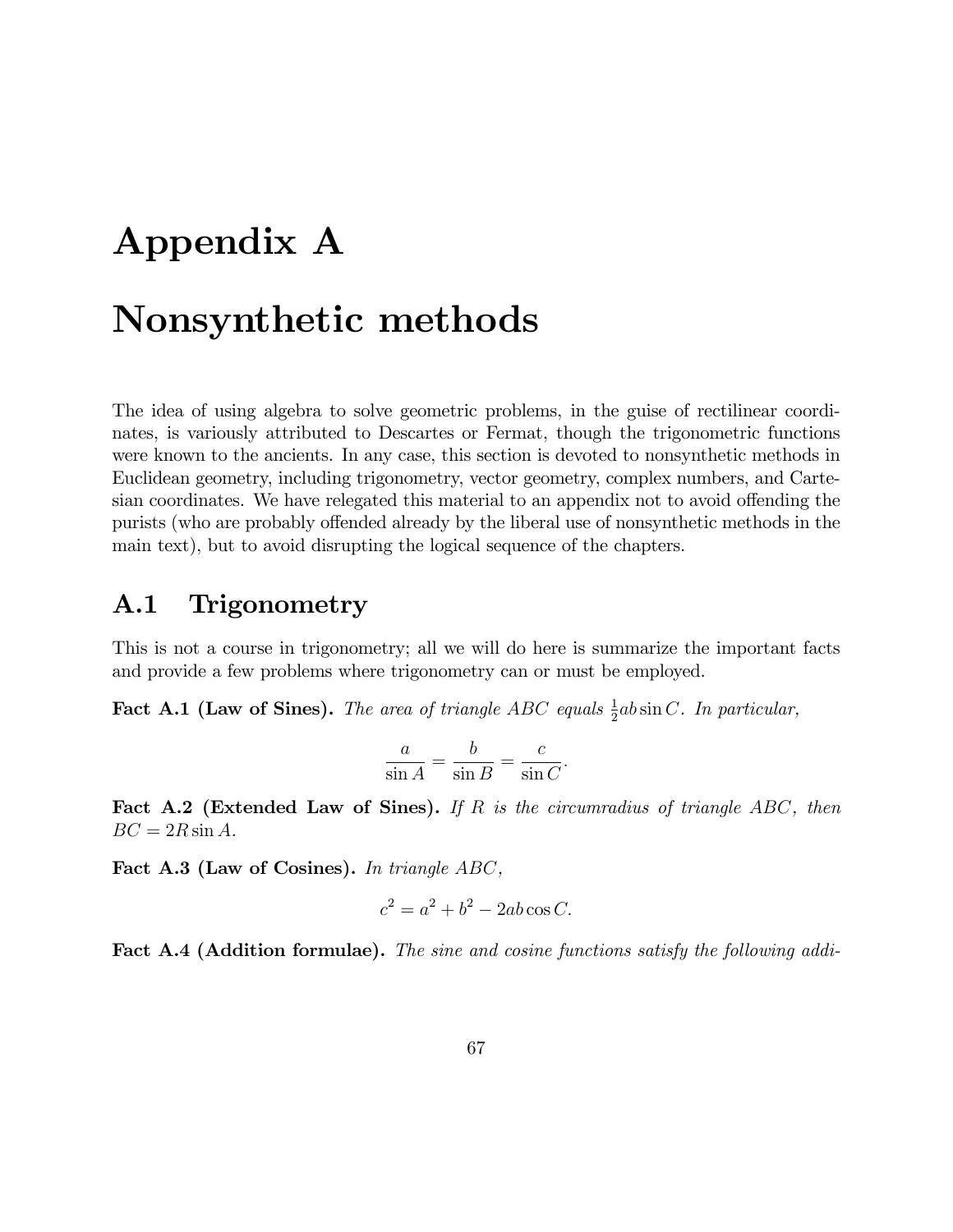tion rules:

$$
\cos(A + B) = \cos A \cos B - \sin A \sin B
$$
  
\n
$$
\cos(A - B) = \cos A \cos B + \sin A \sin B
$$
  
\n
$$
\sin(A + B) = \sin A \cos B + \cos A \sin B
$$
  
\n
$$
\sin(A - B) = \sin A \cos B - \cos A \sin B.
$$

Using the addition formulae, one can convert products of sines and cosines to sums, and vice versa.

### Fact A.5 (Sum-to-product formulae).

$$
\sin A + \sin B = 2\sin\frac{A+B}{2}\cos\frac{A-B}{2}
$$

$$
\sin A - \sin B = 2\cos\frac{A+B}{2}\sin\frac{A-B}{2}
$$

$$
\cos A + \cos B = 2\sin\frac{A+B}{2}\cos\frac{A-B}{2}
$$

$$
\cos A - \cos B = -2\sin\frac{A+B}{2}\sin\frac{A-B}{2}.
$$

In particular, one has the double and half-angle formulas.

### Fact A.6 (Double-angle formula).

$$
\sin 2A = 2 \sin A \cos A \n\cos 2A = 2 \cos^2 A - 1 = 1 - 2 \sin^2 A \n\tan 2A = \frac{2 \tan A}{1 - \tan^2 A}.
$$

Fact A.7 (Half-angle formula).

$$
\sin\frac{A}{2} = \pm\sqrt{\frac{1-\cos A}{2}}
$$

$$
\cos\frac{A}{2} = \pm\sqrt{\frac{1+\cos A}{2}}
$$

$$
\tan\frac{A}{2} = \csc A - \cot A.
$$

The half-angle formula takes a convenient form for triangles.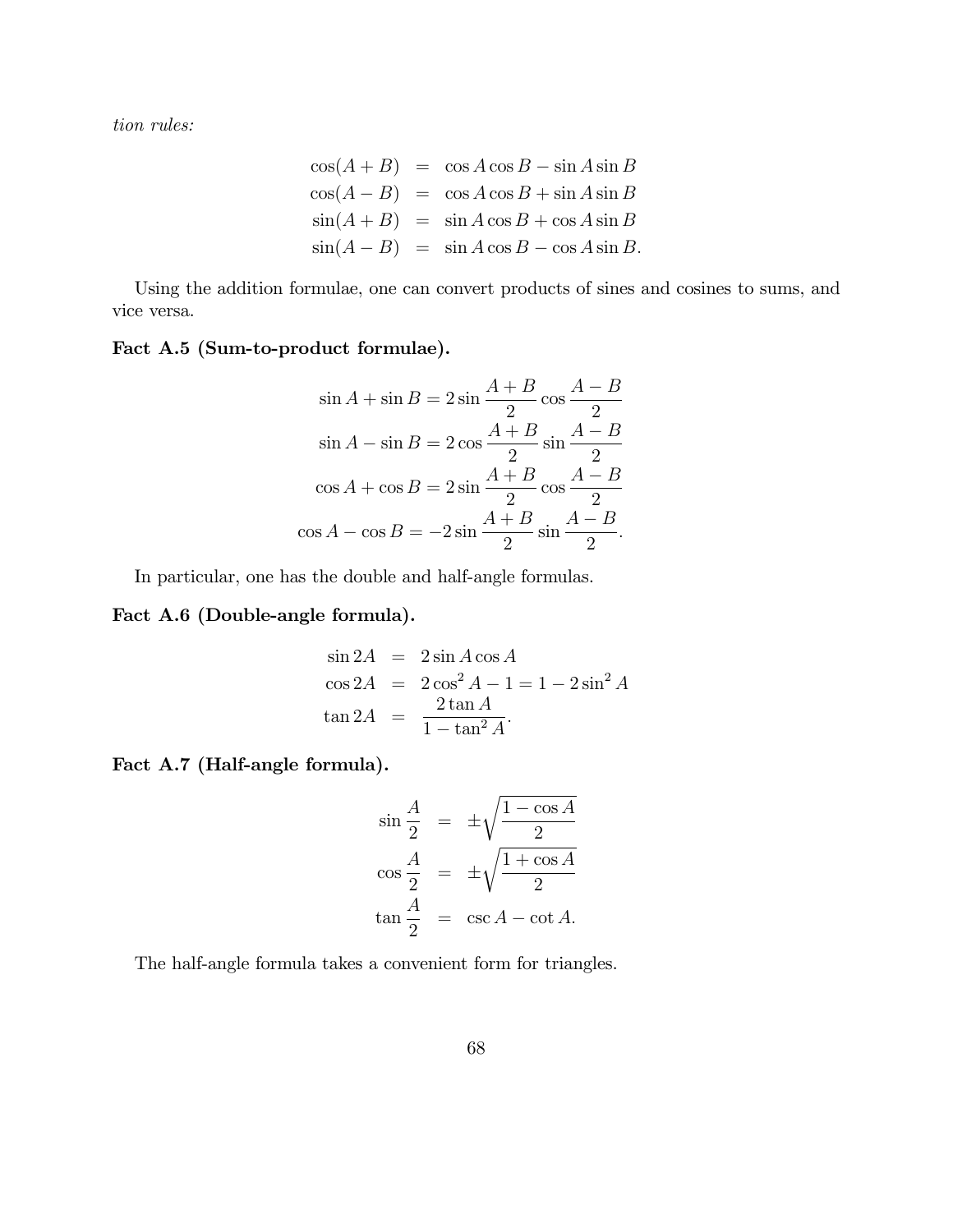**Fact A.8.** In triangle ABC with sides  $a, b, c$  and semiperimeter s,

$$
\sin\frac{C}{2} = \sqrt{\frac{(s-a)(s-b)}{ab}}
$$

$$
\cos\frac{C}{2} = \sqrt{\frac{s(s-c)}{ab}}.
$$

It may be helpful at times to express certain other quantities associated with a triangle in terms of the angles.

**Fact A.9.** If triangle ABC has inradius r and circumradius  $R$ , then

$$
r = 4R\sin\frac{A}{2}\sin\frac{B}{2}\sin\frac{C}{2}.
$$

We leave the construction of other such formulae to the reader.

#### Problems for Section A.1

- 1. For any triangle ABC, prove that  $\tan A + \tan B + \tan C = \tan A \tan B \tan C$  and that  $\cot A/2 + \cot B/2 + \cot C/2 = \cot A/2 \cot B/2 \cot C/2.$
- 2. Show that if none of the angles of a convex quadrilateral ABCD is a right angle, then

$$
\frac{\tan A + \tan B + \tan C + \tan D}{\tan A \tan B \tan C \tan D} = \cot A + \cot B + \cot C + \cot D.
$$

- 3. Find a formula for the area of a triangle in terms of two angles and the side opposite the third angle. (More generally, given any data that uniquely determines a triangle, one can Önd an area formula in terms of that data. Can you come up with more examples?)
- 4. Use trigonometry to give another proof of Ptolemyís theorem (Theorem 6.1).
- 5. (USAMO 1996/5) Triangle ABC has the following property: there is an interior point P such that  $\angle PAB = 10^{\circ}$ ,  $\angle PBA = 20^{\circ}$ ,  $\angle PCA = 30^{\circ}$  and  $\angle PAC = 40^{\circ}$ . Prove that triangle  $ABC$  is isosceles. (For an added challenge, find a non-trigonometric solution!)
- 6. (IMO 1985/1) A circle has center on the side  $AB$  of a cyclic quadrilateral  $ABCD$ . The other three sides are tangent to the circle. Prove that  $AD + DC = AB$ .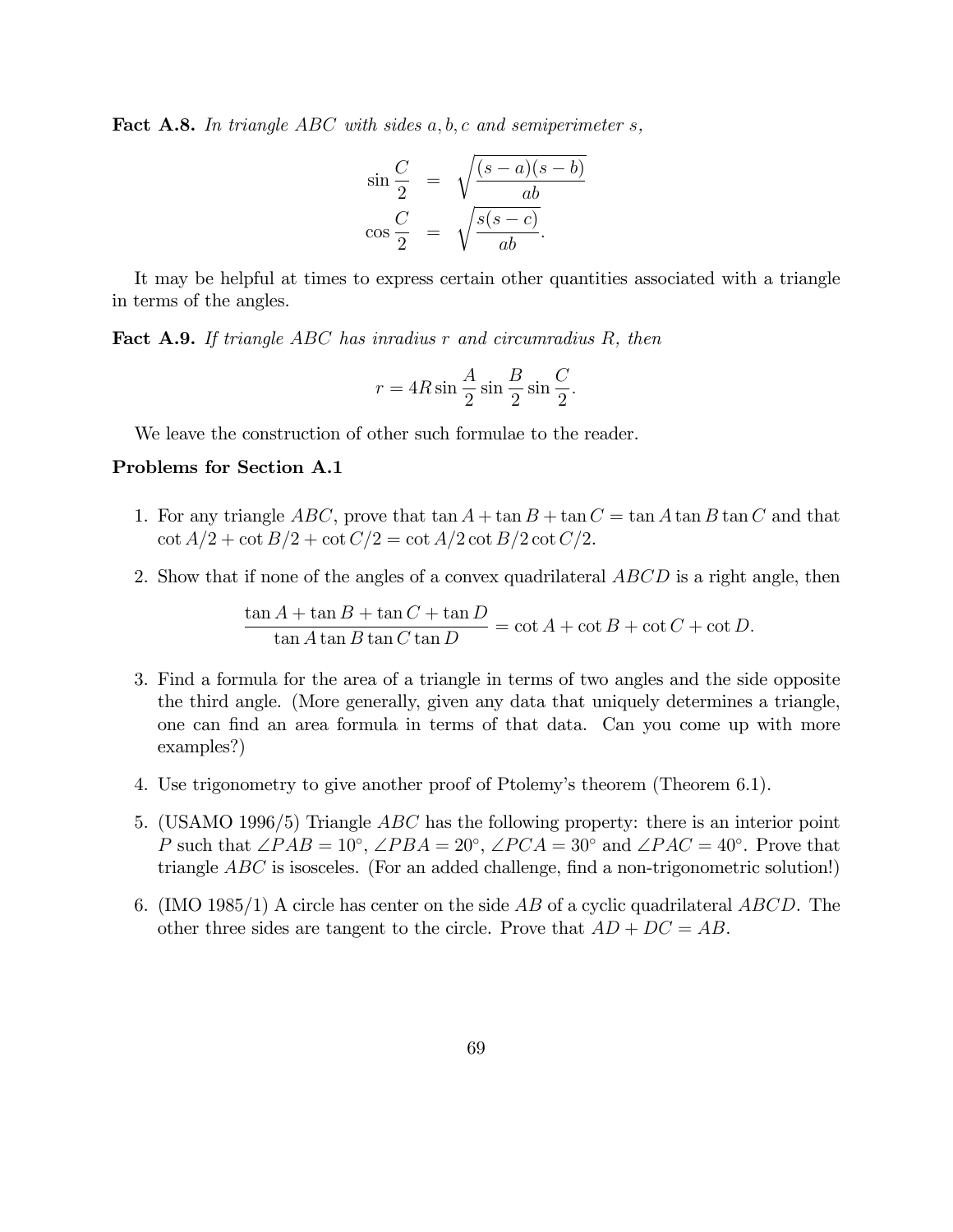## A.2 Vectors

A vector in the place can be defined either as an arrow, where addition of arrows proceeds by the "tip-to-tail" rule illustrated below, or as an ordered pair  $(x, y)$  recording the difference in the  $x$  and  $y$  coordinates between the tip and the tail. Vectors in space are defined similarly, of course using three coordinates instead of two. DIAGRAM.

It is important to remember that a vector is not a point, but rather the "difference of two pointsî; it encodes relative, not absolute, position. In practice, however, one chooses a point as the *origin* and identifies a point with the vector from the origin to that point. (In effect, one puts the tails of all of the arrows in one place.)

The standard operations on vectors include addition and subtraction, multiplication by real numbers (positive, negative or zero), and the *dot product*, defined geometrically as

$$
\vec{A} \cdot \vec{B} = ||\vec{A}|| \cdot ||\vec{B}|| \cos \angle AOB,
$$

where  $O$  is the origin, and in coordinates as

$$
(a_x, a_y) \cdot (b_x, b_y) = a_x b_x + a_y b_y.
$$

The key fact here is that  $\vec{A} \cdot \vec{B} = 0$  if and only if  $\vec{A}$  and  $\vec{B}$  are perpendicular.

A more exotic operation is the *cross product*, which is defined for a pair of vectors in space as follows:

$$
(a_x, a_y, a_z) \times (b_x, b_y, b_z) = (a_y b_z - a_z b_y, a_z b_x - a_x b_z, a_x b_y - a_y b_x).
$$

Geometrically speaking,  $\vec{A} \times \vec{B}$  is perpendicular to both  $\vec{A}$  and  $\vec{B}$  and has length

$$
\|\vec{A} \times \vec{B}\| = \|\vec{A}\| \cdot \|\vec{B}\| \sin \angle AOB.
$$

This length equals the area of the parallelogram with vertices  $0, \vec{A}, \vec{A} + \vec{B}, \vec{B}$ , or twice the area of the triangle with vertices  $0, \overrightarrow{A}, \overrightarrow{B}$ . The sign ambiguity can be resolved by the *right-hand* rule: if you point the fingers of your right hand along  $\vec{A}$ , then swing them toward  $\vec{B}$ , your thumb points in the direction of  $\vec{A} \times \vec{B}$ . DIAGRAM.

Fact A.10. The following identities hold:

- 1. Triple scalar product identity:  $\vec{A} \cdot (\vec{B} \times \vec{C}) = \vec{B} \cdot (\vec{C} \times \vec{A}) = \vec{C} \cdot (\vec{A} \times \vec{B})$ . Moreover, this quantity equals the volume of a parallelepiped with edges  $\vec{A}, \vec{B}, \vec{C}$ .
- 2. Triple cross product identity:  $\vec{A} \times (\vec{B} \times \vec{C}) = (\vec{C} \cdot \vec{A})\vec{B} (\vec{B} \cdot \vec{A})\vec{C}$ .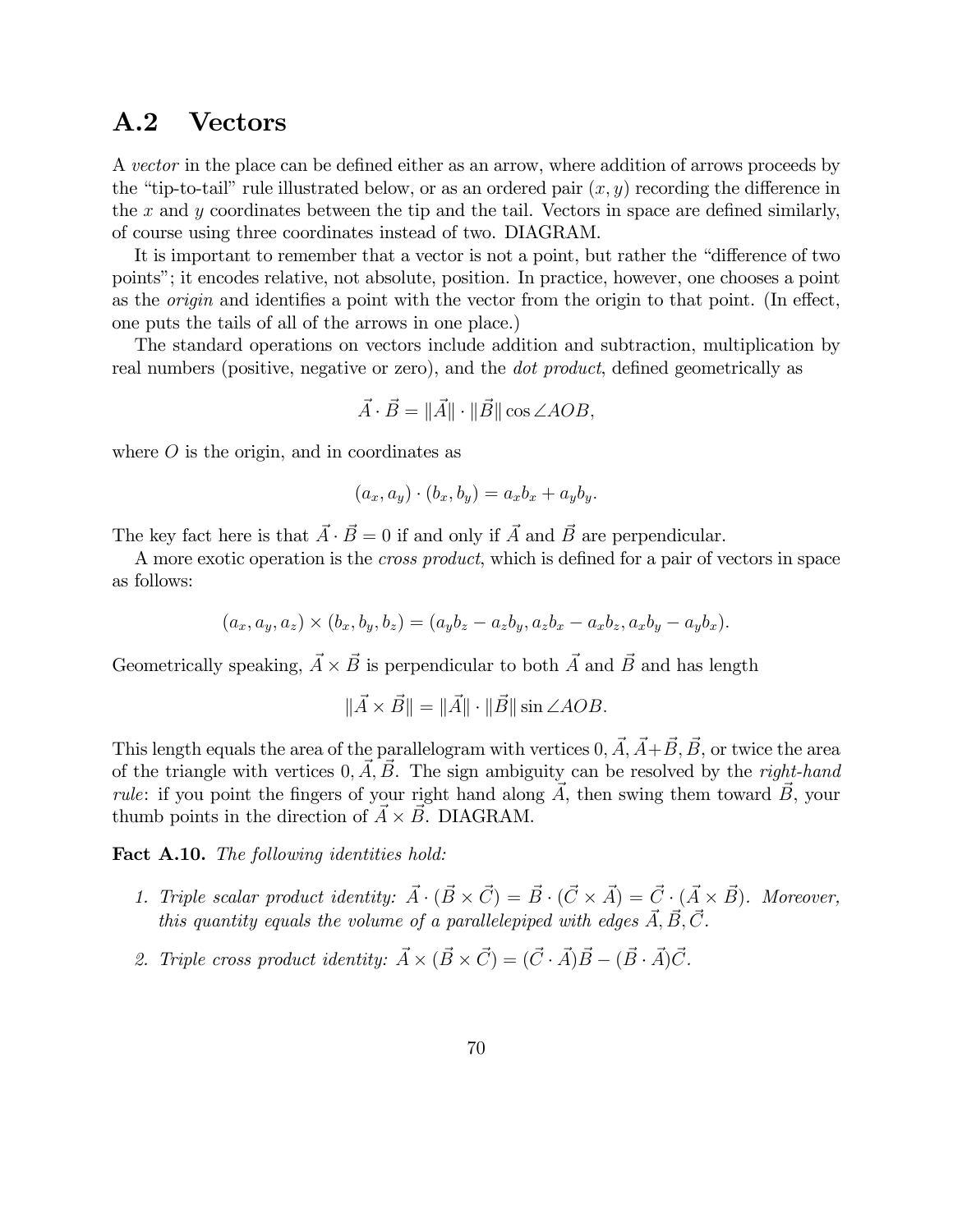The vector equations for some of the special points of a triangle are summarized in the following table. The asterisked expressions assume the circumcenter of the triangle has been chosen as the origin; the origin-independent expressions are not nearly so pleasant to work with!

$$
\begin{array}{ccc}\n\text{Circumcenter} & 0 \\
\text{Centroid} & \frac{1}{3}(\vec{A} + \vec{B} + \vec{C}) \\
\text{Orthocenter} & \vec{A} + \vec{B} + \vec{C} \\
\text{Incenter} & \frac{1}{a+b+c}(a\vec{A} + b\vec{B} + c\vec{C})\n\end{array}
$$

#### Problems for Section A.2

1. (Romania, 1997) Let *ABCDEF* be a convex hexagon, and let  $P = AB \cap CD, Q =$  $CD \cap EF, R = EF \cap AB, S = BC \cap DE, T = DE \cap FA, U = FA \cap BC$ . Prove that

$$
\frac{PQ}{CD} = \frac{QR}{EF} = \frac{RP}{AB}
$$
 if and only if 
$$
\frac{ST}{DE} = \frac{TU}{FA} = \frac{US}{BC}.
$$

- 2. Let  $P, Q, R$  be the feet of concurrent cevians in triangle  $ABC$ . Determine the vector expression for the point of concurrence in terms of the ratios  $BP/PC$ ,  $CQ/QA$ ,  $AR/RB$ . Use this formula to extend the above table to other special points. In particular, do so for the Nagel point and obtain an alternate solution to problem 5.4.2.
- 3. (Răzvan Gelca) Let *ABCD* be a convex quadrilateral and  $O = AC \cap BD$ . Let M, N be points on AB so that  $AM = MN = NB$ , and let P, Q be points on CD so that  $CP = PQ = QD$ . Show that triangles MOP and NOQ have the same area.
- 4. (MOP 1995) Five points are given on a circle. A perpendicular is drawn through the centroid of the triangle formed by three of them, to the chord connecting the remaining two. Similar perpendiculars are drawn for each of the remaining nine triplets of points. Prove that the ten lines obtained in this way have a common point.
- 5. (MOP 1996) Let  $ABCDE$  be a convex pentagon, and let  $F, G, H, I, J$  be the respective midpoints of  $CD, DE, EA, AB, BC$ . If  $AF, BG, CH, DI$  pass through a common point, show that EJ also passes through this point.
- 6. Let  $A, B, C, D$  be four points on a circle. Use the result of problem 4.4.2 to show that the Simson line of each point with respect to the triangle formed by the other three passes through the midpoint of the segment joining the center of the circle to the centroid of ABCD (in particular, these four lines are concurrent).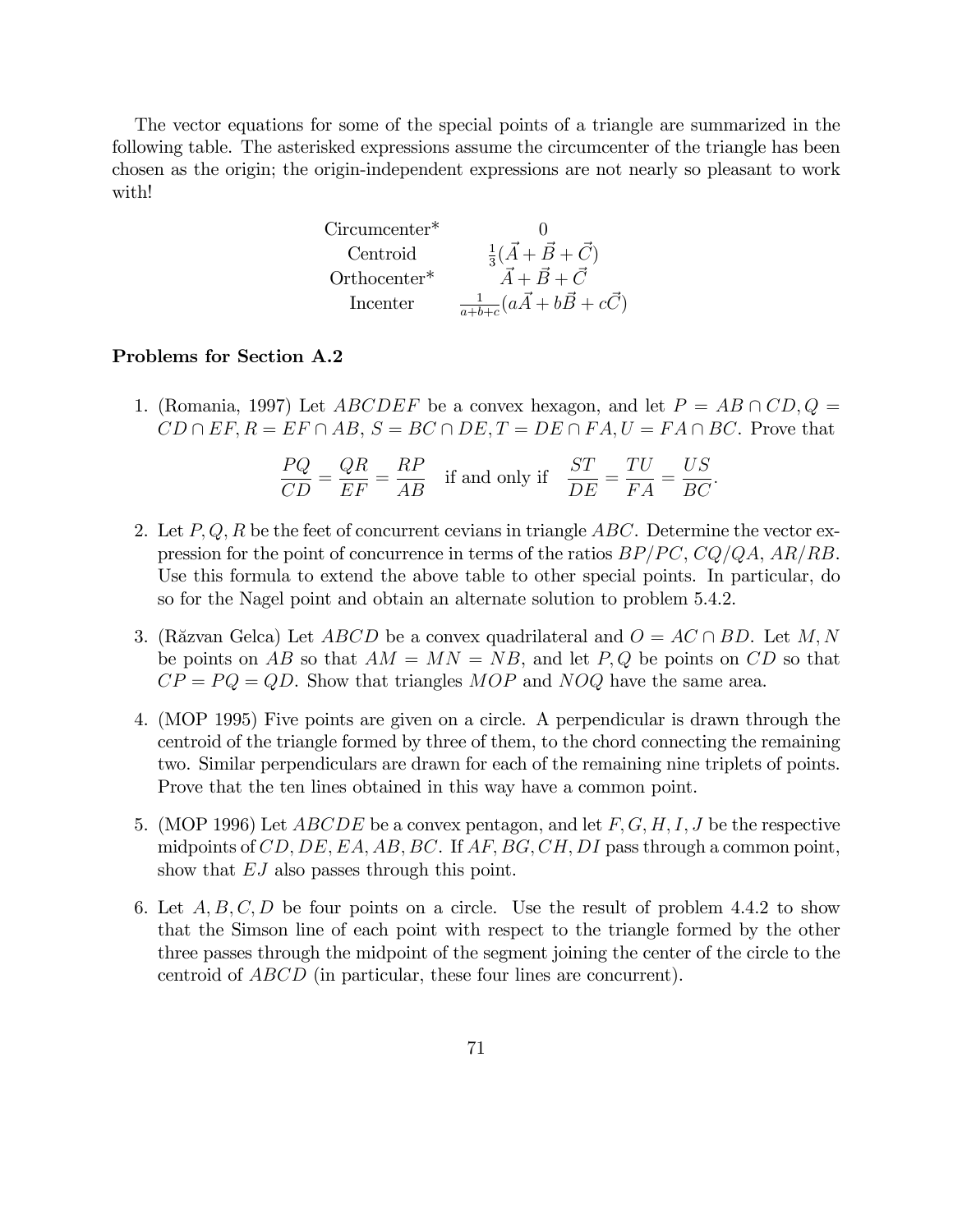- 7. Compute the distance between the circumcenter and orthocenter of a triangle in terms of the side lengths  $a, b, c$ .
- 8. (Austria-Poland, 1979) Let  $A, B, C, D$  be points in space, M the midpoint of AC and N the midpoint of BD. Prove that

$$
4MN^2 = AB^2 + BC^2 + CD^2 + DA^2 - AC^2 - BD^2.
$$

9. Show that the distance between the incenter and the nine-point center (see Problem 5.3.5) of a triangle is equal to  $R/2 - r$ , where r and R are inradius and circumradius, respectively. Deduce Feuerbach's theorem, that the incircle and nine-point circle are tangent. (Similarly, one can show the nine-point circle is also tangent to each of the excircles.)

## A.3 Complex numbers

In some respects, the use of complex numbers in geometry is an extension of vector geometry. The main difference is that complex numbers come equipped with a mechanism for implementing rotation, while vectors do not. They even come equipped with a mechanism for implementing reflection across the horizontal axis, namely complex conjugation. For more about the relationship between complex numbers and transformations, see Section 3.3.

An interesting use of complex numbers is to prove inequalities, as in the following example (compare with Problem 7.3.9).

**Theorem A.11 (Ptolemy's inequality).** Let  $A, B, C, D$  be four points in the plane. Then

$$
AC \cdot BD \le AB \cdot CD + BC \cdot DA,
$$

with equality if and only if the quadrilateral ABCD is convex and cyclic.

*Proof.* Regard  $A, B, C, D$  as complex numbers; then we have an identity

$$
(A-C)(B-D) = (A-B)(C-D) + (B-C)(A-D).
$$

However, the magnitude of  $(A - C)(B - D)$  is precisely the product of the lengths of the segments AC and BD, and likewise for the other terms. Thus the desired inequality is simply the triangle inequality applied to these three quantities! (The equality condition is left as an exercise.)  $\Box$ 

#### Problems for Section A.3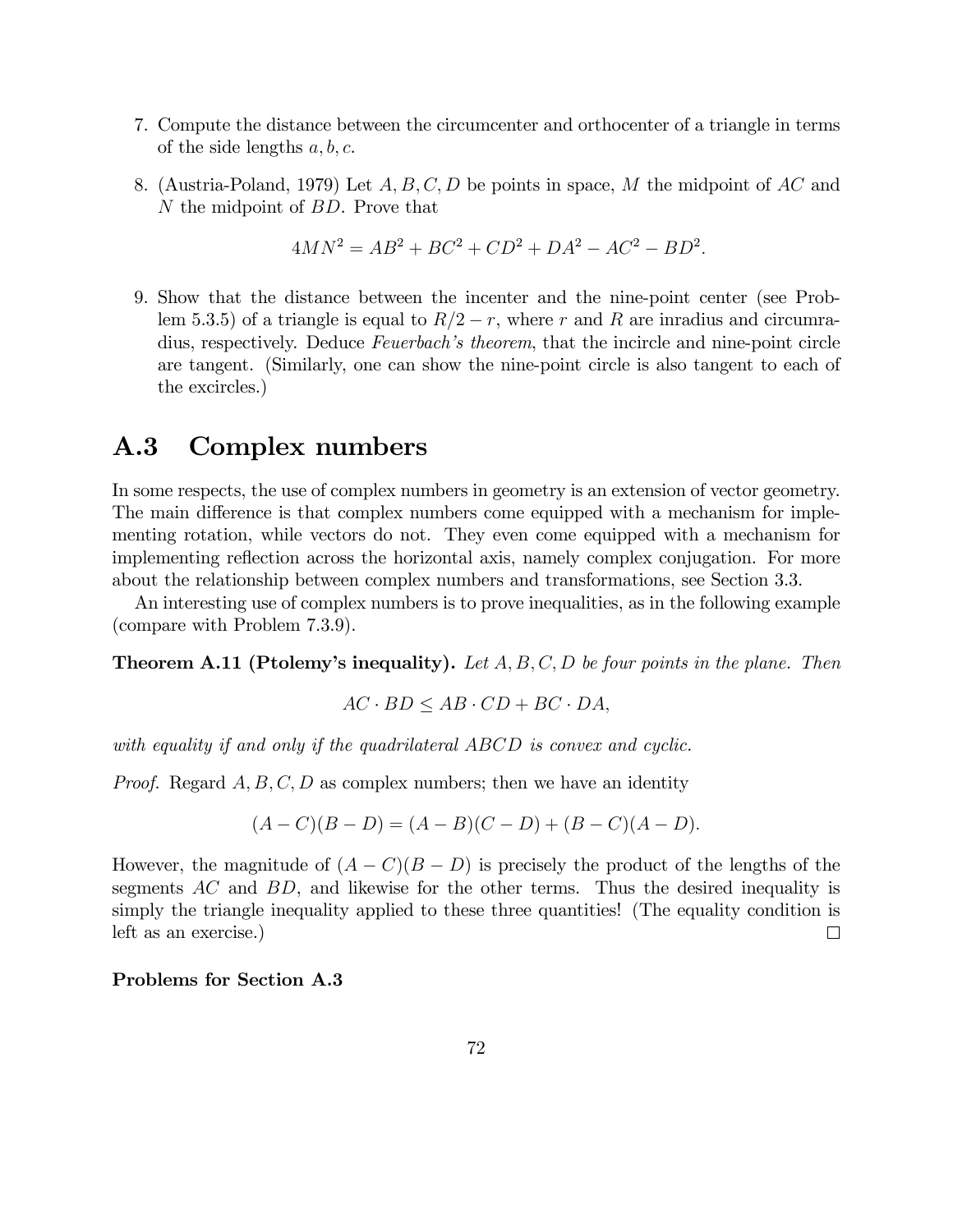- 1. Prove that  $x, y, z$  lie at the corners of an equilateral triangle if and only if either  $x + \omega y + \omega^2 z = 0$  or  $x + \omega z + \omega^2 y = 0$ , where  $\omega = e^{2\pi i/3}$ .
- 2. Let  $A, C, E$  be three points on a circle. A  $60^{\circ}$  rotation about the center of the circle carries  $A, C, E$  to  $B, D, F$ , respectively. Prove that the triangle whose vertices are the midpoints of  $BC, DE, FA$  is equilateral.
- 3. Construct equilateral triangles externally (internally) on the sides of an arbitrary triangle ABC. Prove that the centers of these three triangles form another equilateral triangle. This triangle is known as the inner (outer) Napoleon triangle of ABC.
- 4. Let  $P, Q, R, S$  be the centers of squares constructed externally on sides  $AB, BC, CD, DA$ , respectively, of a convex quadrilateral  $ABCD$ . Show that the segments  $PR$  and  $QS$ are perpendicular to each other and equal in length.
- 5. Let ABCD be a convex quadrilateral. Construct squares CDKL and ABMN externally on sides  $AB$  and  $CD$ . Show that if the midpoints of  $AC, BD, KN, ML$  do not coincide, then they form a square.
- 6. (IMO 1977/2) Equilateral triangles  $ABK$ ,  $BCL$ ,  $CDM$ ,  $DAN$  are constructed inside the square  $ABCD$ . Prove that the midpoints of the four segments  $KL, LM, MN, NK$ and the midpoints of the eight segments  $AK, BK, BL, CL, CM, DM, DN, AN$  are the twelve vertices of a regular dodecagon. (Nowadays the IMO tends to avoid geometry problems such as this one, which have no free parameters, but they are relatively common in single-answer contests such as ARML.)
- 7. Use complex numbers and the circle of Apollonius (Theorem 4.10) to give another proof that circles map to circles under inversion.
- 8. Given a point P on the circumference of a unit circle and the vertices  $A_1, A_2, \ldots, A_n$ of an inscribed regular  $n$ -gon, prove that:
	- 1.  $PA_1^2 + PA_2^2 + \cdots + PA_n^2$  is a constant (independent of P).
	- 2.  $PA_1^4 + PA_2^4 + \cdots + PA_n^4$  is a constant (independent of P).
- 9. (China, 1998) Let P be an arbitrary point in the plane of triangle  $ABC$  with sides  $BC = a, CA = b, AB = c,$  and with  $PA = x, PB = y, PC = z$ . Prove that

$$
ayz + bzx + cxy \ge abc,
$$

with equality if and only if  $P$  is the circumcenter of  $ABC$ .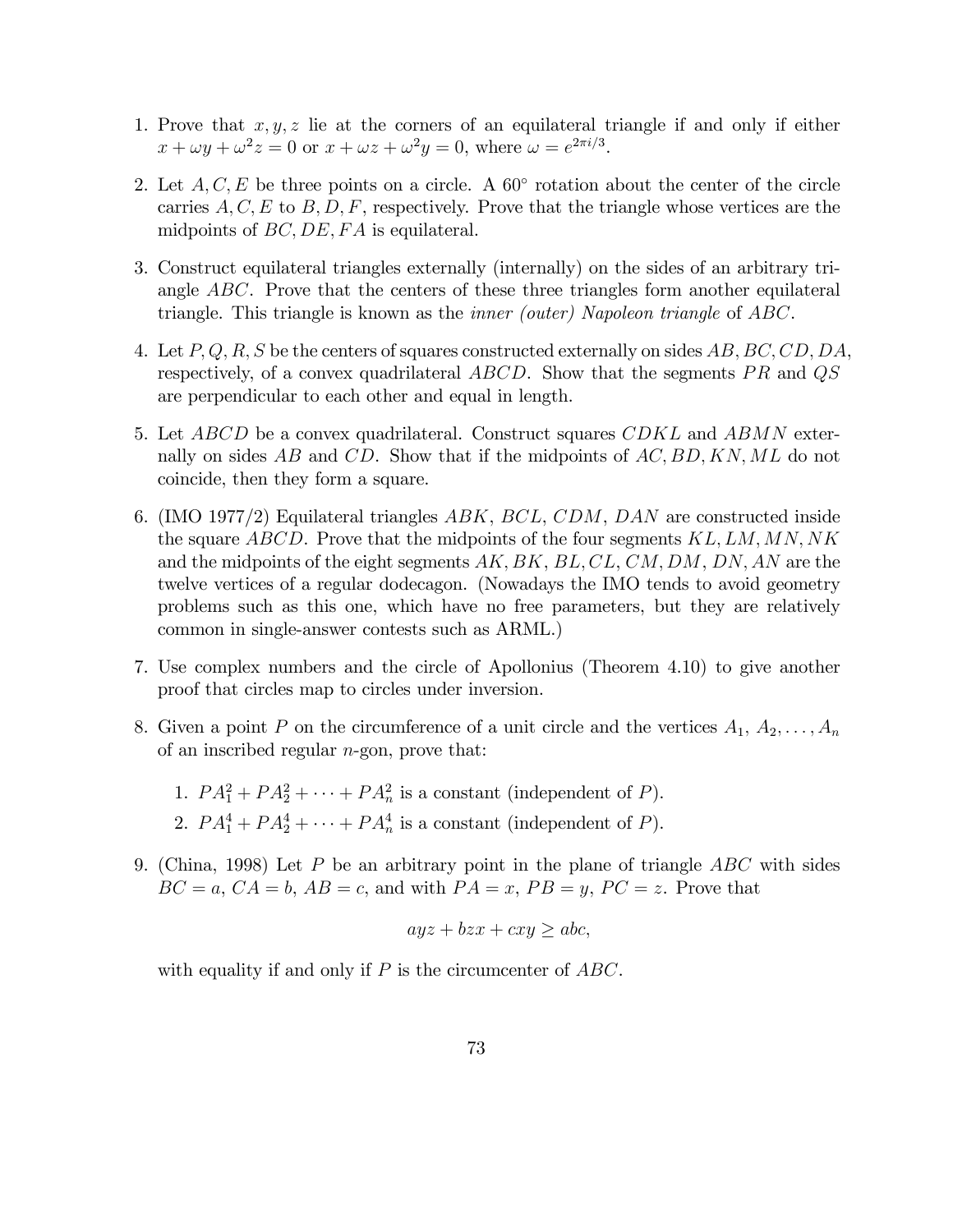### A.4 Cartesian coordinates

It was first noted independently by Descartes and Fermat that any problem in Euclidean geometry could be reduced to an algebraic problem by introducing rectangular coordinates, which we now call *Cartesian coordinates*. One major result of this discovery was increased interest in what we now call *algebraic geometry* (see Section 8.7).

In practice, algebraizing a problem in Euclidean geometry often leads to a complicated mess whose manipulation is often more time-consuming and surely less pleasant than finding an ingenious synthetic solution. On the other hand, in some cases, the Cartesian point of view leads to unexpectedly short proofs; we have included such proofs in the text when appropriate (see, for example, Theorem 4.10).

In any case, if you do choose to apply coordinates to a problem, there are a few facts that it may help to know, and we summarize them in this section.

The following formula for the area of a polygon is called the *surveyor's formula* (or the shoelace formula, after the mnemonic device of writing the variables in a  $2 \times n$  array and multiplying along the diagonals).

**Fact A.12.** Let  $(x_1, y_1), \ldots, (x_n, y_n)$  be the vertices of a polygon without self-intersections (but not necessarily convex). Then the signed area of the polygon is given by

$$
\pm[(x_1y_2-y_1x_2)+\cdots+(x_{n-1}y_n-x_ny_{n-1})+(x_ny_1-x_1y_n)].
$$

Note that in some cases, it is convenient to allow oblique coordinates, in which the coordinate axes are chosen as two lines which are not necessarily parallel. (Alternatively, one may perform an affine transformation and then use normal Cartesian coordinates.) DEMON-STRATE.

#### Problems for Section A.4

- 1. (IMO 1988/1) Consider two coplanar circles of radii R and  $r(R > r)$  with the same center. Let  $P$  be a fixed point on the smaller circle and  $B$  a variable point on the larger circle. The line  $BP$  meets the larger circle again at C. The perpendicular l to  $BP$  at P meets the smaller circle again at A. (If l is tangent to the circle at P then  $A = P$ .)
	- (i) Find the set of values of  $BC^2 + CA^2 + AB^2$ .
	- (ii) Find the locus of the midpoint of  $BC$ .
- 2. Give a coordinate solution for Problem 1.1.4.
- 3. Give a coordinate proof of Pappus' theorem (Theorem 2.5), or of your favorite theorem in projective geometry.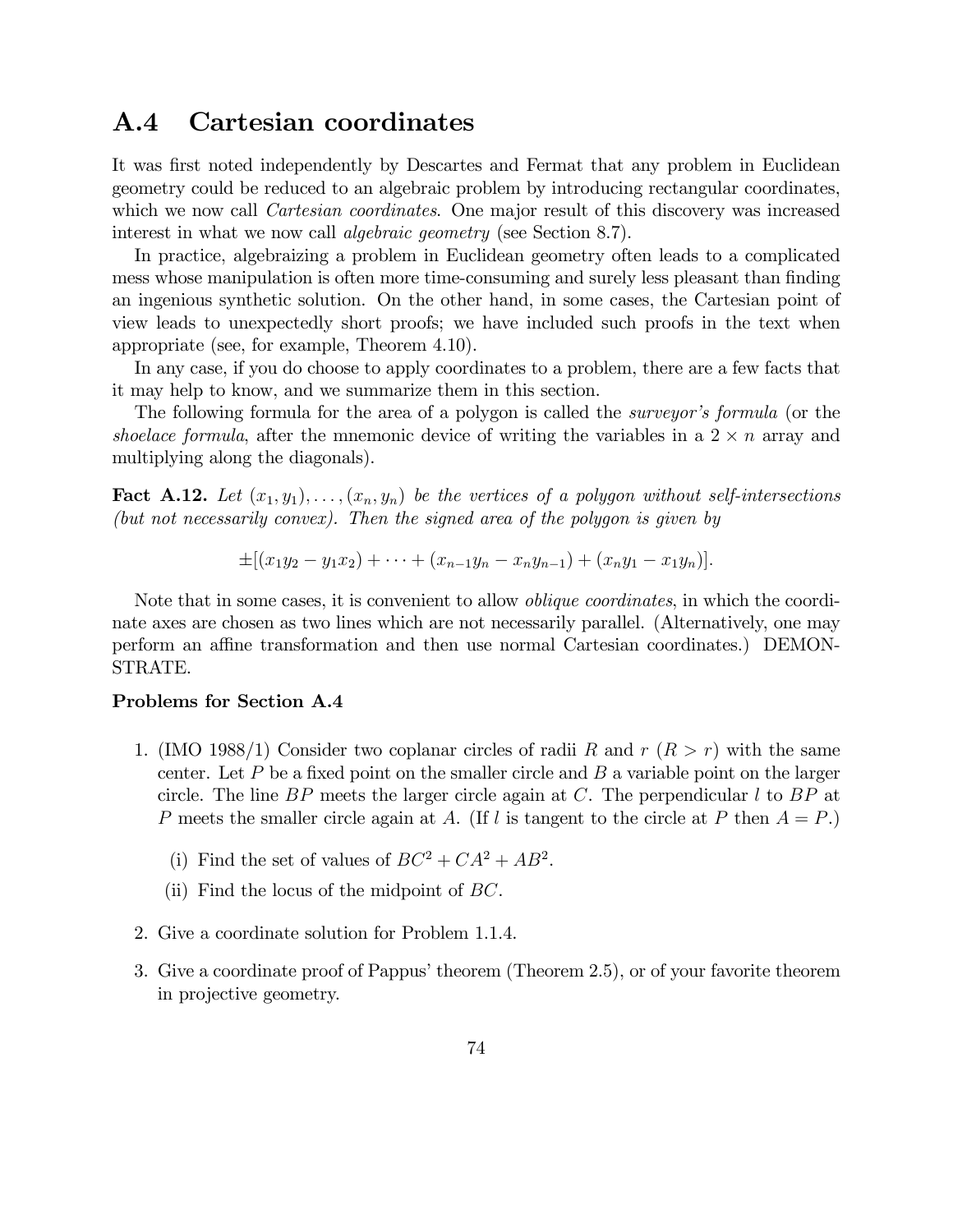- 4. Prove that the locus of points  $P$  such that the ratio of the powers of  $P$  to two fixed circles  $\omega_1$  and  $\omega_2$  equals a constant  $k \neq 1$  is a circle.
- 5. (Greece, 1996) In a triangle  $ABC$  the points  $D, E, Z, H, \Theta$  are the midpoints of the segments  $BC, AD, BD, ED, EZ$ , respectively. If I is the point of intersection of BE and AC, and K is the point of intersection of  $H\Theta$  and AC, prove that
	- 1.  $AK = 3CK$ ;
	- 2.  $HK = 3H\Theta;$
	- 3.  $BE = 3EI;$
	- 4. the area of  $ABC$  is 32 times that of  $E\Theta H$ .
- 6. (Sweden, 1996) Through a point in the interior of a triangle with area  $T$ , draw lines parallel to the three sides, partitioning the triangle into three triangles and three parallelograms. Let  $T_1, T_2, T_3$  be the areas of the three triangles. Prove that

$$
\sqrt{T} = \sqrt{T_1} + \sqrt{T_2} + \sqrt{T_3}.
$$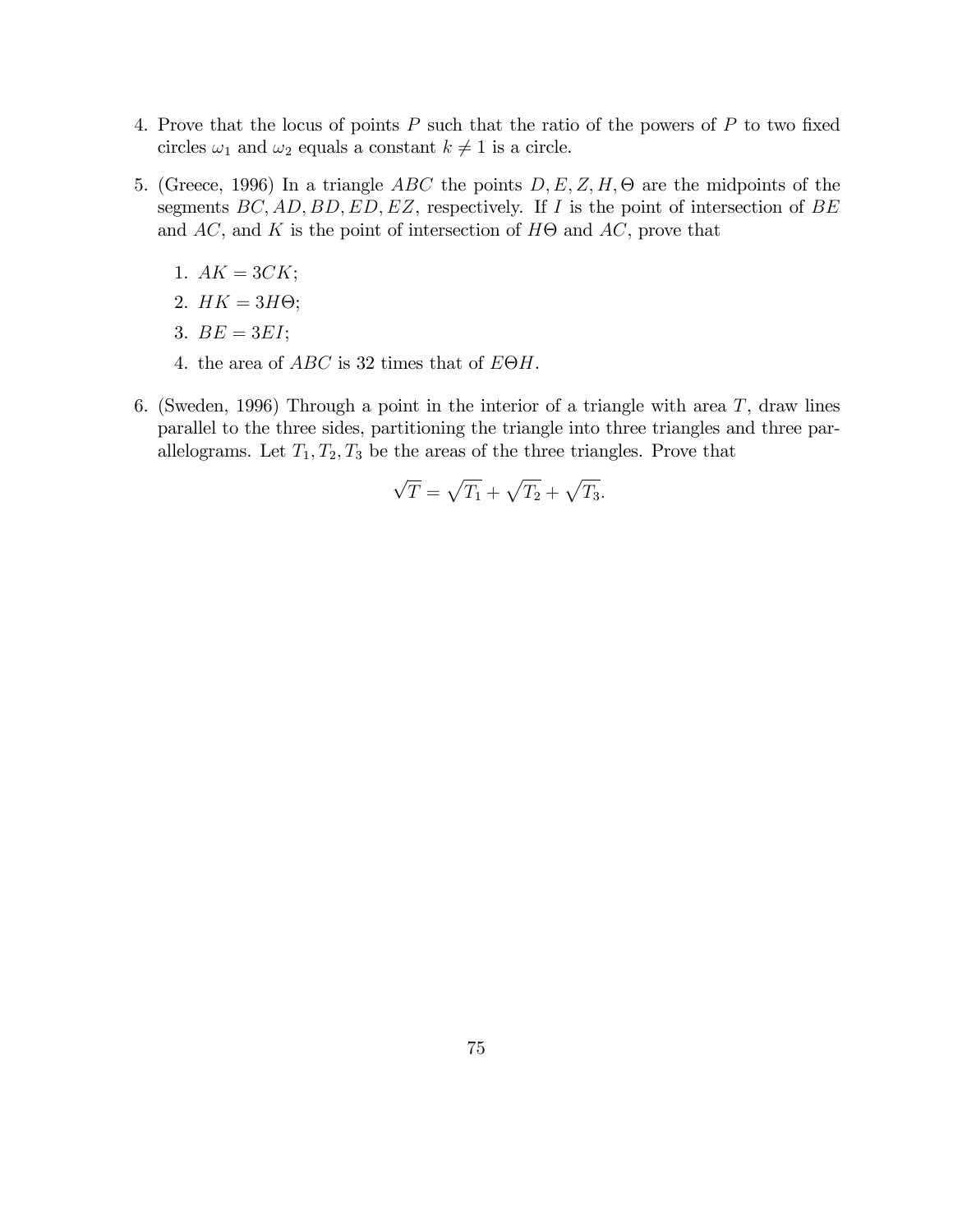# Appendix B

## Hints

Here are the author's suggestions on how to proceed on some of the problems. If you find another solution to a problem, so much the better—but it may not be a bad idea to try to find the suggested solution anyway!

- 1.1.6 The octahedron has 4 times the volume of the tetrahedron. What happens when you glue them together at a face?
- 1.4.1 Prove one assertion, then work backward to prove the other.
- 1.4.2 Construct two of the intersections of the trisectons complete the equilateral triangle, then show that its third vertex is the third intersection. If you're still stuck, see [2].
- 2.2.1 Draw 10 points: the 6 vertices of the triangles, the three intersections of corresponding sides, and the intersection of the lines joining two pairs of corresponding vertices. If you relabel these 10 points appropriately, this diagram will turn into a case of the forward direction of Desargues!
- 3.1.4 Consider the triangle  $AB_1C_1$  together with the second intersection of the circumcircles of  $AB_1C_2$  and  $AB_3C_1$ . Show that this figure is congruent to the two analogous figures formed from the other triangles. Do this by rotating  $AB_1C_1$  onto  $C_2AB_2$  onto  $B_3C_3A$ and tracing what happens to the figure. (Or apply Theorem 1.6.)
- 3.3.3 How does  $P_2$  depend on  $P_1$ ?
- 4.2.5 There are several solutions to this problem, but none are easy to find. In any case, before anything else, find an extra cyclic quadrilateral.
- 4.3.4 Work backwards, defining  $G$  as the point for which the conclusion holds. Also consider the circumcircle of CDE.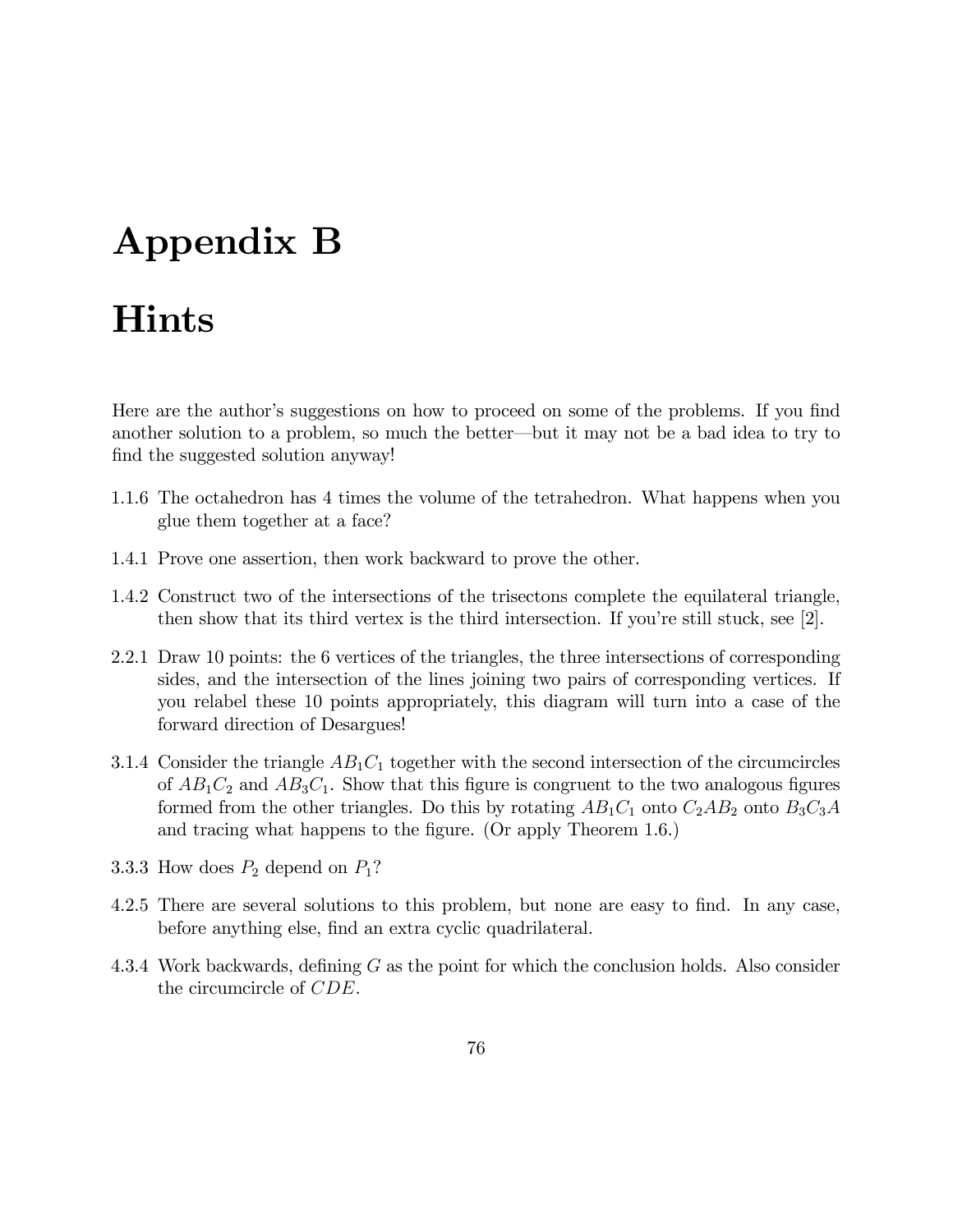- 4.4.2 Find a cyclic hexagon.
- 4.4.3 Use Theorem 1.5.
- 4.6.2 Even using directed angles, the result fails for nonconvex hexagons. Figuring out why may help you determine how to use convexity here.
- 4.5.1 Given segments  $AB$  and  $CD$ , what conditions must the center P of a spiral similarity carrying AB to CD satisfy?
- 4.5.2 By Ceva and Menelaos, one can show  $BA_1/A_1C = BA_2/A_2C$ . This means the circle with diameter  $A_1A_2$  is a circle of Apollonius with respect to B and C.
- 5.2.3 The center of the circle lies at C.
- 5.2.4 The fixed point lies on the circumcircle of ABC.
- 5.2.5 Show that the point F is the excenter of  $ACD$  opposite A.
- 5.2.6 Use homothety.
- 5.3.5 For (a), write the half-turn as the composition of two other homotheties and locate the fixed point.
- 5.6.1 What is the locus of points where one of these equalities holds?
- 5.7.1 Apply the Law of Cosines to the triangles ABD and ACD.
- 6.2.4 Use Fact 5.4.
- 6.3.3 Show that no two consecutive quadrilaterals can both have incircles.
- 7.1.8 Which circles are orthogonal to two concentric circles?
- 7.3.6 Reduce to the case where two of the circles are tangent, then invert.
- 7.3.12 Note that  $AB \cdot AB_1 = AC \cdot AC_1$ . Also look at the intersection of  $OA$  and  $B_1C_1$ .
- 8.4.1 Fix five of the points and compare the locus of sixth points making this condition hold with the conic through the five points.
- 8.4.3 Apply Pascal's theorem to the hyperbola, using the intersections of the asymptotes with the line at infinity as two of the six points.
- 8.5.6 Draw the circle with diameter  $OB$ , and show that its common chord with the circle centered at  $O$  is concurrent with  $KN$  and  $AC$ .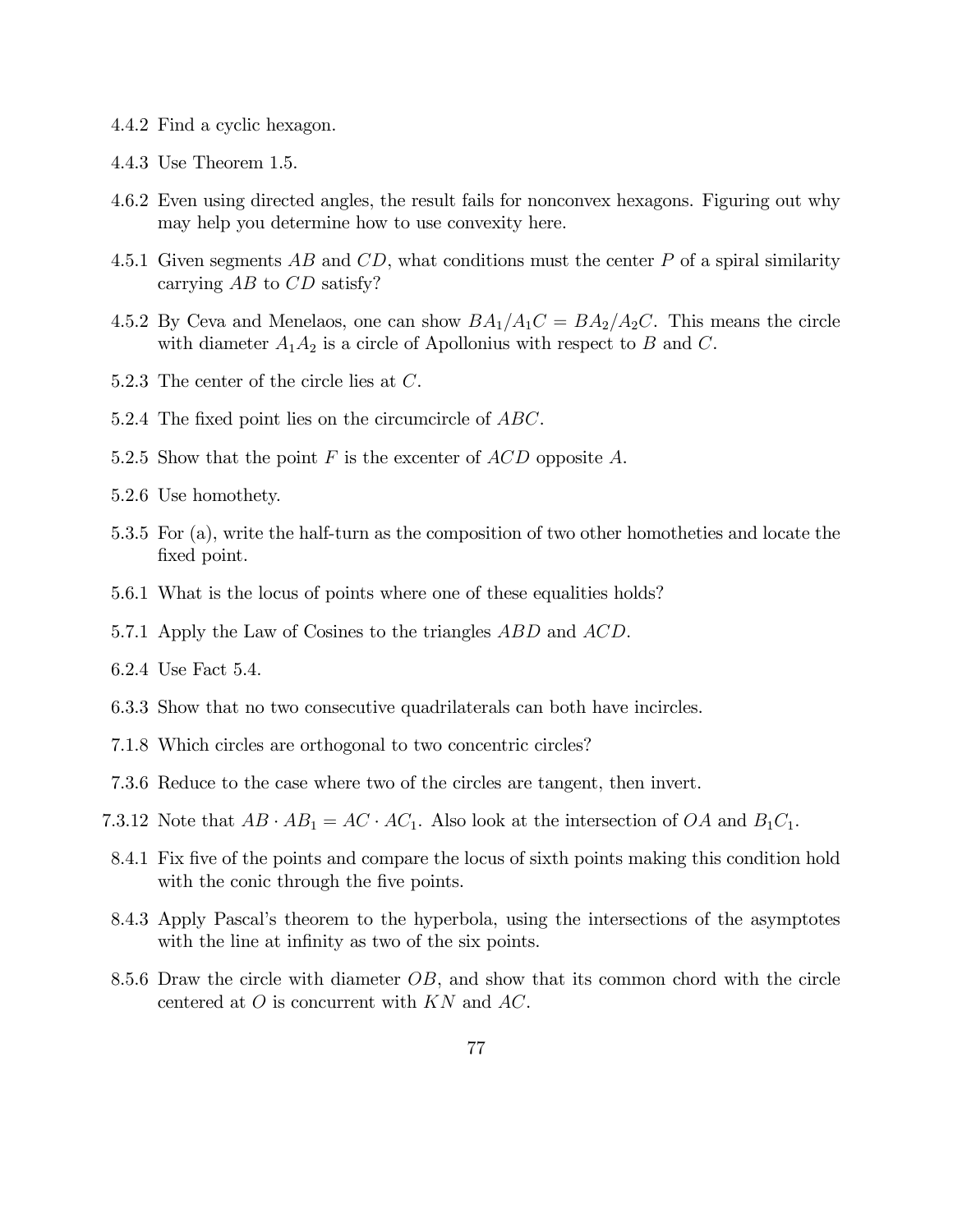- 8.7.1 Find a projective transformation taking the circle to itself but not preserving its center.
- 8.7.5 In fact, there exists a degenerate cubic with this property.
- 8.7.7 Find a projective transformation taking the circle to a circle and the line to infinity.
- 8.7.10 Surprise! Reduce to the case of two concentric circles.
- 9.1.4 Use the similar triangles formed by the sides and diagonals.
- 9.2.8 Write everything in terms of  $\cot A/2$  and the like. Then turn the result into a statement about homogeneous polynomials using the identity

$$
\cot\frac{A}{2} + \cot\frac{B}{2} + \cot\frac{C}{2} = \cot\frac{A}{2}\cot\frac{B}{2}\cot\frac{C}{2},
$$

and solve the result.

- 9.2.9 Use an affine transformation to make  $ABCD$  cyclic, and perform a quadrilateral analogue of the  $s - a$  substitution.
- A.4.4 Imitate the proof of Theorem 4.10.